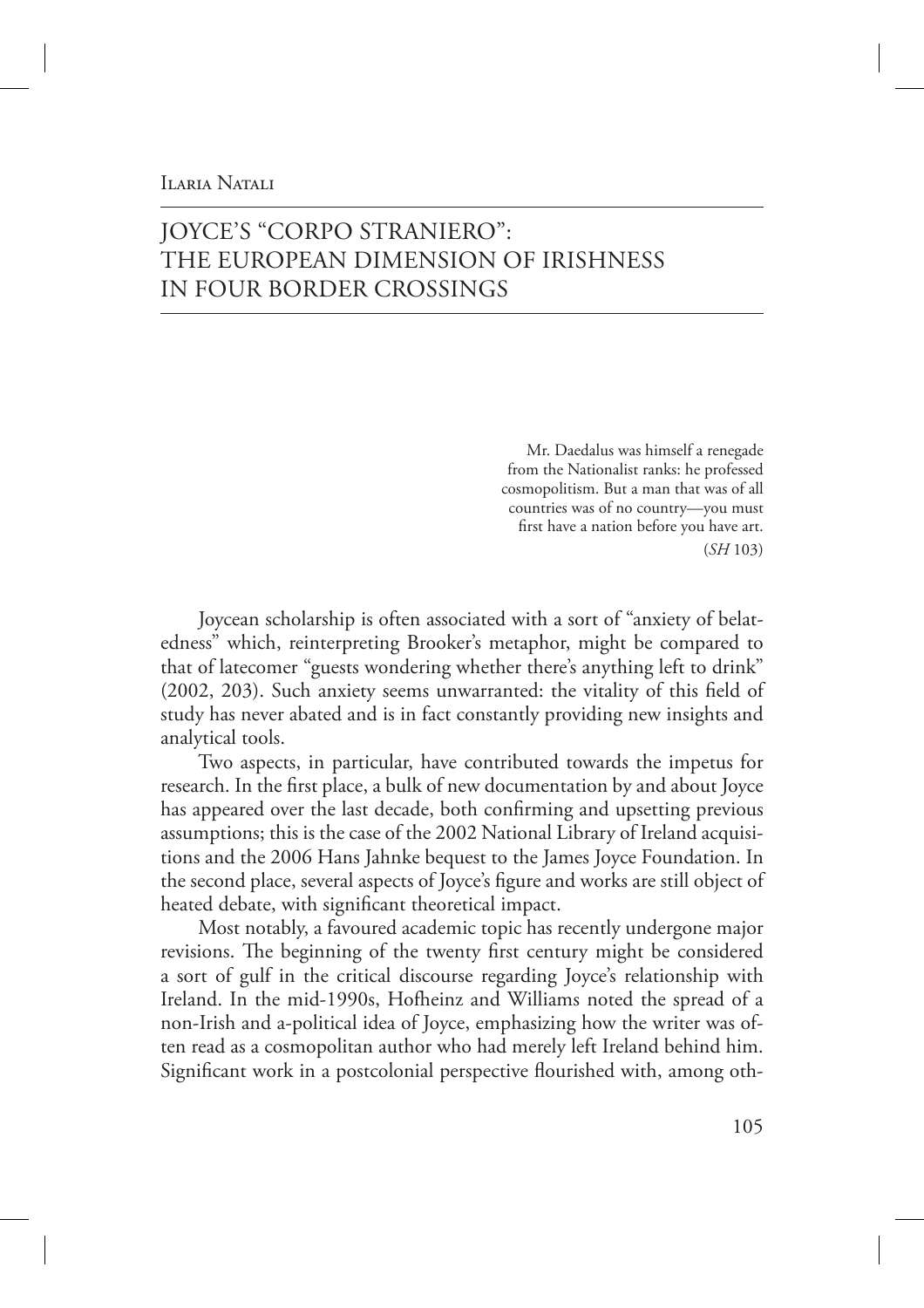ers, Joseph Valente, Vincent Cheng and Christine van Boheemen. But it was probably in 2006, with Andrew Gibson's *James Joyce* that a new, more radical tendency emerged: the "materialist turn" challenged the cosmopolitan figure of Joyce by means of a "nationalization" of the author, as also discussed in John McCourt's *Questioni Biografiche* (2009). Recently, Gibson provided further explanations of his theoretical stance:

Historical materialism also presumes that the more we know about the historical relations between the British and the Irish in the late nineteenth and early twentieth centuries, the more our grasp of Joyce substantially improves and deepens (2010, 181).

Despite its unquestionable value, a critical "immersion in Ireland" can also present some risks: in extreme cases, an emphatically Irish perspective on Joyce can result in taking the writer out of his actual cultural context, offering a limited angle of the reality he experienced. Joyce's Irish-centred logic is traversed by the multiple influences of its European frame, as part of the same, broad picture; in this sense, his crossing of boundaries is not only a basic trait of his life and works, but also, as I will argue, the essence of his cultural repertoire and of his own Irishness.

In line with the latest scholarly work on cosmopolitism,<sup>1</sup> I propose to emphasize how Joycean studies are part of Irish studies especially because of the European dimension they embrace. With this objective in mind, I will analyze transnational intersections and encounters in a rather unexplored area of Joyce's corpus, the Hans Jahnke collection at the Zurich James Joyce Foundation; the focus will be especially on the 60 documents which testify to the private correspondence between James Joyce and his son, Giorgio.<sup>2</sup> These letters, postcards and notes shed new light on four different boundary

<sup>1</sup> For the question of cosmopolitanism, see for example Binnie et al., 2006; the idea of transnationalism is treated in Ben-Rafael and Sternberg, 2009. My use of the terms 'cosmopolitanism' and 'transnationalism' here conform to the definitions proposed by Alan Latham (2006, 94-5) and Portes *et al*. (2009, 568-9) respectively.

<sup>2</sup> My heartfelt thanks go to the director of the Zurich James Joyce Foundation, Prof. Fritz Senn, who offered me full access to the Jahnke collection. A description of the Hans Jahnke documentation is available in Frehner and Zeller, 2006. The Zurich material is still under copyright and quotations from the manuscripts and typescripts are accordingly limited in this essay. All references to James Joyce's letters to Giorgio Joyce are in parentheses after the quotation, in a day/month/year format. My translations from Joyce's Italian are provided in the footnotes or after the text.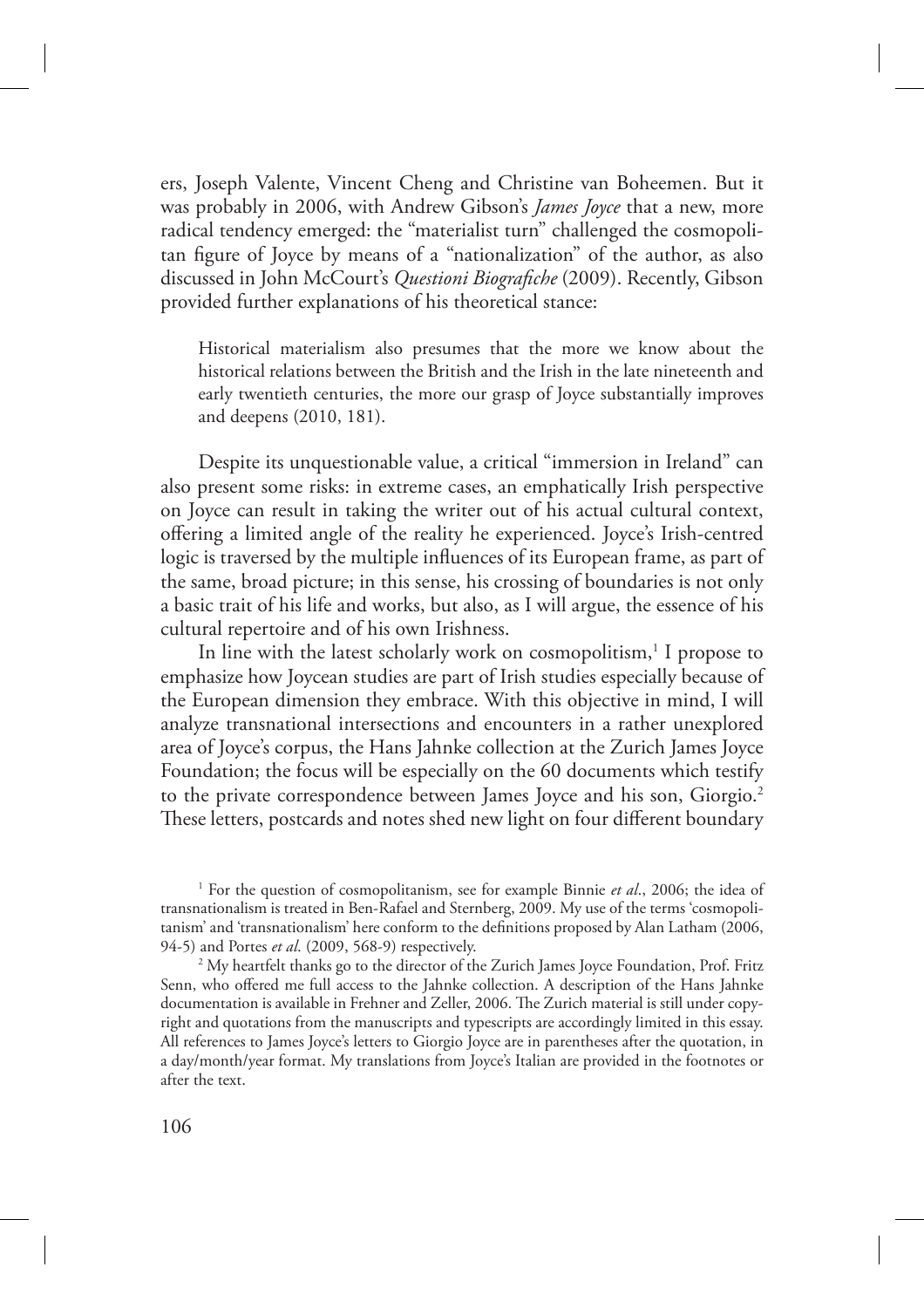crossings involving linguistic, thematic and textual aspects of the manuscripts and they are worthy of detailed analysis.

#### **I. Italian/English: A linguistic encounter**

The first border to be crossed in the Jahnke material is a linguistic one, concerning the English and Italian languages. To be more specific, it occasionally regards dialects, which yield a more composite and complex picture. As is well known, Joyce communicated in Italian with his children, even after leaving Trieste; according to Francini Bruni, he "used to say that the language for family affection could only be Italian" (qtd in Potts 1979, 45). Consequently, the 60 documents which compose the correspondence between James and Giorgio Joyce are mostly in this language, except for a few cases, when father and son are not the only recipients.

It seems unnecessary to dwell upon the subject of Joyce's Italian, since the most groundbreaking views on the subject have appeared in well-known essays by Melchiori (1979 and 1995), Bosinelli (1998), Ruggieri (1992), Vaglio (1994), Lobner (1983) and Zanotti (2004); what I wish to comment on are some specific aspects of the Jahnke papers. The new documentation offers a wider perspective on Joyce's communication modalities with his family than ever before, as well as additional information about Joyce's private use of Italian. We are now allowed a more nuanced and informed view on particular linguistic choices, a view which both confirms and broadens previous assumptions.

One of the most relevant features of the Jahnke letters is that they especially reflect Joyce's split identity as an expatriate. For instance, Joyce's condition of "migrant" or "exile" is unconsciously expressed in a *lapsus*, or revealing mistake, which is also quoted in the title of this essay: in a letter dated 30 August 1932 he complains that a "foreign body" entered his eye, defining it in Italian a "corpo straniero" ("foreigner's body"), instead of "corpo estraneo" ("foreign body").

Indeed, the linguistic encounters between English and Italian, in all their variants, appear dialogic, to the point that the two languages often intermingle. In particular, some letters addressed to both Giorgio and his wife Helen Fleischman are written partly in English and partly in Italian, with the two languages alternating within sentences: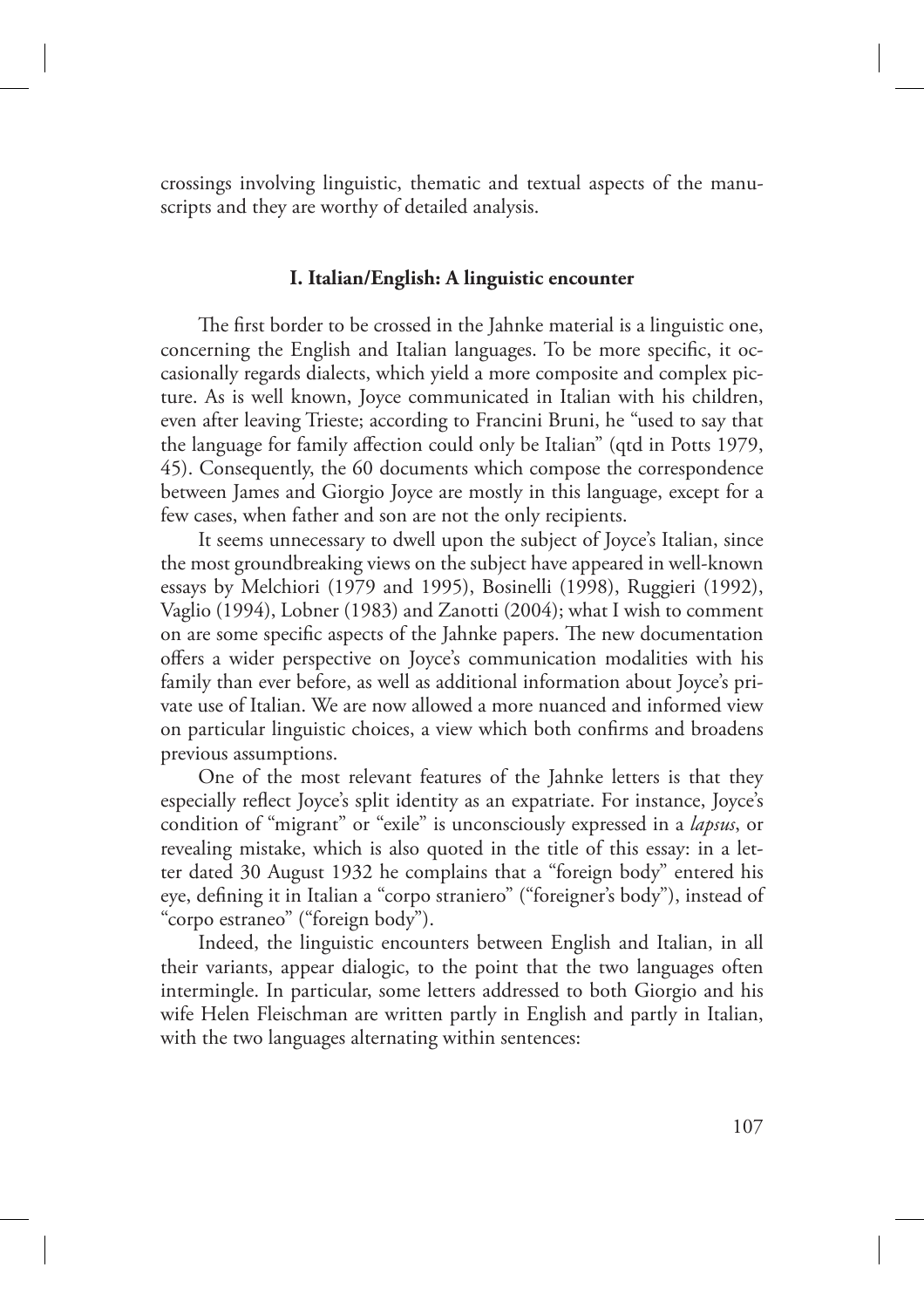Mi rallegro della [sic] buone notizie datemi di Stefanuccio and also of the other members of the colony.<sup>3</sup> (19/07/1932)

Language switch within sentences is a rather new phenomenon: available published letters addressed to Giorgio and Helen are usually in English, with possible salutations or postscripts in Italian. A practical explanation of the bilingual writing in the Jahnke material could be that the Italian sections were especially meant for Giorgio, since Helen could not understand them; but this does not exhaust what is involved in such a complex use of code-switching.

The most striking aspect of the bilingual letters is that personal remarks, opinions or emotions are usually expressed in Italian:

I am waiting [sic] a reply from Collinson about the glaucoma complication, cosa che mi sorprende molto perché non me ne sono mai accorto.<sup>4</sup> (19/07/1932)

Italian is also the language of playful comment or verbal provocation:

[Brauchbar] wrote [Lucia] a long letter of encouragement but […] quello che fece era un'asineria [...].<sup>5</sup> (19/07/1932)

It cannot be excluded that an emotional linguistic bond underlies the choice of the language of expression. Whereas the second language is generally believed to allow the subject more distance from the topics under discussion (see Pavlenko 2007, 131), in Joyce's case the situation is apparently reversed. As already noted by Melchiori (1979), Bosinelli (1998) and Milesi (2003), Italian represented a "lingua franca" for Joyce and was both "the family lexicon" and the "language of politics, of *Irish* politics" (Melchiori 1995, 22). Evidence in the Zurich documentation both confirms and broadens this idea, highlighting a bilingual affective response where Italian

<sup>&</sup>lt;sup>3</sup> "I am glad to hear the good news about Stephen and also of the other members of the colony.

<sup>&</sup>lt;sup>4</sup> "I am waiting [sic] a reply from Collinson about the glaucoma complication, a thing which surprises me very much, since I had never realized it before." Given the syntactic construction of the sentence, the first verb might be assumed to be 'I am awaiting," but the manuscript does not seem to present this reading.

<sup>&</sup>lt;sup>5</sup> "[Brauchbar] wrote [Lucia] a long letter of encouragement but [...] what he did was foolish."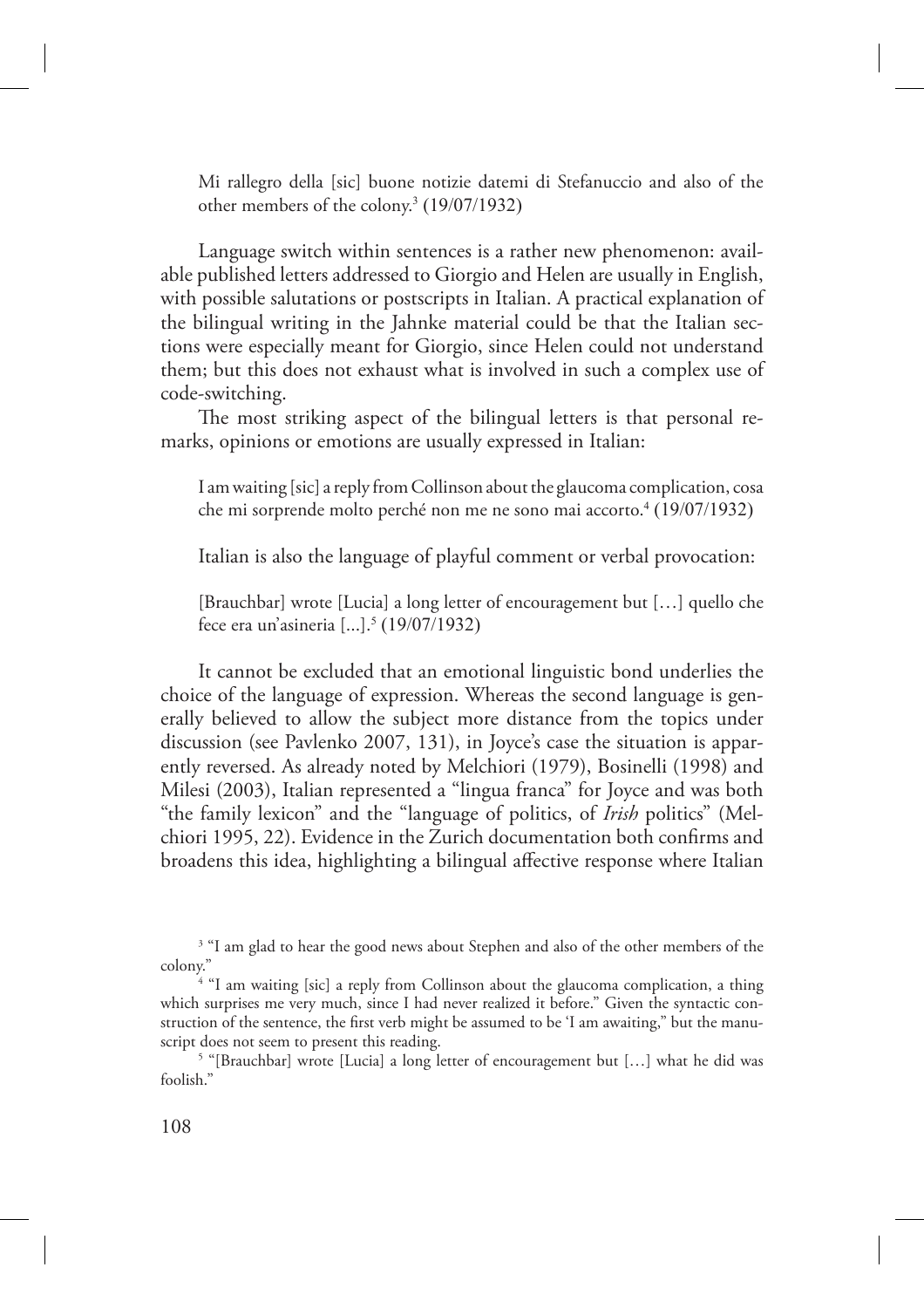is not only connected to "family affection," but also to emotional expressivity in general.

In the Jahnke material as a whole, the use of Italian is characterised by the combination of different registers and a large use of colloquialisms and idioms, such as "ne ho le tasche piene" ("I am fed up with it," 19/07/1932) and "sangue da una rapa non si cava" ("one cannot get blood out of a stone," 23/04/1935). Set phrases are also occasionally transformed or distorted, thus extending their meaning and expanding the language's horizons.

Indeed, we are well accustomed to both Joyce's switching registers of language and transformations of words and set phrases from his novels. What emerges from the letters is that he adopted these procedures in a continuative way throughout different functions of writing (public and private texts) and in different languages (English and Italian), thus substantiating Melchiori's remarks:

The whole of Joyce's work is a constant infringement of conventional linguistic structures in order to accommodate not only the creativity of the writer who translates the common idioms, the language of the tribe, into an individual style belonging to him alone, but also to involve the creativity of each individual reader who is invited to translate what he is offered into his own private language (1995, 20).

### **II. A migrant's-eye view of "Ireland/ Europe/ The World/ The Universe"**

Transnational encounters in the Jahnke collection do not only concern Italy and its language, but also many other European countries. From 1930 to 1940, approximately when the Jahnke letters were written, Joyce travelled to various cities, touring France, England, Switzerland, Italy, Belgium, Germany and Denmark. In his letters to Giorgio, Joyce talks about his experiences around Europe, offering an overall rich and cosmopolitan picture.

What appears as the common thread in the numerous perspectives on different countries is Joyce's ironic attitude. His irreverent remarks usually concern those aspects that are considered typical of a certain cultural model, such as beliefs and behavioural distinctions. Conventional national imagery is then de-contextualized and turned to a new purpose, or transformed into something incongruous with the original discourse.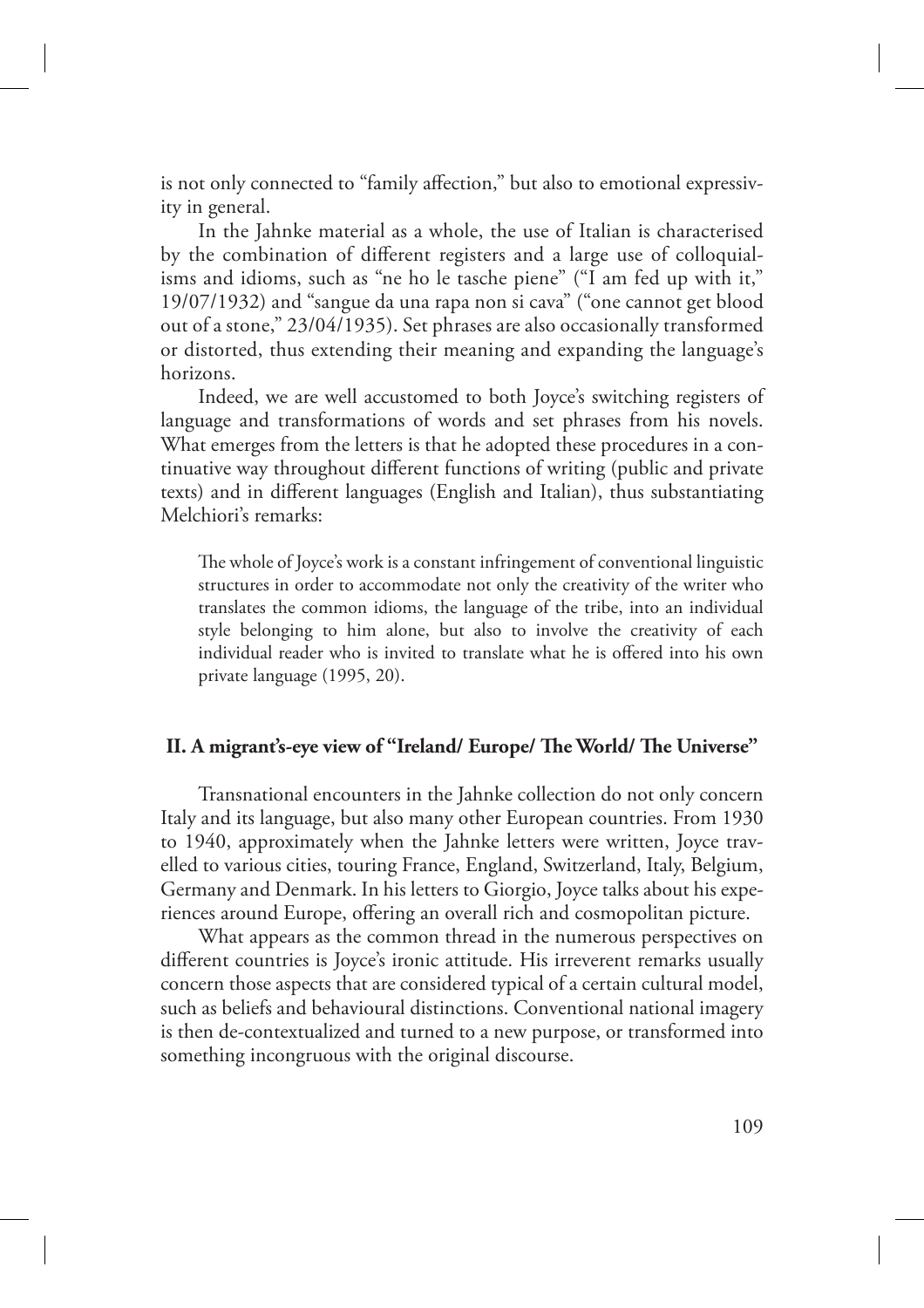In particular, Joyce often re-employs the most formulaic and grotesque clichés about European national characters. For instance, Joyce thus answers Giorgio's claim that he has no pleasant memory of the years he spent in Europe:

Però se davo una mano di pittura alla Francia e se arricciavo i baffi degli italiani e se chiudevo le bocche dei tedeschi e se davo una doccia rinfrescante agli inglesi e se solleticavo gli svizzeri sotto le ascelle e se spidocchiavo i russi? Eh? Il quadro forse sarebbe meno orribile.<sup>6</sup> (21/05/1935)

Joyce humorously dismisses Giorgio's unpleasant comments on Europe through inter-discursive irony, thus parodying stereotypes. As Fritz Senn notes, parody is "an inverse form of homage" (2007, 80) and in the Jahnke letters no European population is spared Joyce's particular homage. In 1936, a trip to Denmark was the source of inspiration for a sort of fairy tale which Joyce wrote in English for his nephew, Stephen:

I cannot send you a Copenhagen cat because there are no cats in Copenhagen. There are lots and lots of fish and bicycles but there are no cats. Also there are no policemen. All the Danish policemen pass the day at home in bed. They smoke big Danish cigars and drink buttermilk all day long. (05/09/1936)

The whole text revisits several clichés about Denmark and its population, including the fact that Danish police were seemingly well-known for undergoing little or no supervision. At the same time, though, this fairy tale is meant to fascinate the child and let his imagination approach different realities, or picture other, foreign dimensions.

Manipulating stereotypes was more important to Joyce than eschewing them: thus, he paid great attention to commonplaces and grotesque reductions about national characters or images, which he playfully captured in his correspondence. He confronted any monolithic conception of otherness on its own terms, in a procedure that is similar to what Paola Pugliatti and Donatella Pallotti define the "unmasking of naturalized discursive practices" in the "Wandering Rocks" episode of *Ulysses* (2004, 152).

<sup>6</sup> "If I had given France a coat of paint, and curled Italian moustaches, and closed German mouths and given the English a refreshing shower and tickled the Swiss under their arms and deloused the Russians? Maybe the picture would be less horrible."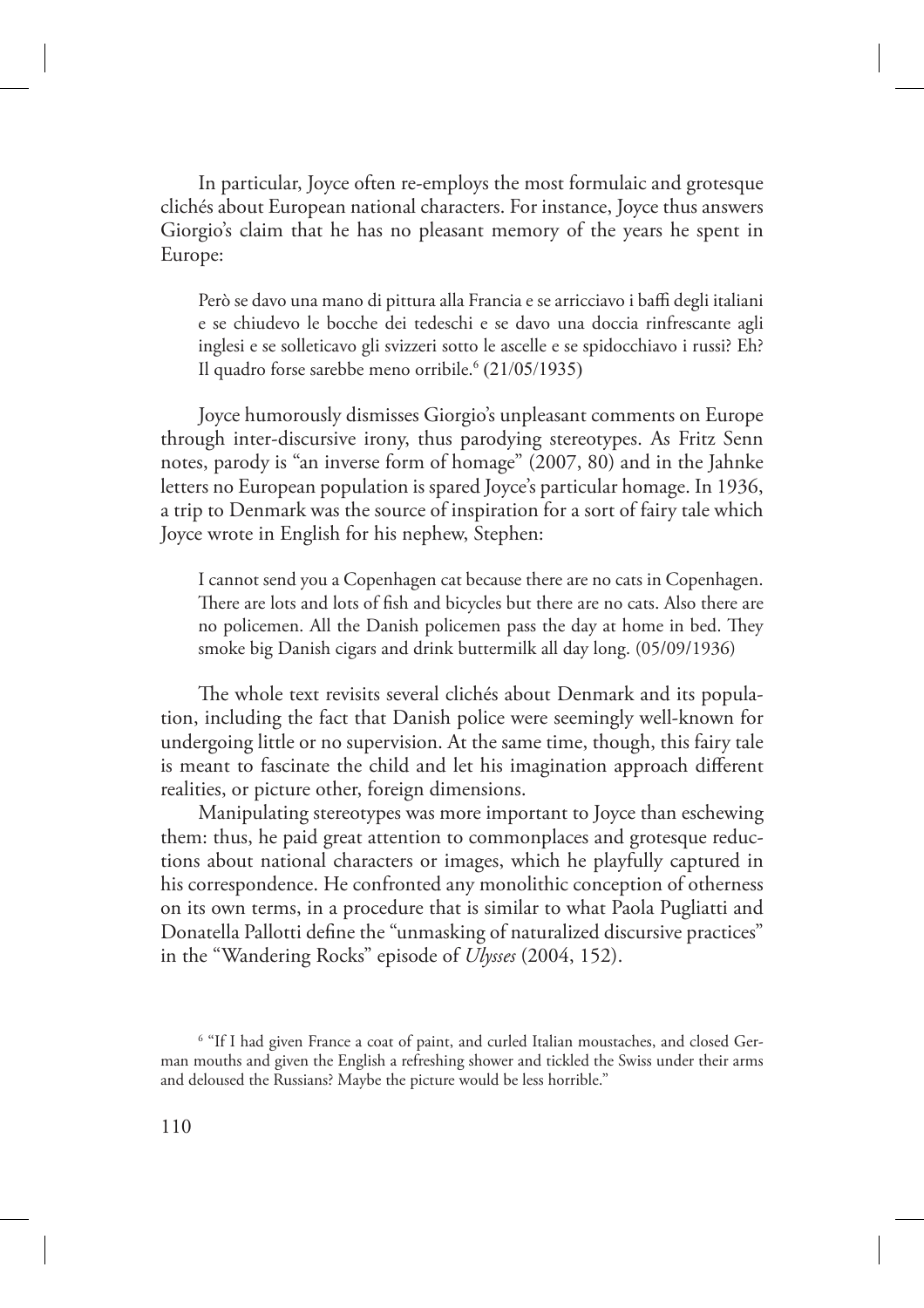While putting clichés under a magnifying glass, Joyce emphasized their deforming aspect and therefore their improbability; in this sense, stereotypes become platforms from which intercultural prejudice is disarmed. Exaggeration and obvious irony are all ways to reject conventions and make cultural boundaries more traversable. Yet, Joyce's irony is often ironic in its turn. As in Wayne Booth's idea of "unstable" irony (1975, 62), Joyce's humour encompasses multiple dualities, so that there is no certainty that he always means the opposite of what he's writing. In other words, his irony is pervasive but not uniform, as it opens up the possibilities of manifold meanings.

For instance, in a 1938 letter Joyce playfully lists all the people who would be amazed at hearing Giorgio's beautiful singing; his last entry is "i bravi britannici ingoiatori di patate" ('the good British potato-swallowers," 06/01/1938). Joyce uses a stereotype, a perceived dietary habit typically ascribed to the Irish by the English, and applies it to the British people in general. It's the term "britannici" that attracts our attention, because Joyce was very careful in the choice of terms, especially regarding geopolitical matters: in this respect, for example, it has already been noted that in *A Portrait of the Artist as a Young Man* Stephen locates Ireland in Europe, omitting the United Kingdom (*P*, 12). As far as the above example is concerned, it cannot be excluded that the word "britannici" might be the real source of scorn; at any rate, it demonstrates Joyce's continuative attention to the knots of political tension.

While parodying national stereotypes and received discourse, Joyce also establishes a distance from the objects of his humour; he often speaks as an observer who is foreign to any national context. The Jahnke letters show well Joyce's heterogeneous and ambiguous sense of national belonging, which pivots between different incorporations. His departures are never complete, especially from Ireland: detachment is something that always continues to happen. The new research challenge opened by the Zurich material, thus, is to try and understand the simultaneity of connections and variations in Joyce's cosmopolitan and multilayered reality.

### **III. Territorial and Mental Otherness: Lucia Joyce**

The Janke letters also allude to a third kind of border crossing, which concerns the symbolic spaces of the mind. Lucia Joyce and her psychologi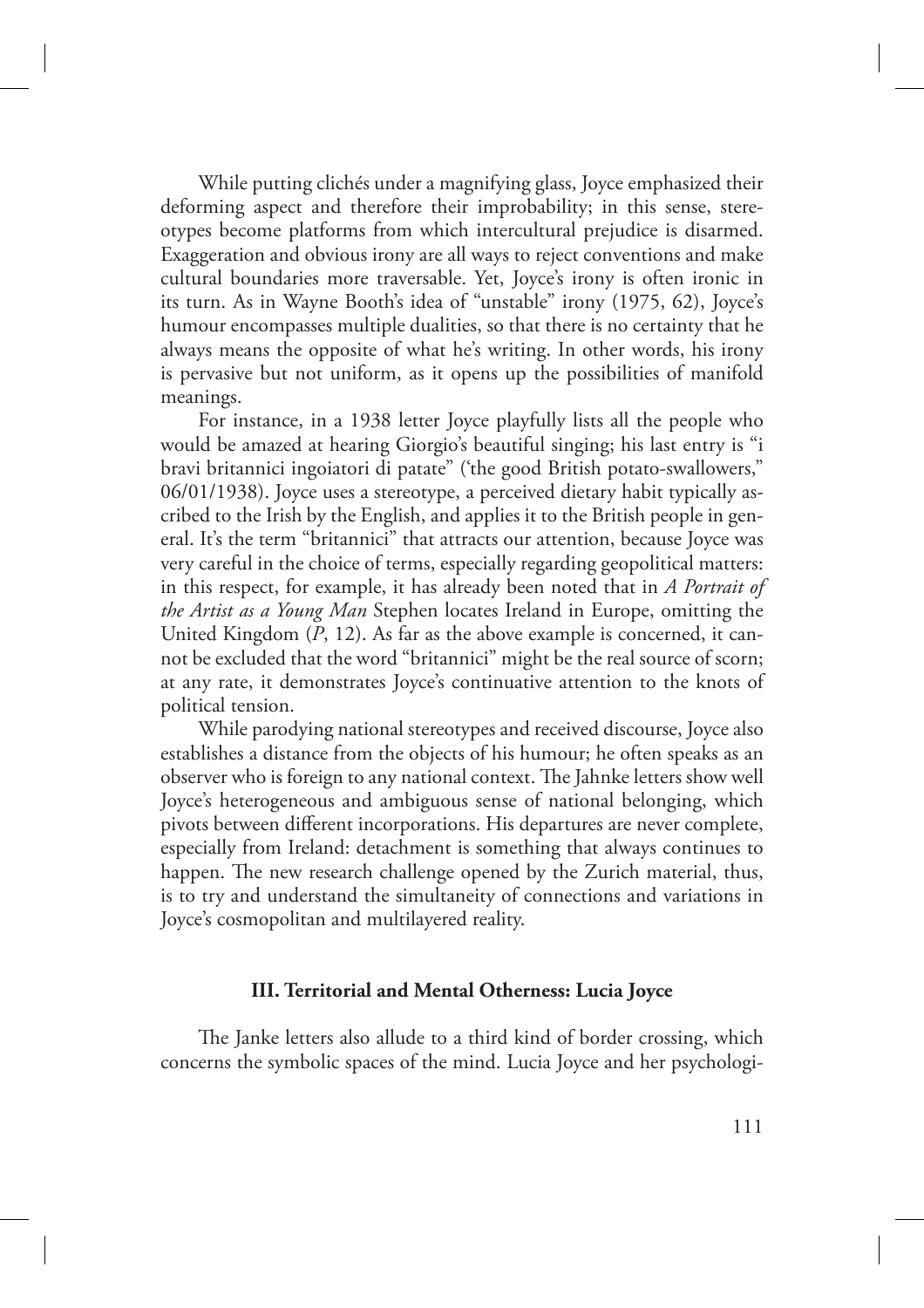cal issues are the main topic of many letters addressed to Giorgio: Joyce often describes Lucia's conditions, gives details about her medical reports and provides his opinion on her treatment.

In some of these letters, Joyce seems to perceive Lucia as a stranger, or rather, as a foreigner; her mental distance from him is worded in terms of physical remoteness. Geography is the metaphor Joyce commonly uses to describe Lucia's divide from him and from the social context at large: she inhabits a faraway foreign country which is hard to reach. For instance, in 1935, while Giorgio was in New York, Joyce suggested that Lucia was located even further away from himself and his son, writing: "Vi è molta acqua adesso tra te e me E ci sono due piccoli mari fra noi e Lucia." ("There's a lot of water now between you and me And there are two small seas between us and Lucia," 23/04/1935).

Joyce's "geographical" metaphors essentially rely on archetypical representations of identity parameters. "Being elsewhere" is a common image adopted in defining mental disorder, but it is interesting to see how this image modulates in a migrant writer's perspective. As might be expected, Joyce seems to perceive a connection between his condition of exile and his daughter's inability to integrate in any social system. Lucia does not live according to conventional order; she is described as escaping all constrictions and transcending all boundaries. This is a sort of freedom Joyce seems to sympathize with:

Le sue stramberie possono fare soghignare [sic] gli isolani fra i quali per il momento ella ha scelto di vivere. […] A loro ed a se stessa può sembrare una stupidina. A me no però.<sup>7</sup> (21/05/1935)

In this passage, Joyce is referring to Lucia's stay in Ireland. Her reasons for being a stranger there go beyond the questions of homeland and national identity, but Joyce often seems to relate these two aspects. He is also very concerned about other people's views of Lucia; because of her exclusion from any system, she could be thought capable of disrupting order and provoking conflict. In a letter to Giorgio, Joyce indignantly ridicules this idea:

<sup>&</sup>lt;sup>7</sup> "Her eccentricities can provoke the sneer of those islanders among whom she has chosen to live for the moment. […] She might seem a little silly to them and to herself. But not to me."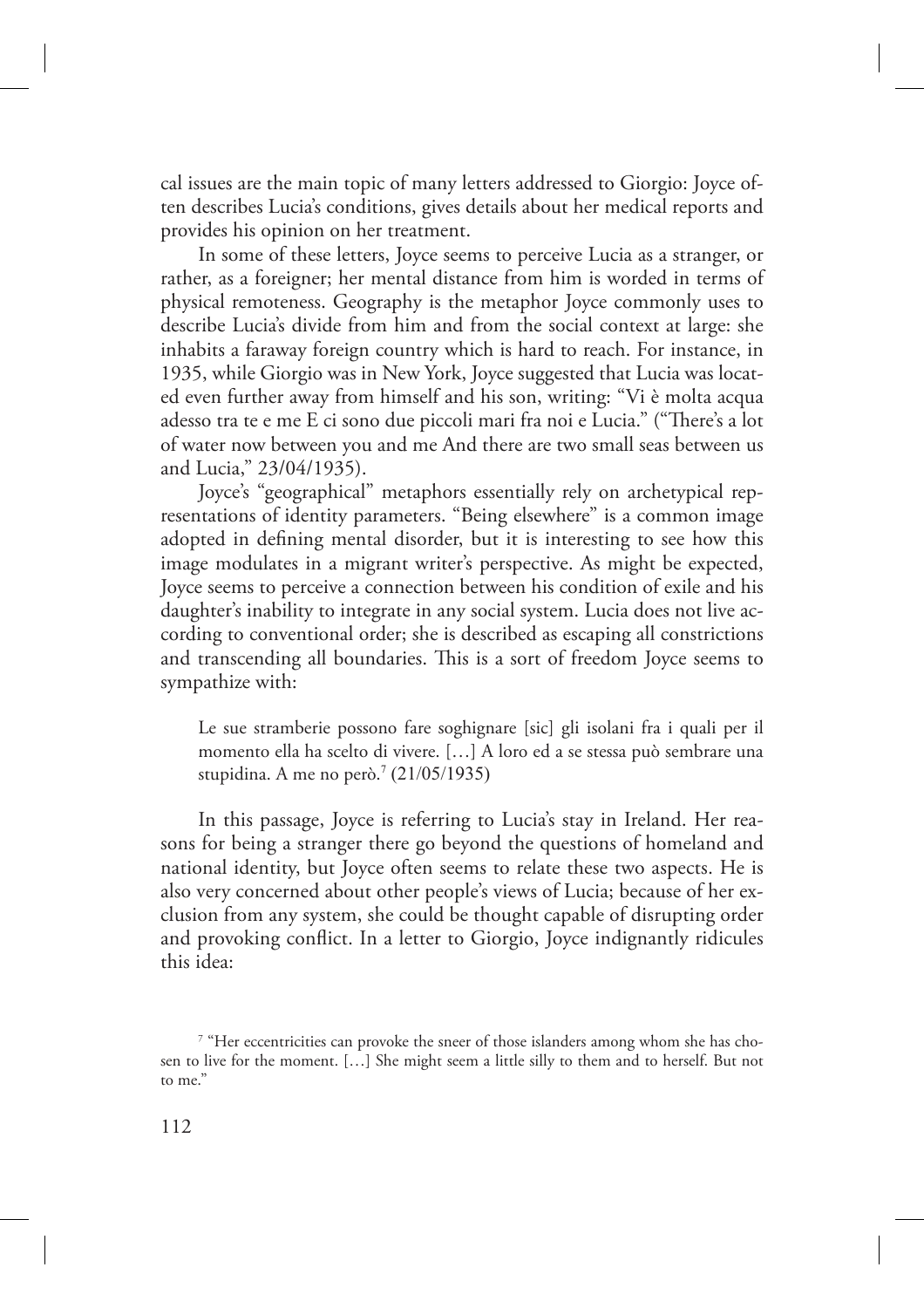[...] noto che mi scrivi che tutto è tranquillo in Irlanda malgrado la presenza di Lucia. Che cosa è il senso di ciò? Perché la presenza di Lucia dovrebbe provocare una ribellione od una guerra civile.<sup>8</sup> (23/05/1935)

Ridicule is conveyed through hyperbolic imagery which widens the family context to that of the whole country. At the same time, Joyce is still relying on traditional *topoi*: political rebellion was historically interpreted as an attack on rationality. The political metaphor replaces the most common geographical ones in alluding to Lucia's mental condition. Incidentally, politics and geography are strictly interrelated in the idea of boundary.

The issue of Lucia's rightful place, both symbolic and physical, was a major preoccupation for Joyce, who constantly tried to "put up a home for her."<sup>9</sup> As can be seen in the history of psychiatry, the apparent increased freedom of the unconventional subject results in experiences of confinement and solitude. Joyce seemed well aware of every aspect of Lucia's personal exile, and most letters testify to his attempts at building a bridge between his daughter and himself, or the world.

#### **IV. The Jahnke material as a place of textual encounter**

A common *leitmotiv* of the Zurich letters is music and opera. While encouraging Giorgio to pursue his singing career, Joyce often mentions operatic works and, at times, playfully quotes from their texts. For instance, when defining a common acquaintance "quel moscardino di viscontino" ("that dandy viscount," 31/07/1937), Joyce is referring Puccini's *La Boheme* (Act III, Scene 1). Even the jocoserious complaint "Ma che pena, che tormento, che stento mi sento!" ("What a pain, what an agony, what a misery I feel!" 02/02/1938) might be inspired, among other texts, by Rossini's *Ermione* (Act I, Scene1).

<sup>8</sup> "I notice that you write that everything is calm in Ireland, despite Lucia's presence. What does that mean? Why should Lucia's presence provoke a rebellion or a civil war.'

 $9$  The quotation is taken from the manuscripts of Joyce's letters at the British Library (Weaver Collection), ADD 57351-064, dated 20/04/1932. Further references to this collection will be indicated by the abbreviation BL followed by the catalogue number of the letter and its date. I wish to thank Prof. William Brockman for the useful information and bibliographic references he provided me regarding the Weaver Collection.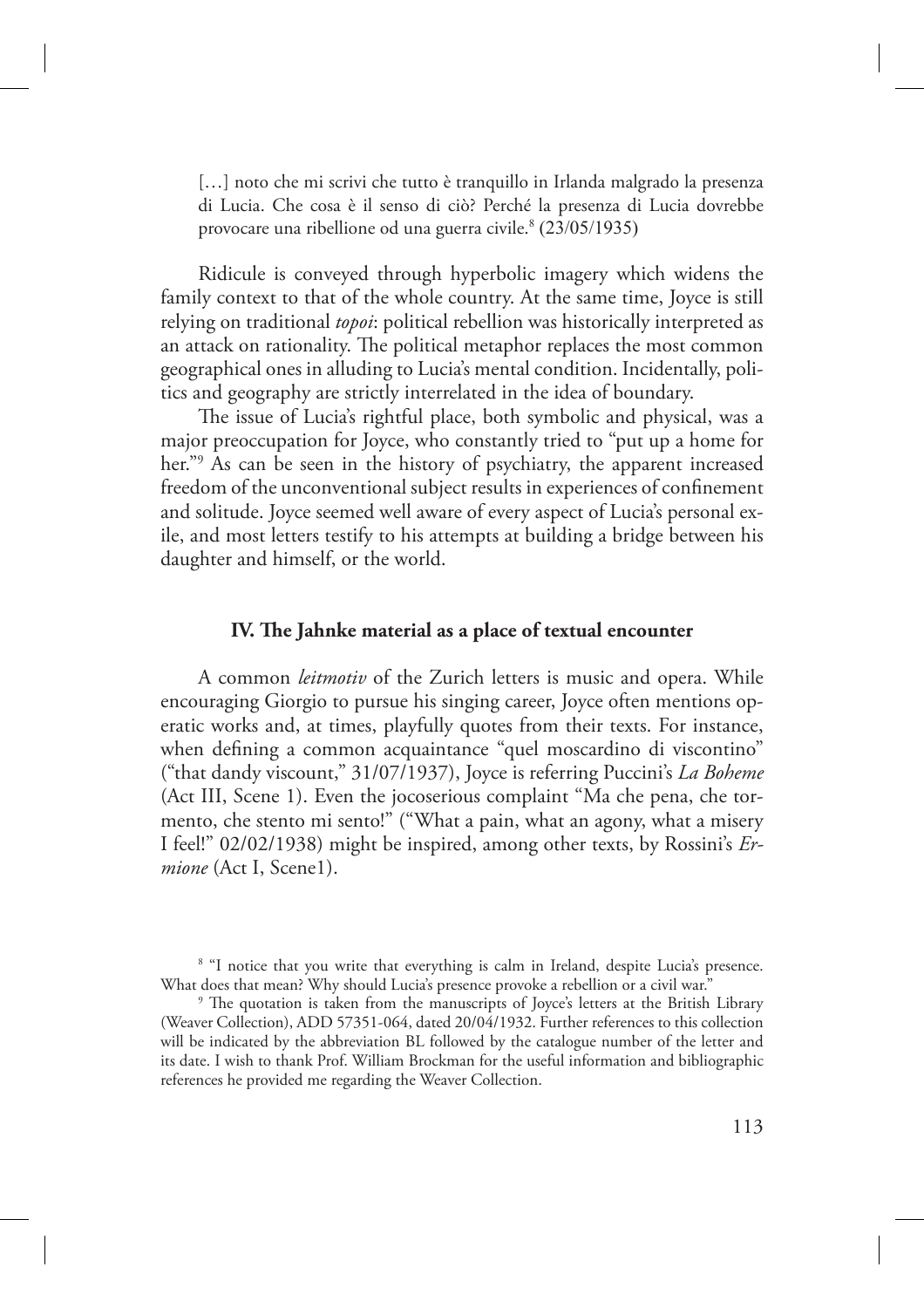Apart from opera, the most relevant source of quotations in the Jahnke letters is Joyce's own work. In particular, he often includes pieces from *Finnegans Wake*:

Mi cito per finire: "And all the Dunder de Dunnes in Markland's Vineland beyond Brendan's herring pool wears number nine in Yangtsee's hats."<sup>10</sup> (14/05/1935)

Given the highly polysemic nature of the Wakean text, the meaning of most of its passages in the letters is often far from being obvious. Still, Joyce seemed to assume that Giorgio was both familiar with the text and able to catch the sense or implication of its quotations; this certainly reveals a new aspect of the father-son relationship, a sort of literary complicity which could be of biographical interest.

In some letters, Joyce similarly relies on his son's knowledge of *Ulysses*, although the allusions to this novel are definitely less demanding. *Ulysses* is never extensively or directly quoted, but Joyce evokes its text on at least two occasions: when discussing the risk of losing one eye, he compares himself to the Cyclops (30/08/1932), while, in a humorous account of the weather conditions in Paris, he mentions the saints Gervasius, Servasius and Bonifacius (21/05/1935), who also appear in one of the interpolations of the XII episode of the novel  $(U441, 10-11)$ .

The self-quotes in the letters can be connected to a common tendency of Joyce's literary writing processes, which I have elsewhere defined "multiple re-employment" (2008, 150). This tendency consists of constant returns on the "already written," and is based on a concept of text as a dynamic entity that can be re-enacted in the course of time and re-adapted according to different contexts. Citations of and allusions to *Ulysses* and *Finnegans Wake* in the letters have, of course, a different function than the "re-employments" in the literary writing process. Yet, even in the letters, when Joyce recalls ideas, emotions and impressions in connection with fresh experiences, he significantly turns to *textual* memory: in other words, he combines personal recollection with what Hughes defines "the memory of words" (1987, 86).

<sup>&</sup>lt;sup>10</sup> "To finish I quote myself: [...]." The *Finnegans Wake* text reads: "And all the Dunders de Dunnes in Markland's Vineland beyond Brendan's herring pool takes number nine in yangsee's hats" (*FW* 213.34-36)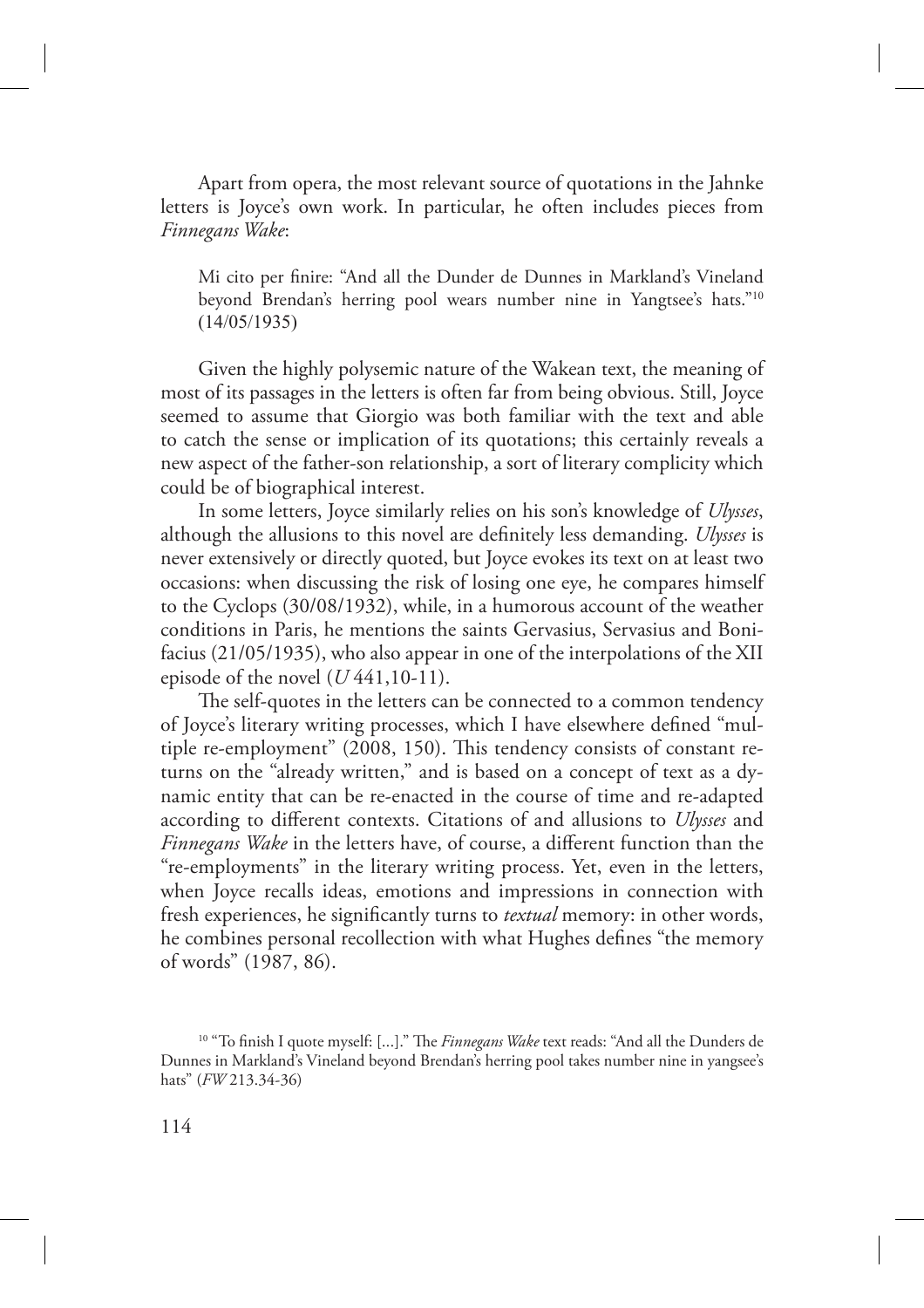On the whole, the Jahnke material widely testifies to the use of interand intra-textuality in Joyce's writings. Of course, these phenomena also concern the fictional texts contained in the collection, where Joyce's works encounter other works or intersect among themselves. Exemplary in this regard is a typescript that displays the title "Chamber Music" but contains two poems that were published in the collection *Pomes Penyeach*: "Alone" and "Bahnhofstrasse." The origin of this hybridization is not clear; in a purely hypothetical way, it could be connected to the fact that, according to the documents in the Weaver Collection, in 1932 *Pomes Penyeach* was being set to music by Mrs. Piccoli, after her husband, Prof. Piccoli from Cambridge, had translated the whole collection (BL 57351-065, 20/04/1932).

In the intertextual encounter, translation plays a central role. Poetry seems again the preferred space of intersection, since the Jahnke material includes several verse translations. A significant example is the poem "Sulla spiaggia a Fontana", an Italian version of the 1914 poem "On the Beach at Fontana", which was also published in *Pomes Penyeach*. Even in this case, we have no certainties about the origins of the text, which might be Joyce's self-translation (see Natali 2011). What seems certain is that translations, or self-translations, testify that Joyce's intertextuality moves through what Minier defined "interlingual networks" (2005, 81), revealing the "foreign" at different levels.

It is not surprising that the Jahnke material shows how Joyce's texts dialogue with each other and with works by different authors: these phenomena characterize the entire Joycean corpus and have been largely discussed. Rather than providing unexpected vistas, the Jahnke documentation seems to embrace most Joycean features like a sort of microcosm, while highlighting their multicultural context.

New materials certainly add to our knowledge about Joyce, but the main question is not how revolutionary this new knowledge is, but rather how it affects the way we think about Joyce and how it can interact with or encourage new perspectives of investigation and new approaches. In this case, the Zurich letters highlight how Joyce's transnationality is fundamental to both his private and public expression, as it underlies various forms of intertextuality and interdiscoursiveness at different levels.

Joyce clearly cultivated a multiple vision of the border, which he seemed to conceive as a "process" incorporating several realities. Because of its dynamism, Joyce's constant transnational dialogue also acquires a new relevance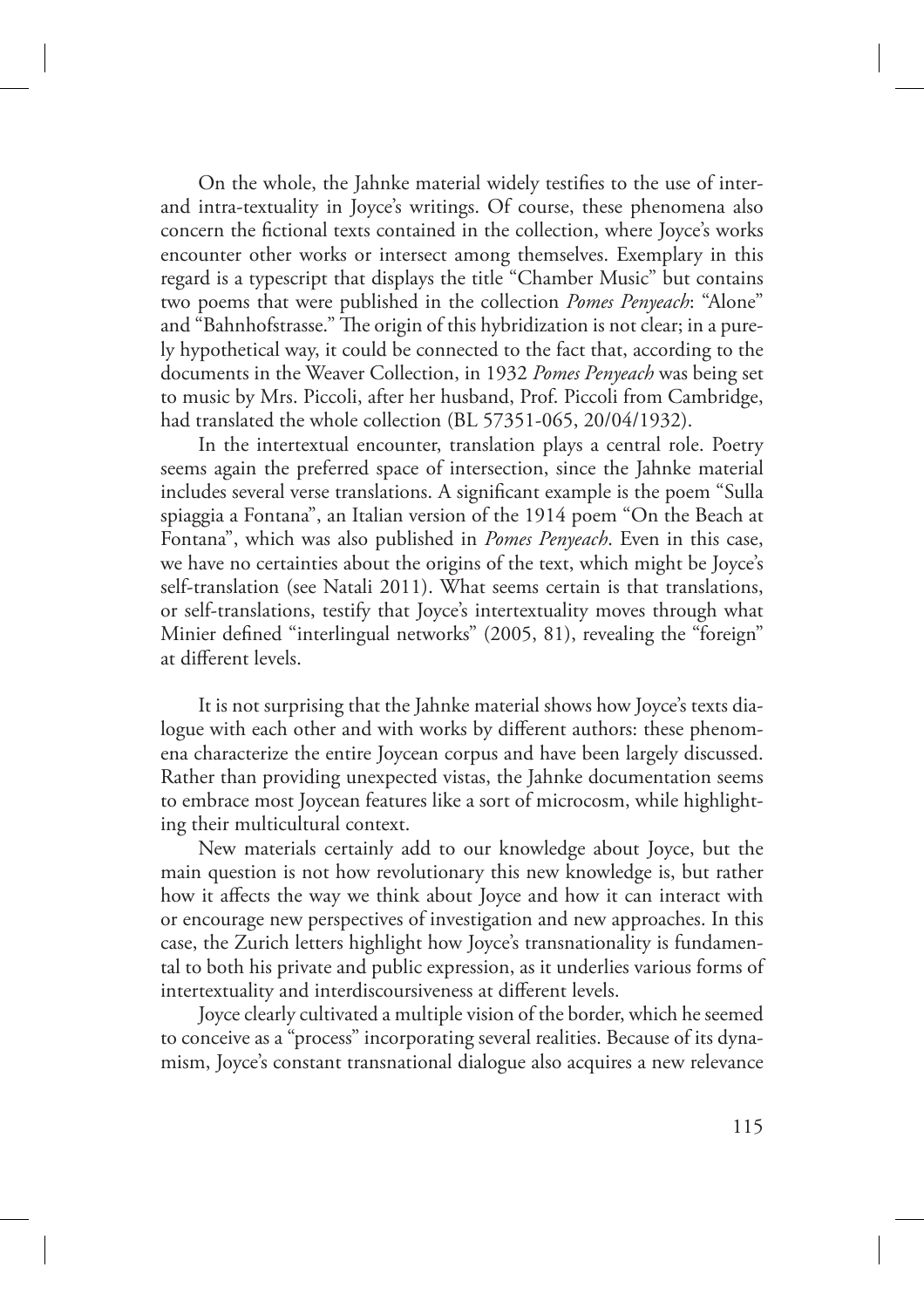in recent scholarly discourse, according to which cosmopolitanism does not arise from a refusal of a specific cultural identity: it develops from an idea of culture and nation as moveable entities which can re-articulate and extend across the globe, while maintaining a connection with an "original position" (See Pearson, 2010; Archibugi, 2003; Cheah, 1998).

Indeed, from his standpoint of a national and cultural "in-betweener", Joyce seemed to perceive borders as places of alternative significations, where no perspective acquired predominant value. In other words, Joyce's cosmopolitism and transnationalism open new possibilities without establishing "alternatives" to Irish culture. His writings show no signs of replacement of a mainstream discourse with another; rather, they question the concept of mainstream discourse *per se* and demystify it through sarcasm and parody. Language, a salient element in this procedure, also escapes any "official" frame with its varying and often distorting shapes.

With these remarks I do not mean to suggest that an Irish-historical perspective on Joyce would be limiting or unproductive; its fruitfulness depends on the meaning we ascribe to signifiers such as "nation" and "culture" in their constantly varying contexts. Indeed, Joyce's writings can prove precious in order to explore the European frame of Irish studies: as shown in previous discussion, they help us identify the possible areas of engagement which bring different cultures together and they question any notion of boundary, reminding us that nowadays, in an age of changing demographics, we should come to think of new spaces which include the emigrant and immigrant peoples of various countries.

Additionally, Joyce's transnational issues are connected to the cultural identity concerns and the challenging of boundaries which characterize contemporary Irish literature, in a continuity that is worth stressing. Multicultural issues and threshold crossings are now central to Irish studies, as seen in recent work on contemporary literature: Amanda Tucker emphasized the conception of Ireland as a multicultural society in McCann's novels (2010), Asier Altuna-Garcìa de Salazar dealt with the "new Irish" in a study on Marsha Mehran (2010), Emilie Pine analyzed the patterns of emigration and return in the plays of Bolger, Devlin, Murphy and Hughes (2008), while the first issue of the new journal *Studi Irlandesi - A Journal of Irish Studies* is devoted to "Italy-Ireland Cultural Inter-relations" and includes Gioia Gamerra's noteworthy investigation of threshold images and intertextuality in McGuckian (2011).

The question of un-reconciled homeland conflating with the world at large represents a constant tension which snakes its way through Irish litera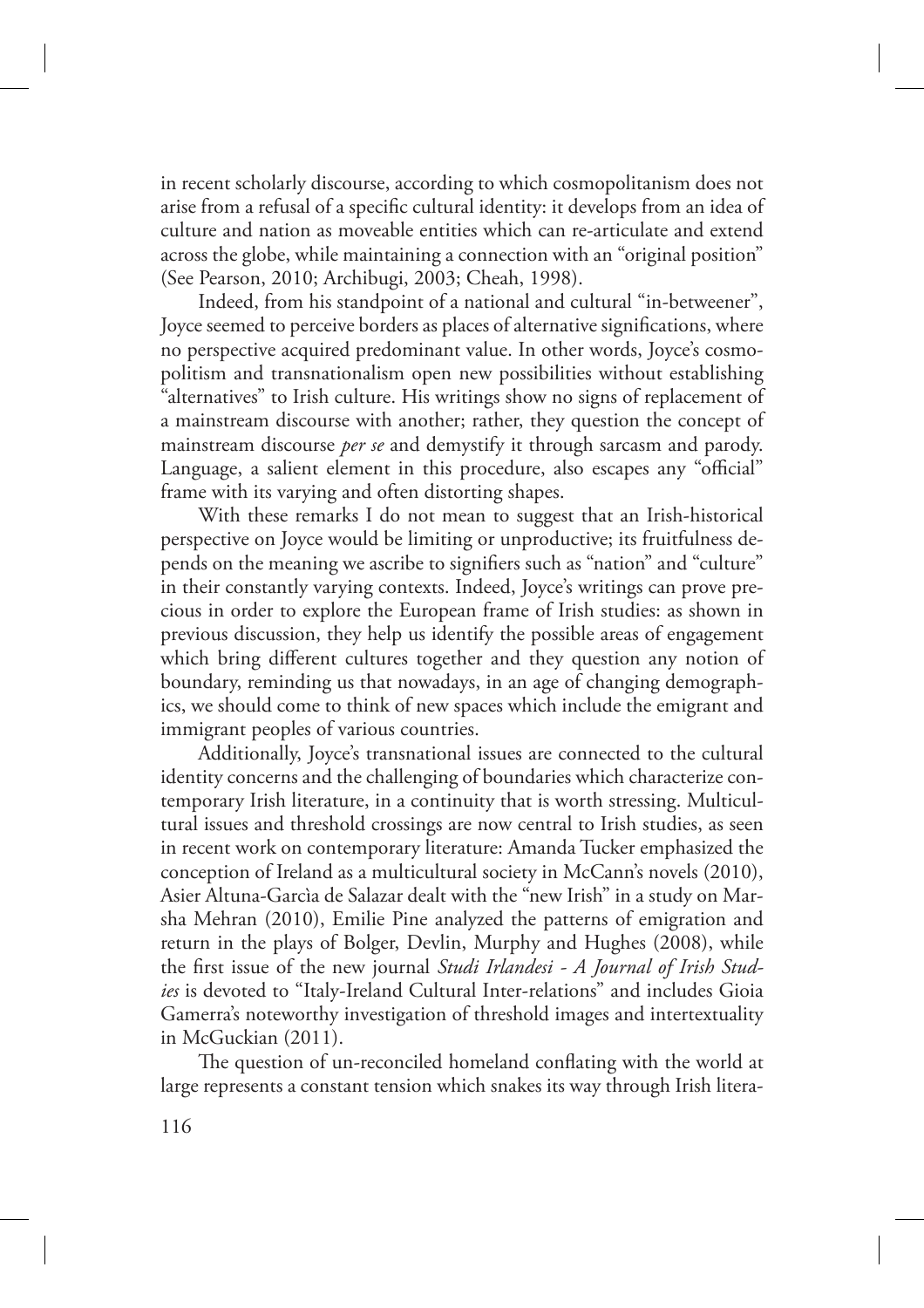ture, a common thread which connects Joyce to the present. "[T]he impetus to flee the land and to flee culture as such," as well as "the 'Irish' search for a different hearing, for a new epistemology, a new mode of representing or mapping the world and thus a new mode of inhabiting it" (Docherty 1996, 222) are commonly considered the main concerns of Irish postmodern literature; this discussion has tried to show how the roots of such concerns can also be traced back to the foundations of Joyce's poetics.

## *References:*

- Altuna-Garcìa de Salazar, Asier. 2010. "Marsha Mehran and Multiculturalism in Irish Fiction." *"To Banish Ghost and Goblin": New Essays on Irish Culture*, ed. David Clark and Rubén Jarazo Álavez. Coruña: Netbiblo. 181-190.
- Archibugi, Daniele, ed. 2003. *Debating Cosmopolitics.* London: Verso.
- *Ben-Rafael*, Eliezer and Yitzak *Sternberg,* eds. 2009. *Transnationalism*: *Diasporas and the Advent of a New (Dis)order*. Leiden: Brill.
- Binnie, Jon *et al.*, eds. 2006. *Cosmopolitan Urbanism*. London: Routledge.
- Booth, Wayne C. 1975. *A Rhetoric of Irony*. Chicago: University of Chicago Press.
- Bosinelli Bollettieri, Rosa Maria, Paola Pugliatti and Romana Zacchi, ed. 1986. *Myriadminded Man: Jottings on Joyce*. Bologna: CLUEB.
- Bosinelli Bollettieri, Rosa Maria, Carla Marengo Vaglio and Christine Van Boheemen, eds. 1992. *The Languages of Joyce. Selected Papers from the 11th International James Joyce Symposium. Venice, 12-18 June 1988*. Philadelphia and Amsterdam: John Benjamins.
- Bosinelli Bollettieri, Rosa Maria. 1998. "Anna Livia's Italian Sister." *Transcultural Joyce*, ed. K. Lawrence. Cambridge: Cambridge UP. 193-198.
- Brooker, Joe. 2002. "The Fidelity of Theory: James Joyce and the Rhetoric of Belatedness." *Joyce's Audiences*, ed. John Nash. Amsterdam: Rodopi. 201–21.
- Cheah, Pheng and Bruce Robbins. 1998. *Cosmopolitics: Thinking and Feeling beyond the Nation*. Minneapolis and London: University of Minnesota Press.
- Docherty, Thomas. 1996. *After Theory*. Edinburgh: Edinburgh UP.
- Frehner, Ruth and Ursula Zeller. 2004-2006. "The Hans E. Jahnke Bequest at the Zurich James Joyce Foundation." *James Joyce Quarterly* 42-43. 1-4. 17-20.
- Gamerra, Gioia. 2011. *Condensating into Vivid Portraits*: l'intertestualità nascosta nella poesia di Medbh McGuckian. *Studi Irlandesi. A Journal of Irish Studies* 1.1. 303-24.
- Gibson, Andrew. 2006. *James Joyce*. London: Reaktion Books.
- —. 2010. Afterword: "The Skull the Skull the Skull the Skull in Connemara" Beckett, Ireland, and Elsewhere. *Beckett and Ireland*, ed. Seán Kennedy. Cambridge: Cambridge UP. 179-205.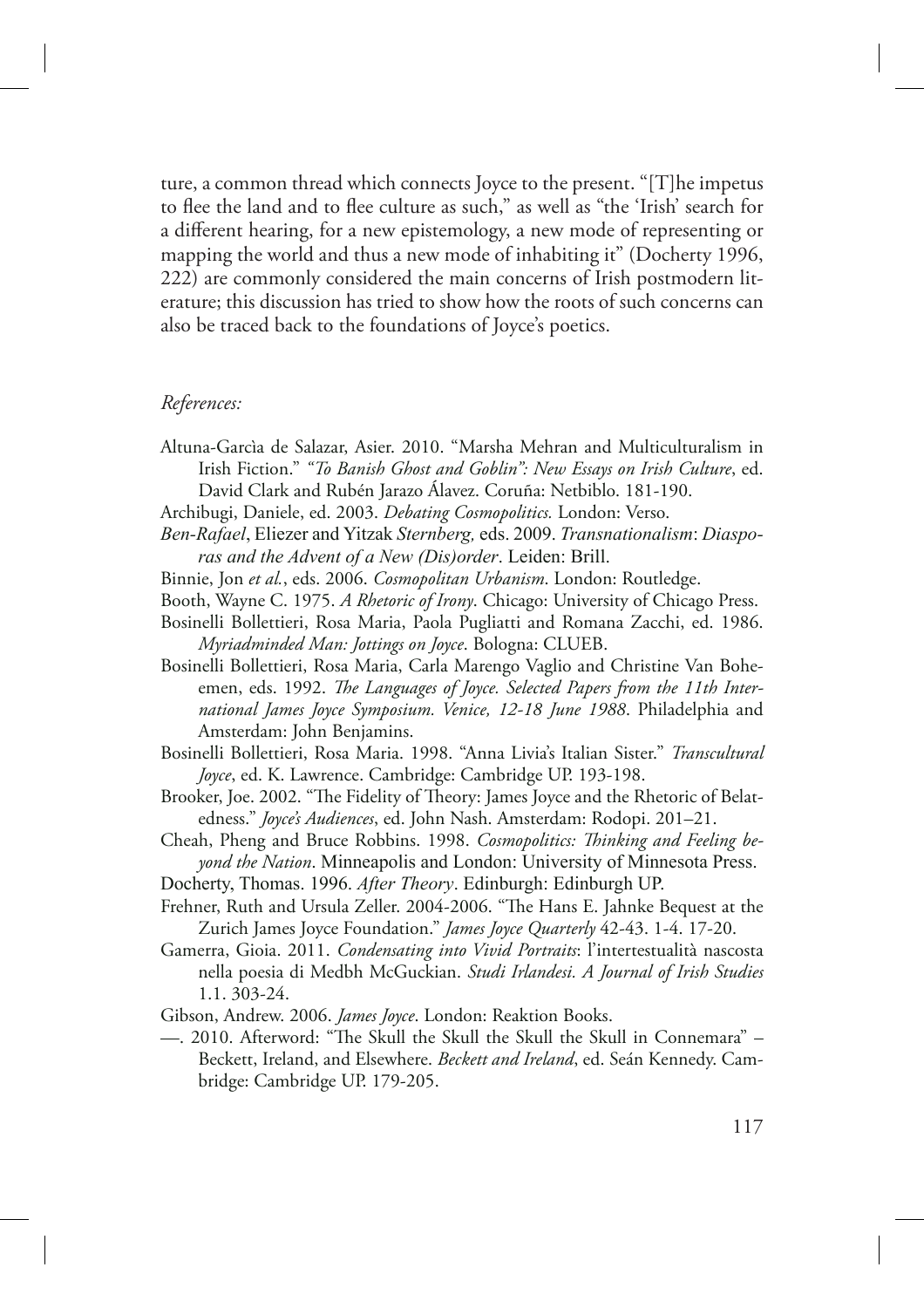Joyce, James. 1963. *Stephen Hero*, ed. T. Spencer, J. Slocum e H. Cahoon. New York: New Directions.

- *—.* 1992. *A Portrait of the Artist as a Young Man*. Harmondsworth: Penguin.
- *—.* 1992. *Ulysses.* Harmondsworth: Penguin.
- *—.* 1992. *Finnegans Wake.* Harmondsworth: Penguin.
- Hofheinz, Thomas C. 1995. *Joyce and the Invention of Irish History: Finnegans Wake in Context*. Cambridge: Cambridge UP.
- Hughes, Peter. 1987. "From Allusion to Implosion. Vico. Michelet. Joyce, Beckett." *Vico and Joyce*, ed. Donald Phillip Verene. Albany: SUNY Press. 83-99.

Latham, Alan. 2006. "Sociality and the Cosmopolitan Imagination." *Cosmopolitan Urbanism*, ed. Jon Binnie *et al*. 89-111. London: Routledge.

- Lobner Del Greco, Corinna. 1983. "James Joyce and the Italian Language." *Italica* 60.2. 140-153.
- —. 1989. *James Joyce's Italian Connection*. Iowa City: University of Iowa Press.
- Marengo Vaglio, Carla. 1994. "Trieste as a Linguistic Melting-pot. Joyce et l'Italie." *La Revue des Lettres Modernes*. Special Issue: "Joyce et l'Italie": 55-74.
- McCourt, John. 2009. *Questioni Biografiche: le tante vite di Yeats e Joyce*. Rome: Bulzoni.
- Melchiori, Giorgio. 1979. "James Joyce scrittore italiano." James Joyce, *Scritti italiani*, ed. Gianfranco Corsini and Giorgio Melchiori. Milan: Mondadori. 7-19.
- —. 1995. *Joyce's Feast of Languages*, ed. Franca Ruggieri. Rome: Bulzoni.
- Milesi, Laurent. 2003. *James Joyce and the Difference of Language*. Cambridge: Cambridge UP.
- Minier, Màrta. 2005. "Reconsidering Translation from the Vantage Point of Gender Studies." *European Intertexts: Women's Writing in English in a European Context*, ed. Patsy Stoneman *et al*. Bern: Peter Lang. 59-84.
- Natali, Ilaria. 2008. *"e Ur-Portrait:* Stephen Hero *ed il processo di creazione artistica in* A Portrait of the Artist as a Young Man. Florence: Firenze UP.
- —. 2011. Joyce *l'italiano* and the Hans Jahnke Collection at the Zurich James Joyce Foundation. *Studi Irlandesi. A Journal of Irish Studies* 1.1. 157-74.
- Pavlenko, Aneta. 2007. *Emotions and Multilingualism*. Cambridge: Cambridge UP.
- Pearson, Nels. 2010. "Beckett's Cosmopolitan Ground." *Irish University Review* 40.2. 20-41.
- Pine, Emilie. 2008. "The Homeward Journey: The Returning Emigrant in Recent Irish Theatre." Irish University Review 38.2. 310-24.
- Portes, Alejandro *et al*. 2009. "Immigrant Transnational Organizations and Development: A Comparative Study." *Transnationalism*: *Diasporas and the Advent of a New (Dis)order,* ed. Eliezer *Ben-Rafael* and Yitzak *Sternberg*. Leiden: Brill. 559-594.
- Potts, Willard, ed. 1979. *Portraits of the Artist in Exile. Recollections of James Joyce by Europeans*. Seattle: University of Washington Press.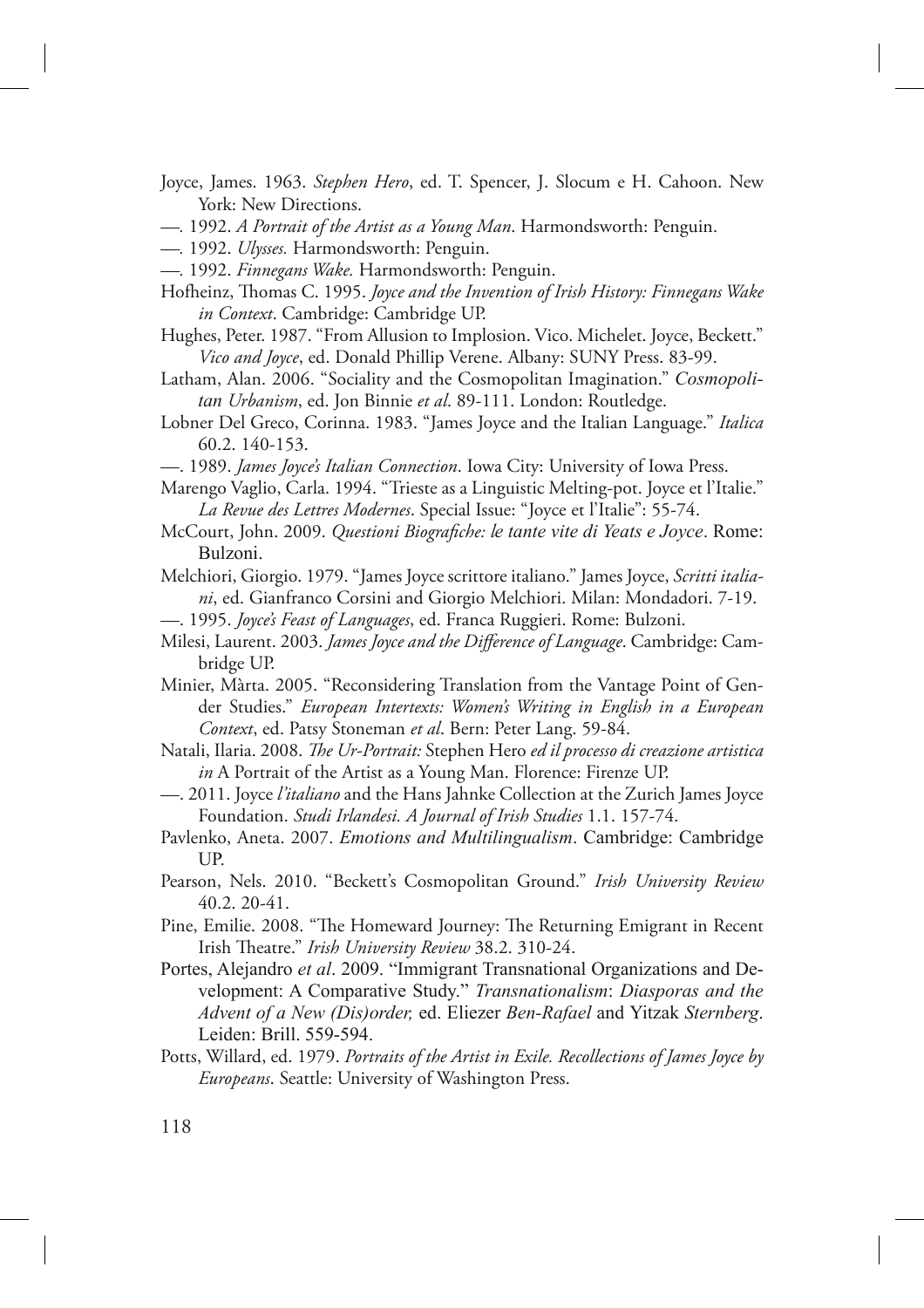- Pugliatti, Paola and Donatella Pallotti. 2004. "Oltre i limiti del monologo interiore. Sperimentazione narrativa e discorsiva nel decimo episodio di *Ulysses*." *LEA Letterature d'Europa e d'America* 1. 130-65.
- Ruggieri, Franca. 1992. "Esercizi di stile: dalle poesie alle traduzioni." James Joyce, *Poesie e Prose*, ed. Franca Ruggieri. Milan: Mondadori. xi-xlii.
- Senn, Fritz. 1984. *Joyce's Dislocutions. Essays on Reading as Translation*. Baltimore and London: John Hopkins.

—. 2007. *Ulyssean Close-ups*. Rome: Bulzoni.

- Tucker, Amanda. 2010. "Our story is Everywhere. Colum McCann and Irish Multiculturalism." *Irish University Review* 40.2. 107-25.
- Williams, Trevor L. 1997. *Reading Joyce Politically*. Gainesville: University Press of Florida.
- Zanotti Serenella, 2004. *Joyce in Italy. L'italiano in Joyce*. Rome: Aracne.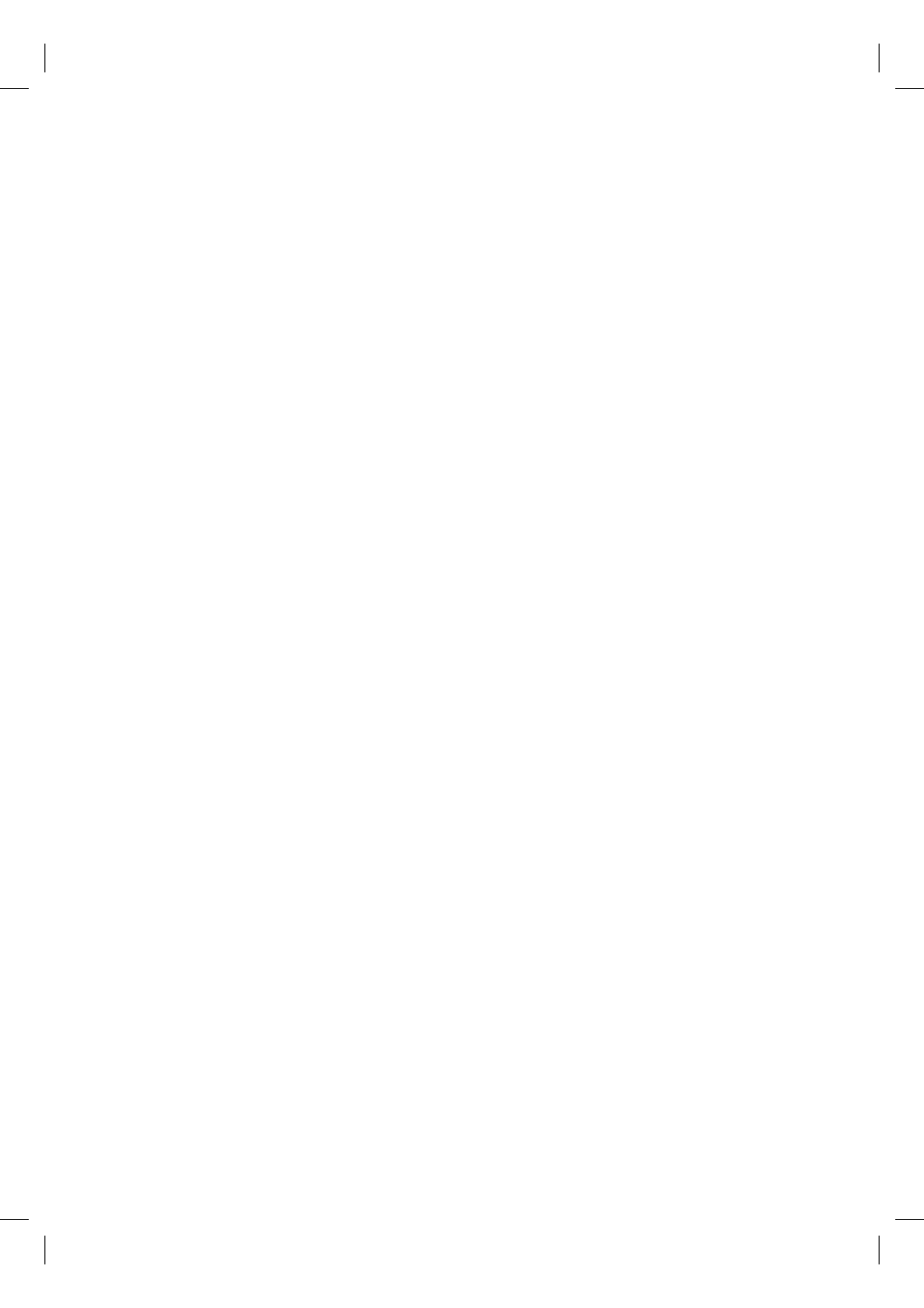## MARIA VACCARELLA

# A MEDICAL HUMANISTIC EXPLORATION OF JAMES JOYCE

The critical interest in James Joyce's appropriation and exploration of medical culture and language in his works has been steadily growing over the past few decades, though not always under the aegis of the medical humanities. This new inter-disciplinary field aims at investigating the complexities of human suffering through analytical frameworks derived from a broad range of humanistic disciplines, while holding a critical perspective on medical practice and education. It is not surprising then that anyone interested in literary depictions of human physiology or pathology will find the Joycean corpus—and the manifold descriptions of the human body in it— a mine worth exploring.

In this essay, I will briefly survey some salient medical-related Joycean studies published thus far, according to their more or less explicit biographic or textual approaches. I will then attempt a medical informed reading of "The Sisters", which is generally regarded as Joyce's most clinical short story. What I hope to illustrate is how an inter-disciplinary view of education can benefit both literature modules, which aim at situating literary products in broader cultural contexts, and narrative medicine workshops for medical students, in which the tools of literary analysis are used to expand future doctors' communicative competence.

J. B. Lyons's volume *James Joyce and Medicine* inaugurated medicalrelated Joycean studies in 1973. A physician and a medical historian, Lyons maintains that "a clinical examination of the author's life will add to our comprehension of his writings and to a more compassionate understanding of his angularities of personality"  $(1973, 9)$ . The fine balance between biographical reconstruction and textual analysis in his book will seldom be achieved in future studies on the subject. Lyons reviews and comments on illnesses, doctors, scientists and hospitals, mentioned in Joyce's works.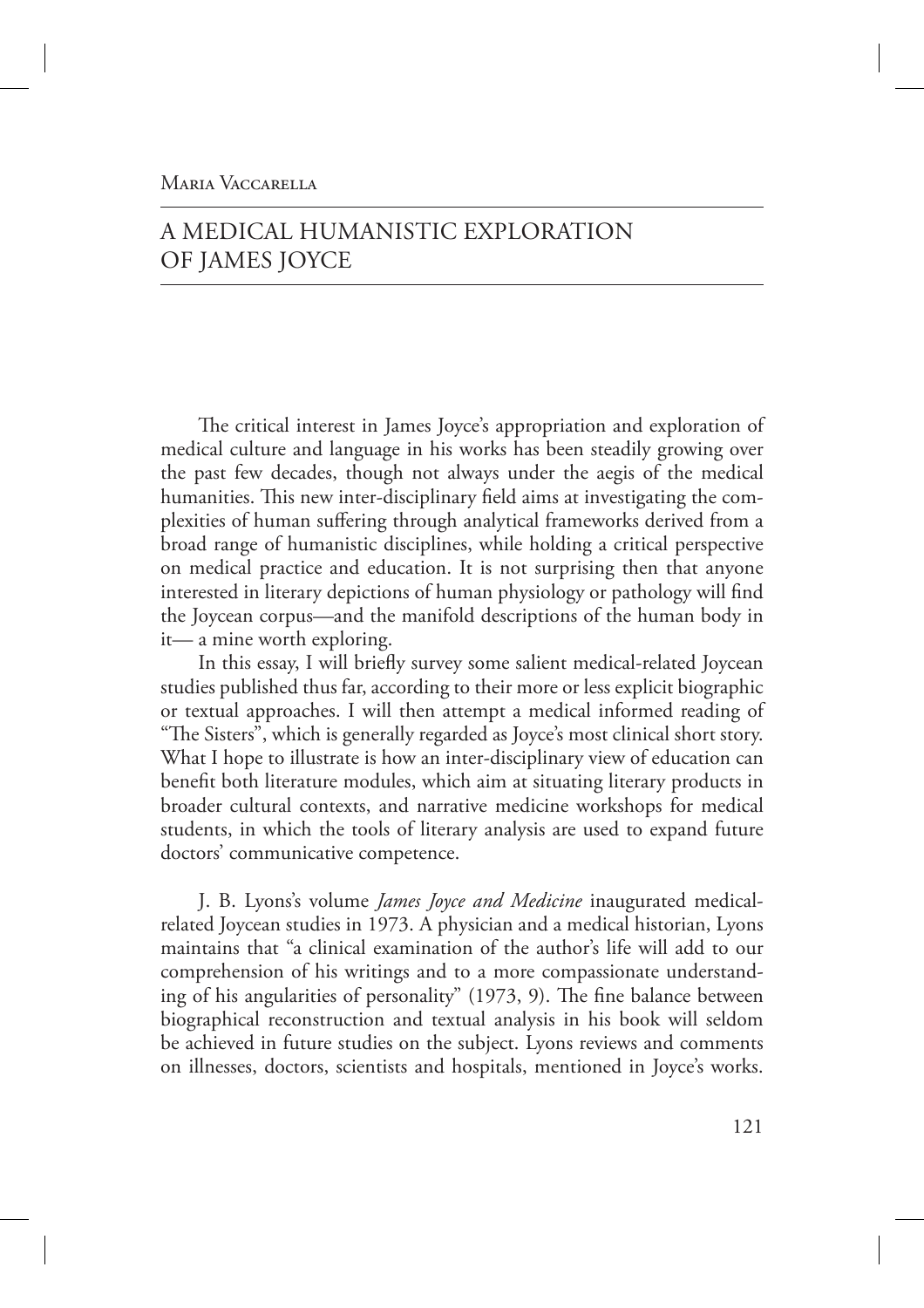His book still stands out as a useful reference text almost forty years after its publication, though not without historical bias—for example, it lists transvestitism as one of Bloom's illnesses (*Ibid.*, 81-83). Other biographers and critics suggest that Joyce's health concerns are an erroneously neglected subtext in his fiction. Apart from the strain put on his creativity by, among other complaints,<sup>1</sup> his sight loss and his daughter's mental illness, much of the debate revolves around another mysterious condition, recurring throughout his life and his works. This has been traditionally—and unsurprisingly—described as syphilis, a diagnosis Joyce shares with most men of genius across centuries.<sup>2</sup> In 1995, Kathleen Ferris devoted a whole book to the burden of Joyce's secret disease: in contrast to Richard Ellman's liberated "Sunny Jim", Catholicism and syphilis inescapably oppress her own version of Joyce, a kind of "Gloomy Jim" (1995, 9). In her view, this new approach to the author should engender more sophisticated interpretations of his work:

And just as our recognition that Keats was a young man dying of tuberculosis and Synge of lymphosarcoma helps us to respond to their sense of the brevity of life and love, just as our knowledge of Milton's blindness enhances our sympathy for *Samson Agonistes*, so too does our understanding of Joyce's illness add a dimension of poignancy to his works which has hitherto been obscured by his humor. (152)

While the eminent examples Ferris lists are quite self-explanatory, at the end of her book we are left wondering what this added dimension of Joycean poignancy actually entails. Her focus on syphilis *per se* is likely to attract the paleopathologist rather than the literary critic.

<sup>1</sup> See also Vike Martina Plock's description of Joyce's health issues and probable hypochondria: "Clearly, some of Joyce's fascination with medicine might have been motivated by his own ill health. As his biographies show, he repeatedly suffered from gastritic pains and rheumatism and was treated for a bout of rheumatic fever in 1907 in Trieste—an illness likely to have been syphilis—related. His correspondence further demonstrates that Joyce was constantly worried about heart defects and that he, by the time he moved to Paris, routinely checked himself for potential cardiac symptoms [...]. Another Joycean affliction that certainly had an influence on his writing was the deteriorating condition of his 'wretched eyes' (L III 252). The 'continual pain and danger of loss of sight' (L I 190), which made numerous operations inevitable, explains Joyce's astute sense of acoustics and his growing interest in exploring the musicality of language, especially when writing FW." (2009, 255)

2 See also Hayden 2003.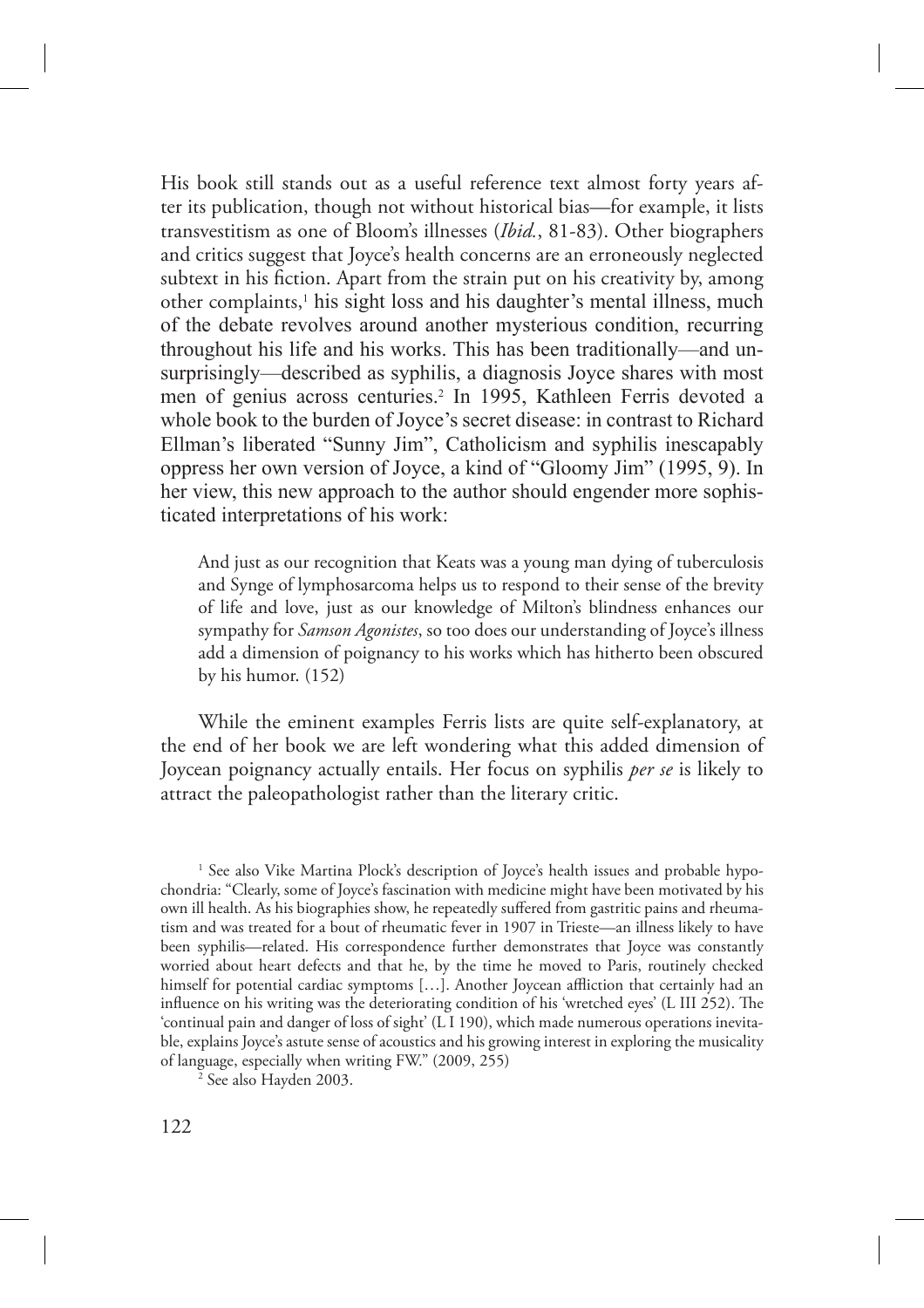In absence of clear evidence, I find Lyons's recent paleodiagnosis of Reiter's syndrome more plausible and far more relevant to literary studies. Reiter's syndrome or reactive arthritis is an autoimmune disease, which mainly affects the patient's joints, eyes and urethra. Though unknown in Joyce's time, it provides a comprehensive framework to accommodate the spectrum of his lifelong complaints: though joint pains and eye diseases are common symptoms of both syphilis and Reiter's syndrome, the latter is usually triggered by genitourinary or gastrointestinal infections, which could explain Joyce's repeated gastritic pains. Furthermore, while syphilitic scleritis is rare—occurring in less than 5% of cases (Holland 2005, 1351) eye inflammations characterize approximately half of people with reactive arthritis (NIAMS, "Reactive Arthitis").

I insist on eye involvement and visual deterioration, because I believe it should be the main focus of this kind of investigation in a continuum which links Joyce, his impairment and his being a writer "in the great filiation of the night that buries Homer and Joyce, Milton and Borges", as Jacques Derrida wrote (1998, 170). Roy Gottfried's *Joyce's Iritis and the Irritated Text* is just a first—and quite controversial—attempt at explaining the role of Joyce's deteriorating eyesight in the making of his palimpsestic manuscripts: as Gottfried explains, "The eyesight and the writing share a density, an opacity, that destabilizes the text; its surface, in turn, as the reader's object of sight, compromises the act of reading" (1995, 8).

I would also like to point out that the voice of the patient James Joyce is still often unheard, while the subjectivity of his long and complex illness experiences could spur interesting debates. A brief example can be found in *Giacomo Joyce*: the line "[t]he long eyelids beat and lift: a burning needleprick stings and quivers in the velvet iris" (Joyce 1968, 1) beautifully evokes eye pain. It is worth remembering here that *Giacomo Joyce* was composed around the time of Joyce's first attack of iritis in 1907 (Ascaso and Bosch 2010). A better understanding of how Joyce coped with and made sense of his gradual sight loss could therefore profitably supplement our understanding of his works.

Along a different line of inquiry, other scholars believe that Joyce's attempts at studying medicine and his discomfort with medical authority have significantly influenced his aesthetics. If elements of clinical attitudes contribute to the naturalism of his short stories, medical debates and theories become objects of his creative examination, along with religion and language itself, in his later novels.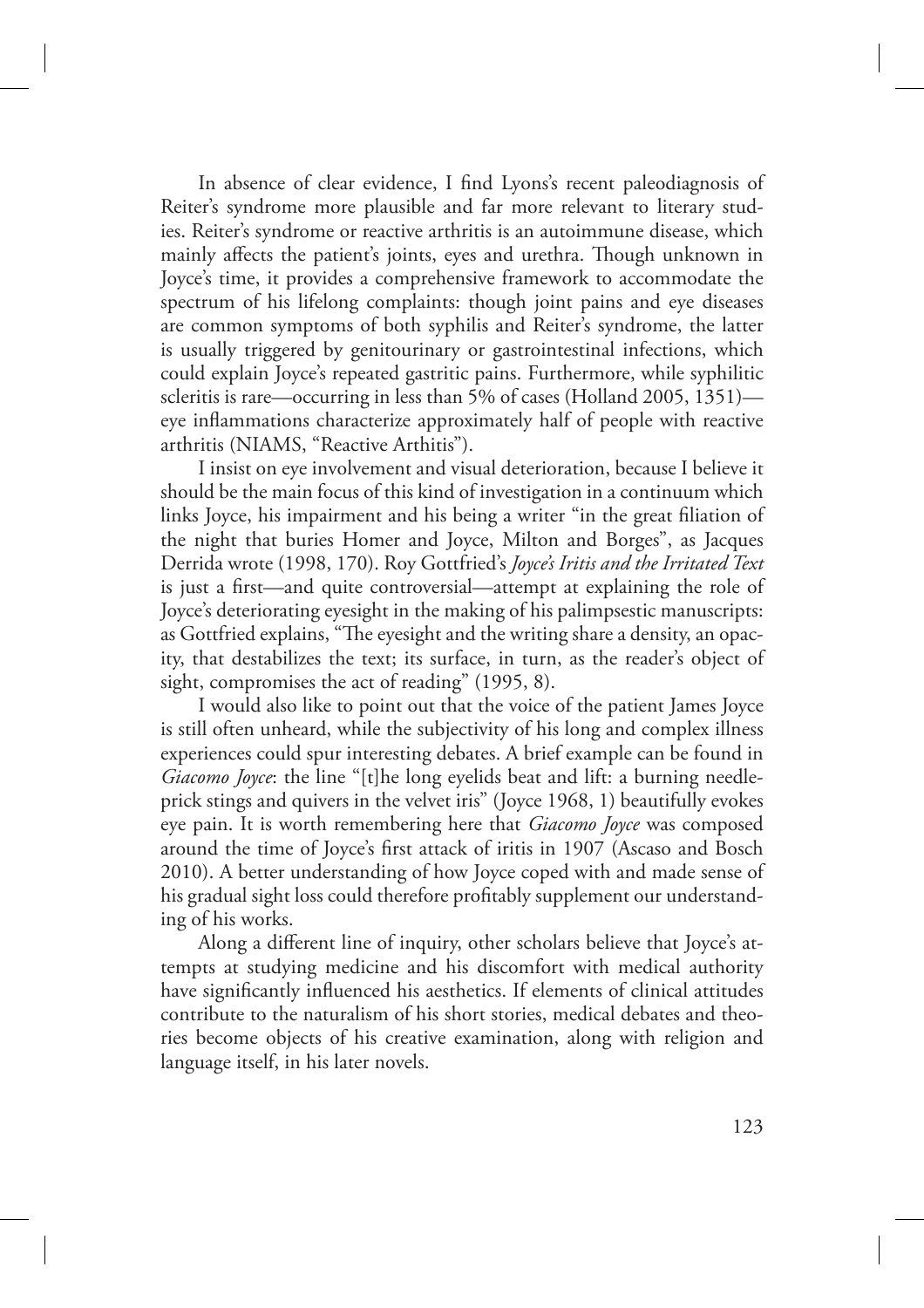Two milestones in this critical tradition are the 2009 special issue of the *James Joyce Quarterly* on "Joyce and Physiology", edited by Vike Martina Plock, and her monograph *Joyce, Medicine, and Modernity*, published in 2010. In one of the most illuminating articles in the journal special issue, Valérie Bénéjam explores Gustave Flaubert's influence on Joyce through the medium of a shared fascination with the medical, sometimes strictly anatomical, component of human existence, to conclude that:

[…] Joyce's project on Bloomsday is to turn the body inside out and establish an intimate, interpenetrative connection between physiology and literature. Moving beyond Flaubert's inheritance of medical realism as a cynical view of humanity, he soon developed a physiological concept of aesthetics, a new realism that could produce the insides without the invasive action of surgery (2009, 448).

This valuable insight into Joyce's own writing style exemplifies to what extent his interest in the relationship between literature and the medical sciences and his constant reliance on physiological metaphors are central to his aesthetics. They can be comprehensively grasped only thanks to analytical contributions from history of medicine or cultural studies of medicine, to name a few relevant disciplines.

Plock's monograph *Joyce, Medicine, and Modernity* represents the very first "dissection" of the Joycean corpus. This well-researched book complicates our understanding of Joyce's interest in medicine. Plock highlights that, on the one hand, he perceived medicine as a liberating scientific counterpoint to the Catholic doctrine, but, on the other hand, he was fully aware of the ideological impact of medicine and its prescriptive implications, which he criticizes, for example, in *Ulysses*:

Medicine was associated and became synonymous with modernity and modernization. For Joyce, a historically conscious writer, medicine therefore formed part of the phenomenology of modernity that was the reference point for his experimental modernist writing. More important though, if medicine was associated with progress, improvement, and above all modernity, Joyce in writing *Ulysses*, the quintessential modernist novel, would not have hesitated to trade on medicine's cultural capital (2010, 23).

The awareness of this tension in Joyce's attitude towards the incorporation of medical themes and language in his fiction will facilitate a medi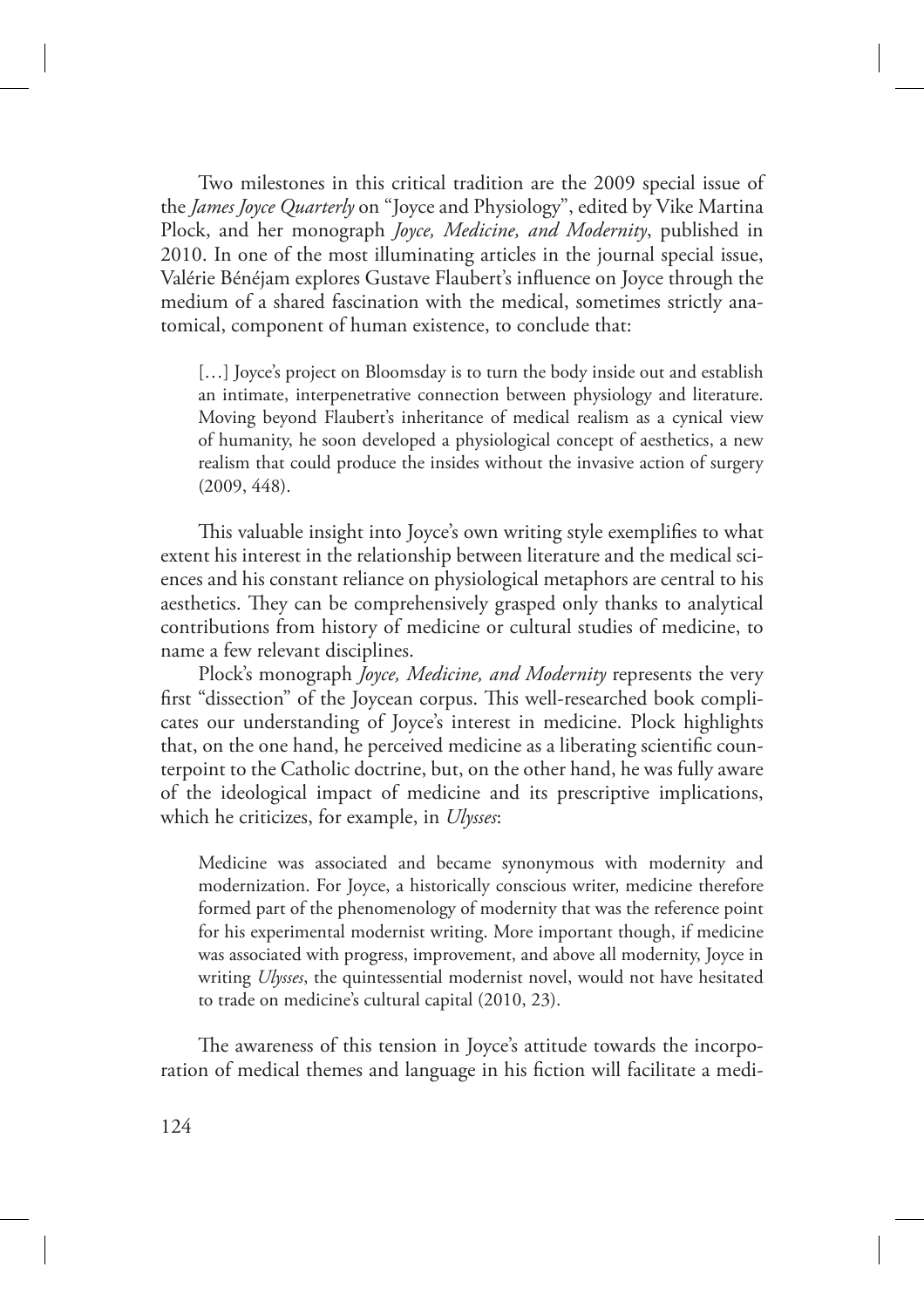cal humanistic approach to "The Sisters". Critics agree on the foundational role of this short story within *Dubliners* and Lyons appropriately defines it "the most clinical of Joyce's stories" (2004, 375). Joyce had, of course, a standing interest in the analogy between the human body and the city, and both *Dubliners* and *Ulysses* rely on a negative physiological metaphor, which aligns a malfunctioning human body with a destitute society. Furthermore, Plock maintains that the author has a "diagnostic approach to the many ailments that paralyze his home town" (2010, 25).

In "The Sisters", Joyce offers a sophisticated and pathologized version of this underpinning motif. Right from his programmatic letter to his publisher Grant Richards, he describes his collection as centred around a specific metaphorical pathology: "My intention was to write a chapter of the moral history of my country and I chose Dublin for the scene because that city seemed to me the centre of paralysis" (*L* II, 134). Quite interestingly, the collection opens up with Father Flynn's case of literal paralysis, which then resonates throughout the book. Because of its multilayered symbolism, any critical assessment of "The Sisters" can only be tentative: it is my hope to contribute to the ongoing critical debate here with some reflections on the embodied construction of the character of Father Flynn.

However we interpret his relationship with the boy narrator, Father Flynn stands out as a controversial representative of the Church in the story: a learned man, troubled by the burdensome Catholic dogmas, maybe to the point of a softly-laughed apostasy in the privacy of his confessionalbox. The first version of the story, published in the *Irish Homestead* in 1904, contains more details about the priest's childhood and we learn that "he was always a little queer" (Joyce 2000, 192): accordingly, Florence Walzl suggests a plausible diagnosis of schizophrenia, with depression and a breakdown in later life (1973, 379). Though silenced in the final version of the story, these elements did play a role in Joyce's creation of a character who was to experience what looks like a "transport", in Oliver Sacks's term: "a manifestation […] of unconscious or preconscious activity (or, in the mystically minded, of something 'spiritual')" (1986, 136), induced by abnormal neural function. Accordingly, Sacks inquires: "If God, or the eternal order, was revealed to Dostoevski in seizures, why should not other organic conditions serve as 'portals' to the beyond and the unknown?" (136). Along similar lines, Father Flynn's neuropathology might have shed light on problematic aspects of Catholicism and prompted his undogmatic spirituality.

125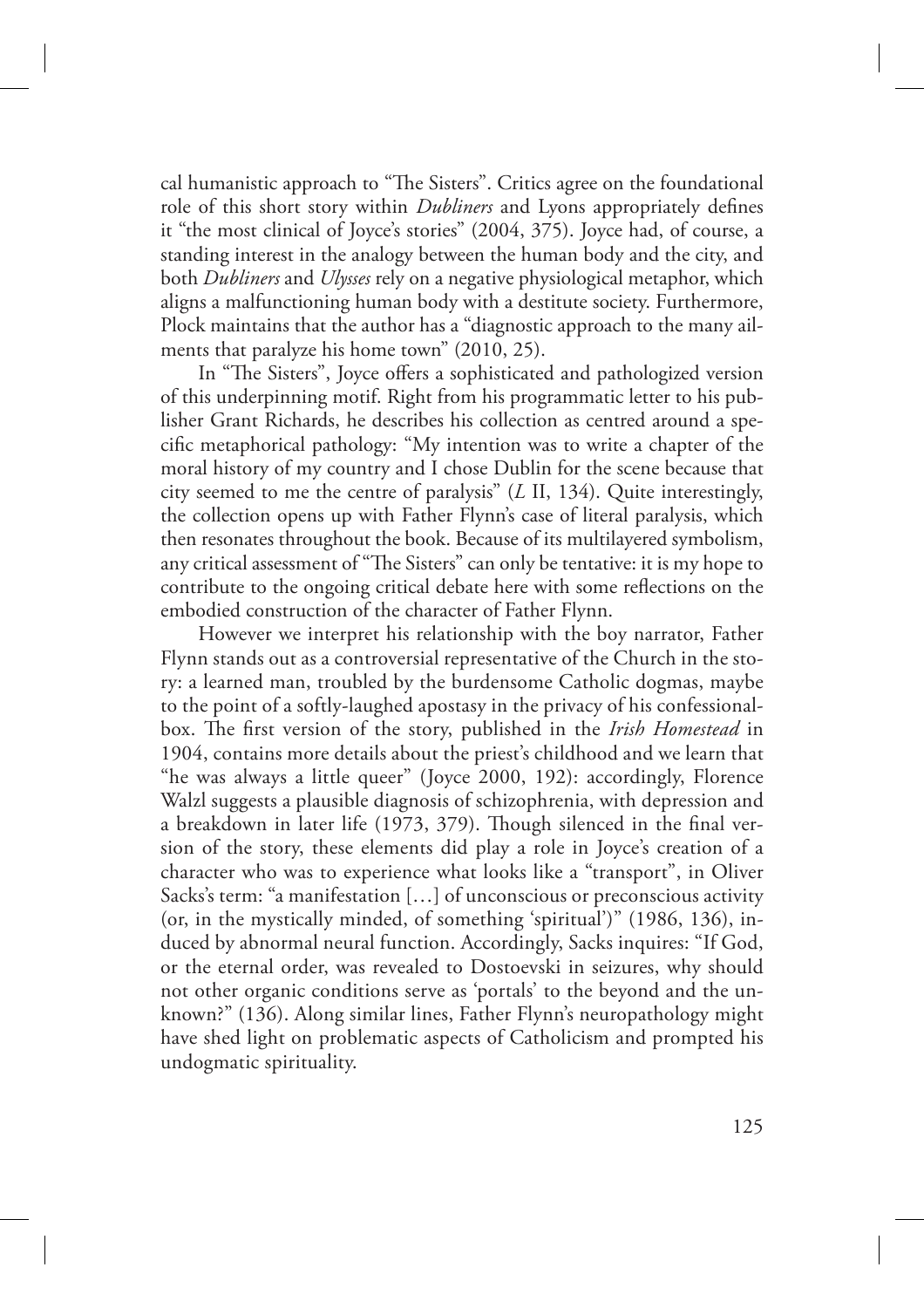Margot Norris maintains that, in the economy of *Dubliners*, "The Sisters" functions "as synecdoche, not for the book as a whole, but precisely for the book *as an un-whole* [...]" (2003, 18). In anticipation of the audacious narrative solutions in his later works, Joyce conveys this concept of "un-wholeness" through the oxymoronic embodied construction of Father Flynn. He is gradually deprived of his wholeness as a human being by three strokes, in parallel with his evolving religious disappointment that threatens the wholeness of his vocation. Paralysis is characterised here as partial loss of mobility, sensitivity and agency, and spreads from Father Flynn's body to other characters' in their reactions to his illness.<sup>3</sup> While contemplating the priest's demise, the boy is "filled with fear" (Joyce 2000, 3). Old Cotter's comments betray his stubborn bias. The Flynn sisters' simplistic resignation nullifies their brother's spiritual legacy. A perfect counterpart to the medicalized incipit "[t]here was no hope for him this time: it was the third stroke" (3), the mystical final—"there was something gone wrong with him" (10)—summarizes the clergy's dismissal of Father Flynn; and with the same words the sisters dismiss the reader.

Father Flynn is by no means a modern wise fool. He is more of a paradoxical Christ-like figure, who bears on his body the signs and the consequences of his people's inertia.<sup>4</sup> A body constrained by permanent neurological damage, surrounded by other figures of metaphorical partiality, surrounded by moral gnomons. In the figure of Father Flynn, Joyce merges scientific and religious discourses with unprecedented efficacy, endowing his readers with a tangible, yet evocative representation of the Irish subjugation to the Catholic Church.

The case of "paralysis" demonstrates how an apparently "fearful" Greek word opens up a wide range of critical implications, further multiplied by the insertion of some medical understanding. For example, Waisbren and

<sup>&</sup>lt;sup>3</sup> It is worth remembering here that Florence Walzl maintains that "paralysis is not a disease, but a symptom characteristic of a number of well defined medical conditions, none identified in the story. There is, therefore, a vacuum as to the specific cause of Father Flynn's various disabilities." (1973, 409)

<sup>&</sup>lt;sup>4</sup> Though both underline Father Flynn's unsuitability for traditional priesthood, my interpretation here departs from Fritz Senn's, who claims that "[w]hile Jesus Christ, the Word made flesh, healed men of paralytic diseases or restored them from death to life with effective words, here, in one paragraph, the word paralysis has the effect of destroying flesh and causing the death of a man who represents, impotently and failingly, Christ on earth." (1965, 69)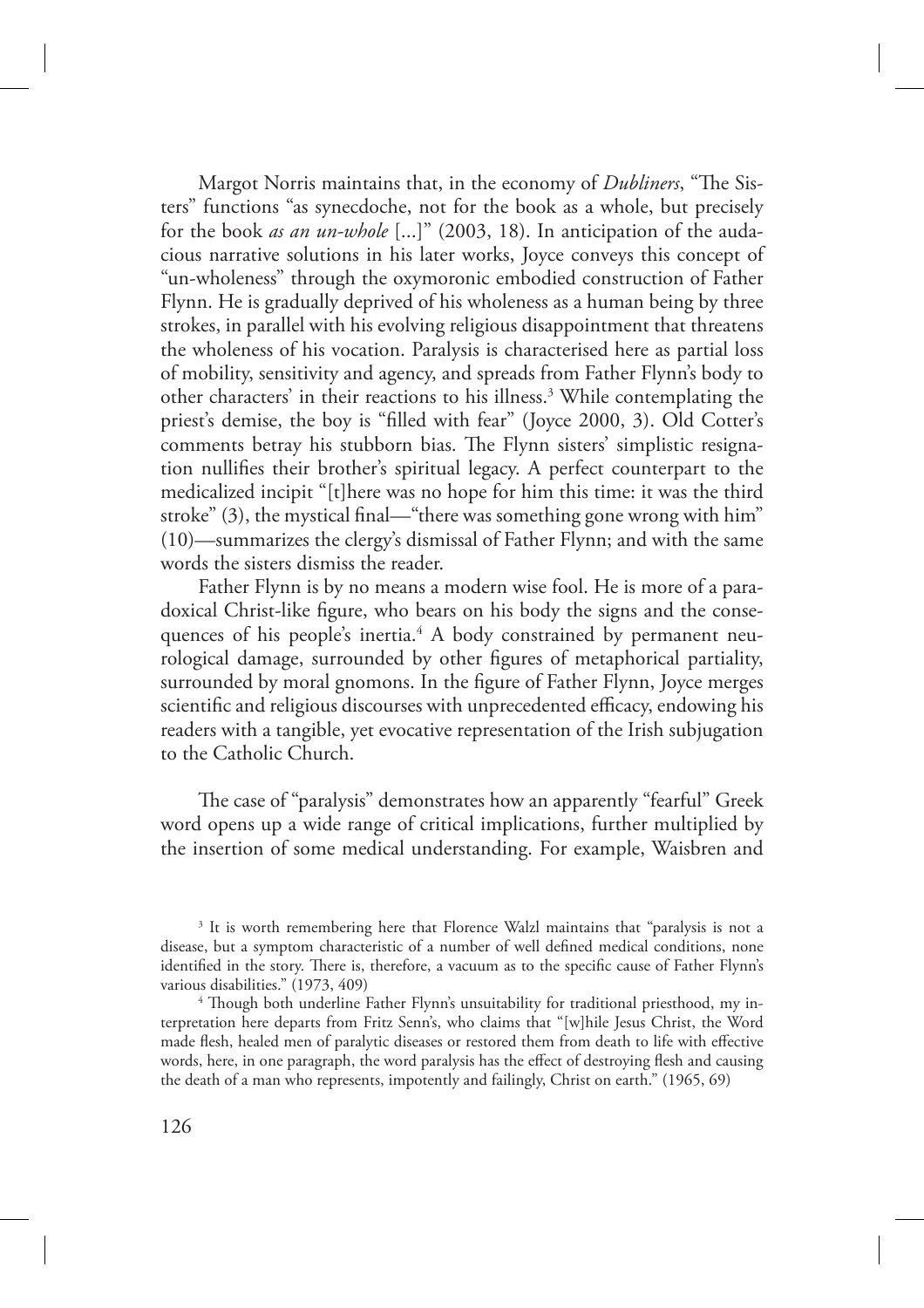Walzl's hypothesis that Father Flynn has central nervous system syphilis paralysis being a synonym of syphilitic paresis (or general paralysis of the insane) in Joyce's time—supports the depiction of a sexually deviant Father Flynn and of his corrupting influence upon the boy narrator (1974). On the contrary, Lyons' suggestion of generalized arteriosclerosis, which could have triggered Father Flynn's three strokes, highlights his senility and the idea that the priest we encounter in the story is a man who has undergone a complex maturation process (1974, 263).

Some knowledge of medical history and medical theories will also yield a more comprehensive appraising of Joyce's social criticism. Alongside the focus on Irishness and Catholicism, the possibility of discussing how Joyce accepted, rejected or negotiated late nineteenth-century medical debates and theories in his fiction is likely to foster inter-disciplinary reflections in literature classes and greatly extend students' awareness of the specific sociocultural period.

Moreover, I would like to suggest that medical students, too, can benefit from reading Joyce, for example during those narrative medicine workshops provided by several medical schools in the US and in the UK. Rita Charon coined the term "narrative medicine" to define medicine practised with narrative competence. Narrative skills, such as the capacity to hear, discern, absorb and interpret stories, enhance clinical expertise (Charon 2006, 862). Now that professionals' emotional involvement is no longer perceived as an obstacle to their professionalism, empathy is encouraged as a way of improving clinical performance. Through fictional and semi-fictional narratives on medical themes, health professionals gain access to a multitude of experiences which expands their appreciation of what Oliver Sacks called "that quintessential human condition of sickness" (1986, IX).

While Joyce's extensive use of physiological metaphors can alert medical students to the interplay between medicine and other discourses in society, learning how to interpret those among his texts that challenge traditional modes of processing information can assist students of medical history-taking to refine their analysis of the often fragmentary narratives of patients. Dr Joseph Collins, a New York City neurologist, wrote in an early review of *Ulysses* that he had "learned more psychology and psychiatry from it than [he] did in ten years at the Neurological Institute" (1922). As Stephen L. Daniel highlights in "The Patient as Text", hermeneutical activity, which at first glance is mainly associated with humanistic inquiries, is in fact crucial in key phases of medical practice: diagnosis, prognosis and treatment selection (1986, 196).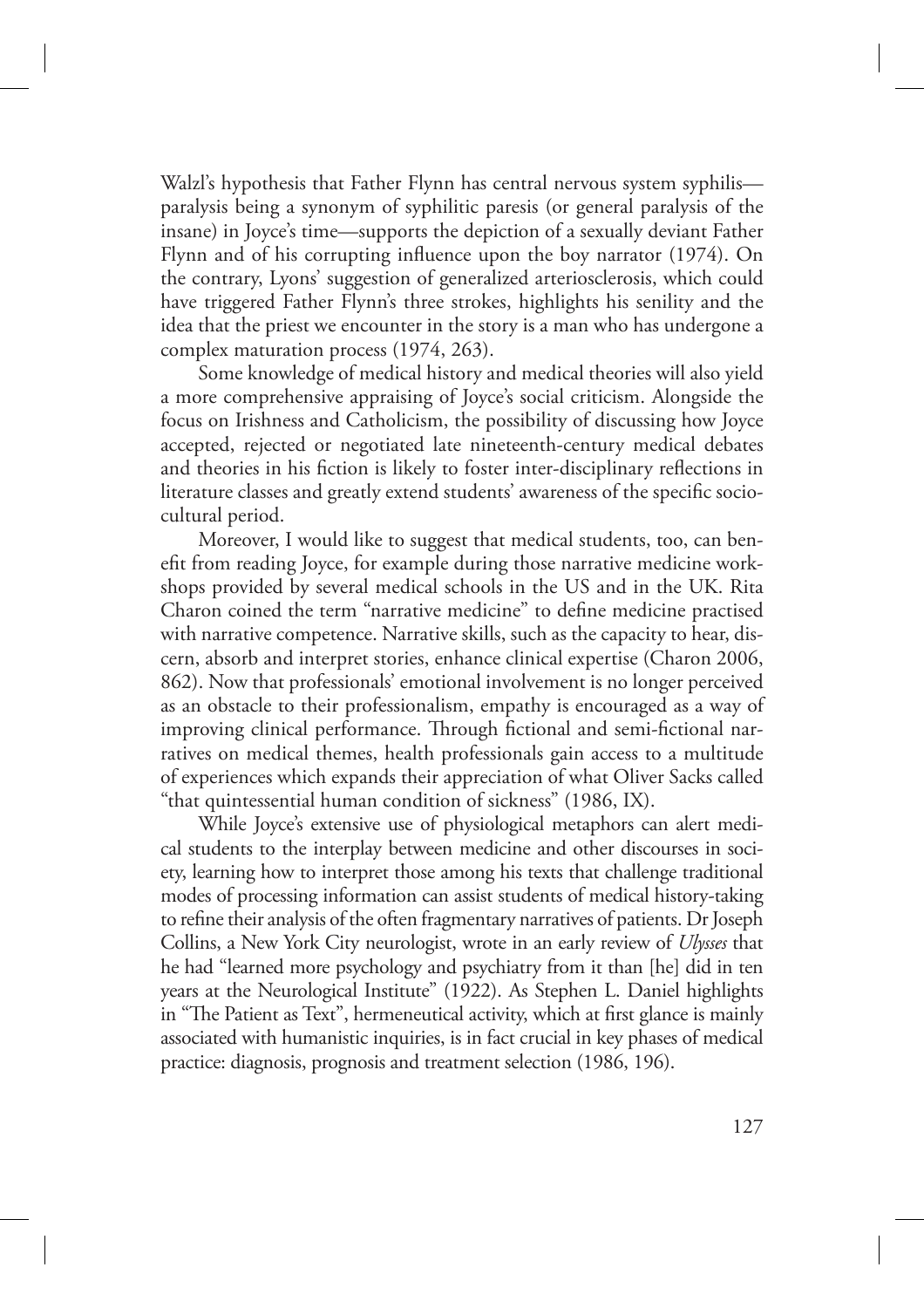In conclusion, I would argue that the medical component in Joyce's work calls for more medical informed readings. As I hope to have demonstrated, they could be profitably integrated in a variety of teaching modules and provide thought-provoking educational material. In addition, they are likely to enhance our appreciation of Joyce's creative process, as well as offer new, inter-disciplinary stimuli to approach the Joycean corpus.

### *References*

- Ascaso, Francisco J. and Jordi Bosch. 2010. "Uveitic Secondary Glaucoma: Influence in James Joyce's (1882–1941) Last Works." *Journal of Medical Biography* 18. 57-60.
- Bénéjam, Valérie. 2009. "Joyce after Flaubert: the Cuckold as Imperfect Physician, the Writer as Physiologist." *James Joyce Quarterly* 46, 3-4 (Spring-Summer). 439-453.
- Charon, Rita. 2006. *Narrative Medicine: Honoring the Stories of Illness*. New York and Oxford: Oxford University Press.
- Collins, Joseph. 1922. "James Joyce's Amazing Chronicle." *New York Times Book Review*, 28 May, http://partners.nytimes.com/library/books/072098joyceulysses.html
- Daniel, Stephen L. 1986. "The Patient as Text: a Model of Clinical Hermeneutics." *!eoretical Medicine* 7. 195-210.
- Derrida, Jacques. 1998. "Memoirs of the Blind: the Self-Portrait and Other Ruins" (1993). *The Derrida Reader: Writing Performances*, ed. Julian Wolfreys. Edinburgh: Edinburgh University Press. 169-183.
- Ellmann, Richard, ed. 1966. *Letters of James Joyce*, vol. 2. New York: Viking Press.
- Ferris, Kathleen. 1995. *James Joyce and the Burden of Disease*. Lexington: University Press of Kentucky.
- Gottfried, Roy. 1995. *Joyce's Iritis and the Irritated Text: the Dis-lexic Ulysses*. Gainesville: University Press of Florida.
- Hayden, Deborah. 2003. *Pox: Genius, Madness, and the Mysteries of Syphilis*. New York: Basic Books.
- Holland, Edward J. 2005. *Cornea*, Vol. 1. Oxford: Gulf Professional Publishing.
- Joyce, James. 1968. *Giacomo Joyce*, with an introduction and notes by R. Ellmann. New York: Viking Press.
- —. 2000. *Dubliners*, ed. Jeri Johnson. Oxford: Oxford University Press.
- Lyons, J. B. 1973. *James Joyce and Medicine*. Dublin: Dolmen Press.
- ——. 2004. "James Joyce in a Clinical Context." *Neurology of the arts: paintings, music, literature*, ed. Frank Clifford-Rose. London: Imperial College Press. 371-387.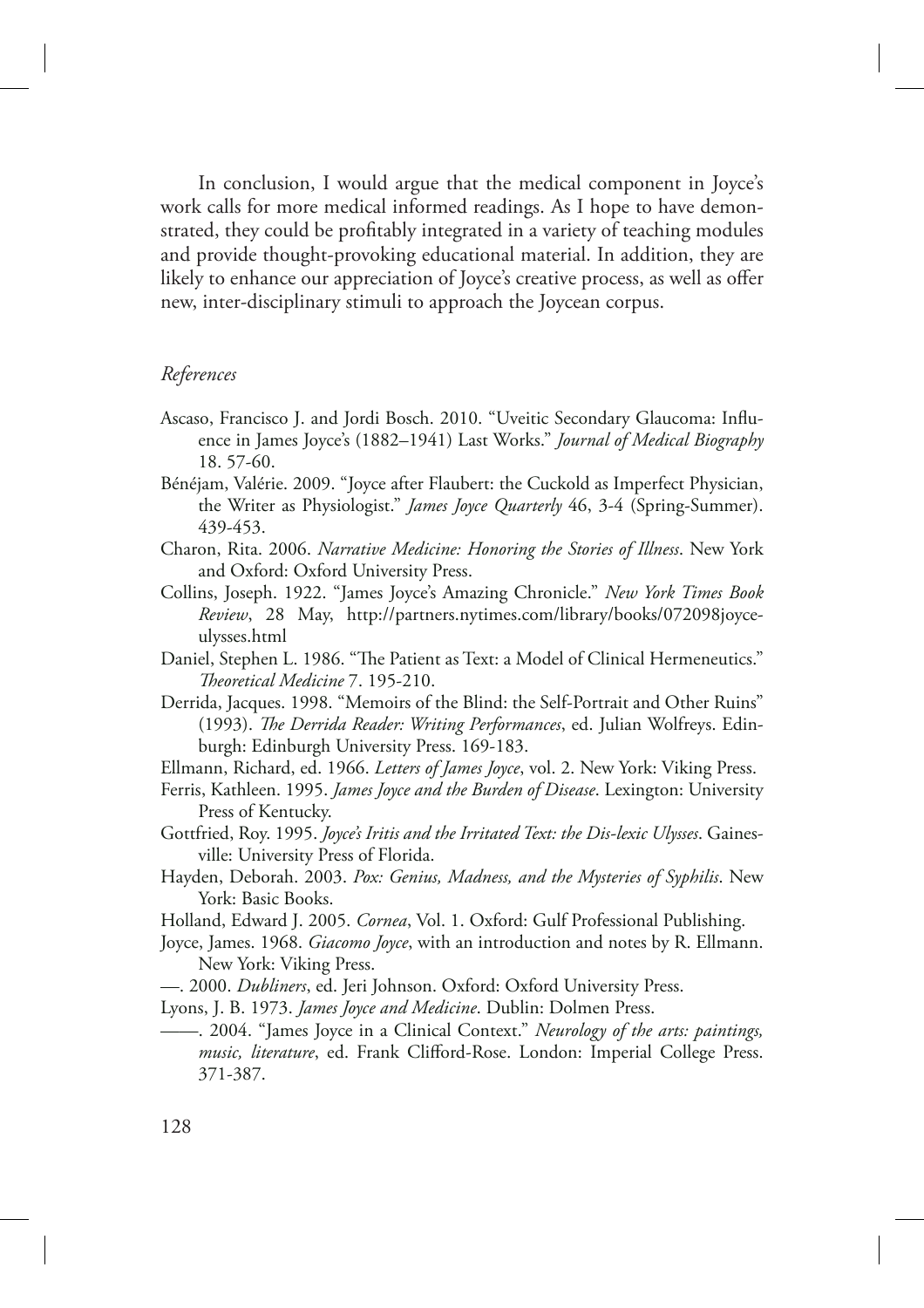- National Institute of Arthritis and Musculoskeletal and Skin Diseases (NIAMS), "Reactive arthitis," National Institutes of Health, Department of Health and Human Services, USA, http://www.niams.nih.gov/Health\_Info/Reactive \_ Arthritis/#e (accessed January 10, 2011).
- Norris, Margot. 2003. *Suspicious Readings of Joyce's Dubliners*. Philadelphia: University of Pennsylvania Press.
- Plock, Vike Martina. 2010. "Joyce, Medicine and Modernity." Gainesville: University Press of Florida.

Sacks, Oliver. 1986. *The Man who Mistook his Wife for a Hat*. London: Picador.

- Senn, Fritz. 1965. "He was too scrupulous always." Joyce's "The Sisters." *James Joyce Quarterly* 2, 2 (Winter). 66-72.
- Waisbren, Burton A. and Florence L. Walzl. 1974. "Paresis and the Priest: James Joyce's Symbolic Use of Syphilis in 'The Sisters.' " Annals of Internal Medicine 80. 758-762.
- Walzl, Florence. 1973. Joyce's "The Sisters:" a Development. *James Joyce Quarterly* 10, 4 (Summer). 375-421.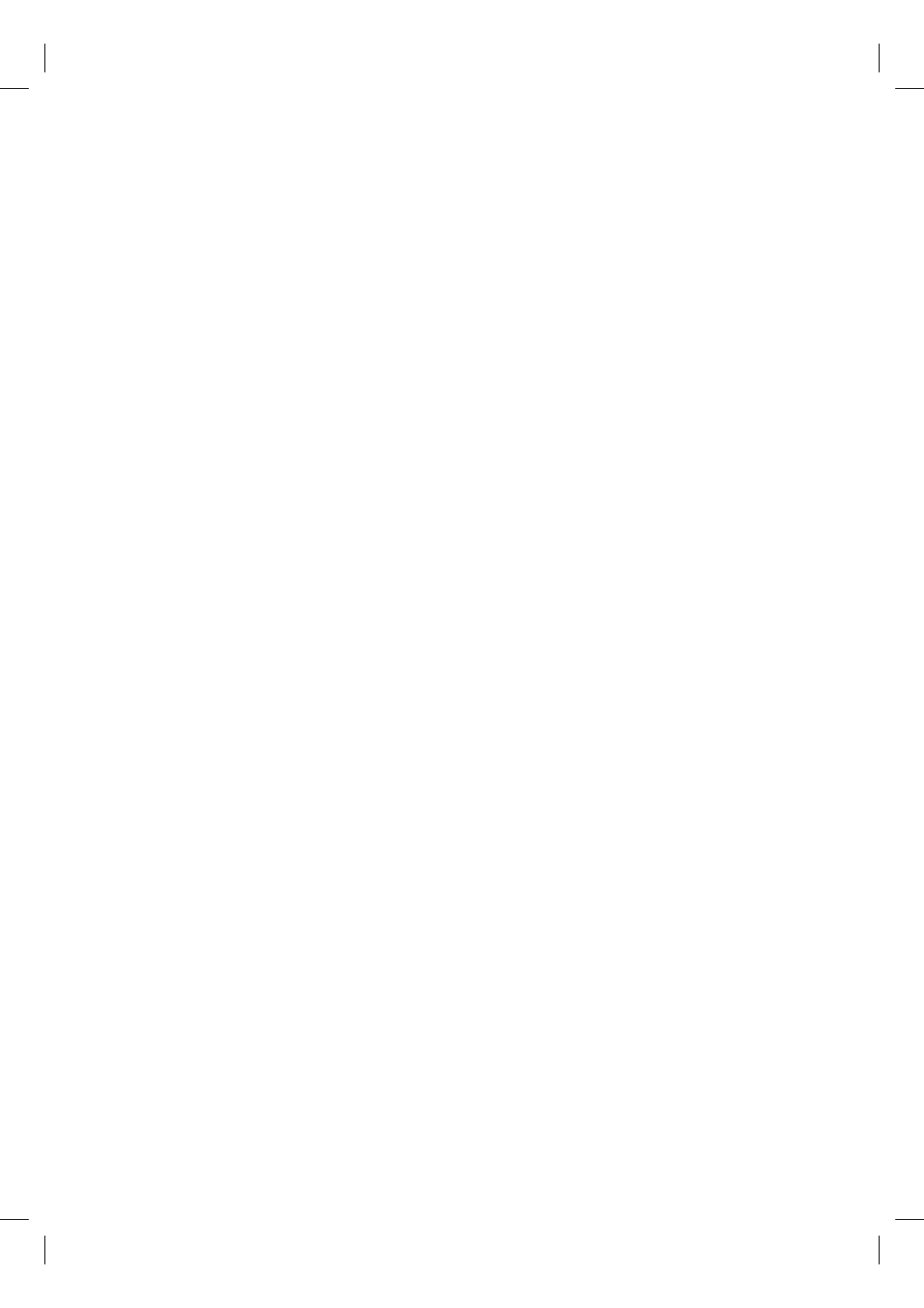## EMANUELA ZIRZOTTI

# HAVE YOU EVER "SEEN" JOYCE? THE ROLE OF THE INTERNET IN THE POPULARIZATION OF THE MAN AND HIS WORK

What exactly do you mean by "read" Joyce? Who can pride himself on having "read" Joyce? Jacques Derrida, 'Two Words for Joyce'

## **Popular Joyce**

In the opening sentence of his essay "Two Words for Joyce," Jacques Derrida reveals a common anxiety among Joyce scholars: "It is very late, it is always too late with Joyce" (1984, 145). The impression of belatedness of readers' responses to Joyce together with Derrida's definition of his own complex relationship with the Irish novelist's work—the reduction of his own critical writing to a mere "metonymic dwarf" (*Ibid.*, 149) of the gigantic Joycean *oeuvre*—convey the idea of the aura of respect which surrounds the figure of Joyce in the academic world. Hardly any traces of this *sacer horror*, however, can be detected in contemporary readers' responses to Joyce's work and in contemporary representations and reworkings of Joycean references: the "conscious Joyce"—as Vincent J. Cheng terms it, referring to "what Joyce means, if anything at all, in mass culture; Joyce in the popular consciousness" (1996, 180)—reflects a common negative attitude towards the hard task of reading and understanding Joyce's language: "the adjectives appropriate to the 'conscious Joyce' are various but mostly negative in connotation and attitude: obscure; obscene; esoteric; formidable; weird; degenerate; even insane" (*Ibid.*, 180).

In short, to paraphrase Cheng's words, James Joyce seems to get "no respect" (*Ibid.*, 180), since the abundance of intertextual references to his writings in heterogeneous contemporary cultural contexts may be some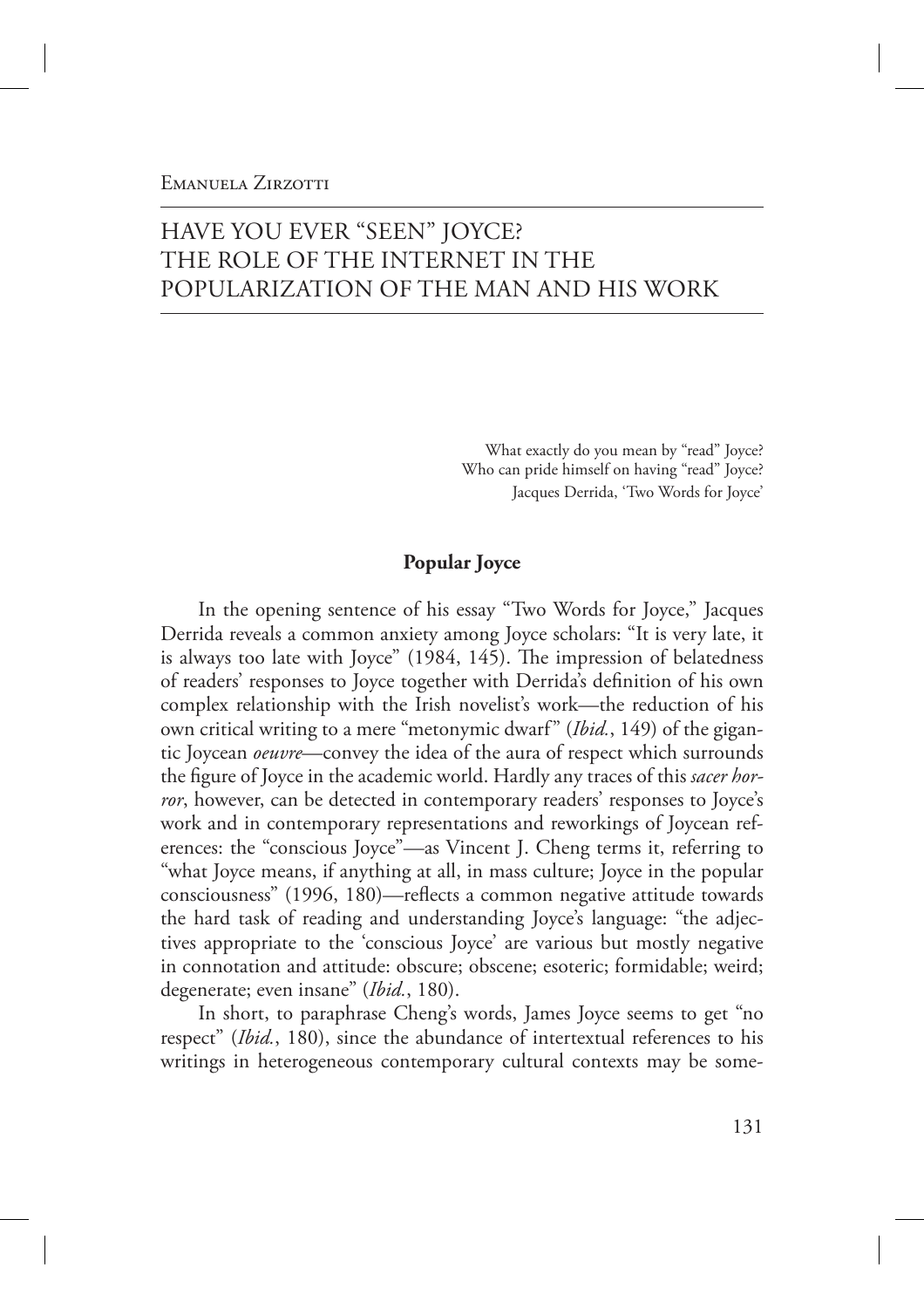times perceived as a form of "parodic reduction", apt to exorcise the uneasiness which any approach to the Irish author commonly generates. Nonetheless, as Cheng aptly assesses, the variety of approaches, indeed the seeming disrespectfulness of some of them, indicates that Joyce "has come a long way in the popular consciousness": "If imitation and even parody are the sincerest forms of flattery, even if sometimes unacknowledged or perhaps unconscious […] Joyce is obviously getting a good deal of flattery and respect" (*Ibid.*, 192). So much so: paying homage to Joyce entails considering him not only as "a cultural figure within the popular culture of today", but as an *icon*, "whose uses in a postmodern age, within academy as well as without, have been polymorphous, if not downright perverse" (Kershner 1996, 1).

This paper thus looks to that branch of cultural studies which deals with the cross-fertilization of high culture and popular culture. It analyses the impact of Joyce's figure and works on some forms of contemporary mass culture such as the Internet and hypertext fiction, in the attempt both to assess to what extent popular culture uses (and/or misuses) literary tradition and to detect how the Internet challenges the meaning of "popular", particularly when used as a label to describe Joyce's work. My approach seeks to be in line with the recent British perspective on the subject, which, in Geoffrey Nowell-Smith's view, considers modern culture as a single intertextual field, "whose signifying elements are perpetually being recombined and played off against each other [in] a growing interchange of forms" (quot. in Kershner 1996, 31). I will adopt the terms "popular culture" and "mass culture", purposefully disregarding any strict definition, though aware of the terminological debate which regards them. This debate aims at reconciling the dichotomy between high culture and popular culture imposed by advocates of modernism, and has attempted to free the term "mass culture" from any ideological and political connotations, carrying with them "the implication that homogeneous masses are being freely manipulated by someone or something" (Kershner 1996, 2). In my review of Joyce's appropriation by contemporary popular culture, the two terms overlap, viewed as they are in the same dialectical/dialogical relationship which links *élite* and popular cultures in his very work (Kershner 1989, 13), thus contributing, to the same extent, to Joyce's broad accessibility by means of general consumption items and the mass media.<sup>1</sup>

<sup>&</sup>lt;sup>1</sup> I endorse Dominic Strinati's view of popular culture (one which he quotes from Hebdige's *Hiding in the Light: On Images and "ings*—1988—and in which the terms "popular" and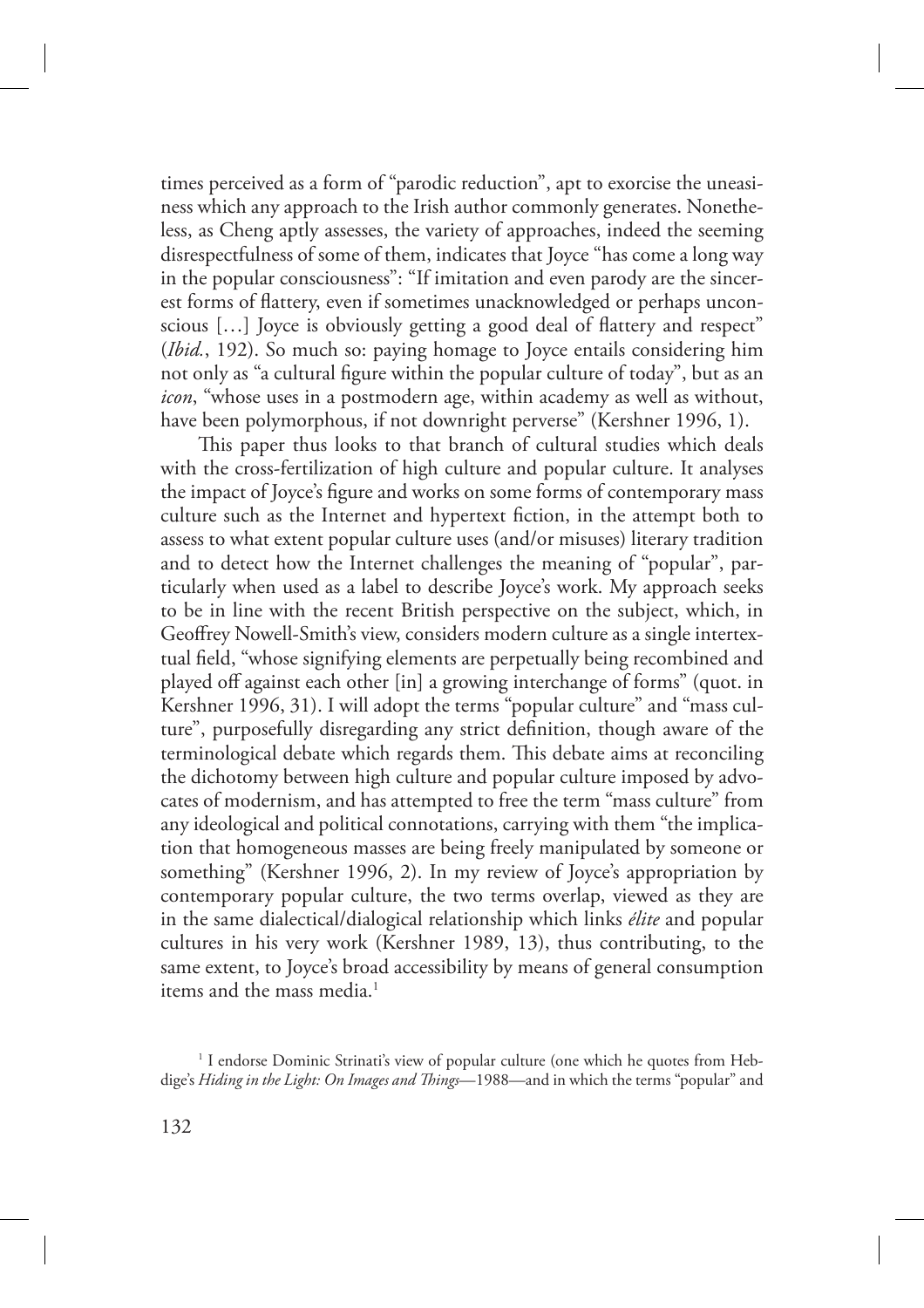Derek Attridge's explanation of the importance of refusing cultural hierarchies in order to grasp the underlying openness of Joyce's work may be of use in this context; the critic rightly assumes that

by refusing the cultural hierarchies that most of his readers take for granted, Joyce builds a principle of accessibility into his work; or, to put it another way, there is a whole series of minority audiences, each of which has access to special knowledge that will illuminate one aspect of his writing, but no one of which occupies a privileged position *vis-à-vis* the text's meaning […] Above all, readers would have to give up the fundamental presupposition that reading is an attempt at textual mastery; that is, that the words on the page possess a meaning that can be got from them by the appropriate process of translation, a process that, if successful, entirely exhausts the text's potential meaning […] Acknowledging that texts are always in contexts, that contexts are always themselves contextualized, and that contexts are never exhaustible or predictable is one way of recognizing the inadequacy of the notion of reading as mastery (Attridge 1996, 24-25).

Of course, Attridge is touching on an issue dear to Joyce's readers who try to get to a definite meaning out of Joyce's texts, deeming to master both the man and his work. In particular, his notion of "contextualization" is most relevant here, in so far as it may be applied not only to the texts' interpretation, but also to the readers' perception of the author himself; since in a postmodern age the work of art—as Attridge states elsewhere—is open to the contingencies of the context which makes use of it:

the fact that the work of art is experienced as a singular *event*, by an individual with specific (and changing) needs, expectations, memories, and associations, at a particular time and place, is not factored out as far as it is possible to do

<sup>&</sup>quot;mass" cross) as "a set of generally available artefacts: films, records, clothes, TV programmes, modes of transport, etc." Popular culture "can be found in different societies, within different groups in societies, and among societies and groups in different historical periods. It is therefore not to have a strict and exclusive definition" (Strinati 2004, xvi). Perhaps, even distinguishing popular culture in folklore and mass culture according to the level of industrialization attained by modern societies—as some popular culture critics do, in Strinati's summary—would also be improper, since it would imply fixing the "form" of popular culture while denying both its energy and "its constant recycling and bending of the old to newly hybrid purposes" (Kershner 1996, 29).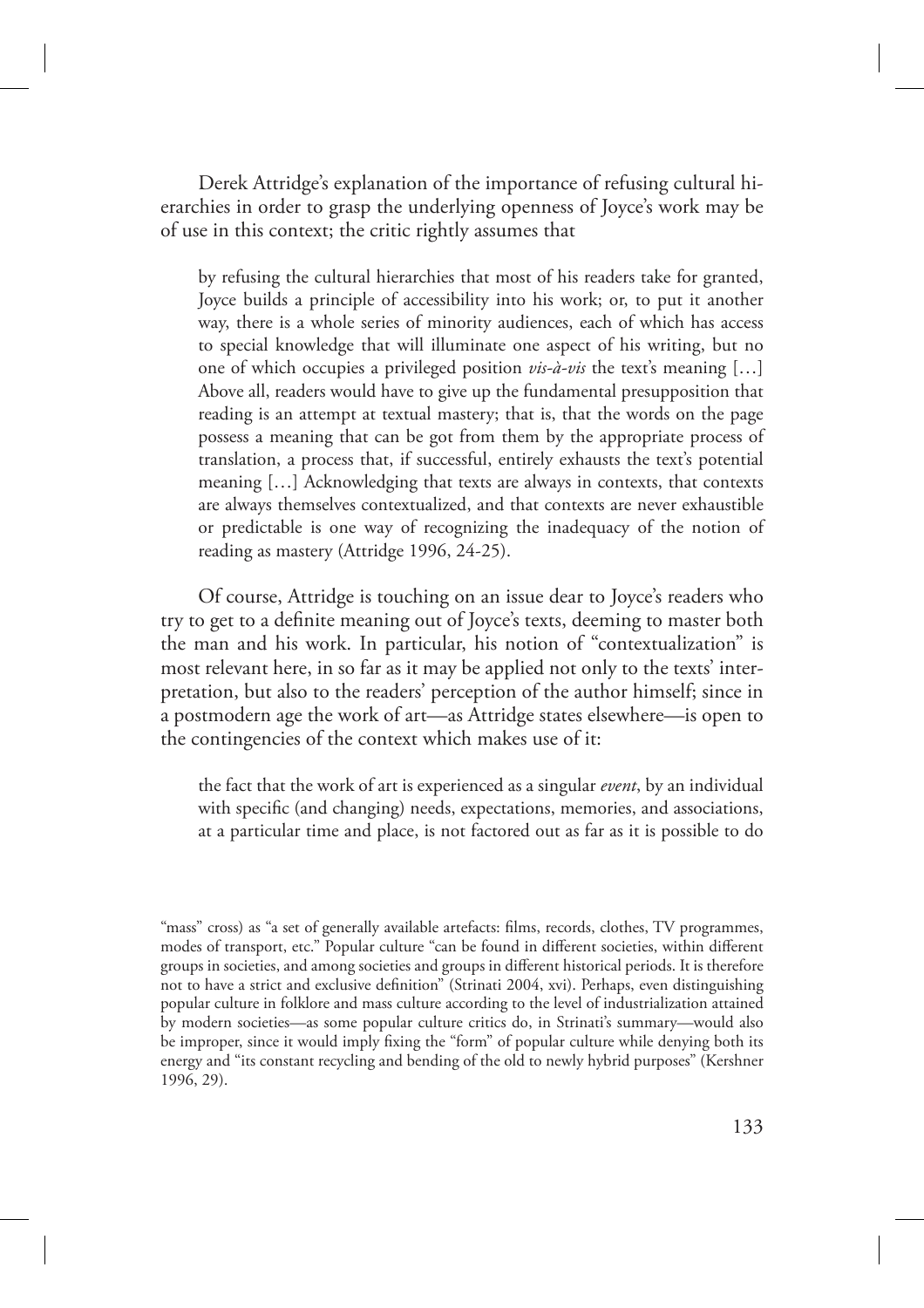so […] but is factored *in* as an essential part of the work's mode of operation (Attridge 2000, 118).

The work of art appears as a "social event" whose fruition and interpretation are susceptible and responsive to the changes occurring within societies and social groups in time and space. Complex as they are, issues of contextualization, interpretation and appropriation are even more complicated in a period in which the web promotes and spreads new sets of ideas and values.<sup>2</sup> As a technology of free communication (and one which has—we may presume—a gradual "democratizing" effect on culture), the Internet provides "convenient, and often inexpensive, access to an unprecedented range of familiar and new kinds of material", thus requiring us to "move away from the 'linear' and hierarchical arguments privileged by print technologies towards postmodern, 'multivocal' networks of meaning" (Browner et al. 2000, 169-70). By imposing a redefinition of both the role of the readers (the whole host of "netizens," the socially and culturally varied group of citizens of the Internet, which form a substantial part of the contemporary reading public), who are empowered with new tools of analysis and interpretation—which obviously modify their "sense of what counts as a text" (*Ibid.*, 170)—and the presence (or absence) of the original author during the process of appropriation, the Internet enters the high culture/ popular culture debate, dramatically modifying the meaning of "popular".

## **Cyber-Joyce**

Joyce's ghost haunts the bits and pixels so insistently that reading Joyce in the 21<sup>st</sup> century necessarily implies "reading Joyce's work online", as attested by recent efforts to transpose Joyce's works digitally as hypertext and hypermedia fictions, which will be the object of my analysis. However, a

<sup>&</sup>lt;sup>2</sup> In *The Internet Galaxy* (2001), Manuel Castells offers a lucid evaluation of the allembracing presence of the Internet in modern societies and of its key role in determining and transforming the features of a particular context: "The Internet Galaxy is a new communicative environment. Because communication is the essence of human activity, all domains of social life are being modified by the pervasive uses of the Internet […]. A new social form, the network society, is being constituted around the planet, albeit in a diversity of shapes, and with considerable differences in its consequences for people's lives, depending on history, culture, and institutions" (quot. in Gupta 2009, 77).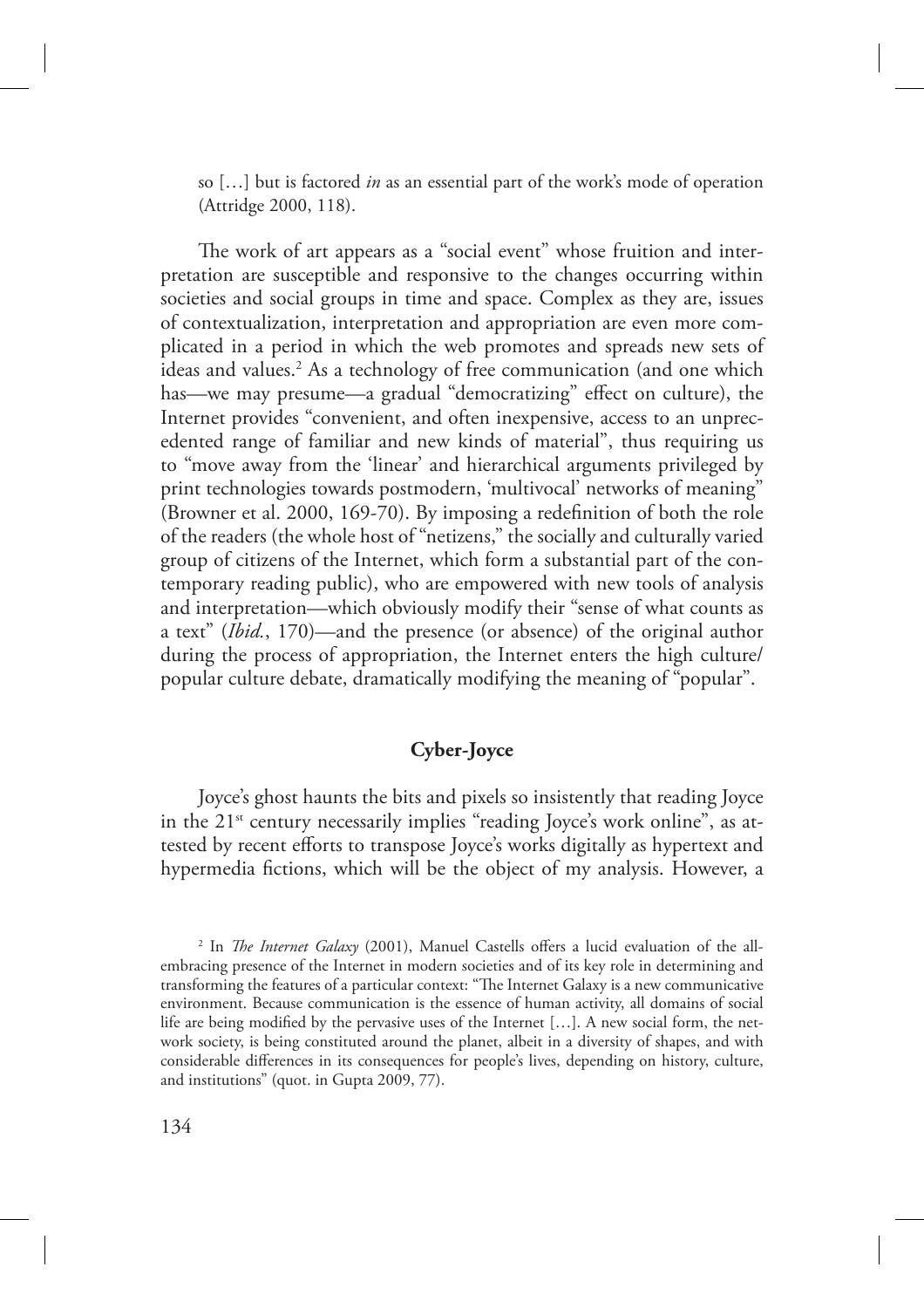discussion of the relationship the web creates with Joyce must include an appraisal of how the Internet appropriates the Irish author as an everlasting source of new imagery. In particular, the Internet exploits the "Joycean vein" to extract new visual images (from cartoons to strips to e-cards); hence, web artists follow the path traced by the earliest cartoonists dealing with Joyce, who often offered satirical accounts of his work focusing on the difficult task of coping with his language.<sup>3</sup> Interestingly enough, however, several contemporary web approaches to Joyce tend to concentrate more on the man than on his work, thus contributing to the consolidation of a "cyber-Joyce myth", which not only confirms Kershner's assessment of Joyce's iconicity but also accounts for the strong influence one's own reading of and response to a text have on the creation of a peculiar image of the author himself. As a result, the underlying mood of Joycean web representations varies according to the authors' particular experience of Joyce's texts and the extent to which James Joyce has penetrated their consciousness.

The analysis of web images appropriating the Irish author may start from a well-known and funny one: *The Creation of Joyce* by Eddie Maloney. It is a postmodern version of Michelangelo's *Creation of Adam* in which Joyce's face is boldly set on Adam's body, in the act of receiving God's lifegiving touch. The collage is far from being blasphemous since it offers, in my view, an excellent testimony of the meaning of the high culture/ popular culture dialogical relationship I have described above. On a higher level, the visual fusion of Joyce and Adam may establish a connection between the two figures and also with God, since the three of them are associated with the performative energy of the "word," though in different ways. God's creation, in fact, is originated by language, His well-known "fiat lux" setting the pattern of His creative act. Adam himself uses lan-

<sup>3</sup> American cartoonist Dan Schiff, for example, gives an account of a drawing appeared in *Dublin Opinion* in January 1924, that Joyce himself described to his brother Stanislaus as "the first caricature of *Ulysses* [he] saw." In a prison cell, an annoyed convict is handing a bulky volume to the warden. The dialogue between the two is set in the caption and it takes a hit at Joyce's book: the perplexed warden wonders what else the prisoner wants, since he has been taken off hard labour and received Joyce's *Ulysses* to read; the convict replies decisively "More oakum!" (Schiff 1992, 202). After only a couple of years since the book's appearance, the common reader could sympathize with the convict's feeling: reading Joyce represented a harder task than hard labour. Schiff himself has contributed extensively to Joyce's re-creation in the visual arts by self-publishing in 1996 his own collection of Joyce cartoons, *Let's All Chortle: A James Joyce Cartoonbook*. Some of his sketches are available online in the electronic journal *Hypermedia Joyce Studies* (http://hjs.ff.cuni.cz/archives/v2/schiff/index.html).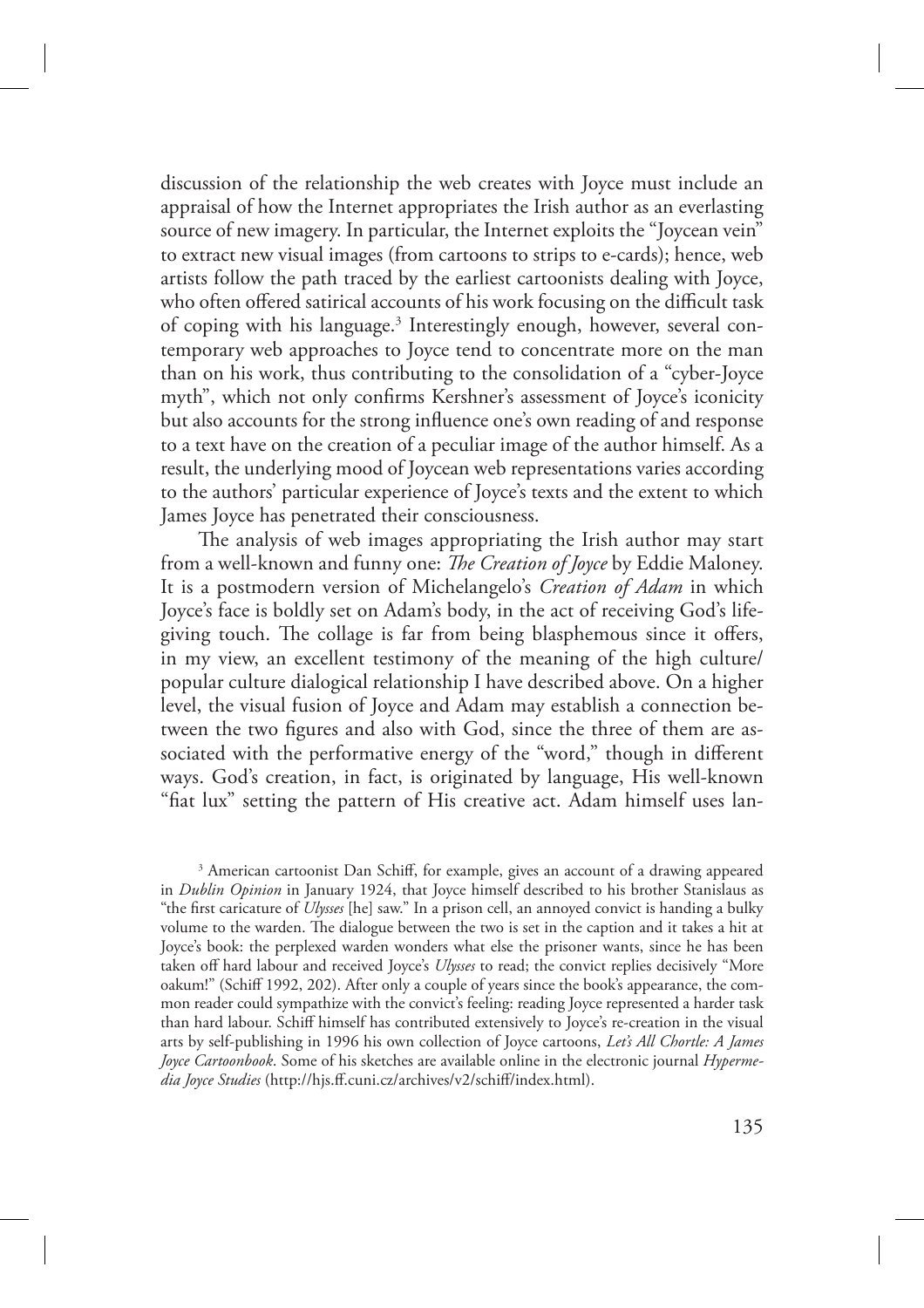guage to master the world around him: his very act of naming living things represents a creative act on a different level, since it implies giving life to things as we know them. Finally, as a master appropriator of language, and one who is always conscious of the wide range of potentialities of the written word, Joyce is able to experiment with English and other languages (Epstein 1983, 58) without submitting to any of them. Like Adam, Joyce gives life to the world of his own imagination through his semiotic way of dealing with things.

The fruitful convergence of high and popular culture emerges more clearly (and, perhaps, more surprisingly) in a recent appropriation of Maloney's image, which is worth noting here. The March 15, 2008 post of *Neidin's Weblog* opens with a picture slightly—but significantly—modifying Maloney's *Creation* with a touch of "additional blasphemy": just behind the two hands that hardly touch, in that blank space between God and Joyce-Adam, Ireland's patron saint makes his appearance in green Episcopal apparel, pastoral and mitre (just as he appears in popular iconography), his own hand stretching out to join the two in front of him as if he wanted to have his share in the creation and also as if he were blessing the union. Indeed, however perplexing, St. Patrick's inclusion in the picture reveals the relationship which binds the three figures on the level of language, evangelization being one of the effects of the energy of the "word". The visual effect is astounding: distinct and one at the same time, God, Joyce and St. Patrick are attached to the same root, just like the three leaves of the shamrock to their stem. The post is significantly titled "Thirteen pieces of advice on St. Patrick's Day" and the blogger (an Irish woman living in Brisbane, Australia) is at pains to explain that St. Patrick's Day as they understand it outside Ireland "is not the St. Patrick's Day of Ireland" and that "not everybody is Irish on St. Patrick's Day"; in particular, she recommends people to "read some Irish poetry before setting out, or Joyce," because they "[get] one in the mood". Thus, religion, literature and folklore smartly blend in one compressed and inclusive view of Ireland, or (rather, in the light of the blogger's instructive pieces of advice) of how Ireland is *perceived* by non-Irish eyes.

Joyce's craftsmanship with language is emphasized in *James Joyce*, a black and white drawing by Pohlenz, uploaded on Toonpool.com—a German website that displays among its portfolios an ample folder with several "famous people cartoons"—on January 8, 2008. The information accompanying the cartoon should be read in sequence with the title; it runs as fol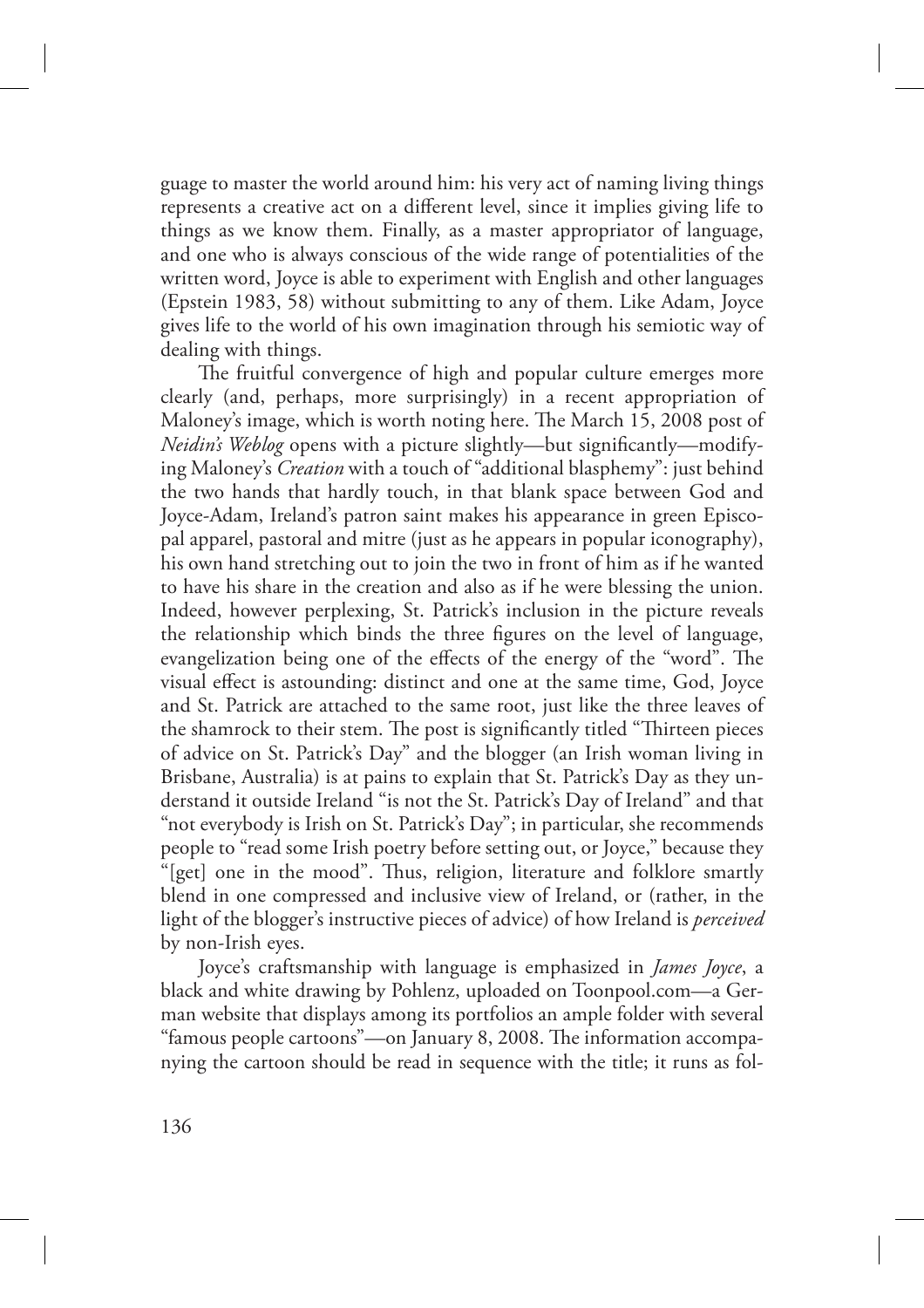lows: "destroying and re-building language". The peculiarity of the cartoon (indeed of the site itself) lies in its being a commodity to be freely shared among the site guests and posted as a link on social networks. Moreover, it can be sent as an e-card to all the contacts on one's mailing list, thus spreading Joyce's "gospel" even to a non-academic audience. Pohlenz's version of Joyce's commitment to language falls within that familiar Joyce iconography which depicts the Irish author wearing a pair of round glasses and a fedora, thus making him a clearly recognizable figure. However, the cartoonist adds an uncommon touch: Joyce is represented as a mason, holding a brick and a trowel, his back leaning against a freshly built capital "J". In the background other bits of brickwork words can be discerned. Joyce seems so fixed in what he is doing that he is not able to notice what is going on at the foot of the "J", where a tiny figure, half Joyce half goblin, is caught in the very act of destrying the mason's creation. One may presume that the goblin figure stands for something more than Joyce's alter ego: it may suggest either the Joyce reader or the Joyce critic, involved in the act of "destroying" language during the interpretive process which should lead them to a full understanding of Joyce's work.

Not surprisingly, some of the images deal with that painful sensation often associated with reading Joyce, that "mixed feeling" of being inflicted a sort of corporal punishment and the frustration at not being able to grasp meanings entirely. Interestingly, however, those sketches do not simply depict the frustration of students and scholars: they also deal with the hard task of "teaching" Joyce to unexperienced young people. The cartoons I have chosen here (both appearing on the Cartoonstock.com website) represent a brilliant example of how the "conscious Joyce" finds in the Internet an excellent mode of expression. Wilbur Dawbarn's sketch is set in a professors' lounge; a man has just entered the room, one hand covering his face in a desperate gesture. The caption relates the character's words and helps the viewer understand his role: he is a professor of English literature who has just introduced Joyce's work to his class. The outcome is unpredictable and depressing: "New career low—gave out a page of *Ulysses* to my freshmen and they thought it was a wordsearch." To a generation of readers, used to receiving explicit messages from mass media, Joyce's language appears obscure, esoteric, his words apparently meaningless; therefore the Irish author is dismissed as a riddle no one really cares to solve. Different scene, same underlying mood: cartoonist Chris Wildt confers on another academic character the right to comment on a student's review of *Ulysses*. The character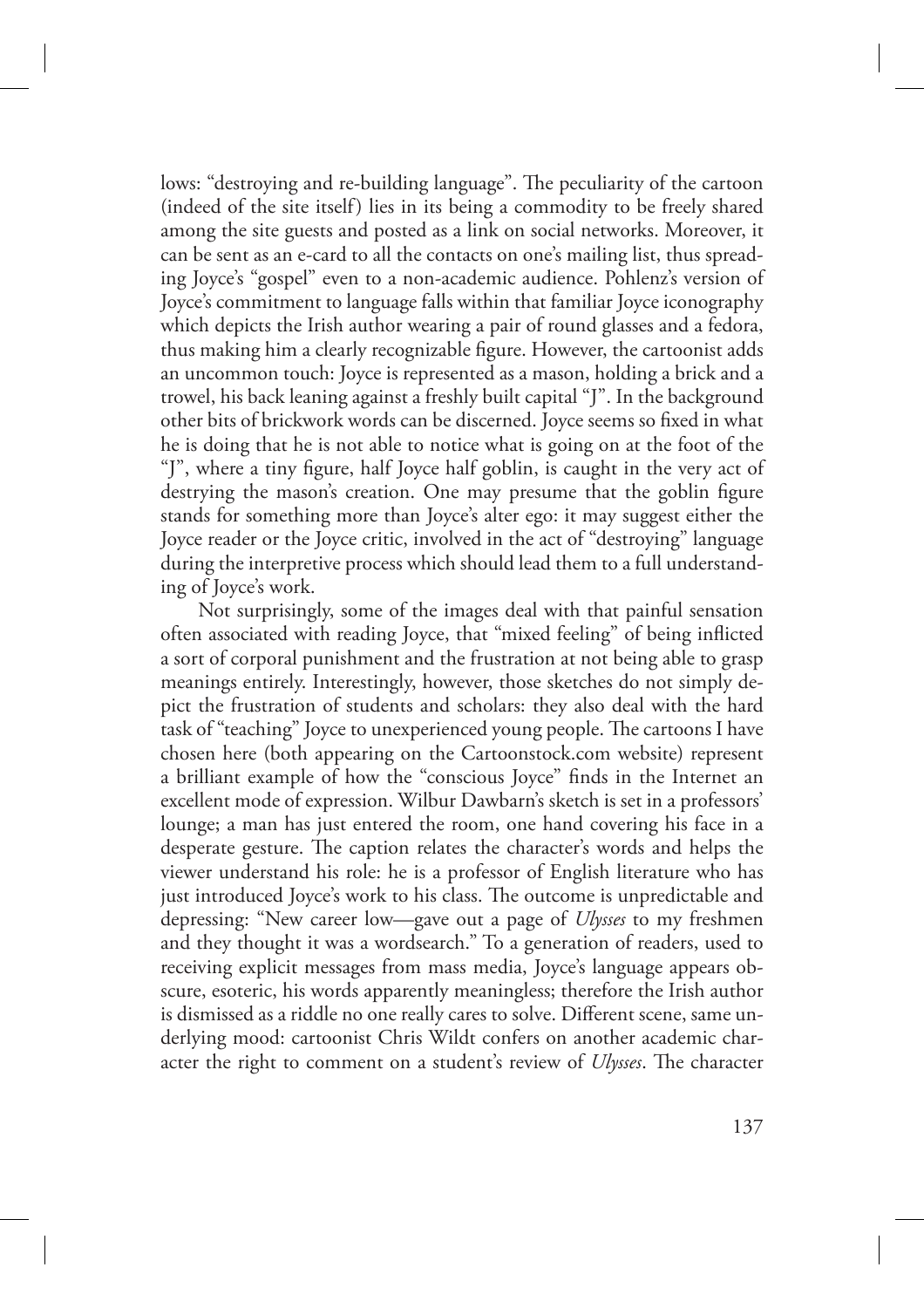ironically stresses the "originality" of the student's interpretation, which, as a matter of fact, in spite of shedding light on the book, clarifies that unkind dismissal of Joyce described above: "Interesting take on *Ulysses* by James Joyce. I've never heard stream-of-consciousness narrative described as 'one long Twitter'." The capital "t" in "Twitter" is, I assume, relevant in this context, since it transposes the word to the semantic field which is proper to the Internet, Twitter being one the most popular social networking and microblogging systems available nowadays. Once again, the Internet proves a profitable mass-marketplace where high culture items can be traded, sometimes providing good bargains. These two Joycean sketches are part of a collection of cartoons that can be bought as such or as decorative elements on a series of artefacts of consumption (such as t-shirts, umbrellas and mugs) which anyone might use in their everyday life. Thanks to e-commerce, Joyce is no longer limited to the bookshelves.

The Joycean web appropriations sometimes reflect the remarkable attraction that the "dark side" of Joyce's language and life exerts on his readers and that has won him a reputation of obscenity, indecency or morbidity. The Internet intrudes upon Joyce's privacy and eagerly exploits his letters to Nora. The images resulting from the reworking of the original text offer an amusing account of the writer's sexual tastes; $^4$  at the same time they depict the readers' bewilderment towards such letters. One wonders if such a reaction grows out of the discovery that Joyce was not simply a *name* but a *real* human being, after all. The sketch I have selected is particularly interesting in this context since it exemplifies how the contemporary Joyce reader exploits the Internet as a communication tool and as an easy access to his works. In addition, it refers to the possibility of transposing Joyce's letters to Nora into another form, one which, in its immediacy and extreme accessibility, could reach the widest possible reading public: graphic storytelling. It is a four panel strip, posted in a blog in 2009 and bearing a significant title, *History Mysteries*, which does not make the message of the strip any clearer but probably deals with the mysterious ways in which history and literature affect the reader's imagination. The protagonist is presumably a cartoonist and is chatting with a friend of hers, who suggests she should "do a comic" about Joyce's letters. She accepts willingly, but first of all she

<sup>&</sup>lt;sup>4</sup> See, for example, Robert Goodin's illustration for the New York Press "Joyce getting a face full of fart" (2008, available at www.comicartcollective.com), showing James Joyce's face in ecstasy in front of Nora's bottom.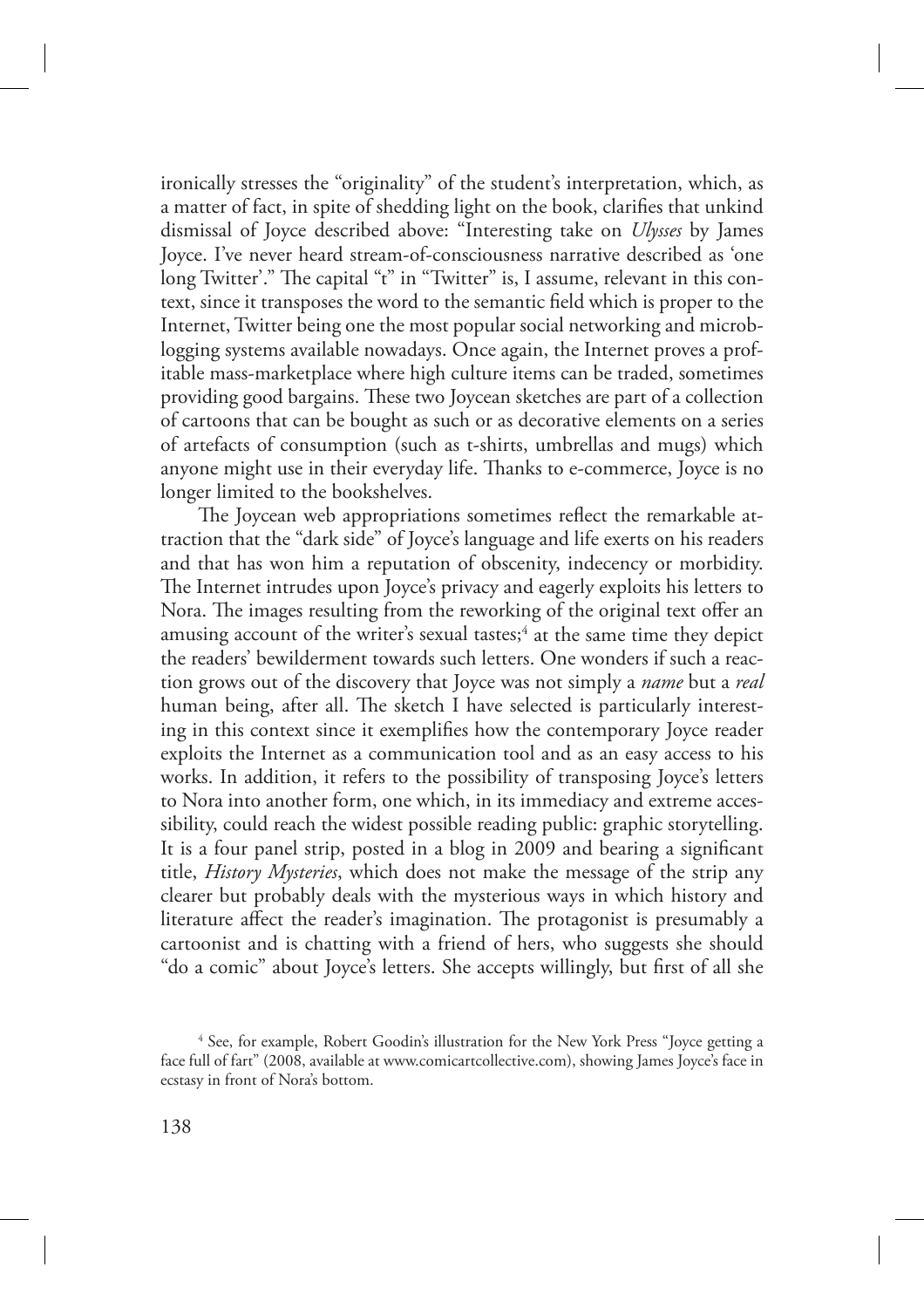has to "look those up"; thus, she uses the Internet to access to some online library and get all the material she needs, just like canonical researchers do. The third panel shows her astonished (or, to say it better, disgusted) face fixing the screen, her eyes almost popping out of her head; a reader's reaction to Joyce's explicit descriptions of sexual intercourse could not be better depicted. Apparently, she abandons the project, but it is too late: Joyce's ghost has already penetrated her consciousness, albeit only to haunt her sleepless nights. Thus, in the very last panel another version of the "conscious Joyce" appears: Joyce the "pervert" peeps from a balloon, sneering at the poor cartoonist, and trying to lure her with promising words ("I wrote you a letter"). We cannot but sympathize with our heroine, whose desperate appeal voices many a reader's distress when trying to give sense to Joyce's words: "Get away from me James Joyce". Literature moves through the web in mysterious ways indeed: what the Internet user sees when hitting on the strip is a postmodern graphic reworking of Joyce's "dirty" words. Of course, while it does not respond to the protagonist's abandoned original project of a graphic novel version, it proves more effective in alluding to them rather than in quoting them.

### **Visual** *Ulysses*

The character's trauma in the closing panel of *History Mysteries* offers a good example of how the Joycean text sometimes affects the reader's mind, thus contributing to the creation of what Vincent J. Cheng terms "the Joycean Unconscious", a "culturally constructed consciousness of Joyce and his texts in the psyche of our mass culture" (1996, 182).<sup>5</sup> Moreover, in proposing a feasible re-elaboration of Joyce's work in graphic novel form, the strip also testifies to a recent trend in the creative interpretive approach to the Joycean text. I am referring in particular to the adaptation of *Ulysses* in graphic novel form for the web by the *Throwaway Horse* team, whose

<sup>&</sup>lt;sup>5</sup> In his essay, Cheng refers in particular to the impact of Joyce's works on other mass culture forms of consumption, pointing out how embedded references to Joyce's work in some famous Hollywood movies and in popular songs have the advantage of "get[ting] high school students interested in Joyce" (192), thus spreading the "Joycean word" and making it more attractive even for a non-academic audience. His definition may be profitably applied to the Joycean images on the web, insofar as, weird as they may appear, they grip the audience's attention and confirm the commitment of contemporary mass culture to our author.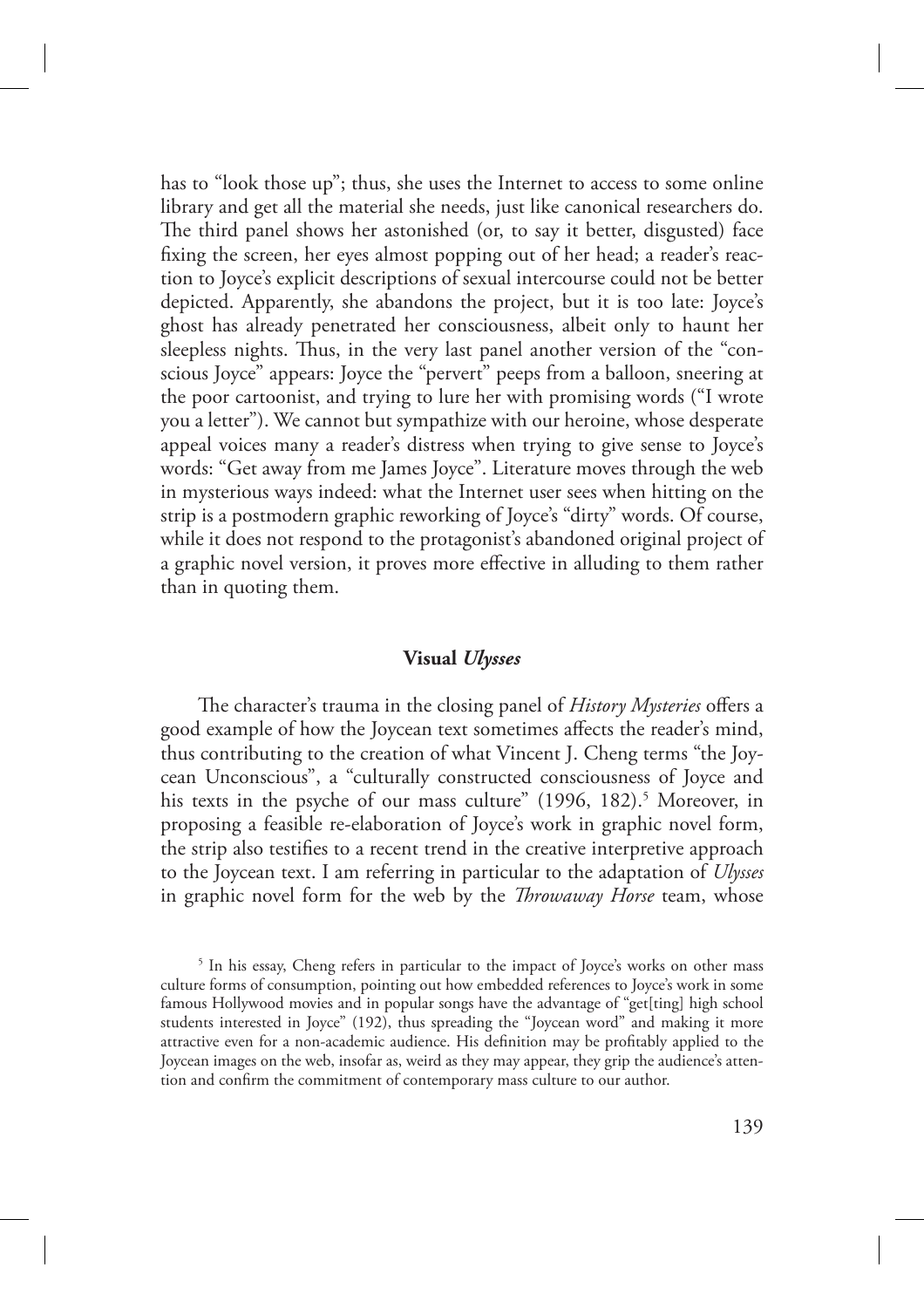goal is "fostering understanding of public domain literary masterworks by joining the visual aid of the graphic novel with the explicatory aid of the Internet" (Reid 2010), thus pointing out the essential role of the Internet in the popularization of canonical literary texts. Indeed, as artist Robert Berry admits in the "About this comic" section of the site, *Ulysses "Seen"* (an ambitious project available at www.ulyssesseen.com and aiming at reworking the whole novel at a rate of two chapters a year—Reid 2010) is meant as a complement to the experience of *reading* the novel and as such it does not claim to replace it.<sup>6</sup>

The site may be considered a graphic version of "axial hypertext," as David Ciccoricco terms it, indicating a "translation of conventional print texts into digital text, a form of organization in which references, variant readings, and other supplements to the main text radiate from it in the manner of branches from a tree" (2007, 5). In fact, readers can both enjoy Berry's graphic adaptation as it is, without interrupting the linearity of reading, or click on panels (or on links appearing on top of every page) and be redirected to Mike Barsanti's "Reader's guide". Barsanti's guide proves a very useful tool for fostering first-hand readers' understanding of Joyce's novel insofar as it provides references to the corresponding lines in the Gabler's edition of *Ulysses* for every webpage and explains the panels, shedding light on Joyce's literary allusions and historical references and on key concepts of his poetics; moreover, the text is interspersed with hypertextual links and keywords readers can click on in order to delve into the themes Barsanti anticipates. The structure of the guide shows how powerful and empowering a tool the Internet is: Barsanti's analysis is followed by a blog section where users are exhorted to comment on the drawings, give their feedback, or post whatever they feel consistent with the general theme of the page, thus actively contributing to the development of the project. The general impression is one of a constant contact between different users and between users and the *Throwaway Horse* team, a contact which generates a flow of new, stimulating ideas.

*Ulysses "Seen"* opens with a full page panel depicting a view of Dublin Bay and Martello Tower, Sandycove, an "establishing shot" indicating where

 $6$  The print and the web texts are curiously related in their being a "publishing event" of their days. *Throwaway Horse*, in fact, encountered severe opposition on part of Apple when *Ulysses "Seen"* was proposed as an application for the iPad because of some nudity (the milkwoman's breasts and Mulligan's penis). Media attention and the reading public pressure were so strong that finally Apple relented and accepted the app (Reid 2010), which came out in 2011.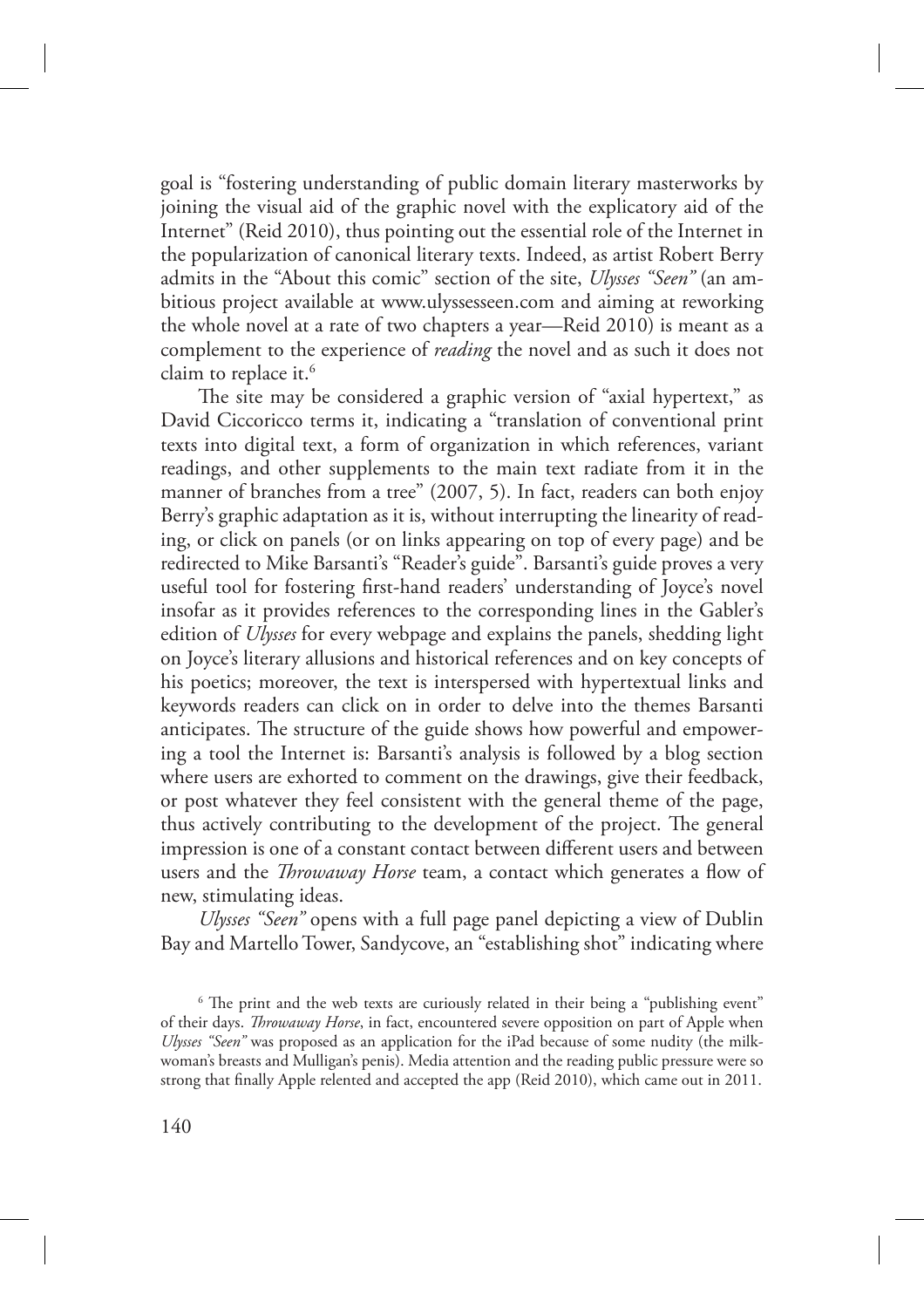the action takes place and visualizing the complex set of overlapping references that run through the novel; as Mike Barsanti explains:

[A] castle overlooking the sea: Hamlet. A castle with a view a port for leaving the island: the Odyssey. And it ties out to a moment [in] Joyce's life, and a moment in Irish history as well. A perfect "overdetermined" multiple overlaying of the personal, the literary, the historical […] and we haven't even talked about the religious elements… and we're just getting started! (http://ulyssesseen.com/landing/2009/04/telemachus-2/)

The panel exemplifies how the artist's imagination has worked to fill the descriptive gaps of the novel (as Berry affirms, *Ulysses* represents Mount Everest for a cartoonist: "[t]he imagery, the phrasing; Joyce wasn't that visual and we didn't take out much of the text"), in the attempt "to capture the book['s] plasticity of time" (Reid 2010). The artist's ability in handling his material and his effort to render that sense of plasticity of time through evocative images unfold in particular when it comes to giving form to Stephen Dedalus' thoughts and recollections. I would like to focus on Berry's adaptation of Stephen's recollection of his dead mother (*U*, 1.102-10, 249-79), an episode the artist lingers over, devoting three full pages to it, thus pointing out its obsessiveness for the protagonist.

A constant feature in the graphic novel, relevant fragments of the original text appear in captions written in the panels, to create a perfect continuum of words and images. Much more than this: the comics form allows one to reproduce the overlapping of narrative past and present in its immediacy in panels which are not distinguished by different frames or any other graphic expedient. Hence, in the very last panels of the pages depicting Stephen's recollection, Berry brings the reader back to the present, shifting to Stephen's pale face (p. 0026), or to his darkened half-length silhouette, standing where we met him first, on top of Martello Tower (p. 0027). Following Joyce's lines, May Dedalus' presence is only hinted at, thus stressing the will to adhere to the original as much as possible; the artist pauses upon the objects that Stephen identifies with his mother (a fan, some powdered ball carnets, a "gaud of amber beads") or that belong to May Dedalus' memories ("a birdcage hung in the sunny window of her house when she was a girl," p. 0027), depicting them in detail. Even when she comes to Stephen in a dream, May Dedalus is identified by objects (the beads her dead hands clasp, or the cameo brooch on her neck). Never does the artist offer a real close-up of her face, never does the reader get a view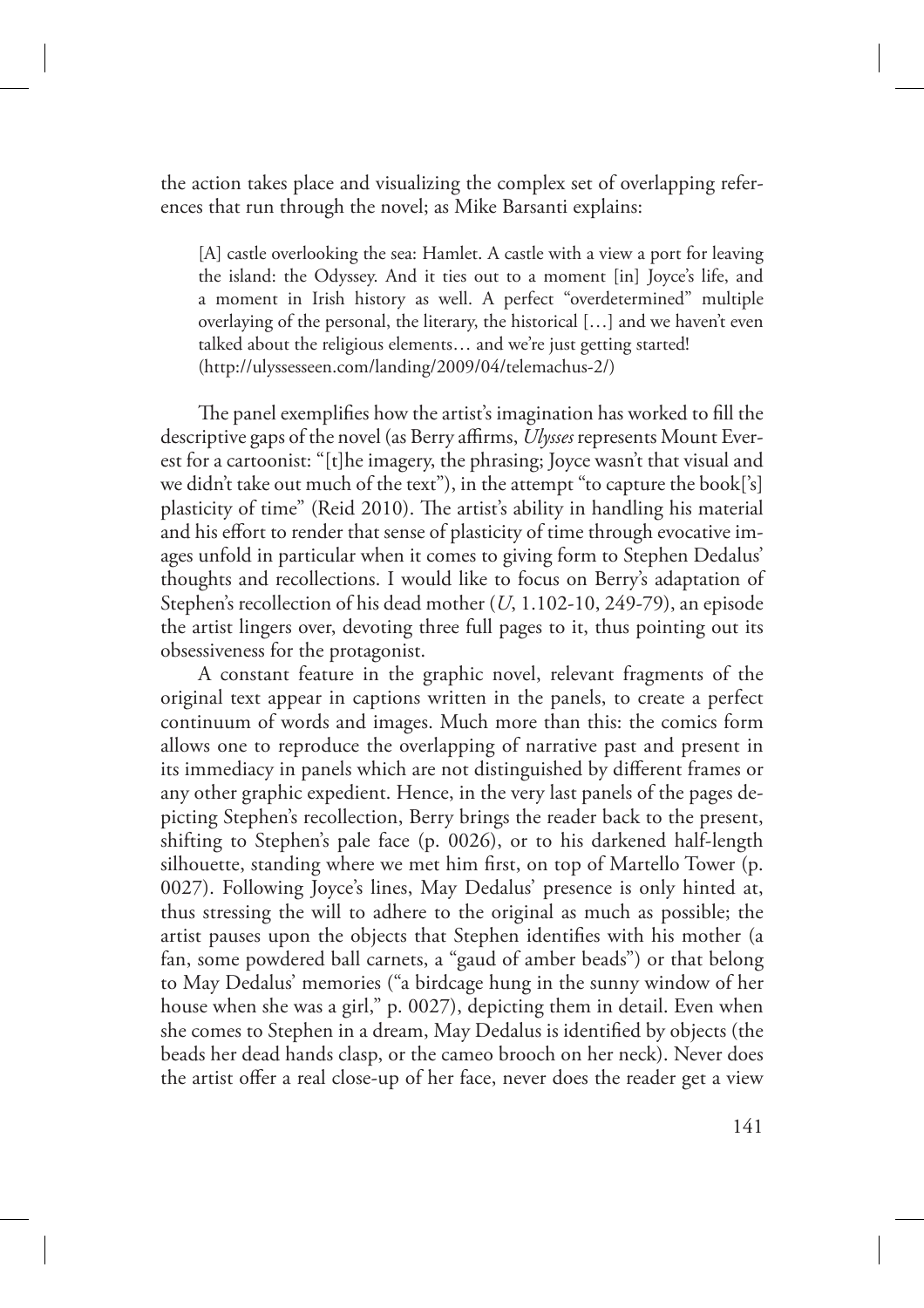of those "glazing eyes" that "shake and bend" Stephen's soul: her image is fragmented, blurred, disturbing. The viewer almost feels the pressure of her gaze on Stephen's bent head and perceives her ghostly presence, as if she were not there to haunt the protagonist only. One cannot but sympathize with Stephen's exasperated dismissal of her, which, in Berry's version ("No, mother. Let me be and live"), omitting the second "let me" of the original text ("No, mother! Let me be and let me live" *U*, 1.279), sounds strangely as a command to her to "live her own life" while leaving her son alone (p. 0028).

The *Throwaway Horse* project, as well as the brief roundup of Joycean web images that I have offered, show to what extent the act of appropriation and re-elaboration both of the bulk of Joycean work and concepts and of the Joyce figure through the Internet narrows the gap between low- and high-profile cultures. Hierarchies no longer exist: re-contextualized as he is in the new media, Joyce enters "the popular conscious at subconscious, subliminal levels" (Cheng 1996, 181), exerting his attraction on whoever happens to cross his path. In representing a strong imaginative resource for our own time, the "cyber-Joyce" may stand for a good starting point to transform persisting opinions regarding the inaccessibility of Joyce's work to an ordinary reader. Joyce's representations on the web respond to the main principles of the appropriation technique. Despite the heterogeneity, irreverence, and even "perversity" in the way it rethinks the Irish author as a new cultural product, the web activates and reactivates Joyce's canonical status as a writer,<sup>7</sup> while at the same time giving evidence of his public availability and relevance to a wide audience.

Back to Derrida, then, the reinterpretation of Joyce's works and figure through mass culture forms of consumption shows that maybe it is not always too late: the scenario of the contemporary cultural market dealing with Joyce, as I have tried to depict it, testifies to a constant effort to read Joyce in new, contemporary perspectives, and to come to terms with his legacy. In this way, he has finally become our contemporary. Perhaps.

<sup>7</sup> "Adaptations and appropriations prove complicit in activating and reactivating the canonical status of certain texts and writers, even when the more politicized appropriation may be seeking to challenge that very status" (Sanders 2006, 22).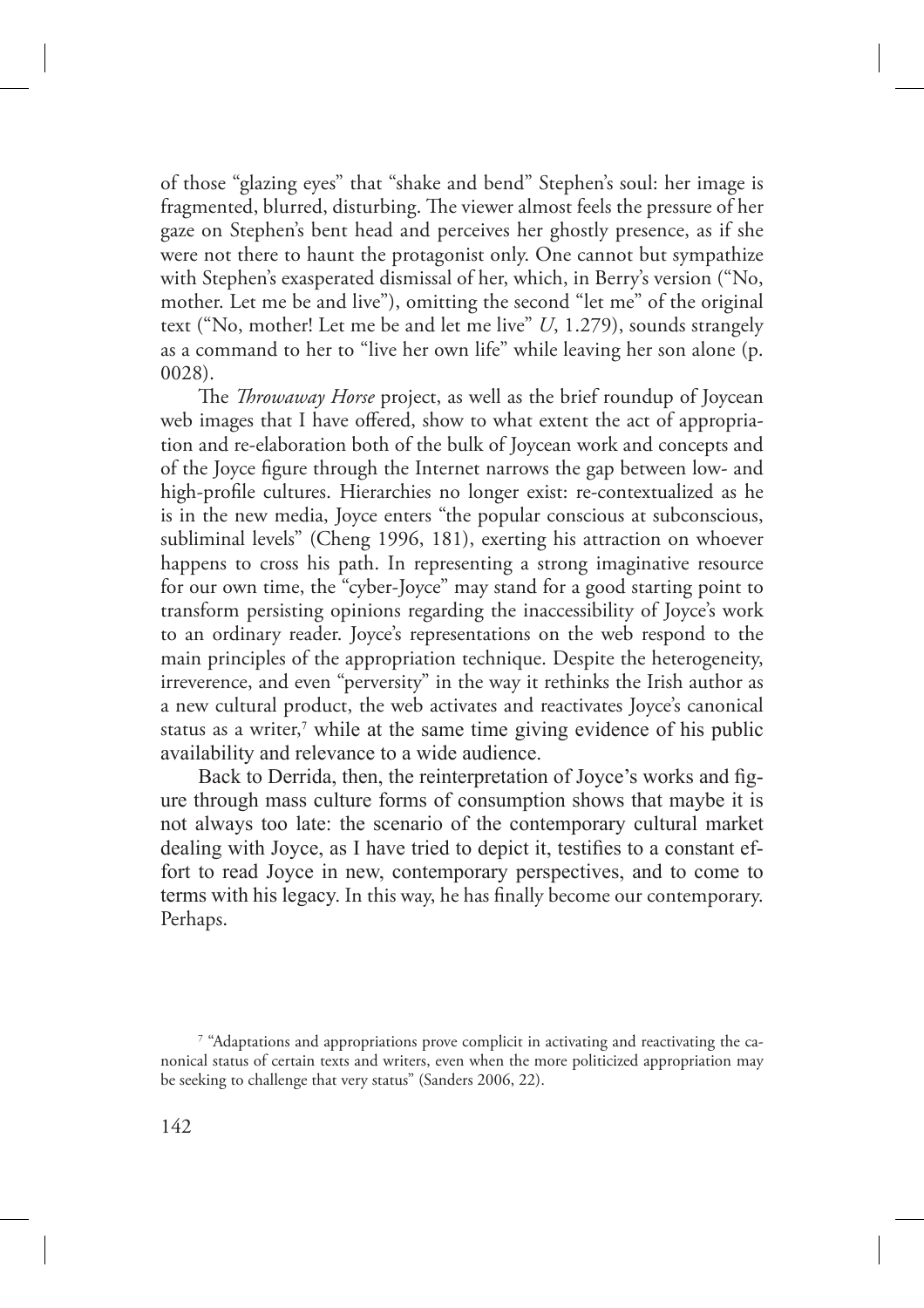#### *References*

- Attridge, Derek. 1996. "Theoretical Approaches to Popular Culture." *Joyce and Popular Culture*, ed. R. B. Kershner. Gainesville: University of Florida Press. 23-26.
- —. 2000. *Joyce Effects on Language, Theory, and History*. Cambridge: Cambridge University Press.
- Berry, Robert, Josh Levitas, Mike Barsanti, and Chad Rutkowsky. 2009. *Ulysses "Seen*.*"* www.ulyssesseen.com.
- Browner, Stephanie, Stephen Pulsford, and Richard Sears. 2000. *Literature and the Internet: a Guide for Students, Teachers, and Scholars*. New York: Garland Publishing.
- Cartoonstock. http://www.cartoonstock.com/directory/J/James\_Joyce.asp
- Cheng, Vincent J. 1996. "The Joycean Unconscious, or Getting Respect in the Real World. *Joyce and popular culture*, ed. R. B. Kershner. Gainesville: University of Florida Press. 180-192.
- Ciccoricco, David. 2007. *Reading Network Fiction*. Tuscaloosa (AL): University of Alabama Press.
- Derrida, Jacques. 1984. "Two Words for Joyce." *Post-structuralist Joyce. Essays from the French*, eds. Derek Attridge and Daniel Ferrer. Cambridge: Cambridge University Press. 145-60.
- Epstein, Edmund L. 1983. "James Joyce and language." *Work in Progress: Joyce Centenary Essays*, eds. Richard F. Peterson, Alan M. Cohn, and Edmund L. Epstein, 58-69. Carbondale (IL): Southern Illinois University Press.
- Goodin, Robert. 2008. *Joyce Getting a Face Full of Fart*. http://www.comicartcollective.com/detail.cfm?
- page=d15d8ab3-62f6-40e9-982b291c91aa54a4.
- Gupta, Suman. 2009. *Globalization and Literature*. Cambridge (UK) and Malden (MA): Polity Press.
- *History Mysteries*. http://isol8.org/?q=node/119.
- Joyce, James. 1986. *Ulysses*, eds. Hans Walter Gabler with Wolfhard Steppe and Claus Melchior. New York: Vintage.
- Kershner, R. B. 1989. *Joyce, Bakhtin and Popular Literature. Chronicles of disorder*. Chapel Hill: University of North Carolina Press.
- —. 1996. *Joyce and Popular Culture.* Gainesville: University of Florida Press.
- Maloney, Eddie. *The Creation of Joyce*. http://joycean.org/media/creation.jpg.
- Neidin's Weblog. 15 March 2008. *"irteen Pieces of Advice on St. Patrick's Day*. http://neidin.wordpress.com/2008/03/15/thirteen-pieces-of-advice-on-stpatricks-day/.
- Pohlenz. 2008. *James Joyce*: http://www.toonpool.com/cartoons/James%20 Joyce\_2085.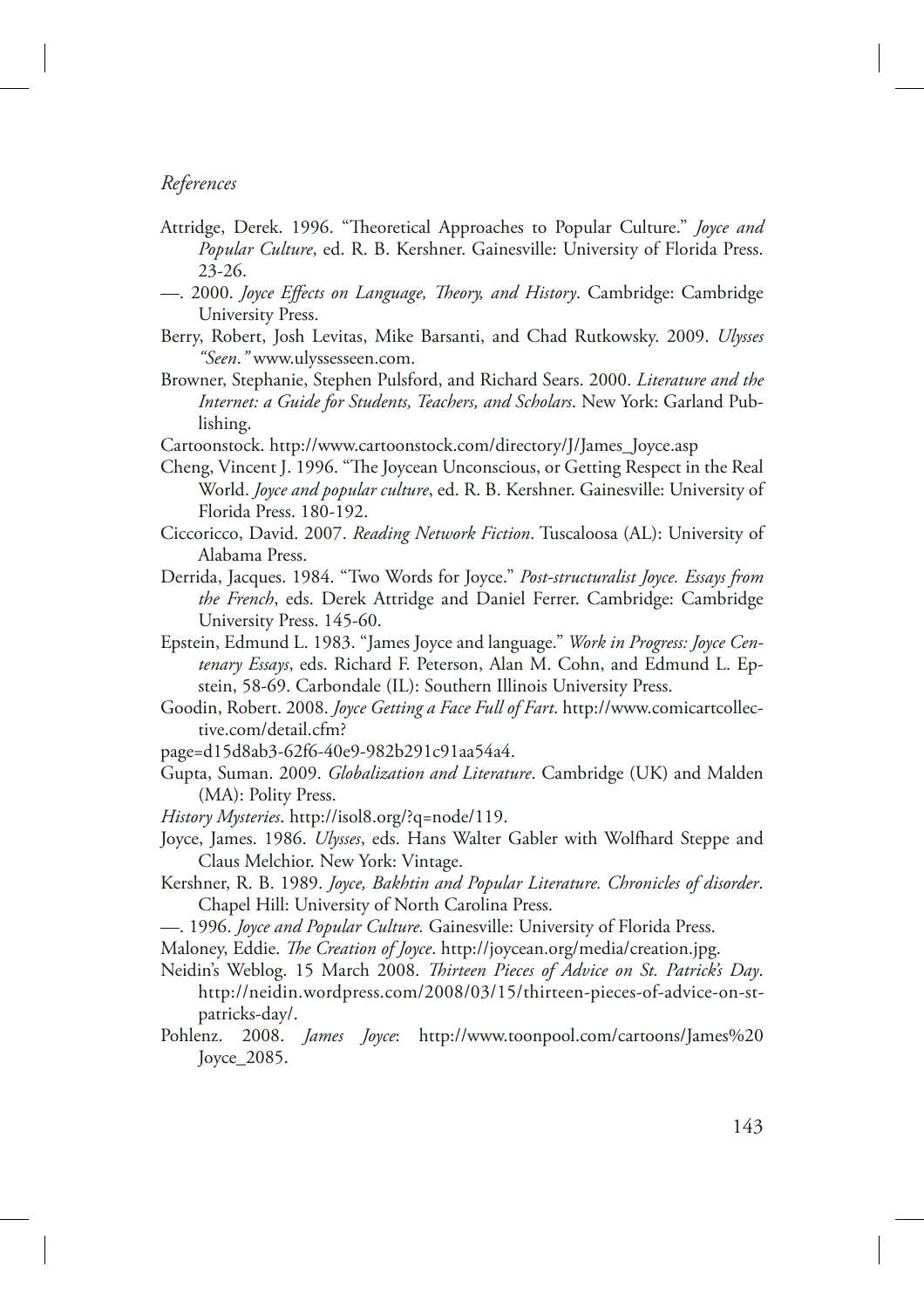- Reid, Calvin. 22 June 2010. Apple relents: *Ulysses "Seen"* and *Being Earnest* comics approved for the iPad. http://www.publishersweekly.com/pw/by-topic/booknews/comics/article/43598-apple-relents--ulysses-seen-and-being-ernestcomics-approved-for-the-ipad.html.
- Sanders, Julie. 2006. *Adaptation and Appropriation*. London and New York: Routledge.
- Schiff, Dan. 1992. "James Joyce and Cartoons." *Joyce in Context*, eds. Vincent J. Cheng and Timothy Martin, 201-19. Cambridge: Cambridge University Press.
- —. 1996. *Let's All Chortle: A James Joyce Cartoonbook*. http://hjs.ff.cuni.cz/archives/ v2/schiff/index.html.
- Strinati, Dominic. 2004. An IIntroduction to Theories of Popular Culture. London and New York: Routledge.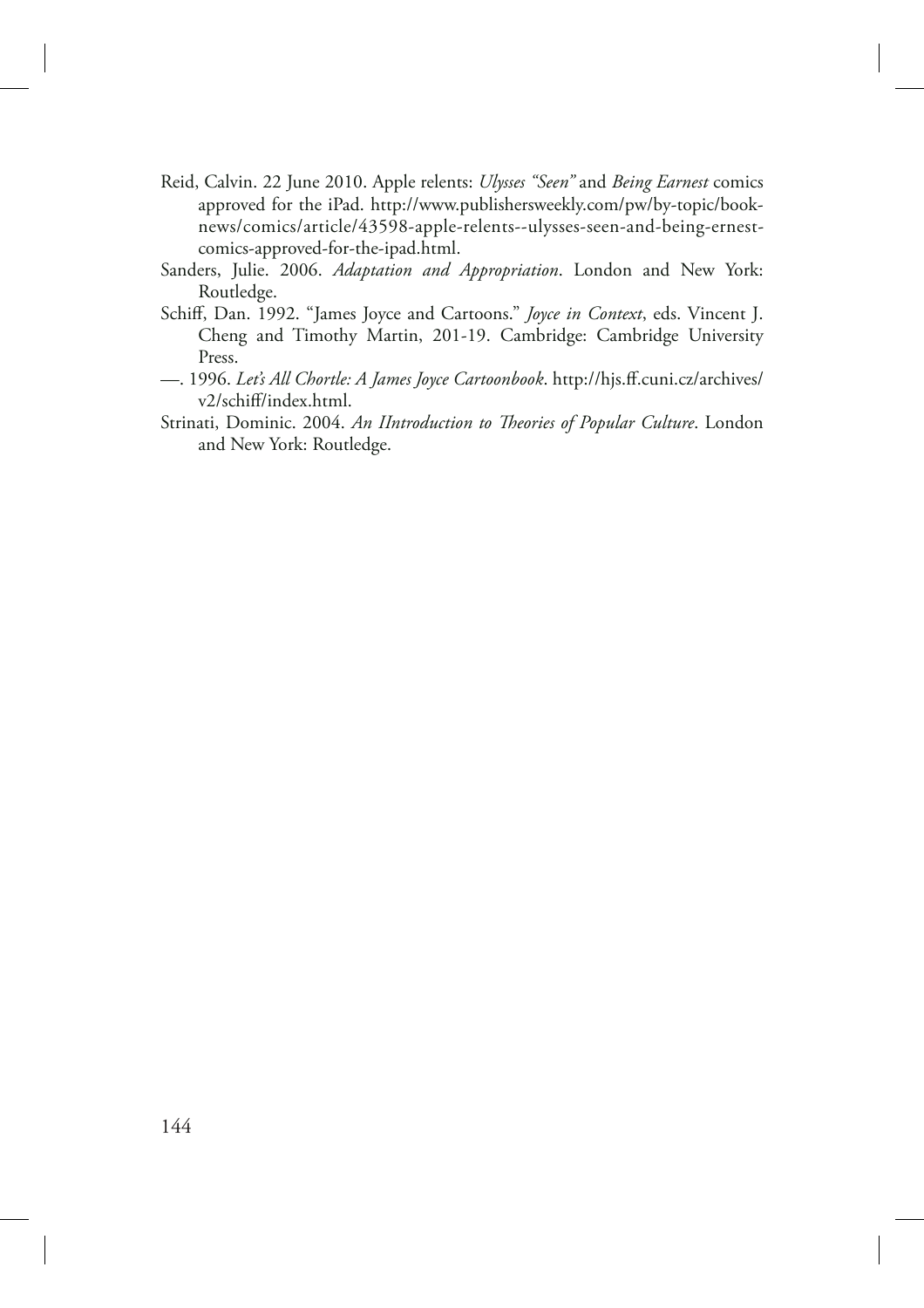### PATRICIA PERICIC

# THE LIMITS TO LITERATURE IN *ULYSSES* IN THE 21ST CENTURY

Fundamental to understanding the limits to being in relation to literature in the 21<sup>st</sup> century is James Joyce's *Ulysses*. In this text, Stephen Dedalus questions the nature of existence as he searches for an origin in the space of literature. Indeed, Stephen demands to know who signs what in the name of the word as he encounters the thought of absence following his mother's death. The thought of absence leads him to step outside the self and compare his disposition with Hamlet's encounter with absence. The subject's inquiry into the name that remains unfolds into a negative dialogic of thought as he is not able to uncover an origin in the text as the truth is not to be found. Hence, Stephen becomes afflicted with the impossibility of knowing his maker that calls his being into question. His being before affliction begs one to ask, how it is possible to respond faithfully to the question of being in lieu of the problem of separation that exists in relation to being before the word. Maurice Blanchot's work on the "limit-experience" will help to shed light on Stephen's being that presents the dialogical thought of being before alterity (2003, 202-217). Also, Blanchot's work on the Jewish ethic of separation in "being Jewish" will help shed light on Stephen's ethical exegesis as he confronts the limits to being in literature (*Ibid.*, 123-130). Iran B. Nadel asserts that while "for some, Joyce as a 'Jew' may only be an alluring myth" for "others, it is a key to understanding his life" and indeed his work on being that stands in relation to the word (1996, 242).

Following his mother's death, Stephen puts his being into question as he turns around and looks for an answer to the final question of being, being before death, as he begs to know: "Who chose this face for me? This dogsbody to rid of vermin"  $(U, 6)$ . The subject demands to know the answer to the first question of being in genesis as he questions existence in the face of absence when all there is is the word. He turns "around to look at what exists before" in the word when all that is left behind is the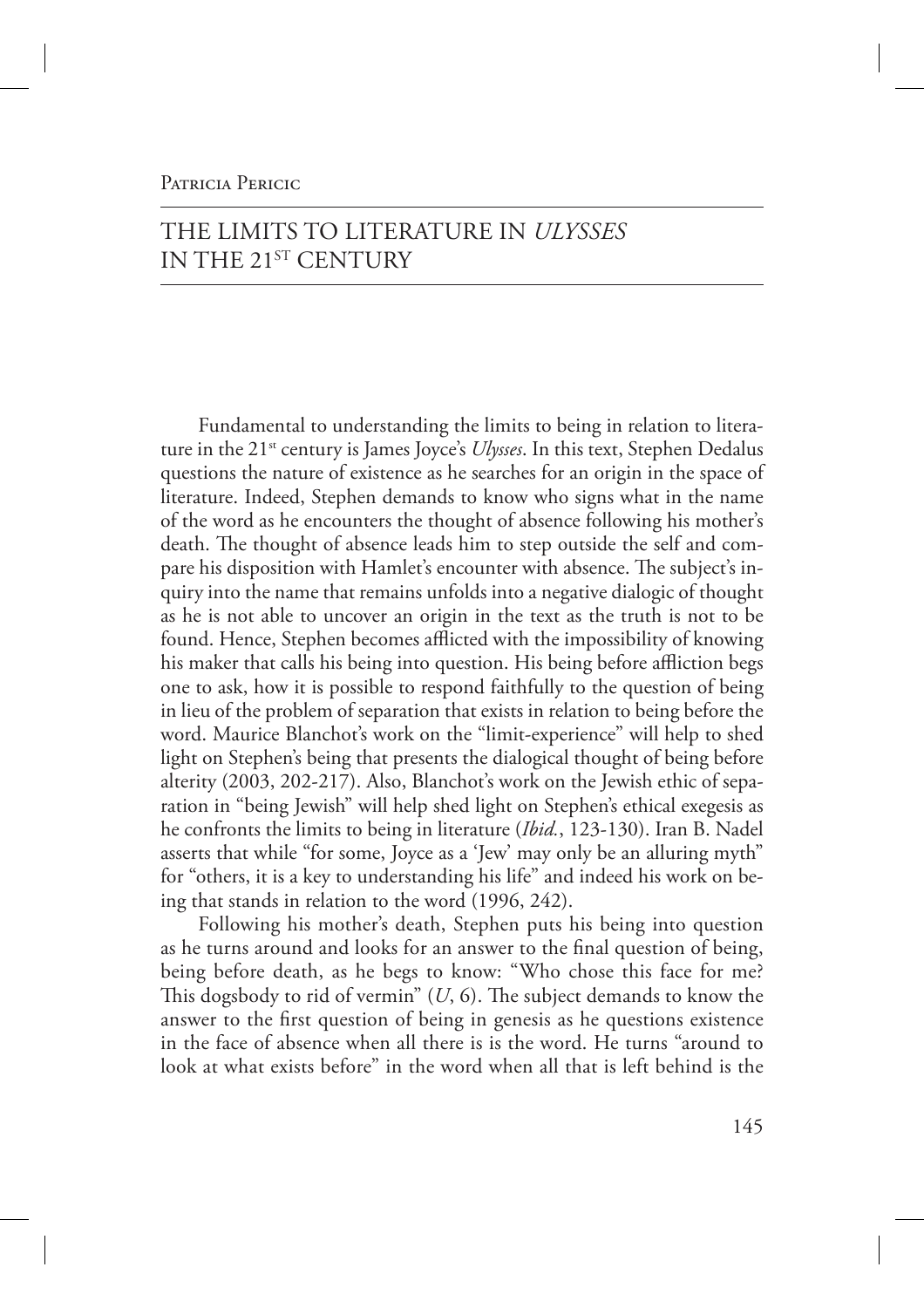dead corpus of the thing missing (Blanchot 1995, 327). Likewise, Blanchot calls being into question as he searches for an origin in the word in his work on the limit-experience. Ostensibly, he affirms "something like a new origin" seen as a "gift [...] (that) affirms Presence without anything being present" in the being at the limit, caught between the clandestine of being between two thoughts, being and nothing (2003, 209). This radical thought stems from the limit experience that is the "response that man encounters when he has decided to put himself radically in question. This decision involving all being expresses the impossibility of ever stopping, where it be at some consolation or some truth" (*Ibid.*, 204). Blanchot proceeds to argue that this "movement of contestation that traverses all of history" is a refusal to stop and believe or "entrusts himself to an absolute term (God, Being, the Good, Eternity, Unity)" because in each case he "disavows" presence itself (*Ibid.*, 204). The refusal of unity begins with the experience of language as man confronts an essential lack in nothing that always comes in question.

From this perspective, Stephen is stigmatised by the affliction of death as he begins to question the origin of the word that fails to embody the real truth. In turn, Haines asks Stephen if he is a believer as he calls him into question from the outside: "You're not a believer, are you [...] I mean, a believer in the narrow sense of the word, Creation from nothing and miracles and a personal God" (*U*, 16). Haines proceeds to interrogate Stephen as he asks him if he believes in the name of God itself: "Either you believe or you don't, isn't it. Personally I couldn't stomach the idea of a personal God" (*U*, 17). Stephen confesses that Haines must see him as an "example of free thought". This liberal thought begins to emerge in the subject's dual way of thinking as he sees himself as being between the "servant of two masters [....] English and an Italian" (*U*, 17). Emerging from the British language and the Roman Catholic Church, Stephen perceives he is divided. However, he also recognises something other that cannot be accounted for in his understanding of being that is seen as being separated by thought. The question of what is present in the word looms in the background as Stephen is compared to Friedrich Nietzsche who also criticised truth in the moral sense as he depicted being as nothing more than a "mobile of army of metaphors" (1976, 47). So too, Stephen faces a parade of letters seen soldiering "across the page the symbols moved in grave morrice in the mummery of their letters, wearing quaint caps of squares and cubes" (*U*, 23).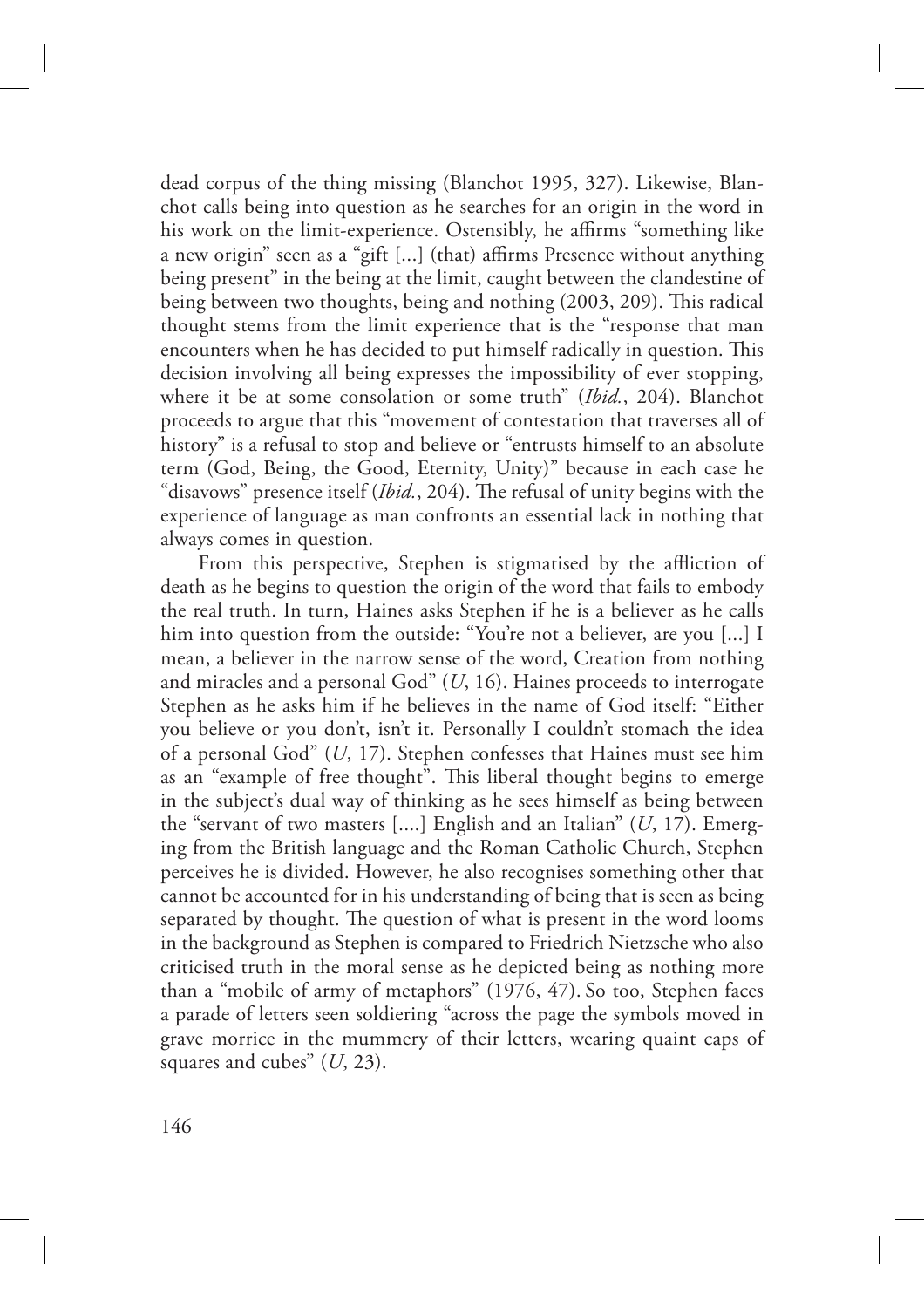It should be noted that Stephen is told by Deasy that there is darkness in Jewish eyes, which is comparable with Stephen's dark gaze of negativity. In his work on the question of language in relation to being Jewish, Blanchot asks: "Is there not in Judaism a truth that is [...] important for the thought of today—even if this thought challenges every principle" (Blanchot 2003, 124). He states that Jewish thought begins with Abraham's ethical decision to separate the self in the movement of exodus, byway of "stepping outside" which fathoms a "just relation" (*Ibid.*, 124). This just relation begins with "the exigency of uprooting: the affirmation of nomadic truth. In this Judaism stands in contrast to paganism", meaning to be "fixed" (*Ibid.*, 124). Blanchot recognises a critical justice for the "people without a land and bound by a word" (*Ibid.*, 125). Indeed, the incomprehensible malediction of affliction stages the Jewish presence of non-presence. Thus being Jewish is a being that is seen without origin, as the origin is "a decision to separate the self" and to affirm that being exists as a foreigner that answers an ethical truth (*Ibid.*, 126). This ethical exegesis teaches that negativity finding justice in separation and righteousness is the positive aspect of man's creative cooperation with God. The Jewish God is perceived as pure spirit that "conceives man as having been chosen" as a partner for fulfilment of creation and that the gift of speech and hearing" alone is proof on an all-seeing and all-hearing providence (Epstein 1990, 138).

It is here, in genesis so to speak, that Blanchot formulates the notion of the limit-experience. In genesis "the first words that come to Adam from on high after he has lapsed" are "'Where are you?' It falls to God to express the pre-eminent human question: 'Where is man?'—as though, in some sense, there had to be a God speaking a human language, so that the depth of the question concerning us is handed over to language" (Blanchot 2003, 128). Here emerges a problem for being in relation with a presence that remains at a distance, at a limit. Man's relation with language is according to Blanchot an "impossible relation", and this thought runs head on with the philosophy of negative theology once "what is disappears in what names it" (*Ibid.*, 128). Here, Blanchot's work on negativity extends beyond Jewish thought as the subject's experience with language is seen as being doubly negative, as he incorporates Hegel's thought of death. He argues: "Language is of a divine nature, not because it renders eternal by naming, but because, says Hegel, 'it immediately overturns what it names in order to transform it into something else,' saying of course only what is not, but precisely in the name of this nothingness that dissolves all things, it being the becoming of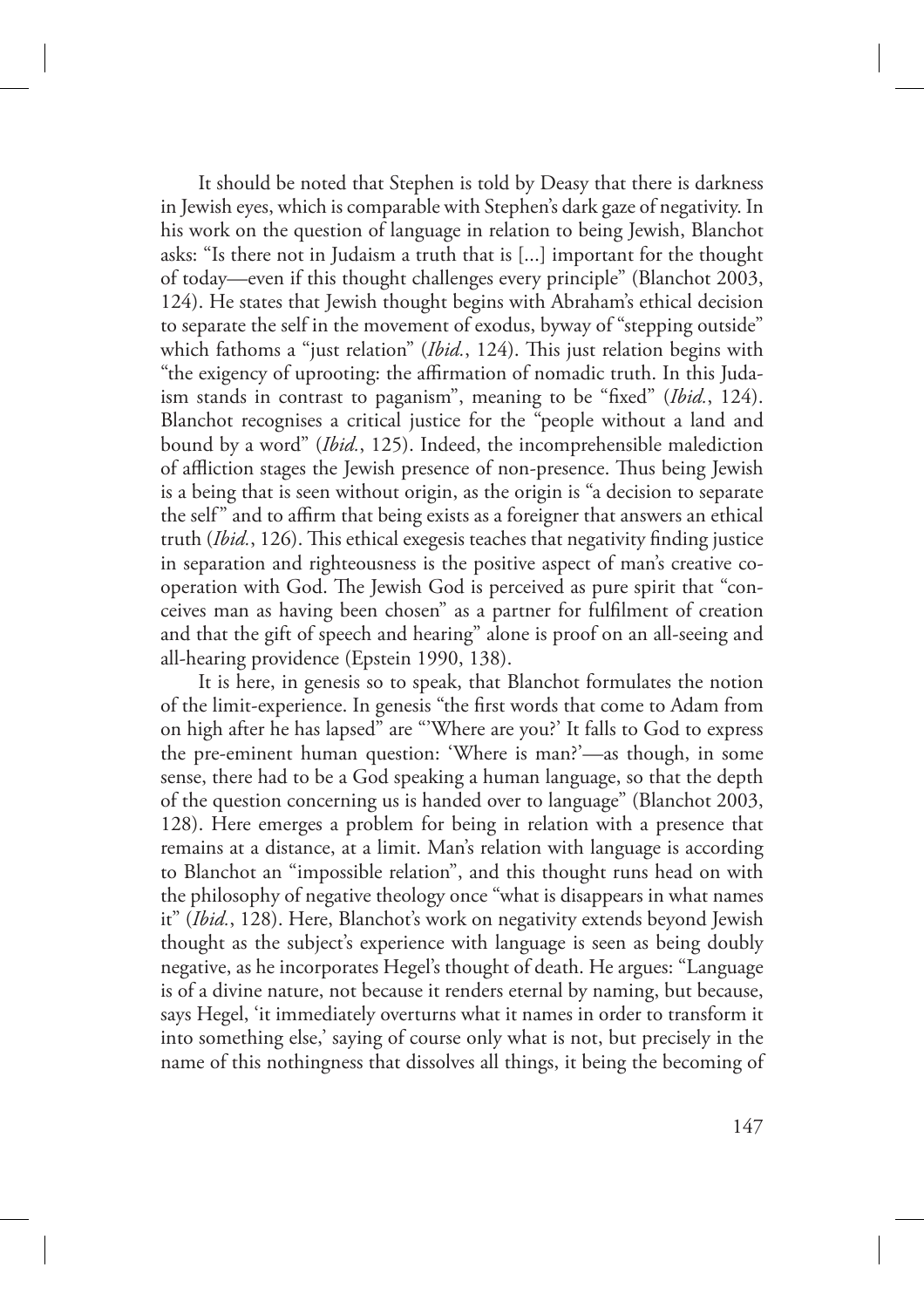speech" in negativity (*Ibid.*, 35). Thus, what is present disappears into what names presence. Indeed Stephen faces' this very problem as he too searches for an origin of truth in Shakespeare's dead name itself.

Beginning with the word, in the Library, Stephen searches for a prior truth as he questions the nature of being in relation to literature. He states that literary:

Art has to reveal to us ideas, formless spiritual essences. The supreme question about a work of art is out of how deep a life does it spring. The painting of Gustave Moreau is the painting of ideas. The deepest poetry of Shelley, the words of Hamlet bring our mind into contact with the eternal wisdom (*U*, 152).

In retrospect, like Nietzsche, Joyce's central experience, as for Romanticism, is concerned with "man's degradation by capitalism, which tended to reduce everything to the mode of the thing" (Blanchot 2003, 142). In his work on the death of God, Nietzsche does not aim, at the "personal phenomena of unbelief" but a challenge of putting to test his trust in humanism seen in negative thought, as Blanchot notes (*Ibid.*, 142). He argues that Nietzsche recognised being freed from "the ideal of some absolute meaning conceived on the model of God, it is man who must create the world and above all create meaning. An immense task, intoxicating task" (*Ibid.*, 143). This task is perceived in the "overman" Joyce adopts in his approach to creation (Davidson 1998, 111). It is in the image of the overman that leads man to surpass himself (Blanchot 2003, 143). The overman is the extreme negation of nihilism, the man that confronts the void in being, in negative thought as he overcomes absence. Blanchot argues that the "overman is he in whom nothingness makes itself will and who, free for death, maintains this pure essence of will in willing nothingness" (*Ibid.*, 148). So too, Epstein argues that man's relationship with God, grounds all knowledge, in the "first instance, intellectual" that includes all "physical and metaphysical sciences—logic, philosophy, medicine [...] which leads to true perception of the being and the essence of God" (1990, 212). By acknowledging being in relation to absence one can justify all relations seen in all.

The limits to knowledge are put to the test as Stephen faces the thought of absence as he is compared to Hamlet's being before the dead ghost.

In a dream, silently, she had come to him, her wasted body within its loose graveclothes giving off an odour of wax and rosewood, her breath bent over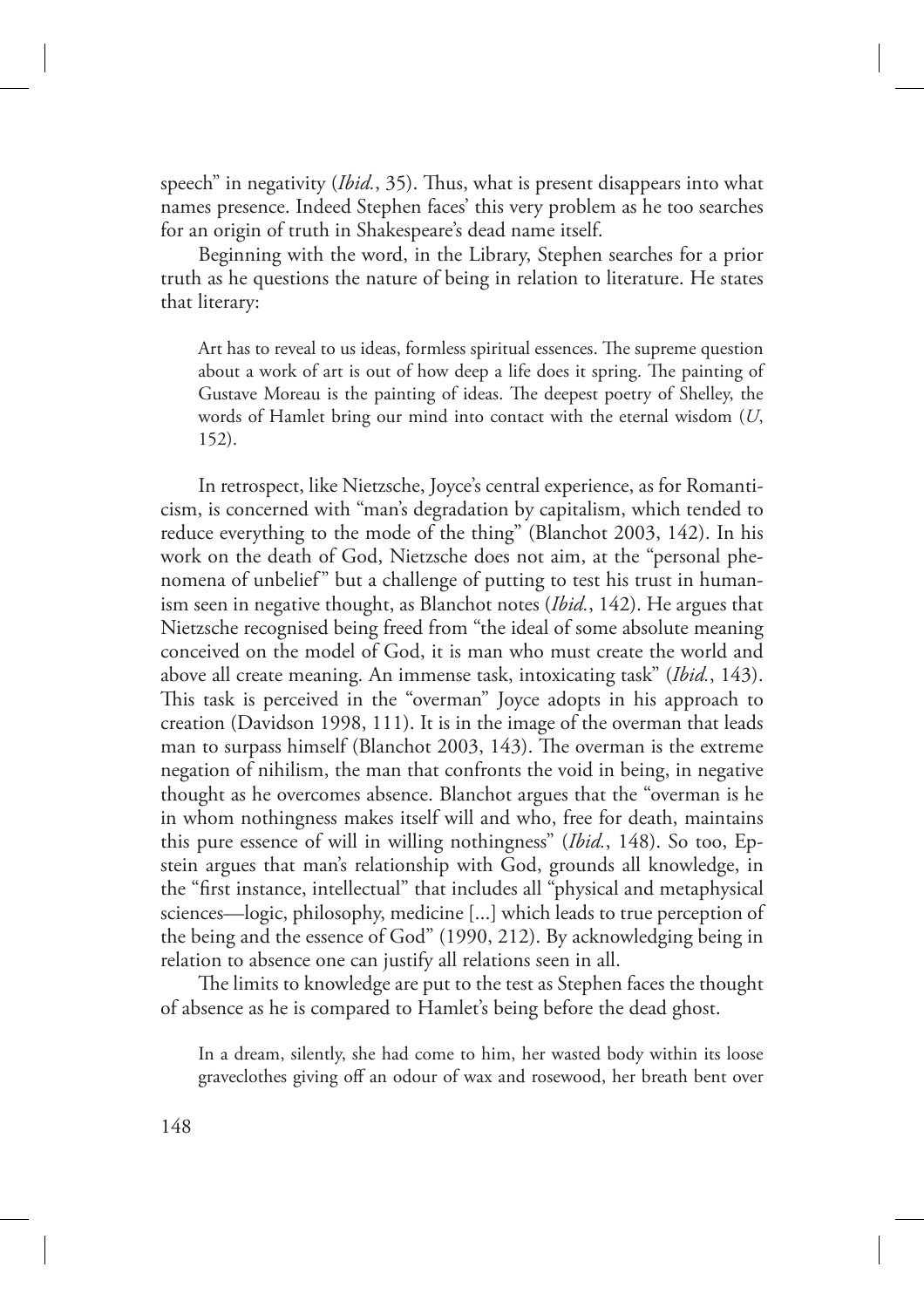him with mute secret words, a faint odour of wet ashes. Her glazing eyes, staring out of death, to shake and bend my soul. On me alone [...] all prayed on their knees [...] Ghoul! Chewer of corpses! No, mother! Let me be and let me live (*U*, 9).

Interlaced with these observations, Stephen calls the dead ghost into question as he demands to know who signs what in the remains of Hamlet's dead father: "What is a ghost? Stephen said with tingling energy. One who has faded into impalpability through death, through absence"  $(U, 154)$ . The emphasis on absence proceeds as Stephen repeats the question in search of an origin: "Who is the ghost [...] Who is King Hamlet?" (*U*, 154) In lieu of the problem of separation, Joyce foresees Blanchot's dialogic of negativity which coincides with Stephen mimicking Hamlet as he turns to his father, Shakespeare, for a possible answer to question being as he demands to know the answer to the final question in search of an origin: "Is it possible that the player Shakespeare, a ghost by absence, and in vesture of buried Denmark, a ghost by death, speaking his own words to his own son's name" (*U*, 155). Nadel argues that Joyce uses the play of Jewish "Maieutic reading" to interrogate the text while "closely studying the language" (1996, 108). Indeed, Stephen searches backward like a crab, interrogating the text, while trying to retrace a prior presence in *Hamlet*. However, all that is left behind is the name in the text where meaning is reconstructed within the boundaries of the re-reading doubling. Hence, there is a sense of a repetition unfolding in the narrative as one name haunts the second, as Shakespeare replaces Hamlet in the search for a prior truth in the word.

To understand Stephen's exegesis, the double act of conception is conceived in the dialogic of death and destruction. Blanchot states that language implies a metaphysic, in order to say, "This woman" for example; one must first "annihilate her" (Blanchot 1995, 322). The absence of the thing is transferred to the presence of language that substitutes being: "The word is the absence of that being, its nothingness, what is left of it when it has lost being" (*Ibid.*, 323). Hence language is understood as the corpse of negativity that embodies the absence of the thing in the trace of the memory. This negative conception of language allows being to establish presence in the blank space because "we cannot do anything with an object that has no name" (*Ibid.*, 322). Likewise, Jacques Derrida argues that "God separated himself from himself in order to let us speak [...] negativity in God is our freedom" (1978, 67). Freedom is embodied in the gift to humanity which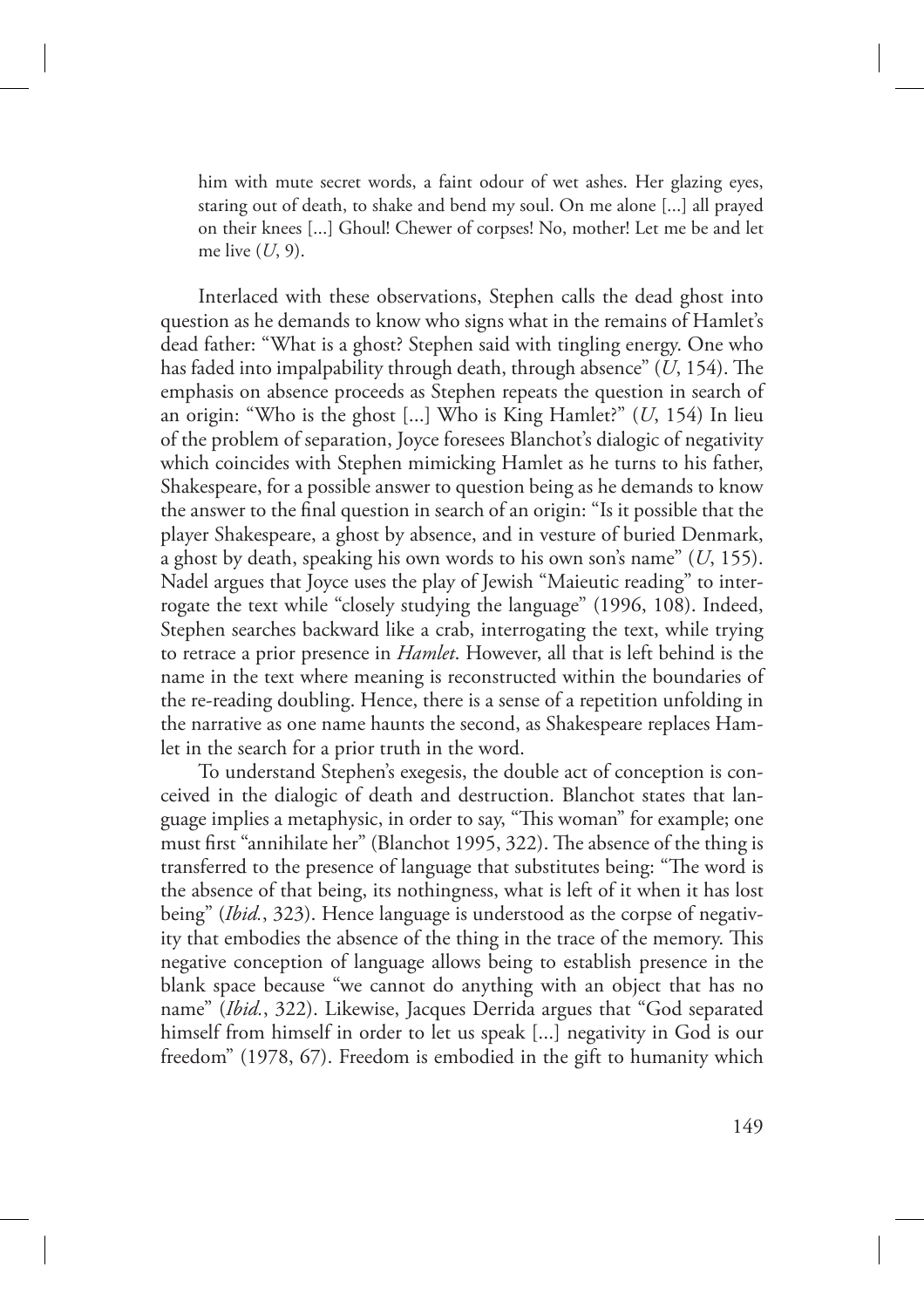allows man to create presence. This thought runs in accord with Nietzsche who regards the world of man as the text that is open to infinite interpretation. Blanchot notes Nietzsche's "play of endless discontinuity" in "perpetual redoubling" (2003, 164). He recognises that in interpretation there is the source of becoming into existence (Nietzsche 1990, 31). While Nietzsche regards the act of interpretation as being multiple he disregards the "who" that interprets. Blanchot, however, does not, as he questions the world of the text that refuses all unity in the text: "text back to text that refers the world back to affirmation of the world" that is not (2003, 167).

The infinite thought of negativity is put into play as Stephen falls pray to "things that were not" as he too repeatedly questions an origin in "possibilities of the possible as possible: things not known". Indeed, "Coffined thoughts" surround his being in "mummycases" as he tries to prove that Shakespeare is Hamlet  $(U, 159)$ . The question of being is described as a double material cloth, or textile tissue that Derrida compares to language: "if *text* [*texte*] means *cloth* [*tissue*]: the word *texte* is derived from the Latin *textus*, meaning cloth (*tissu*), and from *texere*, to weave (*tisser*); in English we have *text*" (1978, xii). Stephen pre-empts Derrida's myriad of intertextuality as he foresees the word shuffle as a double:

As we, or mother Dana, weave and unweave our bodies, Stephen said, from day to day, their molecules shuttled to and fro, so does the artist weave and unweave his image [...] my body has been woven of new stuff time after time, so through the ghost of the unquiet father the image of the unloving son looks forth. (*U*, 159-160)

By stepping outside the self, Stephen recognises the movement of separation that casts a different perspective on being as he proceeds to argue that the mind in the "intense instant of imagination [...] Shelley says, is a fading coal, that which I was is that which I am and that which in possibility I may come to be. So in future [...] I then shall be" (*U*, 160). Stephen's method of reversing perspectives evokes an ethical strategy seen in his vision of stepping outside the self in the act of separation and difference.

Seen in this light, the subject foresees positions reflected back not only from his own perspective but he is able to judge difference in being an absent presence. This stance stands close to Blanchot's thought on the limitexperience because the subject is witness to being "between two" separated. This logic opens up thought at both ends. Hence, in the movement of de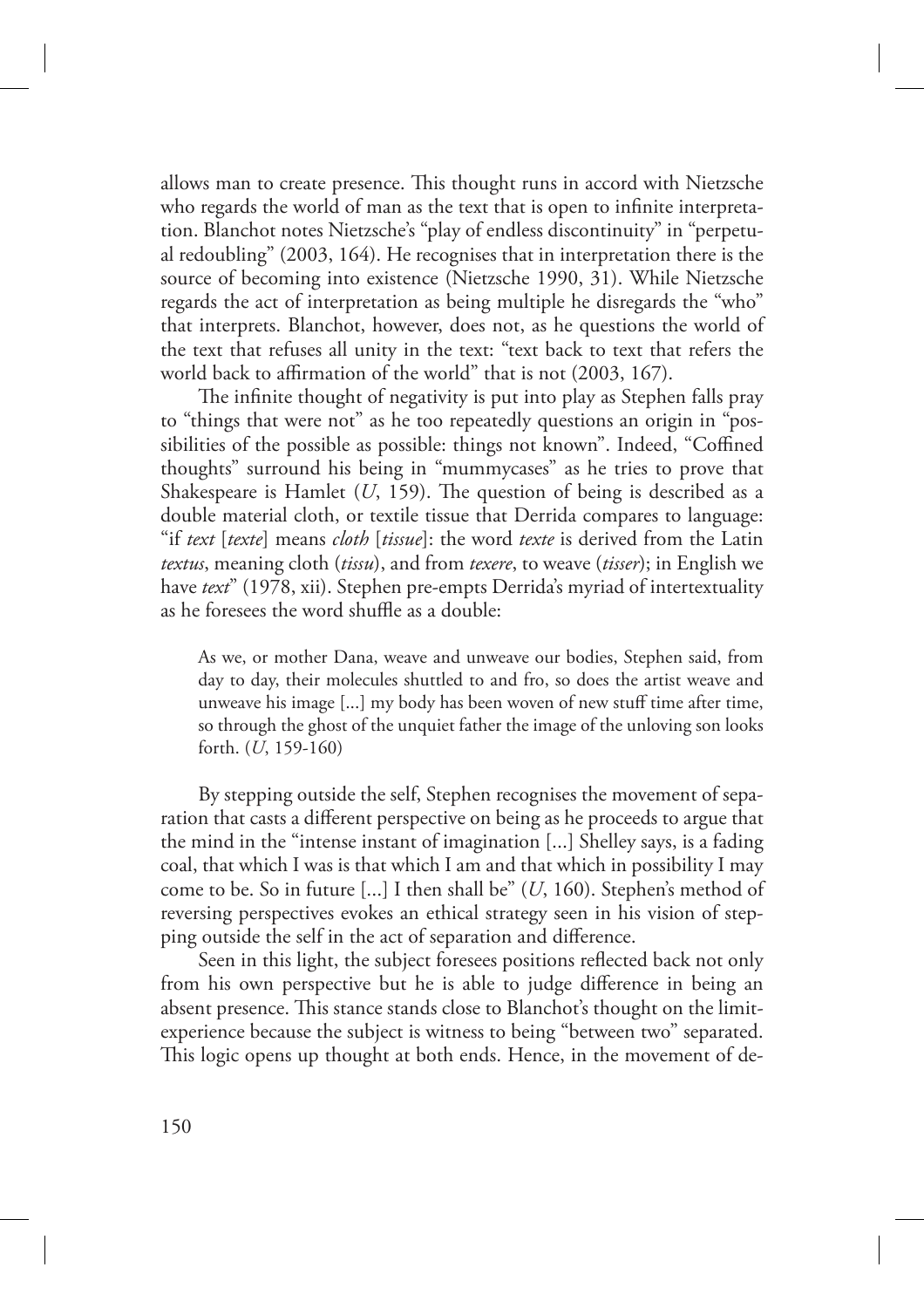flection, Stephen questions plural perspectives as he responds to a double movement that exceeds common measure. He states that: "there can be no reconciliation […] if there has not been a sundering" (*U*, 160). Hence the strategy of breaking up the text via separation paves the way for opening up the reading of being multiple. He states that "all sides of life should be represented" as the narrator brings the reader to the image of sacrifice: "He Who Himself begot, middler the Holy Ghost, and Himself sent himself, Agenbuyer, between Himself and others, Who, put upon by His fiends, stripped and whipped, was nailed to a bat to barndoor, starved on crosstree, Who let Him bury, stood up, harrowed hell" (U, 162). The image of death can also be compared to the act of reading intertextual references of being in relation to language as creator faces destruction. The subsequent, reversal of perspectives in the dialogue between text and reader perceives old "nobodaddy" at the limit "unknown".

Fatherhood, in the sense of conscious begetting, is unknown to man. It is a mystical estate, an apostolic succession, from only begetter to only begotten. On that mystery and not on the Madonna which the cunning Italian intellect flung to the mob of Europe the church is founded and founded irremovably [...] like the world, macro and microcosm, upon the void. Upon incertitude, upon unlikelihood [...] subjective and objective genitive, may be the only true thing in life. Paternity may be a legal fiction. Who is the father of any son that any son should love him? (*U*, 170)

Clearly, what is at stake in the subject's relation with separation from the maker is non-knowledge itself. Stephen recognises the impossibility of the dialectical reversal as he faces the creator separate to the name of the father. He recognises that "being is an empty fiction", as he follows Nietzsche's strategy of breaking up relations through separation and negativity as he searches for a hidden truth (1990, 46). This reversal is according to Blanchot, "the principle feature of the new sciences. Foucault significantly calls it the redoubling of the empirical into the transcendental. Redoublingrepetition-is the important word here" (Blanchot 2003, 249). It is possible to compare the thought of redoubling with Stephen's interpretation of his being seen in the image of the dead. However, his dark gaze that recognises the self in the piece of fiction remains unknown apart from the work. Blanchot goes further into his inquiry into the relationship between being and language as he asks: "How is the 'repetition' that opens this very possibility itself possible? How can the empirical redouble itself and, in so doing, be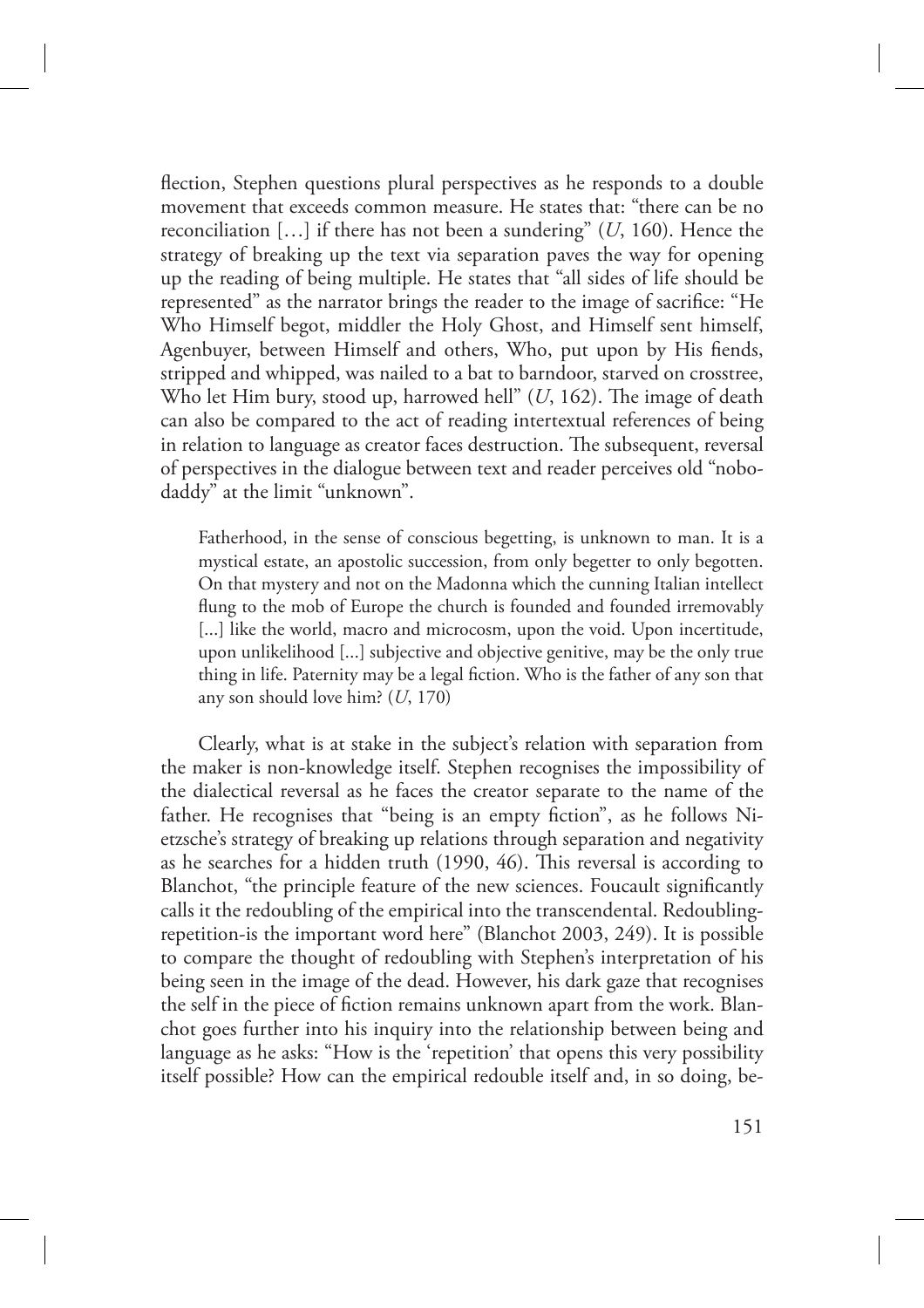come possibility? To say this differently, how does rebeginning—the nonorigin of all that begins—found a beginning?" (2003, 249). Pertinent to this question is the fact that not only is God displaced when we go looking for him, but "where is man when we encounter a man?" (*Ibid.*, 249). Both are absent in the form of an alterity that cannot reduce being to nothing. Being refuses to remain silent in the space of language.

It is precisely the space of language that is put on trial as Stephen singles out "names" in his search for an origin. He proceeds to interrogate the word that is lacking: "what's in a name? That is what we ask ourselves in childhood when we write the name that we are told is ours"  $(U, 172)$ . The critic uses the dialogical practice of reversal and displacement to justify his position in relation to the limit: "He has hidden his own name, a fair name, William, in the plays, a super hero here, a clown there, as a painter of old Italy set his face in a dark corner of his canvas" (*U*, 172). Hence, Hamlet, the black prince, is also seen as "Hamnet Shakespeare" as the subject steps outside the self to question the real author. However, each time the position is reversed the question remains unanswered because truth is seen "midway". Stephen argues that ultimately, he is all in all: "The boy of act one is the mature man of act five. All in all. In Cymbeline, in Othello he is bawd and cuckold. He acts and is acted on" (*U*, 174). Ironically, each time Stephen makes a comparison, he interrupts the relation that is "without reference to the same" as "language now represents. It does not exist, but functions" as Blanchot would say  $(2003, 257)$ . Therefore in this thought itself literature turns away from what it names in the "reverberation of space opening to the outside" as the limits to experience spill outwards, anterior to the text without content that affirms itself in relation to infinity.

The revelation of being in relation to infinity as perceived by Joyce heralds the affirmation of presence that returns in the difference of repetition that unwinds itself. Stephen sums up this "unworking" of negativity" that exceeds the limits to being a unified presence, in the life which stands in relation to all (*Ibid.*, 205).

Every life is many days, day after day. We walk through ourselves, meeting robbers, ghosts, giants, old men, young men, wives, widows, brothers-in-love. But always meeting ourselves. The playwright who wrote the folio of this world [...] (and the) hangman god, is [...] all in all in all of us, ostler and butcher, and would be bawd [...] (and even seen as) wife unto himself (*U*, 175).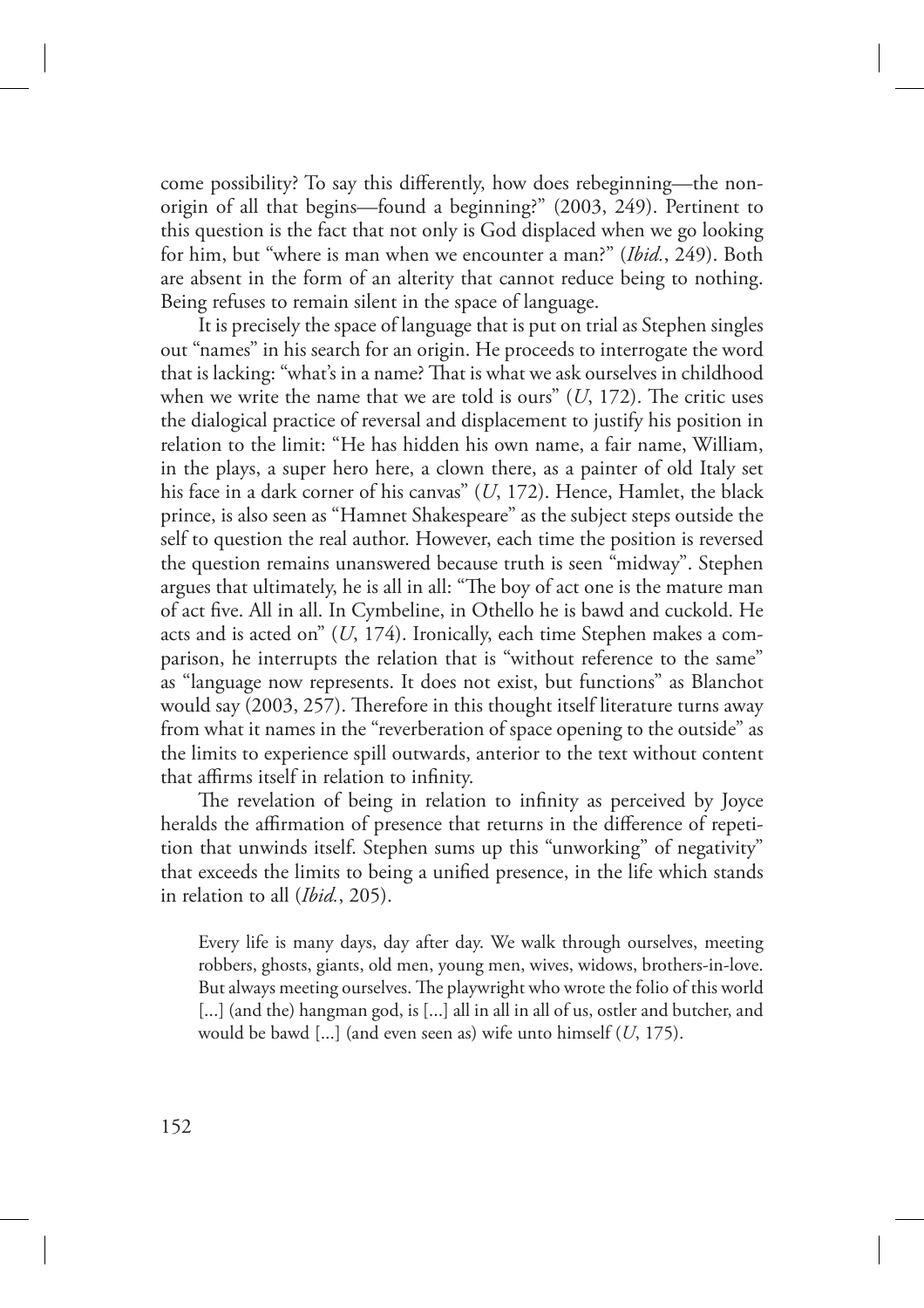There is little doubt that Eglinton fails to comprehend Stephen's negative philosophy that sees a fragment not part of all, as the subject maintains a dark gaze in his refusal to believe in the word. The word is "not" being. He cries out: "I believe, O Lord, help my unbelief [...] Who helps to believe? Egomen. Who to unbelieve? Other chap" (*U*, 176). Stephen's ethical exegesis remains faithful to the question of language he sees in the open play of fragmentation. He is ultimately left standing with no relation even to himself. Blanchot states that "Nietzsche's project of tearing apart—the breaking up—of Dionysus [...] in the discontinuous" is a play with the text seen as a sign of overcoming the absence in being (Blanchot 2003, 157). Here too, "fragmentation is this god himself, that which has no relation whatsoever with a centre and cannot be referred to an origin" (*Ibid.*, 157). Indeed, Stephen confronts the extreme limit to being as he overturns being in language as he interrogates the name that refuses to speak back. The subject encounters the limit to presence that is fundamental to the subject's displaced position that occupies a dual existence, situated between being and nothingness, at the limit. Ironically, the limit reveals the lack of an origin as the text keeps "unworking" itself, revealing something that cannot be accounted for in the silence that calls Stephen into question. His response seen in the strict refusal to unity maintains pure negation in negativity that carves up being open to the thought of becoming exterior into infinity itself.

Joyce's contribution to the field of knowledge is invaluable for scholars of the 21st century because he gives us an insight not only into the power of death and negativity seen in Stephen's theorising Hamlet's dead ghost, but he also gives us an insight into the limits of literature itself. By reading critically and reading ethically, Joyce recognises being is twofold, infinitely separated from God. Hence the task of creation is left to man to work on in the space of literature that is seen as the gift to being in relation to humanity, a huge ethical task. He takes the risk of challenging the thought of being as he questions the word. In doing so, he reveals the creative act of negation that unfolds in the theme of separation pertinent to Jewish thought. Indeed, by stepping outside the self to the exterior, being the subject is able to justify relations seen in the image of the other. He reveals that infinite separation is union with the infinite. Moreover, infinite thought exposed in the redoubling effect shows the limitless possibilities of becoming otherness. The fragmentation of being leads to the multiplicity of being seen from a myriad of textual positions that always return to the same question, the question of being. Admittedly, the desire to know who signs the text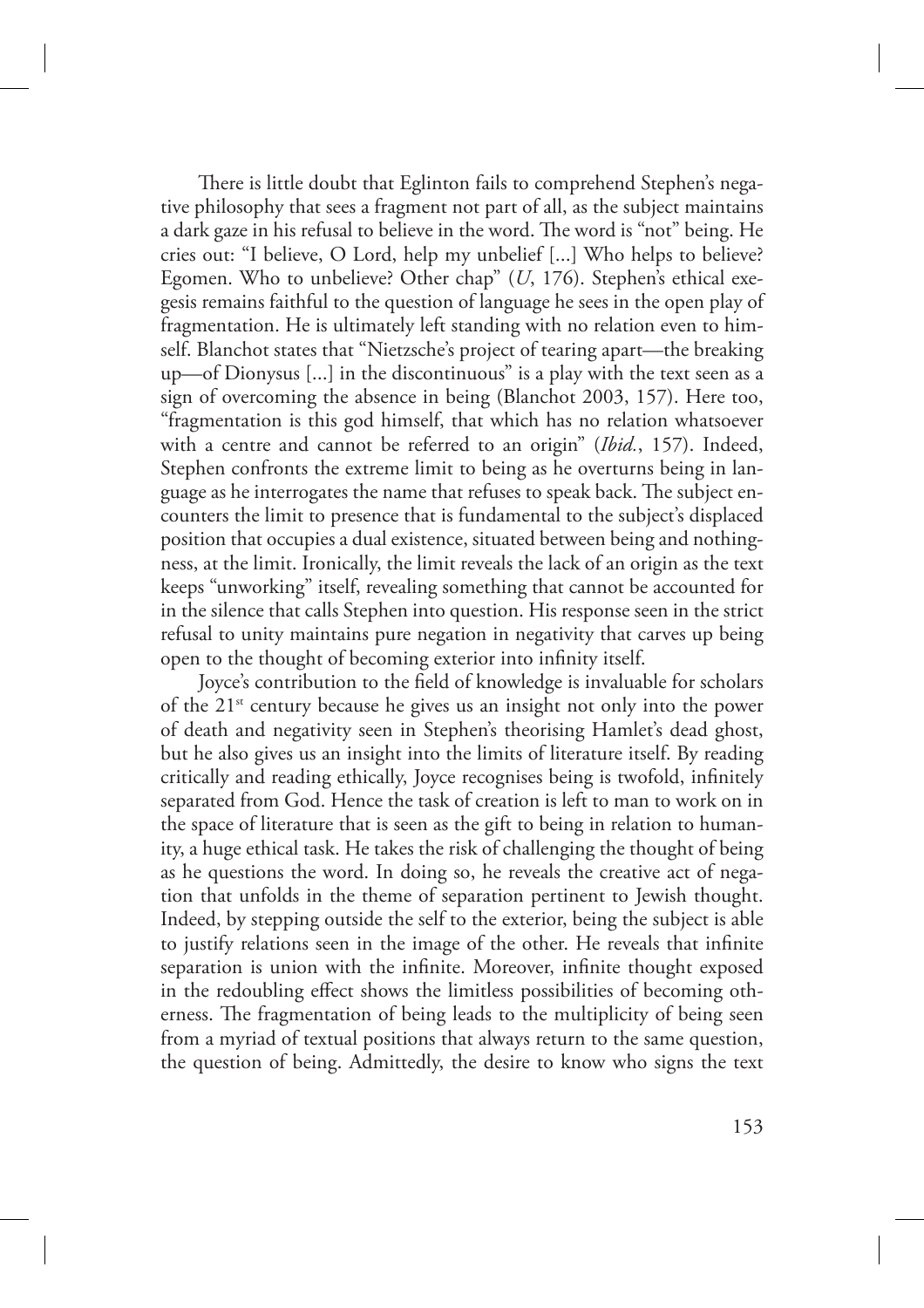remains in the clandestine unworking of the word that is forbidden knowledge. However, Joyce's ethical strategy shows a just critical literary model that can be adopted for future readings of being a gift in relation to literature in the  $21^{st}$  century.

#### *References*

- Blanchot, Maurice. 2003. *The Infinite Conversation*, Trans. Susan Hanson: London: University of Minnesota Press.
- 1995. *The Work of Fire*. Trans. Charlotte Mandell. Stanford: Stanford University Press.
- Davidson, Neil, R. 1998. *James Joyce, Ulysses, and the Construction of Jewish Identity.*  Cambridge: Cambridge University Press.
- Derrida, Jacques Derrida. 1978. *Writing and Difference*. Trans. Alan Bass. London: Routledge.
- Epstein, Isidore. 1990. *Judaism*. London: Penguin.
- Joyce, James. 1986. *Ulysses*. New York: Vintage Books.
- Nadel, B., Ira. 1996. *Joyce and the Jews*. Gainesville: University Press of Florida.
- Nietzsche, Friedrich. 1976. "On Truth and Lying", in *Nietzsche Portable Reader*. Trans. Walter Kaufman. London: Penguin.
- —. 1961. *us Spoke Zarathustra*. Trans. R. J. Hollingdale. London: Penguin.
- —. 1990. *Twilight of the Idols/ The Anti-Christ*. Trans. R. J. Hollingdale. London: Penguin.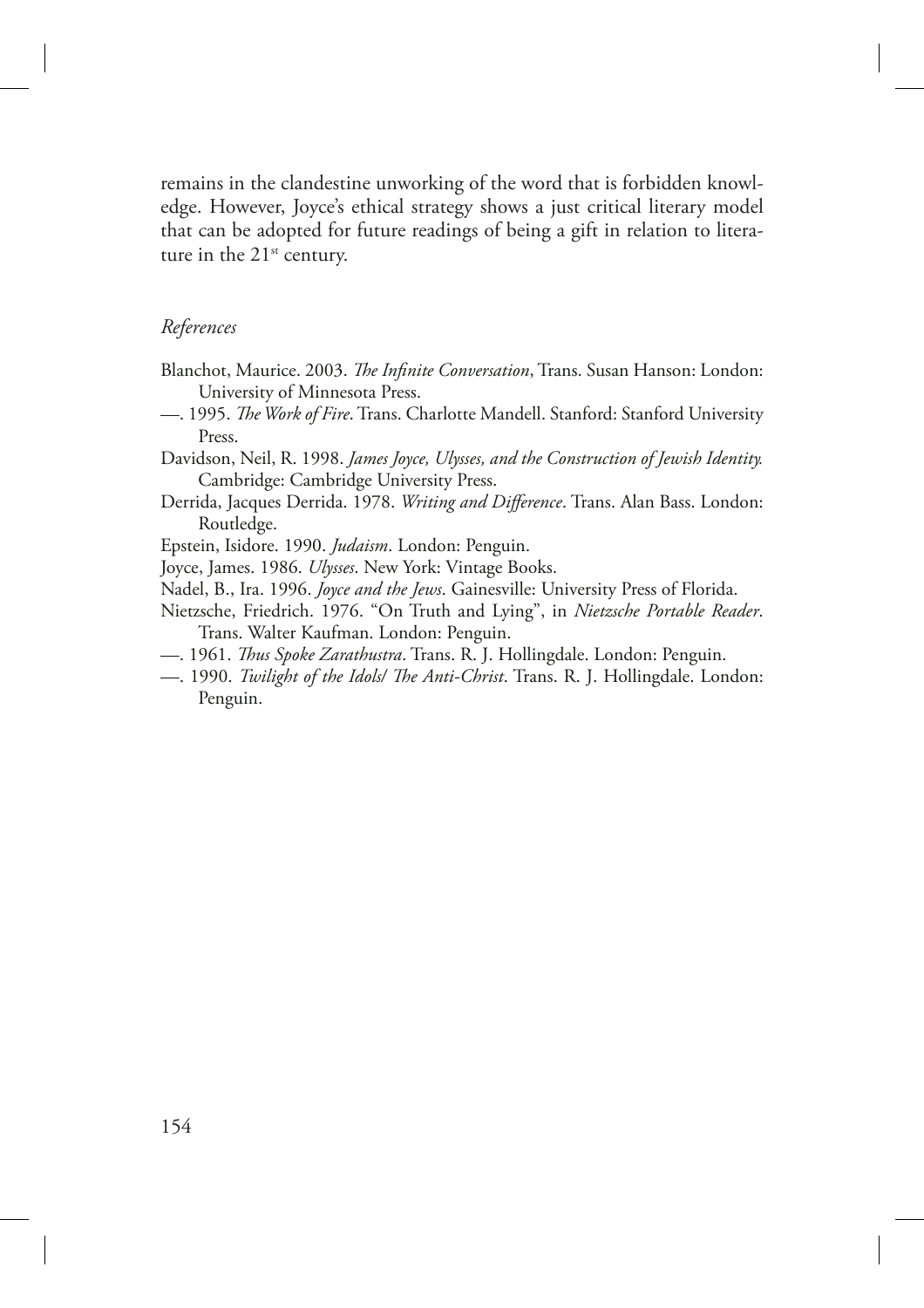### IVY I-CHU CHANG

# *ULYSSES* BACKED AGAINST THE SEA: TAIWAN'S ALTERNATIVE MODERNITY IN WANG WENHSING'S *BACKED AGAINST THE SEA*

## **I. James Joyce's influence on Wang Wen-hsing: a comparative study of** *Ulysses* **and** *Backed Against the Sea*

James Joyce's great influence on the Chinese novel can be best exemplified in Wang Wen-hsing's *Backed Against the Sea*. The book shares many stylistic similarities with *Ulysses* typical of literary modernism: interior monologue, stream of consciousness, antihero, anti-romanticism, elaborate imagery, and symbolic structure. While Joyce spent eight years completing *Ulysses*, it took Wang Wen-hsing 24 years to complete the two volumes of *Backed Against the Sea*, with each volume focusing on the protagonist Ye's life on a specific day in a isolated fishing village on Taiwan's east coast. No less than Joyce's idiosyncratic approach, Wang's maze-like rhetoric devices cryptically hide meanings that could have been conveyed in easier ways, by challenging readers to put together the pieces of puzzle as in a state of semi-consciousness. Being obsessed with wordsmith and the acoustic effect of writing, Wang devises a psycho-acoustic system of signifying symbols by systematically employing graphic variation with a massive use of underscore, punctuation, typesets, as well as the repeated use of particle and syntactical manipulation. In so doing, he intends to simulate the tone, emotion, voice modulation, and speaking habits of individual characters of different ages, genders, classes, and ethnicities. All these voices are orchestrated into the protagonist Ye's one-night monologue that combines his self-entertaining word juggling and mumbling with contradictions, paradoxes, and insights. This seduces the readers with the pleasure/pain of wordplay and role play. In the vein of mockencyclopedia, Ye, a mainlander veteran and pseudo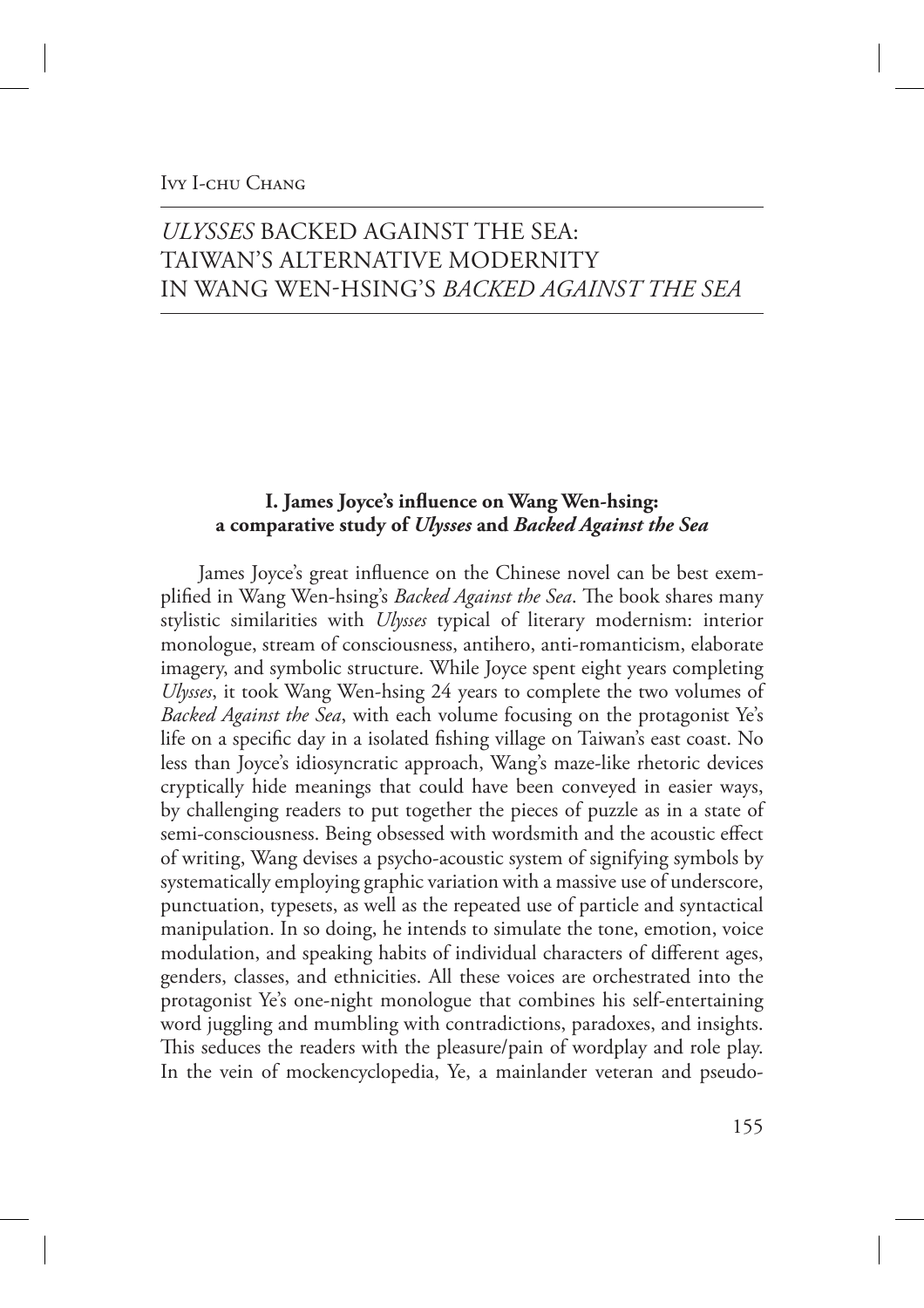intellectual who makes a living as a fortune teller, blends theological interrogation, Chinese aphorisms, mockery of local bureaucracy and the burlesque of his perverted desires and pathetic love affairs, undercutting the literary traditions and paradigms of the novel.

Comparing Joyce's creative efforts in *Ulysses* with those of Wang Wenhsing's *Backed Against the Sea*, Tzeng Li-ling points out that the decadelong writing process, the time lapse and the time-space distantiation in both writers' works not only mark the routes of modernist literature respectively in Dublin and Taiwan, but also result in the stylistic versatility and multiple narrative voices in both novels (2001, 171). Joyce's self-imposed exile in Trieste, Zurich and Paris allowed him a prismatic projection of his experience of urban flaneur onto Bloom's adventures as an ad canvasser in Dublin. Time-space distantiation compels Joyce to meticulously embroider the tapestry of Dublin and mock the epic of everyday life. Similarly, the writing of *Volume I* of *Backed Against the Sea* was begun in 1974 and accomplished in 1981, while *Volume II* was completed in 1999. In those twenty five years, Wang was well-known for his idiosyncratic and fastidious writing habits: being obsessed with the innovations of literary style, he only managed to write 70-80 words per day. Though he spent a total of twenty five years writing the two volumes, the plot of *Backed Against the Sea* spans only two days, with Volume I focusing on Ye's interior monologue from midnight on February 12 to the early morning of February 13 and Volume II from midnight on February 20 to the early morning of February 21, 1962.

*Backed Against the Sea* has been considered the Chinese counterpart of *Ulysses* not only because Joyce's trademark stream of consciousness and the aforementioned modernist literary techniques were intensively employed by Wang Wen-hsing, but also because Wang shares Joyce's concern with questioning the mimetic convention and the linguistic transparency of the realistic novel. Like Joyce, Wang arbitrarily alters the association between signifier and signified as well as between word and world. With different typesets, underscores, and phonetics, Wang aims at deconstructing the Chinese literary tradition while constructing polyphonic narrative voices through performance and difference in language. As Chang Sung-sheng notes, Wang Wen-hsing "widens, in a sense, the space between language and its referents. This approach easily jeopardizes the basic mimetic function of fictional language as conventionally understood, a not uncommon phenomenon in late modernism" (1993, 75). Wang arbitrarily distorts lan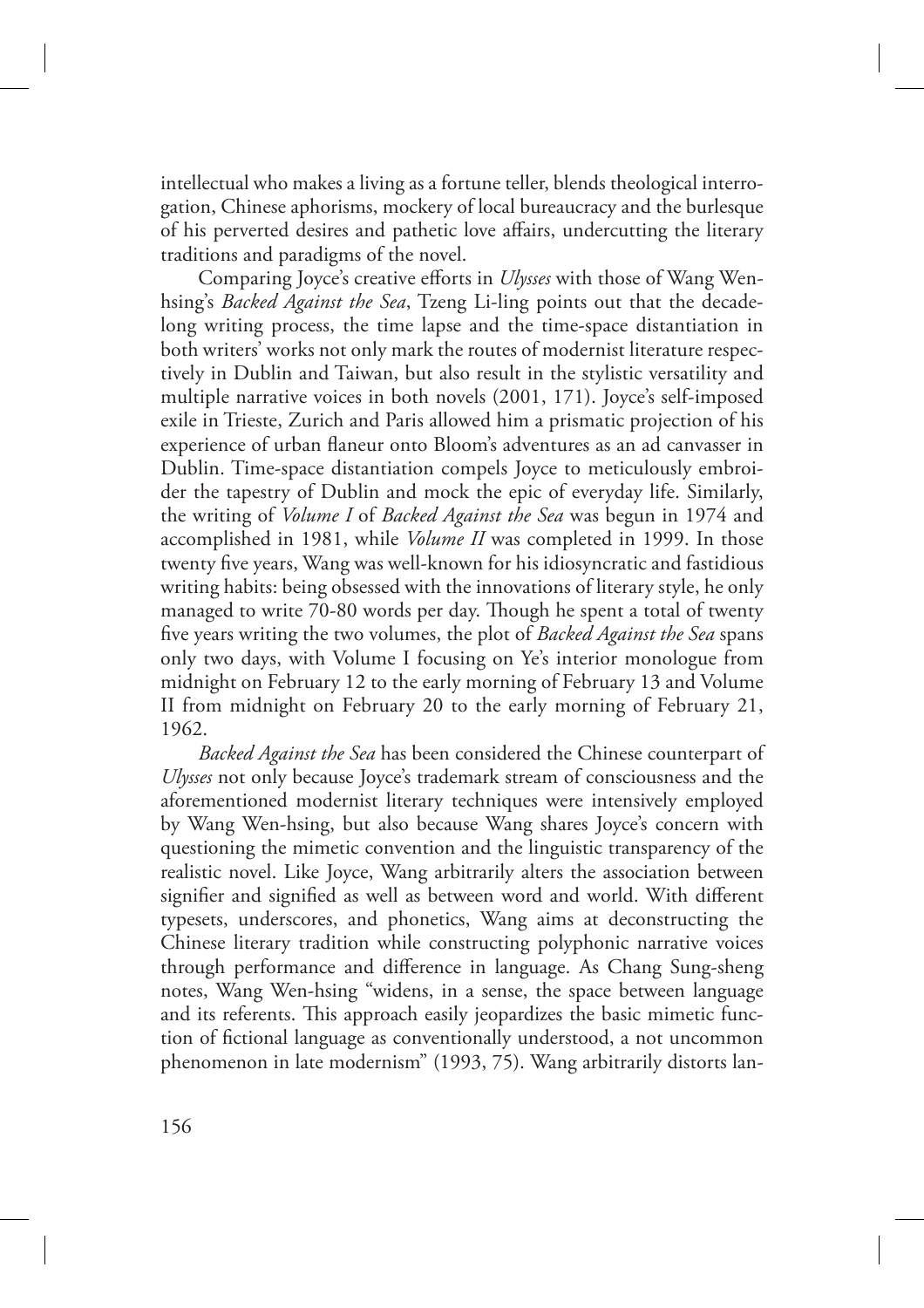guage to create peculiar sound patterns that either please or annoy the ear, creating "an effect of libidinal gratification" (*Ibid.*, 75).

The pleasure/pain of reading both novels derives from the dynamic of narrative and heteroglossia composed of psycho-acoustic signifying systems. Joyce's *Ulysse*s consists of eighteen chapters, each one a parody of those in Homer's *Odysseus*, in turn narrated by Stephen, Bloom, Molly, and anonymous narrators, interweaving stream of consciousness, interior monologues, dialogues, catechism, and pseudo-scientific accounts. Similarly, Wang's *Backed Against the Sea* consciously incorporates various speech genres as Ye's interior monologue delves into the voice modulations and emotive qualities of characters of different ethnicity and class. Sharing Joyce's authorial manipulations, Wang claims that his language is intended to "capture the subtle essence of speech manners with its peculiar accents" rather than superficial mimesis. In other words, he strives at "*shen-ssu*, a likeness in spirit or essence, rather than *hsing-ss*u, a likeness in form" (*Ibid.*, 76). As a result, his experimental language is characterized by "repetition, distortion of syntax, graphical alteration of ideograms, use of sound symbols or onomatopoetic words, and coinage of new word combinations" (*Ibid.*, 113). As the narrative goes on, the awkward and idiosyncratic language style "aggravates" with the increasingly troubled mental state of the tormented hero.

Both the protagonists of *Ulysses* and *Backed Against the Sea* are wandering outsiders, which allows them to scrutinize their surroundings with detachment, ambivalence and critical attitudes, and hence to generate alternative cultural visions. The fundamental absurdity of life, this "wandering" at home" without having a proper homeland, and the discrepancy between the center and the margin, are obliquely implied in the use of elaborate images, metaphors, symbolic structures, and dynamic narrative discourse rather than direct thematic formulation. In "Wandering Rocks," Joyce attempts to paint a vivid portrait of the city of Dublin and its people. An episode revolving around Irish politics, the rock imagery symbolizes futility and doom, implying that the Dubliners wandering here are not really "at home". Furthermore, Bloom's Jewish identity simultaneously marginalizes him as a wandering outsider while allowing him to retain his independence from the failed Irish struggle for Home Rule as well as from the "shadows" of British hegemony represented by the Earl and Lady of Dudley in the episode.

In *Backed Against the Sea*, Ye is also a "wandering rock" in Shenkeng'ao (Deep Pit Harbor), a destitute fishing village on Taiwan's east coast. Ye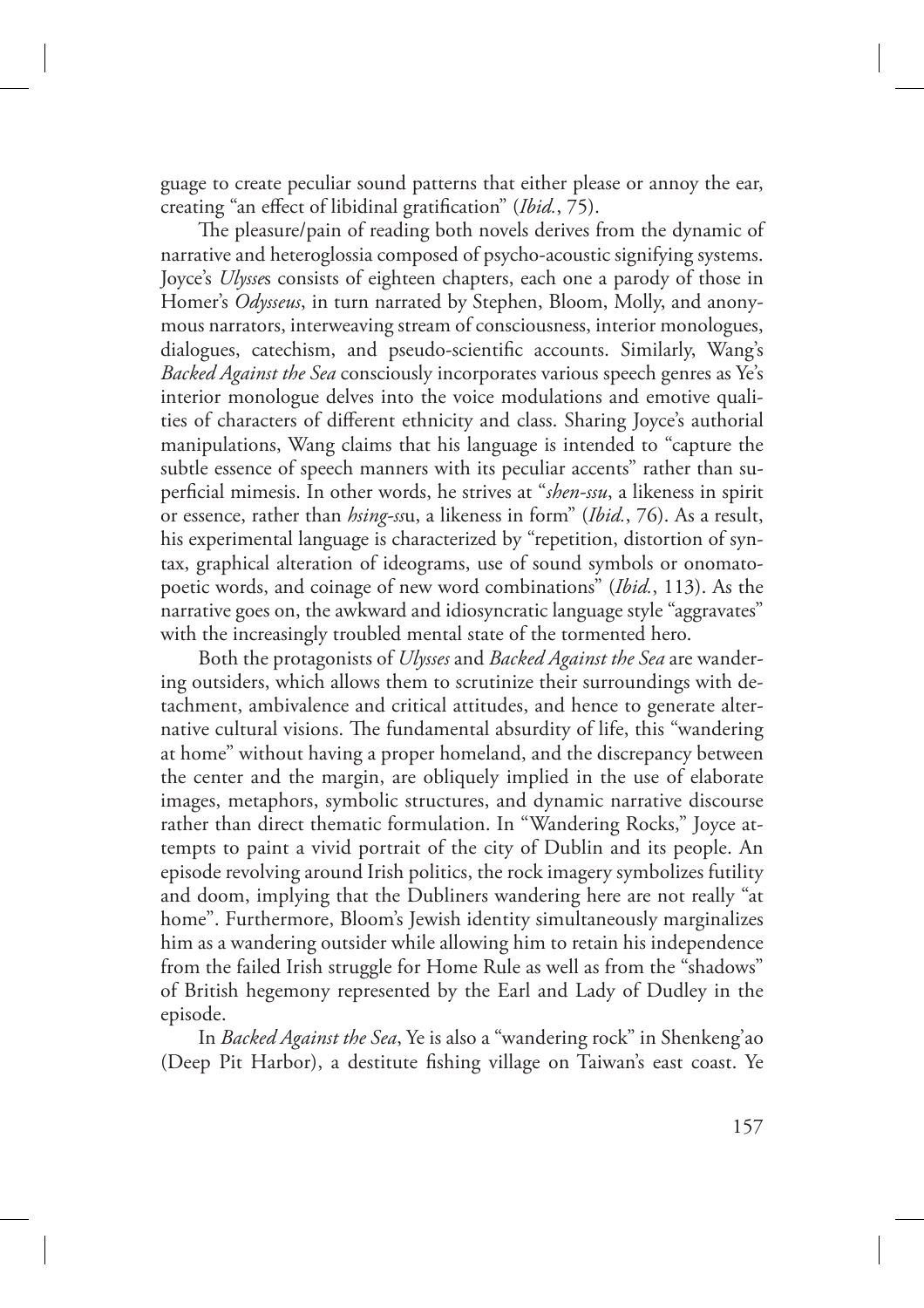is a middle-aged mainlander veteran representing the middle- and lowerclass émigrés who followed the KMT regime in retreating to Taiwan after the KMT army was completely defeated by the Communist army in the 1949 Civil War. Settling in Taiwan, Ye's only social connection is with the people from his own province. In 1962, ten days prior to his night-long monologue, he flees from Taipei—the center of Taiwan's modernization to Shenkeng'ao to escape the adverse consequence of his embezzling and gambling. Shenkeng'ao is a fictional village modeled on Nanfang'ao on Taiwan's east coast, where Wang Wen-hsing fulfilled his compulsory military service. Unlike Joyce's meticulous portrait of Dublin, Wang Wen-hsing's depiction of Shenkeng'ao resembles Nanfang'ao more geographically than topographically (Lin Hsiu-ling 2001, 50). However, it represents the impoverished villages in Taiwan's marginal rural area during the economic take-off in the 1960s, where Ye's solitude and alienation allow him to contemplate the meaning of materialism and poverty in all their coarse vitality, piquant wit, and childlike fascination. The harbor is a pit with mountains on three sides, and the only modern-looking architecture is a Catholic church on the top of the mountain, contrasting with the wooden cottages and straw huts underneath. A Matsu (Protective Goddess of Fishermen) Temple is located on the mountainside, and down in the valley are groceries, food vendors, teahouses and brothels. Living a penniless life, Ye learns to appreciate the art of minimalism: his only furniture is a bathtub which can be converted to a desk, a bed, and maybe a coffin and a tomb awaiting his departure.

In the village, religion, food and sex are three major trades. Food and sex are the most genuine and straightforward pursuits of happiness, enjoyed by poor and rich alike. He disapproves of the American life style and materialistic culture, ridiculing Americans who spend their life time working hard in order to purchase machines—car, television, freezer, washer, film projectors, lawnmowers. He reaches the conclusion that life is not to be "used" but to be "cherished" and appreciated with leisure. Ye's criticism of materialism might provide a philosophical basis for his decision to settle among poverty and unemployment. However, shortly afterwards, he admits that "I am a big, big, big contradiction", confessing that he is also fascinated with wealth, fame and beautiful women. Complaining that everything good has been packed and shipped to Taipei—delicious seafood, fruit and even good looking girls, Ye regards "pastoral" and "primitive" as euphemisms of "poverty" and romantic imagination as the result of sheer ignorance.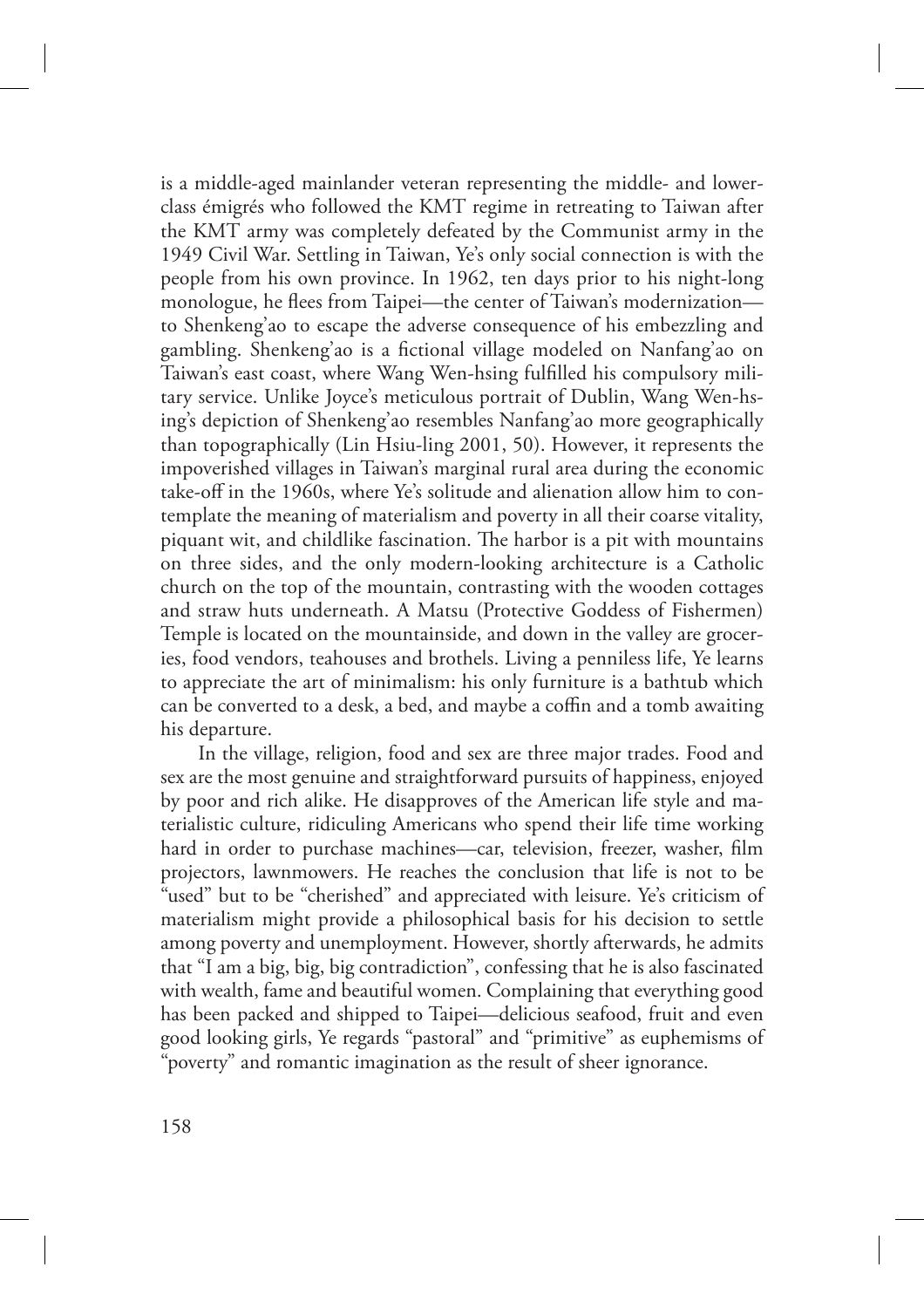Compared to Bloom, Ye in *Backed against the Sea* is a more self-contradictory double: he combines the "Noman" status of Bloom and the selfrighteousness and menace of the Citizen, an anti-Semitic Irish patriot. In "Cyclops", the anonymous narrator ironically recounts Bloom's altercation with the Citizen. As the drunk Citizen continues his verbal attack on him on account of his Jewish identity, Bloom is forced to defend himself and his Irishness, as Noman-Odysseus confronting Polyphemus. Bloom's "Noman" status implies that he is both a wandering outsider and a man emasculated by his wife's adultery.

Combining the characteristics of both Bloom and the Citizen, Ye in *Backed against the Sea* is more capricious and dubious than Bloom. Wang recapitulates Ye's cacophonous night-long monologue for the readers to peep into his inner labyrinth, innate perversity, shaky good intentions and self-justified vicious attacks. Ye's "Noman" status as a wandering outsider is compounded with his status of a penniless "nobody". The protagonist has no name and "Ye" is his self-designated address, meaning "master" in Chinese, in ironic contrast to the "Noman" status of an underprivileged mainlander émigré and escapist to a fishing village. Moreover, his alienation from the local society is aggravated by his quasi-intellectual background combining Chinese and Western learning. This seems incongruous with life in the fishing village. In a sense, his exposure to the "enlightenment" of western modernity is suggested by the four western masterpieces he carries in his luggage: Dostoevsky's *Note from the Underground*, Nietzsche's *Thus Spoke Zarathustra*, Gide's *Fruits of the Earth* and Tolstoy's *Resurrection*. In addition, his familiarity with the Chinese classics has been displayed by his fluent recitation of Chinese poetry or improvised euphemism. However, the gap between his self-referential knowledge and the local milieu provides him with no exit but leads to his further alienation and degradation.

Ye's self-contradiction and cultural schizophrenia are exemplified in the monologue's incessant oscillation between his rationalist religious quest and his barking and swearing with biting sarcasm and frenzy. Being aware of the fact that his words won't change the world one bit, Ye compares his murmurings to a dog's barking. His rationalist religious quest is revealed by a series of paradoxical questions posed by him as an excuse to approach a Catholic father in order to borrow some money. Having not done away with his instrumental rationality, Ye is skeptical about God: if God is almighty, why does he let the poor suffer? If everything is destined, what is the meaning of free will? Are disasters and catastrophes made by God or the Devil?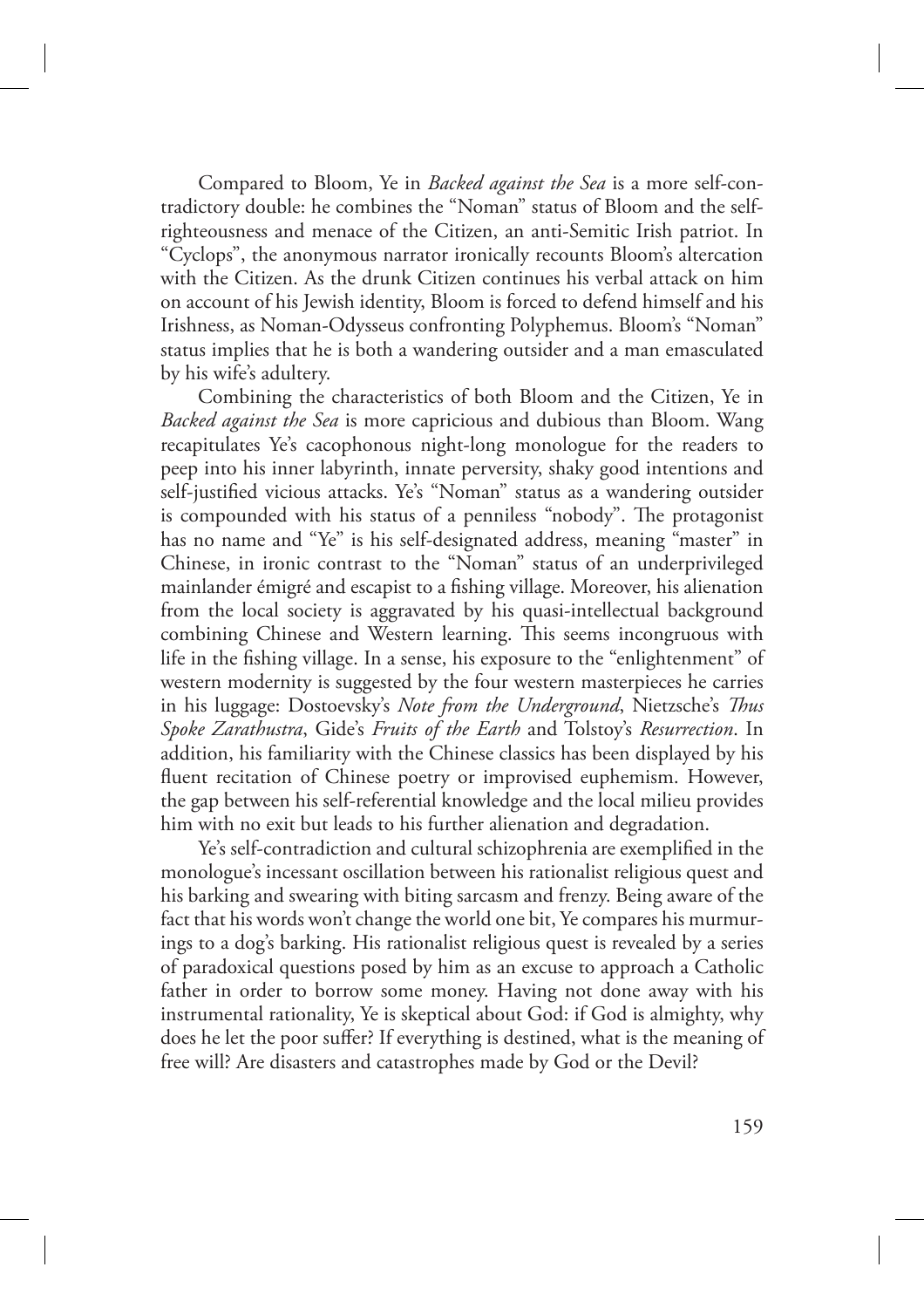In Wang Wen-hsing's *Backed Against the Sea*, the curious and skeptical Ye poses questions using specific terms, jargon, and nouns in parenthesis, with marked stress and punctuation, which makes his narration redundant and sound like pseudo-scientific discourse. This over-precision impoverishes the meaning of words and reduces Ye's spiritual conundrums to neat formulas and observations. This reminds us of what happens in "Eumaeus". The dissipated, wandering style of the narrative evokes the listlessness of the weary travelers. The sentences are long and winding, fragmented with parentheses and accentuation, as in pseudo-scientific texts.

As Molly in *Ulysses* likes to question the use of words in everyday language in advertisements, politics, religion and medicine, Ye in *Backed Against the Sea* also derives pleasure from making fun of maxims, distorting idioms, twisting set phrases, deliberately naming and misnaming the situations. Ye ridicules the obsession of the bureaucracy with identification of human beings designed to prove one's existence. Recalling that once he begged the poker-faced staff for a medical certificate documenting his ulcer in order to relieve himself from military service, Ye sarcastically makes fun of the situation: "it's just as if a baby had to have a birth certificate tucked in its tiny fist when it first comes into this world whining and crying before it could be recognized as born." (Wang Wen-hsing 1981, 11)

In "Penelope", the obsolescence of epic and heroism is depicted as the decline in sexual purity and devotion in marriage. Molly's monologue is the closest approximation to the stream of consciousness, with the narrative skipping from fragment to fragment without punctuation. Joyce's avantgarde style deeply influenced Wang Wen-hsing. In an interview with Shan Der-hsing, Wang recalled that he had originally attempted to make *Backed Against the Sea* a novel without any punctuation (Shan 2000, 184; Tzeng 2001, 166).

Bureaucracy and the passive victims of institutions are criticised by both Joyce and Wang as they paint the larger-than-life-size portrait of the trivial and tedious office routine in modern life. This happens in "Aeolus", a chapter divided into sixty three sections with a hyperbolic headline for each section to exaggerate the narrative action. Similar to Joyce, Wang Wenhsing makes use of the technique of hyperbole to depict the Dialect Bureau Office where Ye eats regularly and attempts to get a job. In Ye's words, the employees of the bureau are mostly those unqualified staff "dispersed" by the Central Bureau in Taipei. Ye describes how the staff in the Dialect Bureau keep create jobs in order to survive—their jobs even include compiling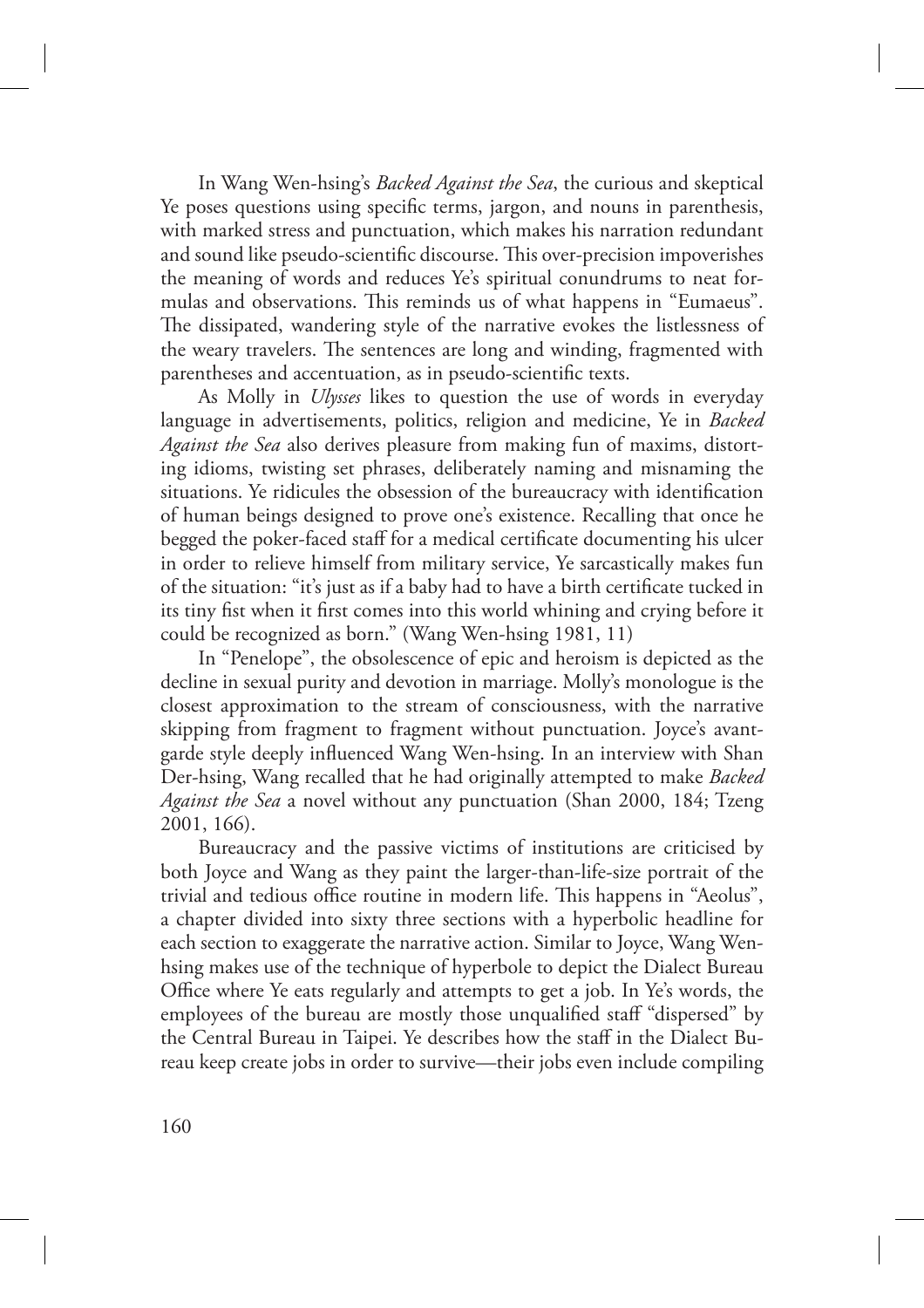the history of their own bureau. With a sense of superiority, Ye amusedly depicts in detail how those despicable creatures kill time by childishly fighting and attacking one another, routinely turning the office into a madhouse. Not without disdain, he exaggerates every trivial and tedious detail until the whole farcical spectacle turns to be slapstick and burlesque.

If we look into the personal history of the bureau members, we find that more or less everyone suffers from some chronic illness—mental or physical. Among the staff, Yu Shih-liang seems to deserve some sympathy. Yu Shih-liang's story is narrated by himself as his words in quotation interrupt Ye's account of the routine farce in the bureau office. Like Ye, Yu is also a mainlander émigré who married a local Taiwanese girl in an arranged match by paying the girl's family a large sum of money. Not knowing why, Yu's wife has been insane for years and he has had to send their four children to different orphanages. Yu recalls that once his wife was so worried about the shortage of food at home that she wielded a kitchen knife at their third child, the plumpest one of all the children, claiming that she'd chop him up to make some sausages for Chinese New Year. Fortunately the child was saved by the eldest son, who stood between his mother and younger brother, offering to be killed in place of his brother. This ended up awakening her maternal love. Yu's life is full of regrets and sorrows: he betrayed his wife by losing the borrowed money through gambling instead of purchasing the blood needed to save her life; he stealthily buried the miscarried infant at the Moon Festival while other families were enjoying family reunions and moon cakes. Yu's mishaps were not uncommon to many mainlander émigrés at that time. The contrast between the gravity of the matter and the contained narrative tone reinforces the black humour of the tragic-comedy, adding a somewhat unbearable lightness. Hyperbole and humour used in both Joyce and Wang in portraying this farcical bureaucracy and its passive victims are not only the sarcastic commentary of the absurdity and the misfits of modern institutions, but also test the readers'/bystanders' moral decency.

### **II. Taiwan's Modernist Trend and the Literary Movement**

Since the publication of *Volume I* (1983) and *Volume II* (1999), *Backed Against the Sea* has provoked criticism and debates along two main axes: some scholars analyze its form and style with an emphasis on the influence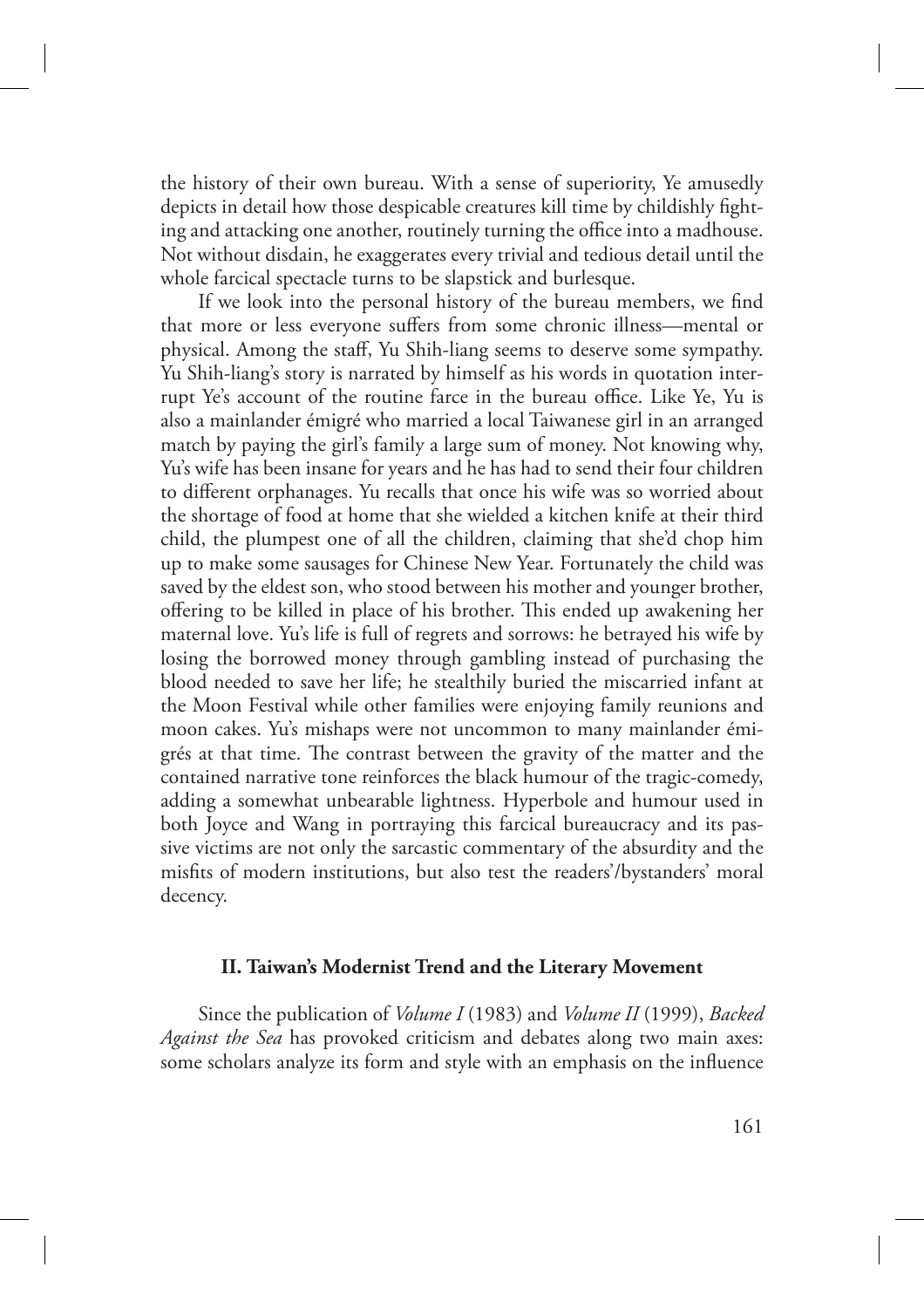of western modernism, while others attempt to explore the vernacular features and place-based consciousness of the novel. The polarized responses to this novel reflect Taiwan's multiple colonization in the past as well as the consequences of multiple modernity introduced from the West, mainland China and Japan. Under such circumstances, the retrospection of the creative transformation of *Ulysses*' legacy will provide us with the vantage point of the rooting and routing of Taiwan's modernist literature as well as the coexistence of pre-modern, modern and post-modern conditions in Taiwan.

With regard to the history of Taiwan's modernist literature, Wang Wenhsing is one of the pioneers who introduced western modernist literature to Taiwan. Wang began to publish short stories in *Literary Magazine* in the late 1960s and co-founded *Modern Literature* with Pai Hsien-Yong in the 1970s, introducing and translating the works of Kafka, Thomas Mann, Joyce, Henry James Camus, Hemingway and so on. Sparing no effort, Wang and his literary colleagues were engaged in employing modernist literary techniques in their creative works, in which they explored the existentialist status of human beings, the fundamental absurdity of life, the rationalist conception of moral relativism, and the individual's futile rebellion against family, society and even destiny. Aside from the influence of these pioneers, a mushrooming number of publishers, like New Wave (*Xinchao*), Buffalo (*Shuiniu*) and Literary Star (*Wenxing*), which systematically published Chinese translations of western literary and philosophical works of modernism, existentialism, and liberalism, were also greatly influential for college students and intellectuals. As a consequence, many scholars and intellectuals regard this wave of modernist literary movement as a movement of enlightenment, linked to western modernity, which carved the way out of the dominant anti-communist literature and propaganda promoted by the KMT government after the KMT government's retreat to Taiwan in 1949.

Examined in Taiwan's socio-political context, the emergence of this modernist trend in the 60s and 70s was magnified by Taiwan's economic take-off, the back-flow of emigrated intellectuals, the lack of "high culture" in the Taiwan's cultural desert and a need for a radical intellectuals forum in the post-1949 era. Given that the KMT ideological state apparatuses banned leftist Marxist works or those Taiwanese works bearing the legacy of the former Japanese colonizer, the modernist literary project inspired by a broadly defined-liberalism was tolerated by the KMT government, though with many restrictions. In a stagnant cultural context over-saturated with political propaganda, the modernist project breathed a liberal spirit with a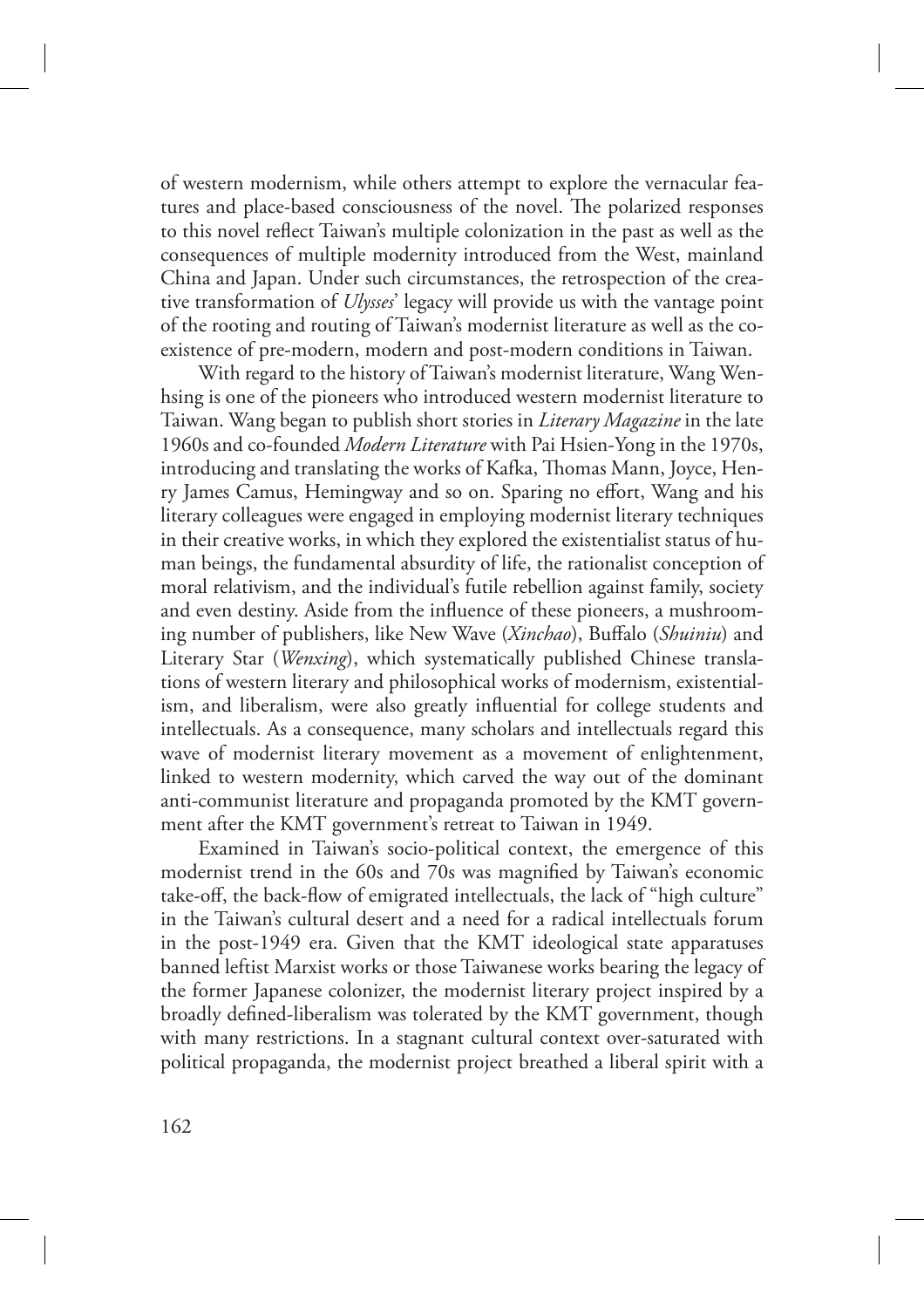notion of emancipation into the cultural landscape. As Chang Sung-sheng points out, the modernists are cultural elites who "challenged the excessive neo-traditionalist moralism with iconoclastic individualism" and whose galvanized quest for professionalism, artistic as well as institutional, was the reaction against "the perceived lack of 'high culture' under the destitute cultural environment of the 1950s and 1960s" (Chang 1993, 4).

Nevertheless, Taiwan's modernist trend began to ebb in the 1979 Nativist Literary Movement, which arose as a reaction against the KMT government's losing its political legitimacy in the international community: in 1978, The United States severed diplomatic ties with Taiwan and normalized their relationship with the PRC in mainland China; in 1979, ROC in Taiwan was forced to withdraw its membership from the United Nations. Given a series of diplomatic setbacks and the backward legitimization of the KMT state, some intellectuals and literary people called for a looking inward to think about the people, the living and the land in Taiwan. Nativist literature, represented by a style of social realism, was regarded as a counter movement to government-supported anti-communist literature and modernist literature. The Nativist Literary Movement of the late 70s emphasized anti-imperialism and anti-colonialism; it included workers and farmers as its social base; it was rooted in the love of the people and the land in Taiwan. Under such circumstances, progressive intellectuals subscribed to the Nativist verdict of modernist literature as reactionary in relation to Marxism or neo-Marxism. In the heated debates of the Nativist Literary Movement during 1978 and 1979, Wang Wen-hsing and his "modernist" peers were stigmatized as "cultural comprador" by the Chinese and Taiwanese leftist intellectuals. The discontent even lasted until the mid-1980s. Lü Cheng-hui, in an essay entitled "The Tragedy of Wang Wen-hsing" written in 1986, identifies Wang as a member of Taiwan's most westernized generation of the 1960s, who voluntarily submitted to the Western cultural imperialism, a consequence of the KMT government's dependence on the United States. Lü distinguishes Wang from those western modernists, who distanced themselves from the highly materialistic capitalist society. Wang's self-imposed alienation from Taiwan's society, Lü asserts, is caused by Wang's elitist self-image of a progressive and westernized intellectual in the third world milieu (1986, 113). Turning to the mid-1980s, at the peak of the Opposition Movement and the Nativist Movement advocating Taiwan's self-determination or independence from mainland China, though Wang Wen-hsing and his modernist colleagues were still the targets of at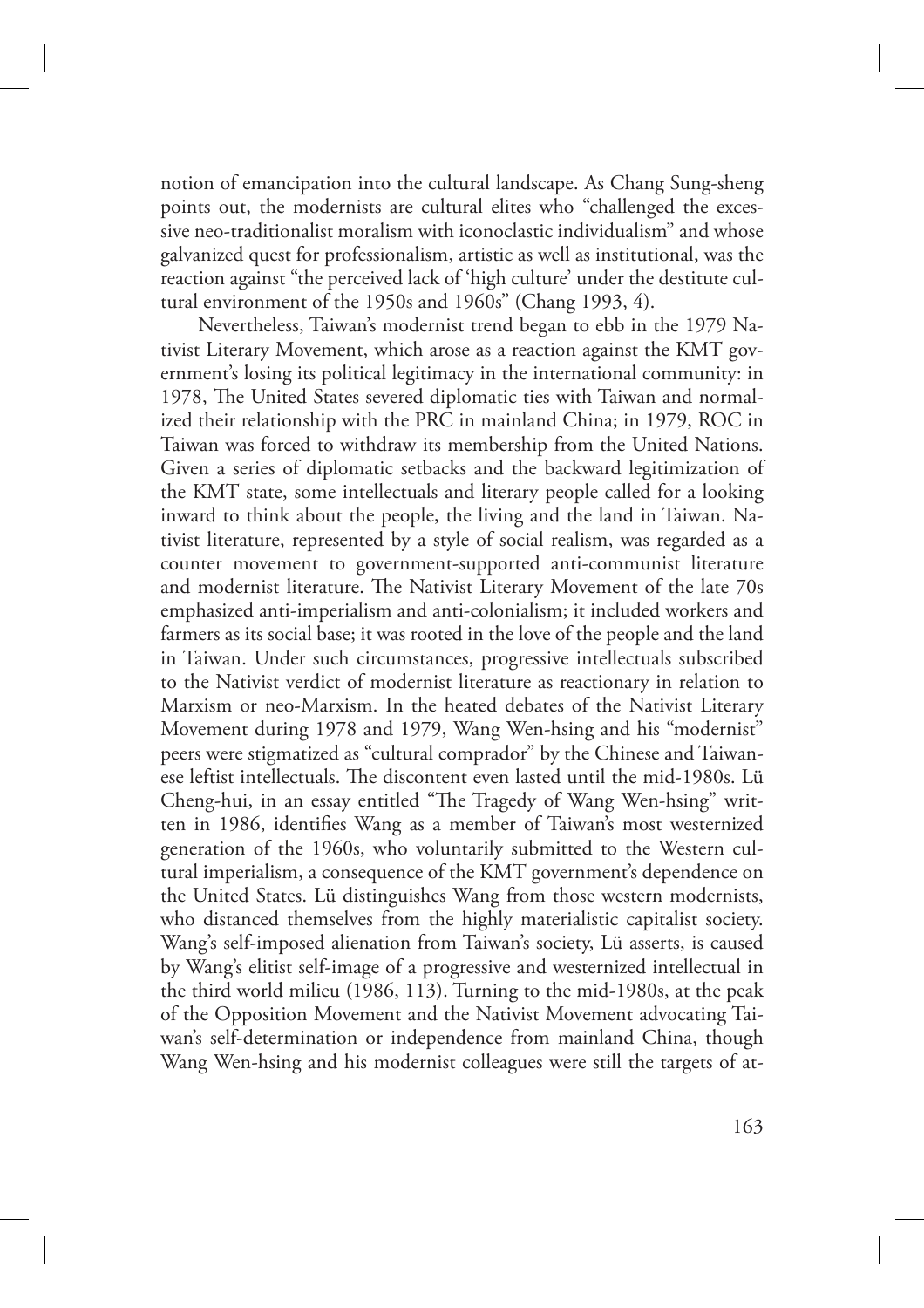tack, Modernism's alleged affiliation with capitalism was no longer a critical issue. Instead, Wang and his peers, of whom most were mainlander writers, were citicised because the political contest was "primarily targeted at the Sinocentric cultural narrative of the mainlander-controlled Nationalist government" and intended to "reconstruct a Taiwan-centered literary genealogy" (Chang 1993, 6).

### **III.** *Ulysses* **Backed Against the Sea: the Allegory of Taiwan's Modernity**

If we take into account James Joyce's influence on Wang Wen-hsing, Wang's pioneering status in Taiwan's modernist literature, and his ambivalent relationship with Taiwan's literary movement, we are intrigued to read *Backed Against the Sea* and its cultural phenomenon as an allegory of Taiwan's modernity. Among those essays investigating the relationship between modernist literary styles and Taiwan's multiple modernity in Wang's novel, Edward Gunn's "*Backed Against the Sea*: the Principles of Translation" and Liao Ping-hui's "Four Modes of Modernity in Taiwan's Literature: in the Case of *Backed Against the Sea*, *Volume II*" are most noteworthy. Gunn, an English translator of *Backed Against the Sea*, notes that the heterogeneity inherent in the novel's hybrid language and the Bakhtinian heteroglossia deriving from the competition of various signifying systems (image, graphics, geography, terminology and archaism) not only deconstruct the totality of rationality and the vision of a united nation-state but also reflect the protagonist Ye's diasporic status as a mainlander in Taiwan as well as his intellectual oscillation between his westernized and non-westernized selves (Edward 2001, 132-133). However, eventually, the polyphonic narrative and heteroglossia are subsumed by Ye's self-referential monologue, which connotes the existential no-exit or de/ontological closure.

As critic Liao Ping-hui points out, *Volume II* of *Backed Against the Sea* represents four modes of modernity: the alternative modernity, singular modernity, multiple modernity and repressive modernity which co-exist in Taiwan (2001, 83). Liao associates Ye's Sinocentric mindset to "singular modernity" which excludes others and leads to Ye's degradation. Ye, a mainlander veteran and wandering outsider, is a misfit in the fishing village. Being Sinocentric, he has a sense of superiority when facing local villagers. In his love letter to the prostitute Red Hair, he refers to himself as a royal persona in search of beauty, which is a cliché in Chinese classical romance.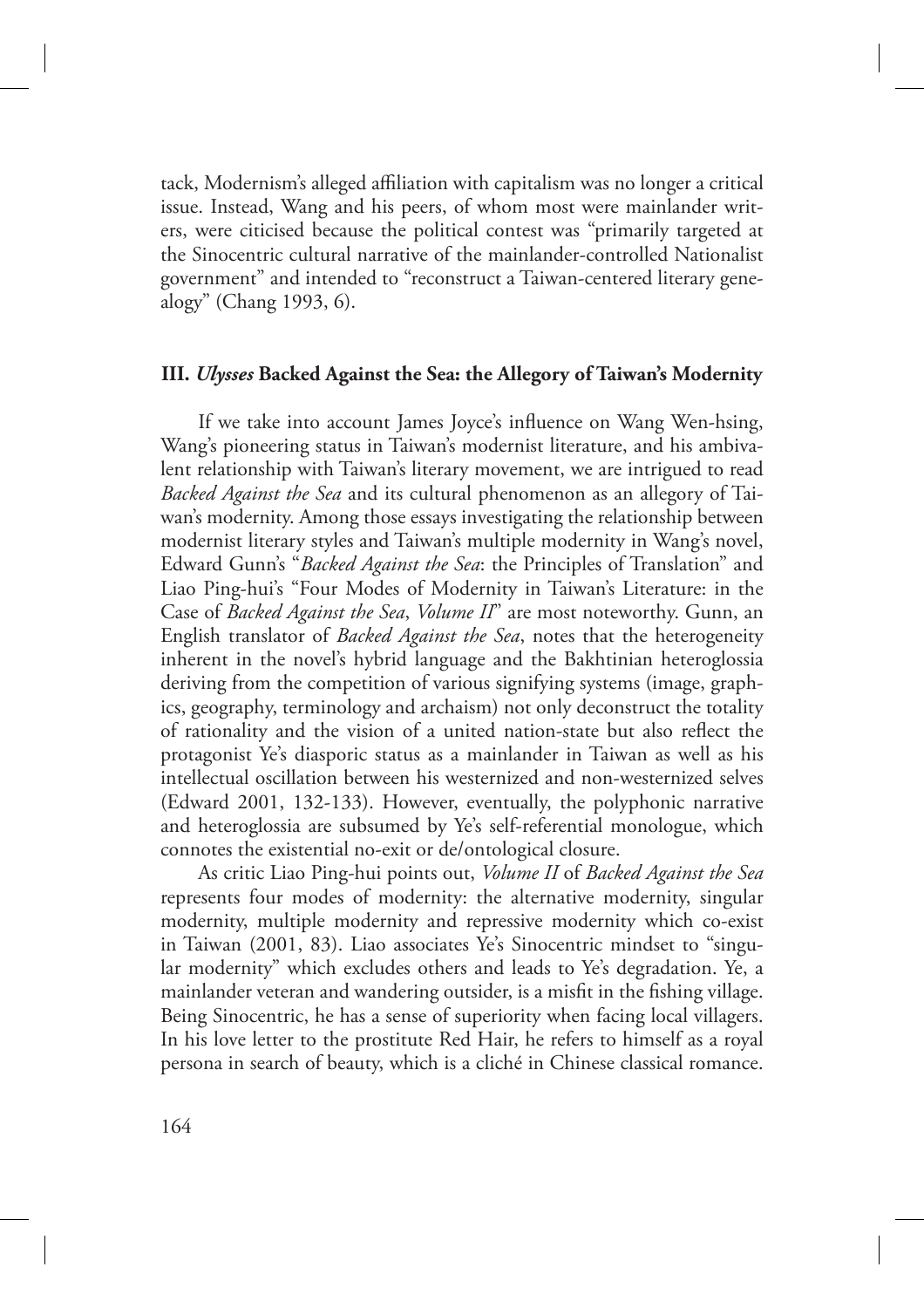He considers Chinese civilization the only modern civilization. Ye despised his admirer Tsai Su-chen, a Taiwanese girl, because he considered himself an intellectual who deserved something better: his ideal wife should at least be a primary school teacher. On the other hand, he was in love with Red Hair, belittling himself in a masochistic way to beg for her love. As Liao indicates, Ye's symptomatic behaviour in dealing with women is indicative of "repressive desublimation" as he uses Red Hair to relieve his own repressed sexual desire and to project his yearning for intimacy, love, and identity. Through the psychic mechanism of "repressive desublimation", Ye transfers his frustrated heroism and sense of loss caused by his marginalized social status to out-of-proportion romance and fantasy. With Ye's "singular" modernity and his sense of superiority, he is alienated from society and it is difficult for him to get along well with people around him; he becomes jobless and gets involved in gambling, theft, and extortion. As Ye's inflated self-image is contradictory with his increasingly degraded social status, he introjects his anxiety, depression and melancholy, losing himself in metaphysical contemplation, posing endless theological, metaphysical and personal questions. He finally acts out his repressed desire and anxiety by joining the members of Cao's Family in killing a stray wolf hound, with the dog's death ominously foreboding Ye's own death in a surprise ambush shortly after. The repressed desire and violent ending of Ye's life allegorize the epistemological violence of his exclusive "singular" modernity.

Taiwan's "repressive modernity" compounded with capitalism is embodied by Dong Yu-tang's exploitation of local labor. Dong Yu-tang is a new acquaintance of Ye and a mainlander veteran who traveled from Taipei to Shenkeng'ao, looking for opportunity to expand his business. Like Ye, Dong followed his uncle to Taiwan after the 1949 Civil War. Having learned how to make use of dehumanizing military-style management in running his two "grand systems" of manufacture and distribution in a rice ball business, Dong becomes a millionaire. Ye's recount of Dong's success implies the author's comments on Taiwan's economic take-off with familyrun factories and hard-headed entrepreneurs whose success was based on the exploitation of rural regions.

Dong's story suggests that Taiwan's "repressive modernity" has been intertwined with the capitalist exploitation of local labor. In addition, Taiwan's "repressive modernity" was supported by martial law from 1949 to 1987, and aided by an extensive network of overt and covert quasi-military security agencies to repress "cacophony" and to persecute dissidents and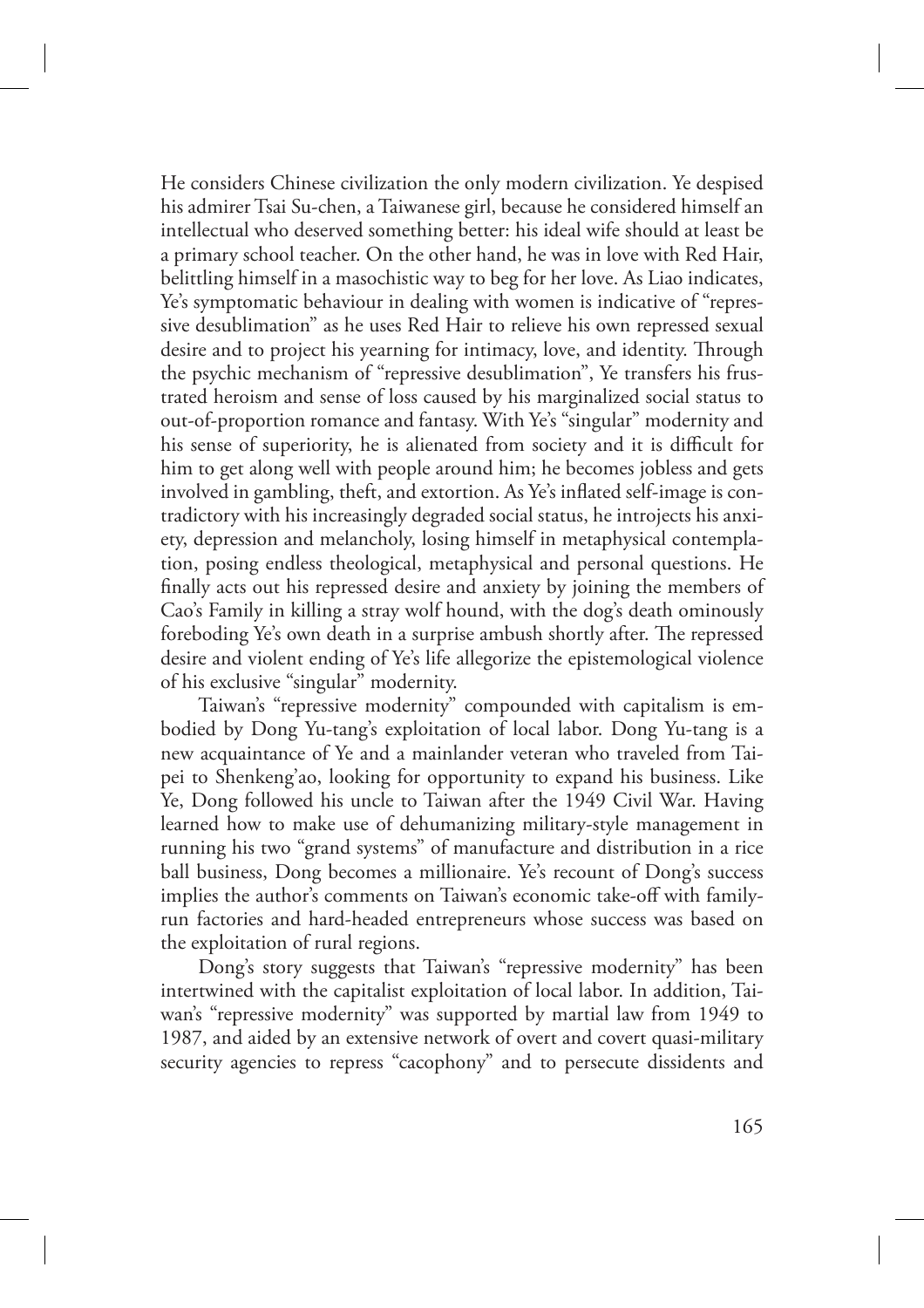intruders. The "cleansing-off" and political persecution is allegorized in the hyperbolic dog-killing scene. The grotesque atmosphere, the excessive cruelty and the serious and acquiescent attitude of the participants elevate the dog-killing scene to the symbolic level of a ritual act that reinforces the cohesion of the community and family through the subjugation and disposal of any dangerous intruder and threat from outside. Literature scholars and critics such as Liao Pinghui regard the dog-killing scene as the allegory associated with the White Terror persecution, the February 28 Massacre and the ubiquitous quasi-military security agencies.

Moreover, the complex and contradictory co-existence of four modes of modernity is embodied by the hybrid style of the novel and Ye's ambiguous identities, his precarious conditions and cultural ambivalence. Through Ye's monologue, the author Wang Wen-hsing subtly and vividly delves into the tone, voice, and emotive qualities of prostitutes, fishermen, bureaucrats, Catholic priest, scholars, entrepreneur, vendors, money mongers etc, portraying a great diversity of life styles, attitudes, and values, with their dialogues interweaving "multiple modernity" as the consequence of multiple colonization. This linguistic hybridity combines Mandarin, Taiwanese dialect, Chinese written with English syntax, Japanese, aboriginal dialect, punctuation, and signifying systems; the Bakhtinian heteroglossia is made possible by the presence of various narrative discourses within and outside the novel, employed to lay down the routing of Taiwan's "alternative modernity".

Lin Hsiu-ling, a student and fan of Wang, though acknowledging Wang's artistic achievement in terms of modernist literary techniques, attempts to deconstruct the dichotomy between modernism and Nativism. Calling for "re-politicizing modernism", she works as a guest editor of the special issue on Wang Wen-hsing and his works (*Chung-Wai Literary Monthly*, Vol. 30, No.6, November 2001). She also made a special field trip to Nanfang'ao (the model of Shenkeng'ao), interviewing local people and collecting local documents in order to identify the local customs, landscape, grassroots culture and vernacular consciousness reflected in *Backed Against the Sea*. At the end of her essay, she even wishes for the invention of a literary tradition named "Ye's day" in Nanfang'ao, an imitation of "Bloomsday" on June 16 in Ireland in memory of James Joyce, with literary tours and marathon recitals of *Backed Against the Sea* by Wang Wen-hsing's fans. $M$ 

Wang Wen-hsing's *Backed Against the Sea* and its impact over the years not only mark the development of Taiwan modernist literature in a crea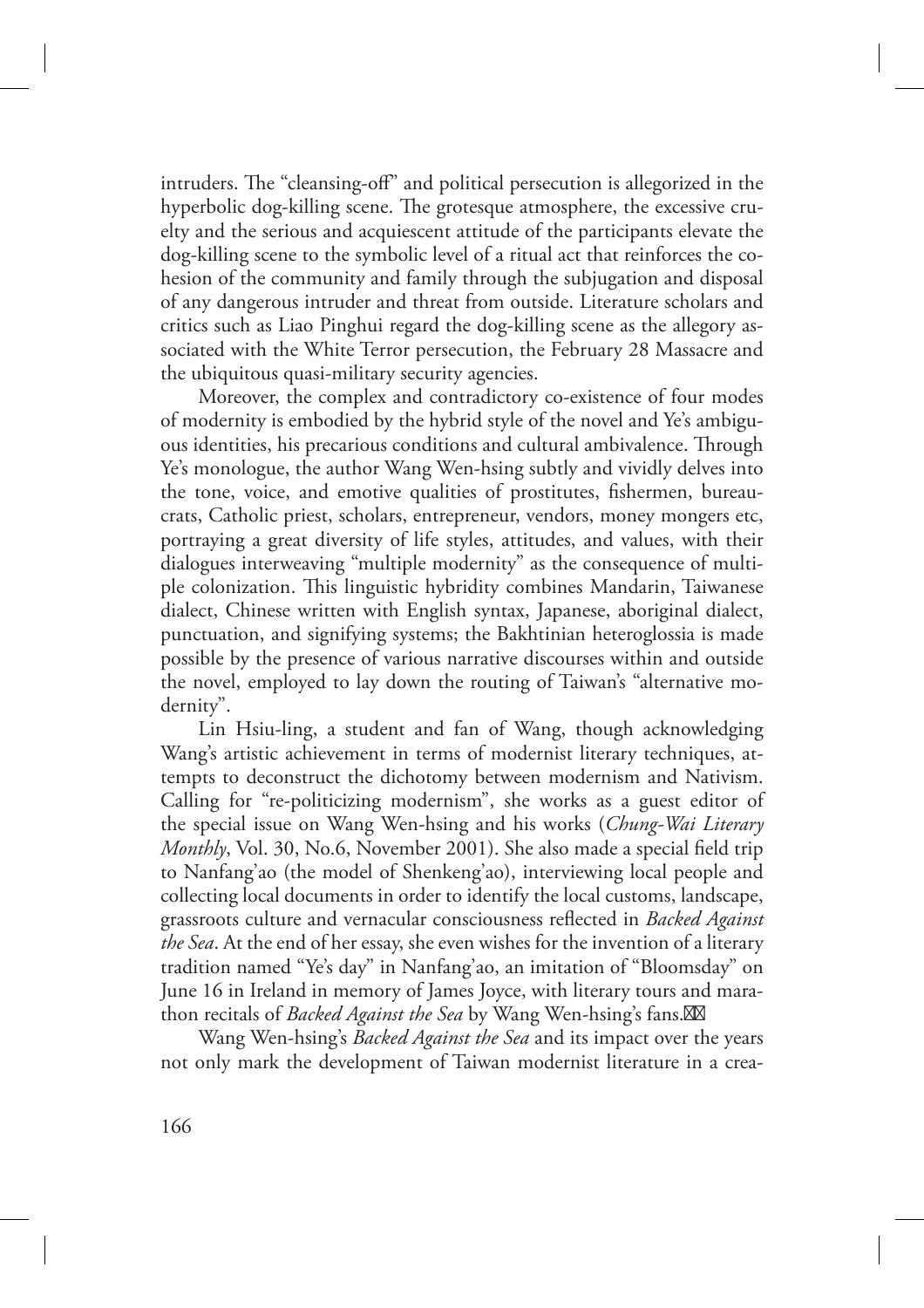tive transformation of James Joyce's legacy, but also exemplify the predicament and possibilities Taiwan has faced when emerging from colonialism in search of alternative modernity.

### *References*

- Chang, Yvonne Sung-Sheng. 1993. *Modernism and the Nativist Resistance. Contemporary Chinese Fiction from Taiwan*. Durham: Duke University Press.
- —. 1999. "Modernist Literature in Taiwan Revisited—with an Analysis of Wang Wenxing's Backed Against the Sea, Part II." *Tamkang Review* 29, 2. 1-19.
- —. 1986. "The Quest of Art and Religion in Wang Wen-hsing's Novels." *Chung-Wai Literary Monthly* 15, 6. 108-119.
- Cheng, Heng-hsiung. 1986. "The Linguistic Base of Literary Style: with an analysis of Wang Wen-hsing's *Backed Against the Sea*." *Chung-Wai Literary Monthly* 15, 6. 128-161.
- Chu, Li-li. 2001. "The Personal History of a Taiwanese Intellectual: Ye in Wang Wen-hsing's Modernist Novel *Backed Against the Sea*." *Chung-Wai Literary Monthly* 30, 6. 213-226.
- Edward, Gunn. 2001. "*Backed Against the Sea* and the Principles of Translation." *Chung-Wai Literary Monthly* 30, 6. 115-134.
- Joyce, James. 1961. *Ulysses*. New York: Vintage Books.
- Li, You-cheng. 1986. "Wang Wen-hsing and Western Literary Genre." *Chung-Wai Literary Monthly* 15, 6. 176-193.
- Liao, Ping-hui. 2001. "The Four Modes of Modernity: In the Case of *Backed Against the Sea*, Volume II." *Chung-Wai Literary Monthly* 30, 6. 75-92.
- Lin, Hsiu-ling. 2001."An Interview with Wang Wen-hsing: A Conversation about *Backed Against the Sea* and Nanfang'ao." *Chung-Wai Literary Monthly* 30, 6. 32-50.
- —. 2001. "The Preface of A Special Issue on Wang Wen-hsing." *Chung-Wai Literary Monthly* 30, 6. 19-31.
- —. 2001. "Nanfang'ao and *Backed Against the Sea*." *Chung-Wai Literary Monthly* 30, 6. 51-74.
- Lü, Cheng-hui. 1986. The Tragedy of Wang Wen-Hsing." Wen-hsing [Literary Star] 102 (Dec).112-129.
- Shan, Te-hsing. 2000. "Opening the Celestial Eyes to the Earthly World: An Interview with Wang Wen-hsing." *Chung-Wai Literary Monthly* 28, 12. 182-200.
- Tzeng, Li-ling. 2001. "The Blank Space of Modernity: Family Crisis and *Backed Against the Sea*." *Chung-Wai Literary Monthly* 30, 6. 161-174.
- Wang, An-chi. 2001- "The Paradox and Contradiction: the Manippean Satire in Wang." *Chung-Wai Literary Monthly* 30, 6. 187-212.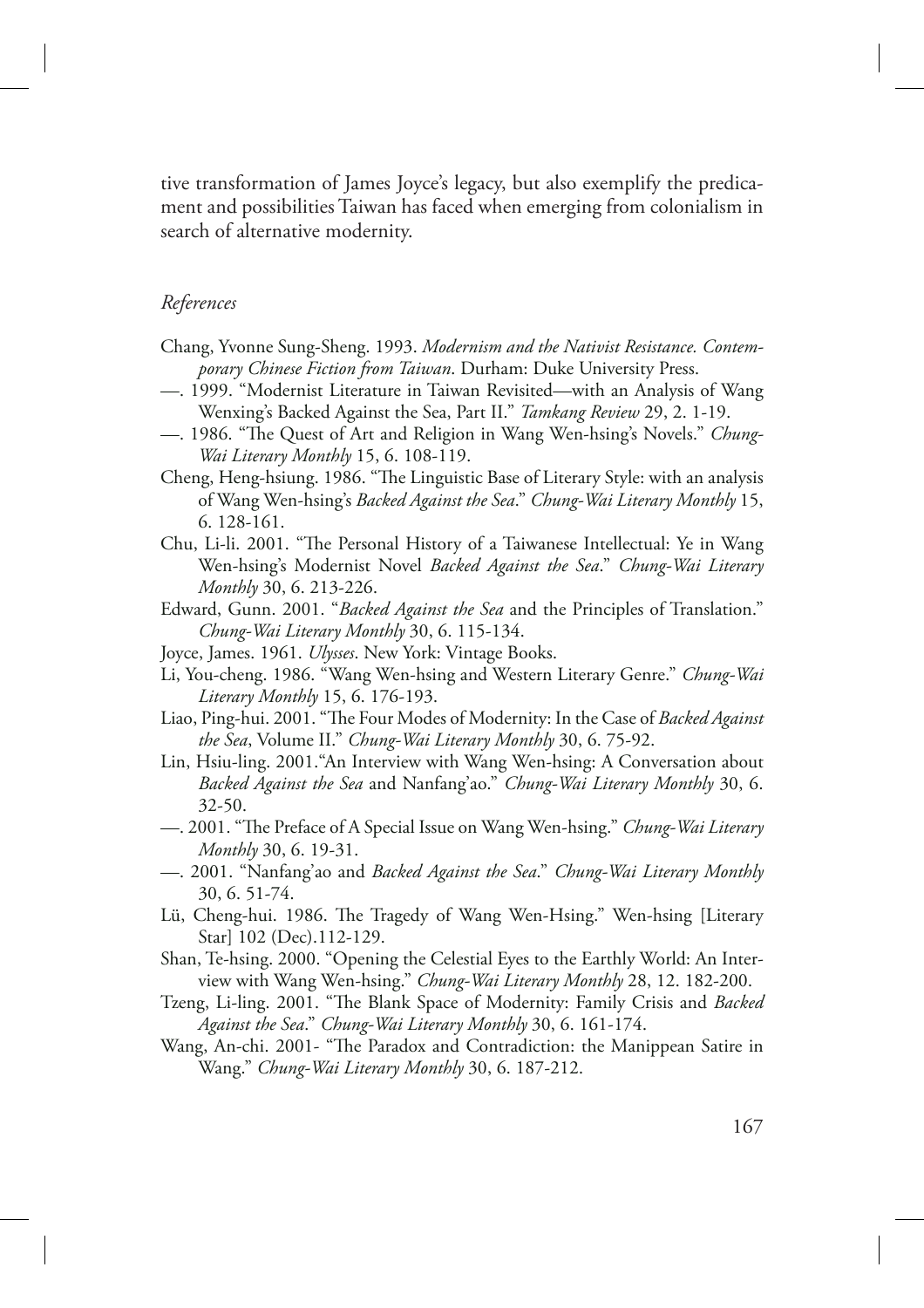- Wang, Wen-Hsing. 1993. *Backed Against the Sea*. Trans. Edward Gunn. Cornell University East Asia Program.
- —. 1981. *Backed Against the Sea*. Vol.1. Taipei: Hongfan.
- —. 1999. *Backed Against the Sea*. Vol.2. Taipei: Hongfan.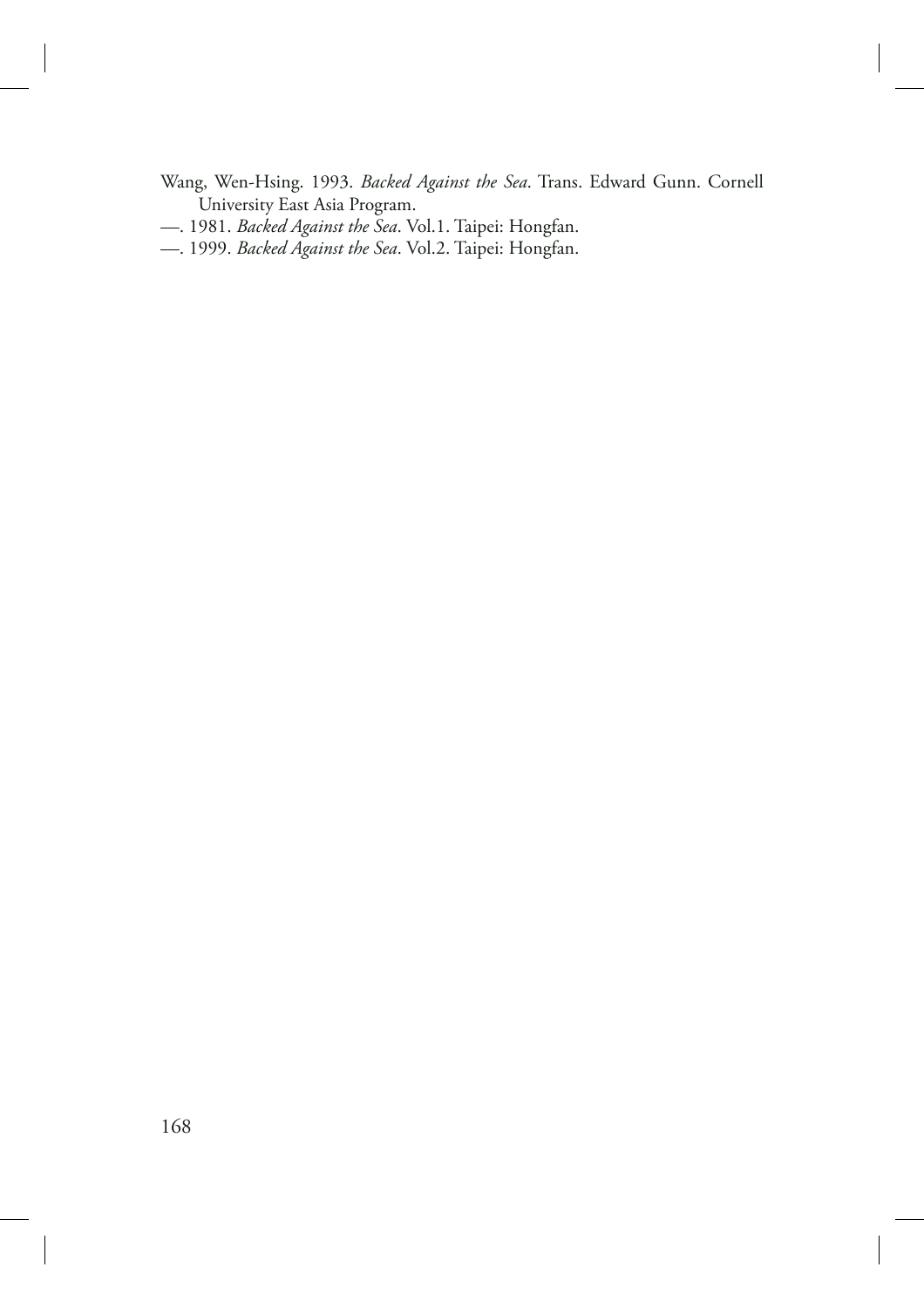### **THIERRY ROBIN**

# JOYCE'S "GHOSTS"…, FLANN O'BRIEN, SAMUEL BECKETT AND JOHN BANVILLE

Joyce is still in 2012 the source of a critical divide when dealing with Irish literature. Ambivalence characterizes his legacy. This is particularly visible in three writers who wrote about or after Joyce, acknowledging more or less directly the quintessential not to say overbearing part he played in their career as writers or in their relationship towards the very act of writing. A chronological perspective to assess this legacy within an Irish context should make things easier to understand. The authors under scrutiny in this essay, to analyze the ebb and flow of the Joycean influence in modern literature, are Flann O'Brien (1911-1966), Samuel Beckett (1906-1989), John Banville (1945- )

Through these three instances, what is striking is that one actually travels through the history of literature but also through the evolution of moral and aesthetic standards, from modernism to postmodernism, from a raw brand of censorship to a more liberal conception of literary creation. O'Brien, Beckett, Banville all tackled the same primordial issue of representation and its aporias, in a way which remains to refine in its definition. But my contention is that with Flann O'Brien, who was contemporary with James Joyce, we still find judgments somewhat resentful and excessively redolent of the original whiff of scandal which Joyce's works were surrounded with in addition to a virulently subjective critical assessment of the great man, as an Irish artist, as an exile, as an unwieldy arch-paragon of the creator. With Beckett, the situation is different since despite his friendship and personal acquaintance with Joyce, the core problem almost turns out to be linked to an abstract philosophy of writing and its tenets, in a context of emergence of a relativistic exhaustion of absolute values. This questioning of the motivations for the act of writing is probably further developed by John Banville who, while using Joyce's example as an initial springboard, defines a new relationship to issues which are now, 70 years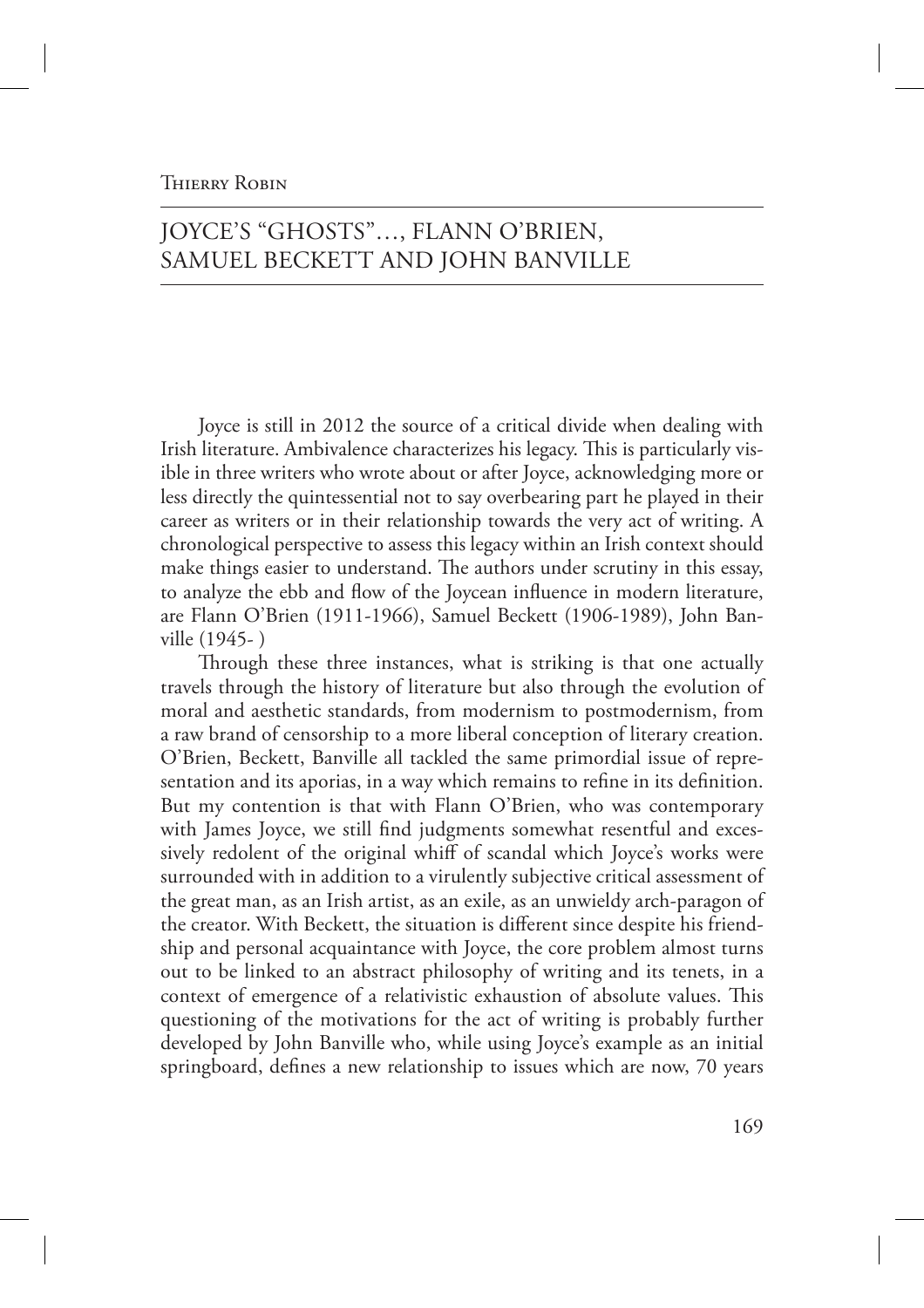after *Finnegans Wake*, definitely outside the possibility to alter the novel as a literary medium.

In any case, the first element of an answer to the obviously rhetorical question 'why read Joyce in the 21<sup>st</sup> century?' might well be that his oeuvre still disturbingly condenses and transcends all these theoretical questions. Secondly, in a genealogical approach, reading Joyce now allows readers and critics to understand how major writers in the Irish literary landscape, such as O'Brien of course, Beckett and also Banville structured—and for the latter the process is still in progress—their approach to literary creation, and possible innovation, since, as I am going to demonstrate, all these authors entered the field of literary endeavor because of James Joyce. This analysis may partly sound like an investigation into a complex family history including elements such as symbolic parricide, irony and Irishness. In any case Joyce's ghost, so to speak, prevails and seems to be lurking in the authors' minds on a quasi permanent basis. This rather aptly illustrates the concept of hauntology<sup>1</sup> forged by Derrida according to which, beyond ontology, half-way between being and non-being, there is the possibility of interfering with ideas through a spectral presence.

#### **I. Flann O'Brien: oscillating between envious awe and rejection?**

Doubtless a *ghost*, or *hauntological* presence so to speak, can haunt a mind before the culprit's actual demise. O'Brien seemed simply obsessed with James Joyce and his international success. You find a considerable number of references to Joyce in Myles'column written in *The Irish Times* from 1940 till 1966, under the penname of Myles na gCopaleen, $^2$  in some short essays and also in most of his novels. It is worth noticing that his metaphysical masterpiece *The Third Policeman* begins with what a sarcastic reader might view as a piece of wishful thinking, namely the symbolic murder of a father figure, that of an old man called Mathers: "Not everybody knows

<sup>&</sup>lt;sup>1</sup> Derrida, *Spectres de Marx*. Derrida's analysis provides powerful insights into the ontological status of both political *and* literary texts.

<sup>&</sup>lt;sup>2</sup> A quick look at the titled contributions of Myles is proves revealing: "J. A. Joyce" in July 1955, "Take your Joyce" in August 1956, "Ulysses" in December 1957, "Finnegan" in December 1957, "Joyce and others" in July 1958, "That man Joyce" in December 1965, to name but a few.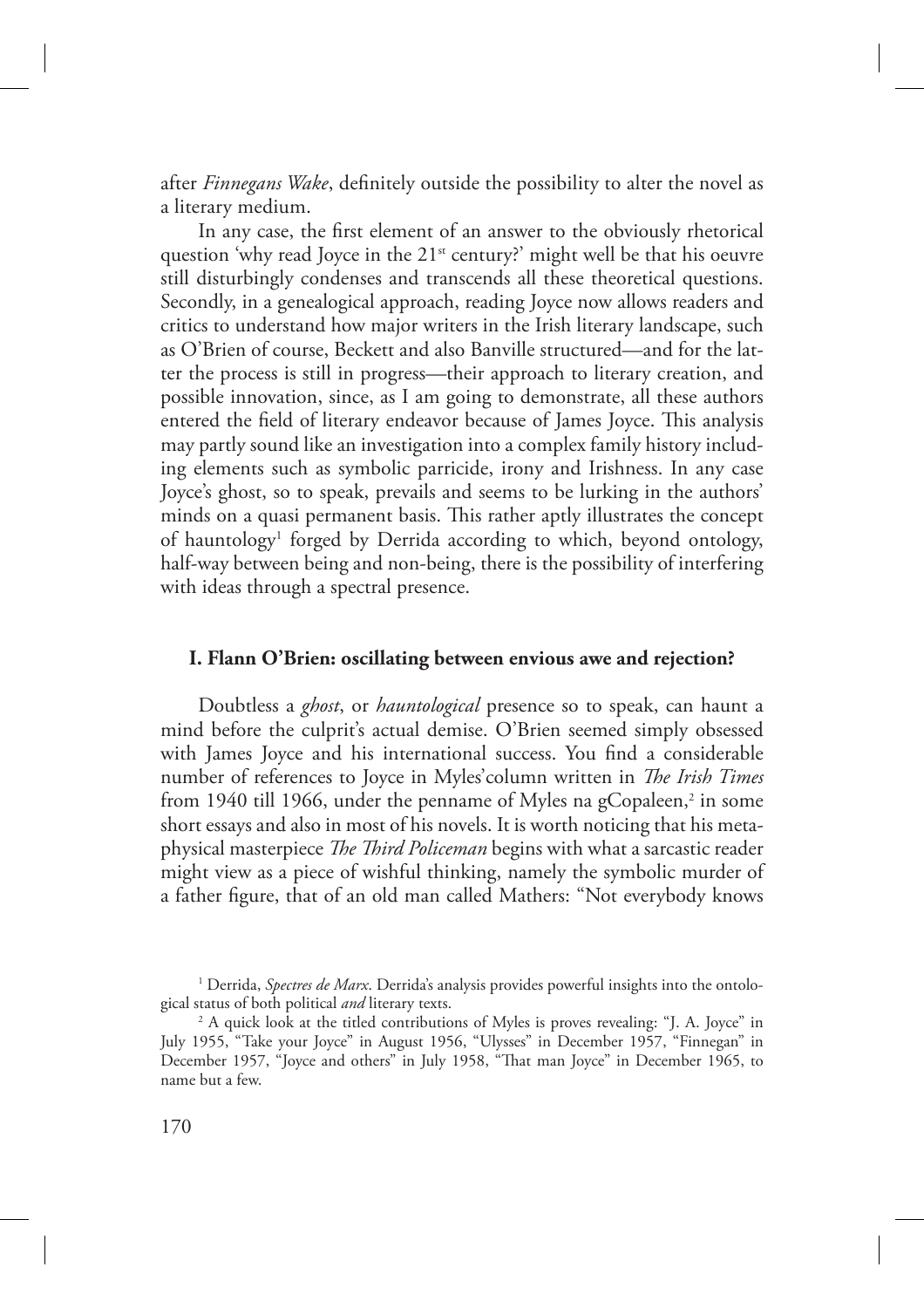how I killed old Phillip Mathers […] (1967b, 7)."<sup>3</sup> As Myles na gCopaleen, O'Brien never missed an opportunity to sneer at Joyce's transgressive skills, more or less cryptically, underscoring the alleged obscurity of his prose disparagingly. For instance, we can read the following excerpt from Myles, published in the *Irish Times* on March 21, 1944: it is entitled rather vaguely "On the Artist", but its target is obvious:

Imagine anyone reading Mr Joyce in order to clarify the contemporary situation – or clarify anything! […] Nowadays your "artist" is a neurotic imbecile; he has the cheek to discern in his own dementia the pattern of a universal chaos and it is no coincidence that most of his books are dirty and have to be banned. Beware of 'culture', reader; of 'art' and artists, be careful and apprehensive […] People who call to my lodgings for advice often ask me whether being Irish is itself an art-form. I am not so sure that the answer can here be yes. One asks oneself whether the state of being Irish is characterized by the three essential requisites of James Aquinas Joyce – integritas, consonantia, claritas. (1999, 121-122)

The semi-ironic accusation of neurosis might sound gratuitously outrageous. Yet more seriously, one can but only remember Jacques Lacan's psychoanalytical work on Joyce's writings in the 1960s and early 1970s, diagnosing a potential psychosis overcome by literary creation. As regards O'Brien, we are definitely dealing with a no-nonsense, skeptical, and also rather conservative approach to what literature should essentially boil down to. If Joyce's irony aims at eliciting pleasure, O'Brien's more aptly debunks that of alleged complacency, humbug theory and obscure criticism in a malcontent fashion. Let us note in passing the reference to Aquinas, usually associated with Joyce. In this neurotic portrait of the artist drawn by O'Brien, one has to recognize an ironical reference to chapter 5 in *A Portrait of the Artist as a young man*: "Aquinas says : *ad pulcritudinem tria requiruntur integritas, consonantia, claritas* […] *three things are needed for beauty, wholeness, harmony and radiance* (1992a, 211)."

Strangely enough though, despite O'Brien's dismissal of Joyce's 'lunatic' achievements, Joyce remained one of the main sources of inspiration for O'Brien, who may well be dismissive at times but still owes a large debt

<sup>&</sup>lt;sup>3</sup> Even if it was eventually published posthumously in 1967, *The Third Policeman*, like At *Swim-Two-Birds*, was written before Joyce's death in January 1941.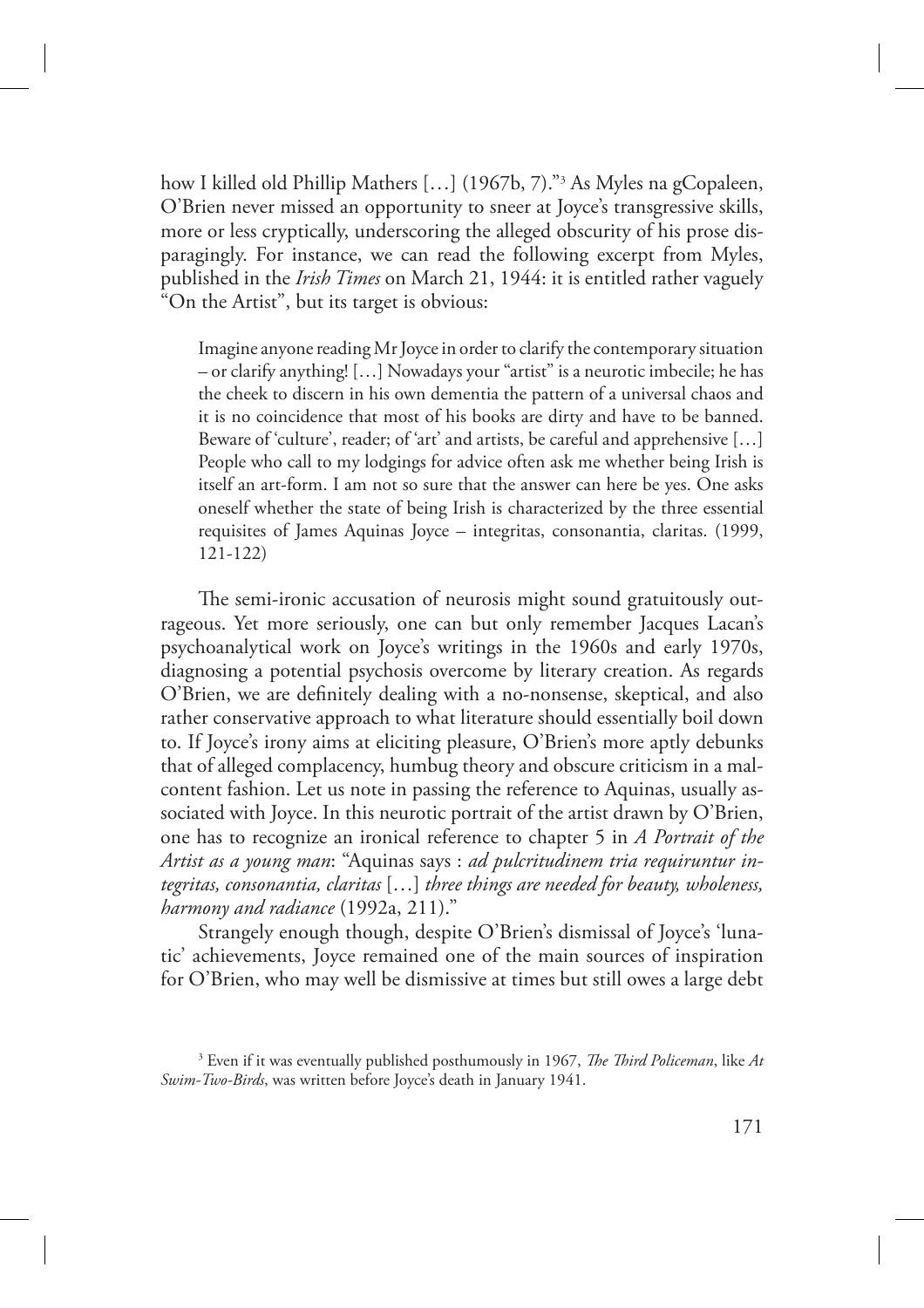to Joyce's alleged neurosis as the initial matrix for his impetus to write. It is a fact that *At Swim-Two-Birds*, O'Brien's first novel, was a painstaking though brilliant parody of Joyce's *Portrait*. In this book, O'Brien both tries to imitate Joyce while keeping a sarcastic stance, and paradoxically transcend, surpass his example, pushing as far as he could the logic of an internal psychic world described through interior monologues, eminently selfconscious reflections and intricately embedded stories revolving around a self-centered narrator inventing a caricature of an artist, namely Dermot Trellis. In other words, it basically features the same kind of *Künstlerromanlike* male protagonist informed by Stephen Dedalus, "an antisocial being all wrapped up in himself (1992a, 177)." And let it be clear paradoxically that O'Brien's literary ambitions were ignited, so to speak, by Joyce, whose hovering presence and influence can be felt throughout O'Brien's palimspestic texts. The second element which characterizes  $O'$ Brien is that of bitterness or resentment, feelings which are all the more unexpected from someone who contributed to the invention of Bloomsday in Dublin in 1954. This sarcasm stems from a disbelief as regards avant-garde creation at large, an ambivalent brand of skepticism echoing more Pascal's philosophy than Thomas Aquinas'. You find traces of this ambivalent skepticism throughout Myles' column:

What's this I have in my pocket? Dirty scrap of paper. Some newspaper heading I cut out. 'LANGUAGE IN DANGER' […] Being an insulated western savage with thick hair on the soles of my feet I immediately suspect that it is that fabulous submythical esperantique patter, the Irish, that is under this cushion—beg pardon—under discussion […] Poor Jimmy Joyce abolished the King's English, Paulsy Picasso started cutting out paper dolls and I […] I founded the Rathmines branch of the Gaelic league. Having nothing to say, I thought at that time that it was important to revive a language in which absolutely nothing could be said. (1968, 102-103)

In this extract, you find the same ambivalent treatment of Joyce as elsewhere in O'Brien's prose. O'Brien posits and acknowledges Joyce's achievement as an avant-garde writer, comparable to Picasso in visual arts, while remaining tongue-in-cheek skeptical of the whole experimental aspect of his writings. Simultaneously what he asserts is a deeply self-conscious Irish relationship to writing and creating, a relationship fraught with both an implicit inferiority complex originating in a Gaelic background and the contradictory conviction of a unique privileged status of Irish writers. This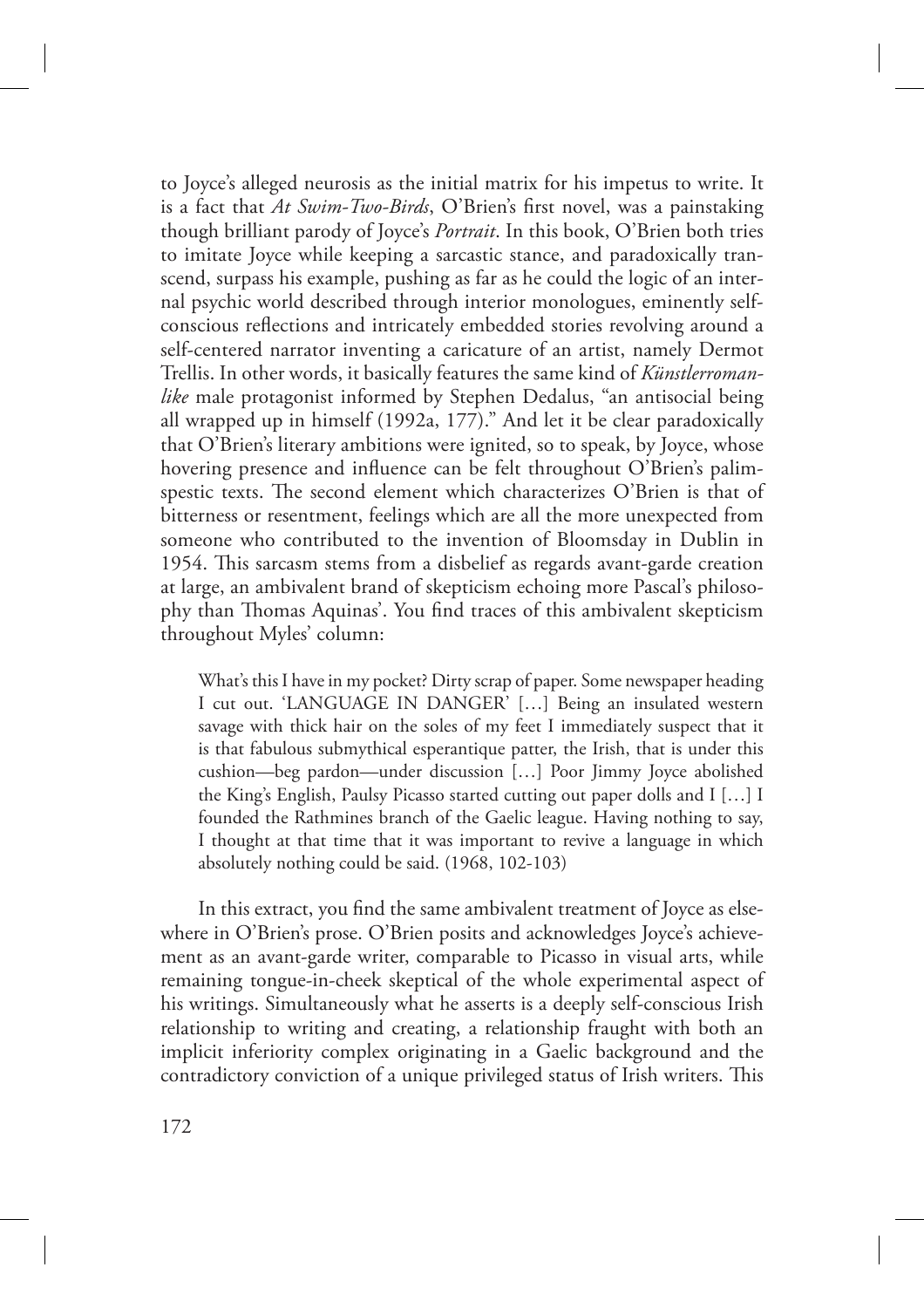strange combination accounts for the love-hate relationship with Joyce and experimental writing. Let us quote rapidly this column to illustrate O'Brien's contradictory stance:

[THIS is the first time a newspaper article was started in brackets. Innovation, you see. The Homeric task of creation. Bringing into being a thing hitherto not here, much more exhausting than building pyramids in Egypt. Please remind me to close the bracket at the end of the article. (1968, 211)

Even in this short excerpt, Joyce is alluded to through the adjective "Homeric". *Finnegans Wake* and the absence of apostrophe between the two words was also a staple *leitmotiv* in Myles' column. This position chosen by O'Brien is to be found again in this extract from *The Irish Times*: "The essentials of life do not –indeed cannot– vary from one century to another, for life itself means reproduction and repetition; to hold otherwise is to confuse life itself with the temporary vessels which contain it very temporarily (1999, 122)."

To summarize the ambiguous controversy between O'Brien and Joyce, one could venture the idea that the former was concerned with a closed eternal hellish truth made up of repetition (including Joyce as a favourite motif), whereas the latter was more interested in the open dynamic concept of beauty and form. This deep schism between the two explains the choice of topics in novels which was radically different. In Joyce's novels, nothing actually momentous is to take place historically, what matters may be purely anecdotal, trivial, sensuous, bearing on the notion of beauty, seen as deeply idiosyncratic and joyfully accepted as such in all its ambivalence and all this happens at the individual level, that, for instance, of epiphanies. In O'Brien's novels, be they minor, there is always an impending general catastrophe or potential collective apocalypse or hellish outcome to expect, as in *The Third Policeman* set in hell, or *The Dalkey Archive* where de Selby, a mad scientist, contemplates destroying the world with his DMP gas, or even *At Swim-Two-Birds* which ends on a threefold *memento mori* and suicide etc. To O'Brien what prevails is derisive futility, the rest is pure entertainment and vanity not to say treachery as in this extract from *Further Cuttings*: "Are we all liars and humbugs and if so, why not? Are we national exemplars of Vico's theory of ultimate chaos (1976, 158)?" Even in this short quote, the reader will find an implicit personal indictment of Joyce through Vico, whose cyclical theory supposedly informed *Finnegans Wake*. One could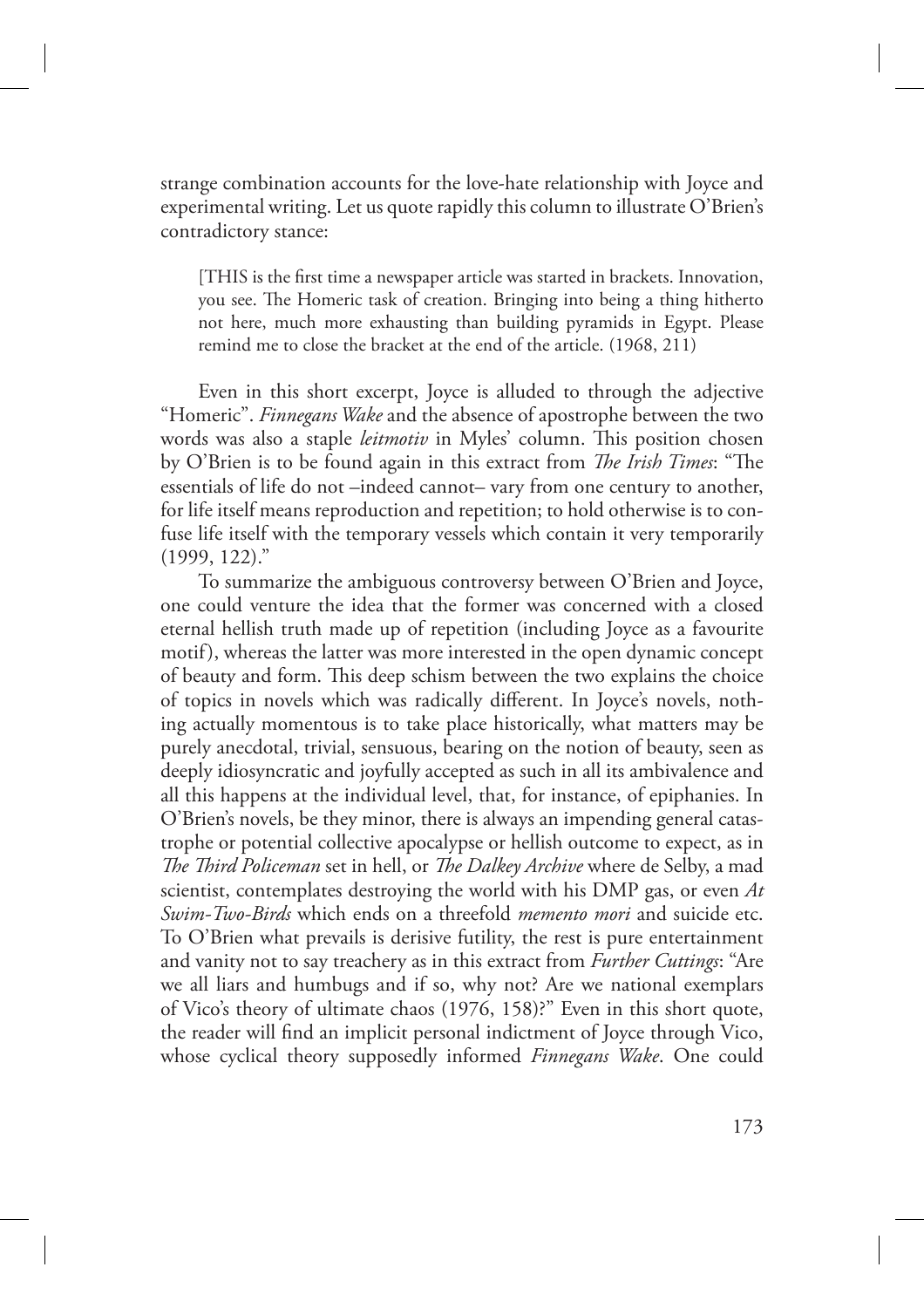eventually refer to "A Bash in the Tunnel", an essay published in *Envoy* in April 1951, in which James Joyce is portrayed through a strange parable, namely that of an alcoholic drinking whiskey secretly locked up in the toilet of a railway dining car itself locked up and permanently shunted here and there in the same Dublin train station. The parable elaborates on hubris, and lashes at Joyce:

Funny? But surely there you have the Irish artist? Sitting fully dressed, innerly locked in the toilet of a locked coach where he has no right to be, resentfully drinking somebody else's whiskey, being whisked hither and thither by anonymous shunters, keeping fastidiously the while on the outer face of his door the simple word, ENGAGED? I think the image fits Joyce. (1973, 175)

Joyce positively continued to haunt O'Brien's world long after he died, in the same way Old Mathers' ghost nags at the narrator in *The Third Policeman* long after his skull was smashed with a spade. If de Selby's illegible manuscripts in that work may be sarcastic allusions to the obscurity of *Finnegans Wake*, O'Brien's last novel in 1964 *The Dalkey Archive* features a narrator who encounters an elderly and slightly deranged James Joyce (who dismissively refers to his work by saying "I have published little" and, furthermore, does not seem aware of having written and published *Finnegans Wake*) working as an assistant barman. O'Brien is the only writer in our trio who uses prosopopeia to make a dead Joyce speak. The hauntological process here reaches a paradoxical acme through vengeance by fictional resurrection. So much for resentment, be it as talented as O'Brien's.

### **II. Samuel Beckett: companionship, filial admiration, final opposition?**

As regards Beckett's relationship to Joyce, there is a major shift from skepticism or the outdated semi-ironical accusation of obscenity underlined by O'Brien, to questions which focus more amply on style and form. O'Brien saw Joyce as emerging "through curtains of salacity and blasphemy, as a truly fear-shaken Irish Catholic" ("A Bash," 1973, 174) and these moral quasi theological preoccupations could not be further from Beckett's mind. With Beckett, we are dealing with a closer, less ambivalent companionship between two fellow writers. Even though, of course, the initial difference in age may account for certain variations of feelings as time went by. It was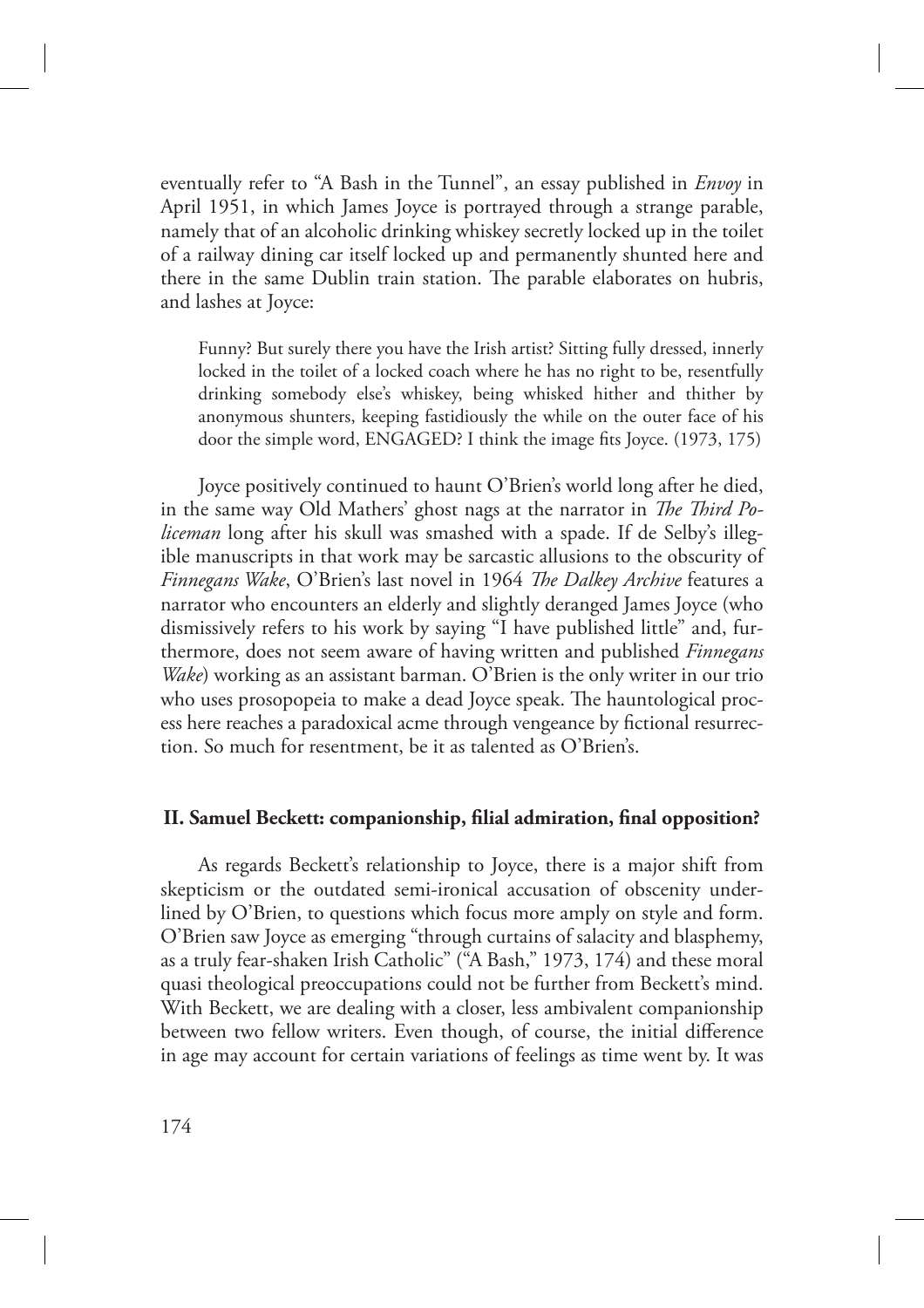originally a rather young Beckett who met, thanks to his friend Thomas Mac Greevy's connection, a living literary monument in the person of James Joyce in Paris in 1928. Joyce was already famous and 46, Beckett was only 22 and had hardly considered publishing anything. Perhaps it took several years after Joyce died before Beckett actually managed to find the adequate distance from the master, as he acknowledged over sixty years later in an interview imbued with Joyce's ghostly presence:

I realized that Joyce had gone as far as one could in the direction of knowing more, [being] in control of one's material. He was always adding to it; you only have to look at his proofs to see that. I realized that my own way was in impoverishment, in lack of knowledge and in taking away, in substracting rather than in adding. (Knowlson 1996, 352)

In other words Beckett became Beckettian after getting rid of all pretence to erudition and infinite culture and learned winks as displayed in early poems or novels—such as 'Whoroscope' or *Dream of Fair to Middling Women*, or even *Murphy*. In the interview with James Knowlson, which took place a few weeks before Beckett himself died, Beckett clearly acknowledged his debt to Joyce though, going so far as to declare:

When I first met Joyce, I didn't intend to be a writer. That only came later when I found out that I was no good at all at teaching. When I found I simply couldn't teach. But I do remember speaking about Joyce's heroic achievement. I had a great admiration for him […] But I realized that I couldn't go down that same road. (1996, 105)

Knowlson also aptly remarks:

Although there are entire passages in *Dream of fair to Middling Women*, that either imitate or parody late Joyce […] Beckett certainly felt, from early on in their relationship, that it was essential for him to separate himself and establish a distance between himself as a writer and Joyce. Yet the basic impetus in his early writing remained accretive and accumulative, just as Joyce's art was based on absorbing everything into itself. (1996, 106)

Beckett eventually found his writerly way in March 1946, according to literary legend and through an almost too good to be true sort of epiphany, while he was back in Ireland and turning 40. Beckett from then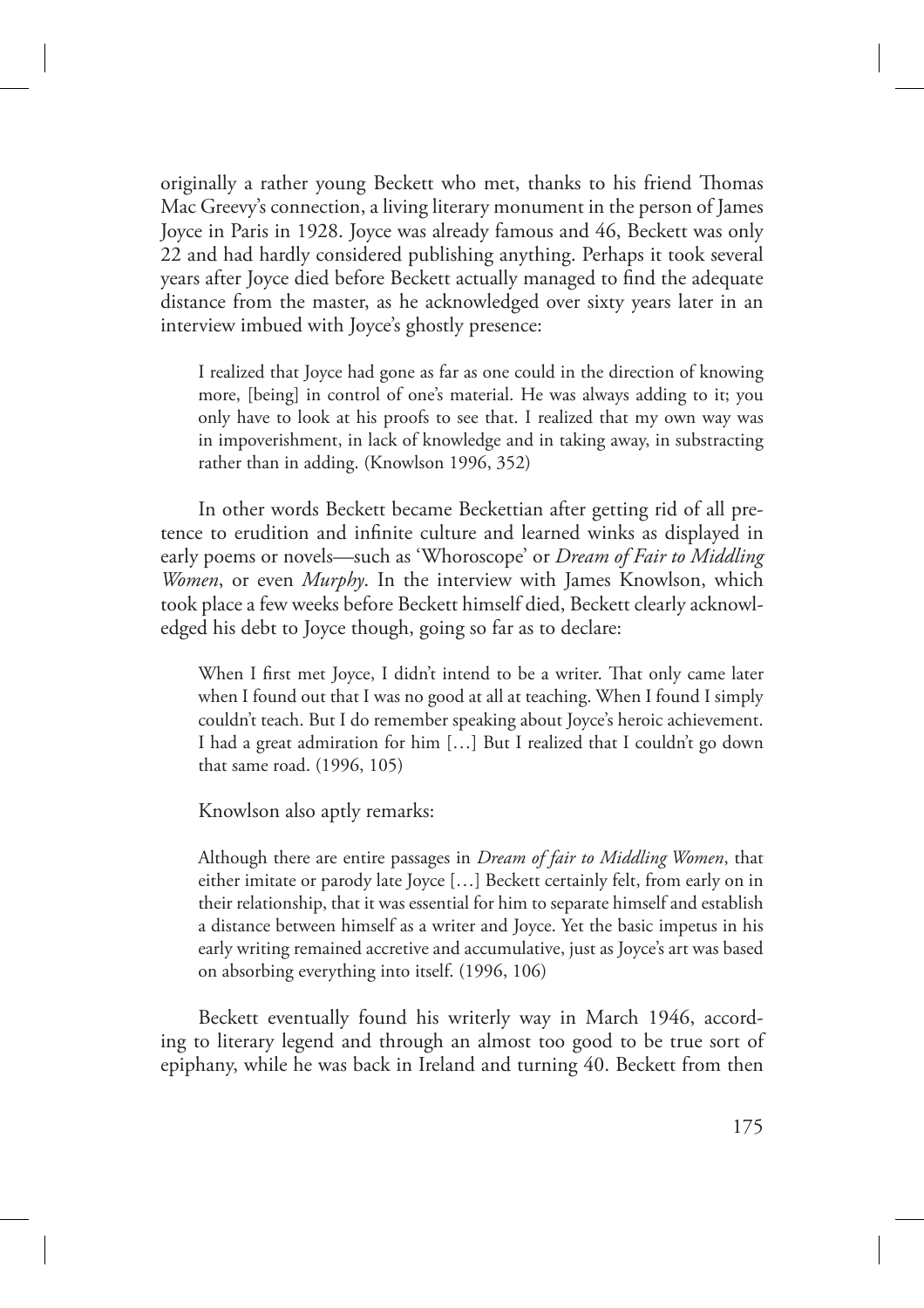on, explored madness, failure, ignorance, impotence, rejecting the Joycean principle that knowing more was a way of creatively understanding and controlling the world. There remain striking similarities and contrasts between Joyce and Beckett. Both were Dubliners and finally exiles, living most of their lives abroad, notably in France, but only Beckett actually adopted a foreign tongue as a direct and principal medium of creation namely through French, even though Joyce's vast knowledge of languages was visible in his works. Moreover, Beckett explored dramatic writing and is best remembered for his plays such as *Waiting for Godot* or *Endgame*, even though his novels and short stories eventually met with critical acclaim. Joyce went the other way and his little known play *Exiles* tends to prove so. Eventually and thematically, Beckett focused on poverty, failure, exile and loss, on man "as non-knower or non-can-er," (Knowlson 1996, 353) whereas Joyce, through his cunning narratorial voices actually appears as a positive combiner of words and worlds, epitomized by the accumulation of *yesses* at the end of *Ulysses*. So many yesses which could be contrasted with the conclusion in *The Unnamable*: "[...] where I am, I don't know, I'll never know, in the silence you do**n't** know, you must go on, I ca**n't** go on, I'll go on" (1959, 418). Beckett's final equivocal position ends up being radically different from Joyce's, notably through his minimalist aesthetics, and final emphasis on solipsism and silence as in *The Unnamable* (1959) or *How It is* (1961), which are made up by monologues delving into the questions and puzzles intertwining the concepts of impossible identity, language and being without any elaborate plot in sight. This somewhat painfully restrictive approach to language and creation is made luminously blatant through the following statement on art made by Beckett in *Disjecta*, echoing the conclusion of *The Unnamable*, a few years later: "The expression that there is nothing to express, nothing with which to express, nothing from which to express, no power to express, no desire to express, together with the obligation to express (1983, 139)." <sup>4</sup>

This apparent dead-end still displays a good amount of humour though, as in this self-conscious dialogue between father and son figures in *Endgame*:

<sup>&</sup>lt;sup>4</sup> Much useful information about Beckett's literary philosophy and indirectly about his relationship with Joyce can be retrieved in a collection of essays by Beckett dealing with literature, aesthetics and painters. See Beckett *Disjecta*, including the "Three Dialogues with Georges Duthuit". See also Cronin's analysis of the same quote on the impossibility to express: "It could be—it is—a description of *The Unnamable*" (Cronin, 1996, 398).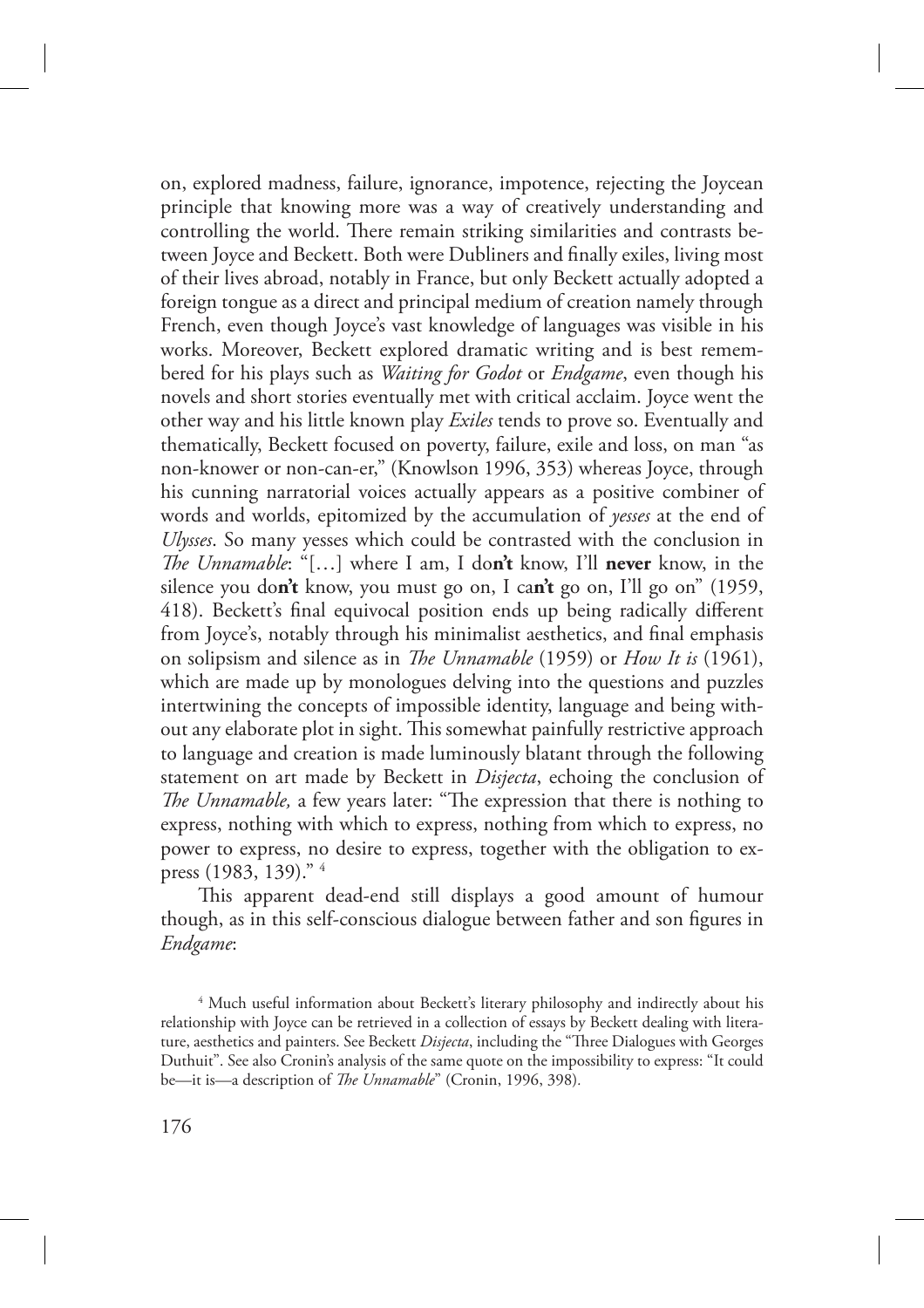HAMM : We're not beginning to… to… mean something ? CLOV : Mean something ! You and I, mean something ! [brief laugh] Ah that's a good one ! (1958, 22)

Let us note in passing that the treatment of the father figure symbolically echoing that of James Joyce in this play is, to say the least, negative, the father being an "accursed progenitor" or an "accursed fornicator" doomed to end up rotting in a dustbin. The central motif described in Beckett's plays or novels becomes eminently internalized, that of the self, or that of consciousness not to say self-consciousness or self-exhausting and questioning linguistic processes. The comparison between *Finnegans Wake* (1939) and Samuel Beckett's actual last full-fledged novel *How It Is* (1961) reveals the chasm between the two writers. If both novels are cyclical in their general structure, Joyce's numbers more than 600 pages milling with intertextual references constituting a perfect loop whereas *How It is* is barely 150 pages of unpunctuated lines focusing on the narrator's tormented monologue fragmented into paragraphs. Joyce's novel may be said to focus on a family saga whereas Beckett's only depicts the narrator's return to his initial formless solitude. In Joyce, you find movement and space while in Beckett you end up with terminal stasis, mud and closure. Even if both books may be regarded as highly experimental investigations into the narrative voice, they delineate two opposing directions: Joyce being the seminal father/writer/ multiplier, Beckett the terminal son/silencer/reducer in a Hamm/Clov-like complementary dialectics.

# **III. John Banville's Joycean ghosts**

With John Banville, Man Booker prize winner in 2005 for his novel *The Sea*, we reach the third and last stage in our short survey of Joyce's ambivalent literary legacy. A pattern begins to emerge: that of Joyce as the one who lies at the origins of the desire to write and who subsequently turns out to be somehow cumbersome and has to be left behind, albeit symbolically, in aesthetic terms, despite remaining an implicit haunting authority. In various interviews, Banville clearly acknowledged a debt to Joyce, asserting that he embarked on his literary career because of him or more precisely "thanks to" *Dubliners* which he tried to emulate as a young man. Some details in the interview Banville given to Mark Sarvas in September 2005 for his literary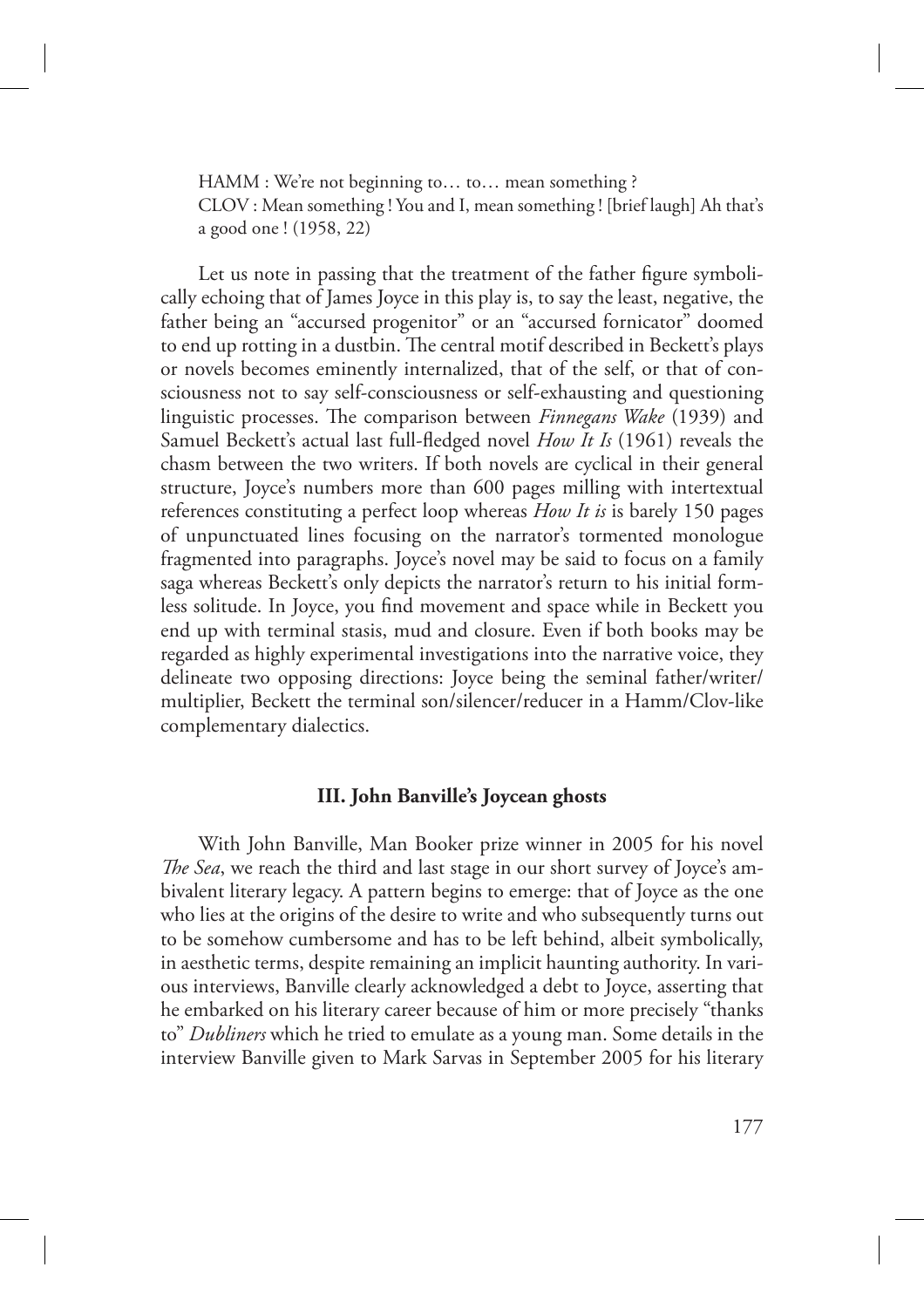blog called *The Elegant Variation* are revealing enough. Talking about his aspirations as a young man and how he came to writing, this is what Banville said rather bluntly:

We all wanted to get a short story published in a good magazine. So everybody started out by writing short stories. It wasn't a medium that I particularly liked, although I suppose I still hearken back to *Dubliners*. I put together this rather inept book. [*Long Lankin*, (1970)] (Sarvas, 2005, part 3)

Banville further develops this reference to *Dubliners* in the same interview:

Well, I started writing when I was about twelve. My brother […] sent me *Dubliners*. And I was bowled over by this because here was a book that wasn't about cowboys and Indians, or murder at the vicarage […] It was about something else. So I started writing dreadful imitations of *Dubliners*. I threw them all away but I remember the opening sentence of one of them, which was something like: "The white May blossom swooned slowly into the open mouth of the grave." *laughs delightedly* (Sarvas, 3).

Beyond the grave motif, the reader is glad to know *Dubliners* is not "about cowboys and Indians, or murder at the vicarage." Banville has always shown some ambivalence as regards Joyce. His famous essay revealingly entitled "The Dead Father" that he published in the *Irish University Review* in 1982 is a masterpiece of ironical ambiguity.

There may be many things left to do *in* the novel, but after him [Joyce], there is nothing left to do *to* it […] Literary nineteenth century's will to progress achieved total entropy in *Finnegans Wake*. As T.S. Eliot, with characteristic ambiguousness, remarked: one book like this is enough. No longer required, then, to make it new, we are free to play with the old things, the wrack and the wreckage, the pretty shells. (1982a, 64)

In his analysis, Banville definitely takes after T. S. Eliot and his ambiguity. The main problem Banville claims he encountered while reading Joyce is that of saturation:

At the level of technique alone he is incomparable […] But […] I think Joyce knew too much for his own good […] Most artists manage to keep down this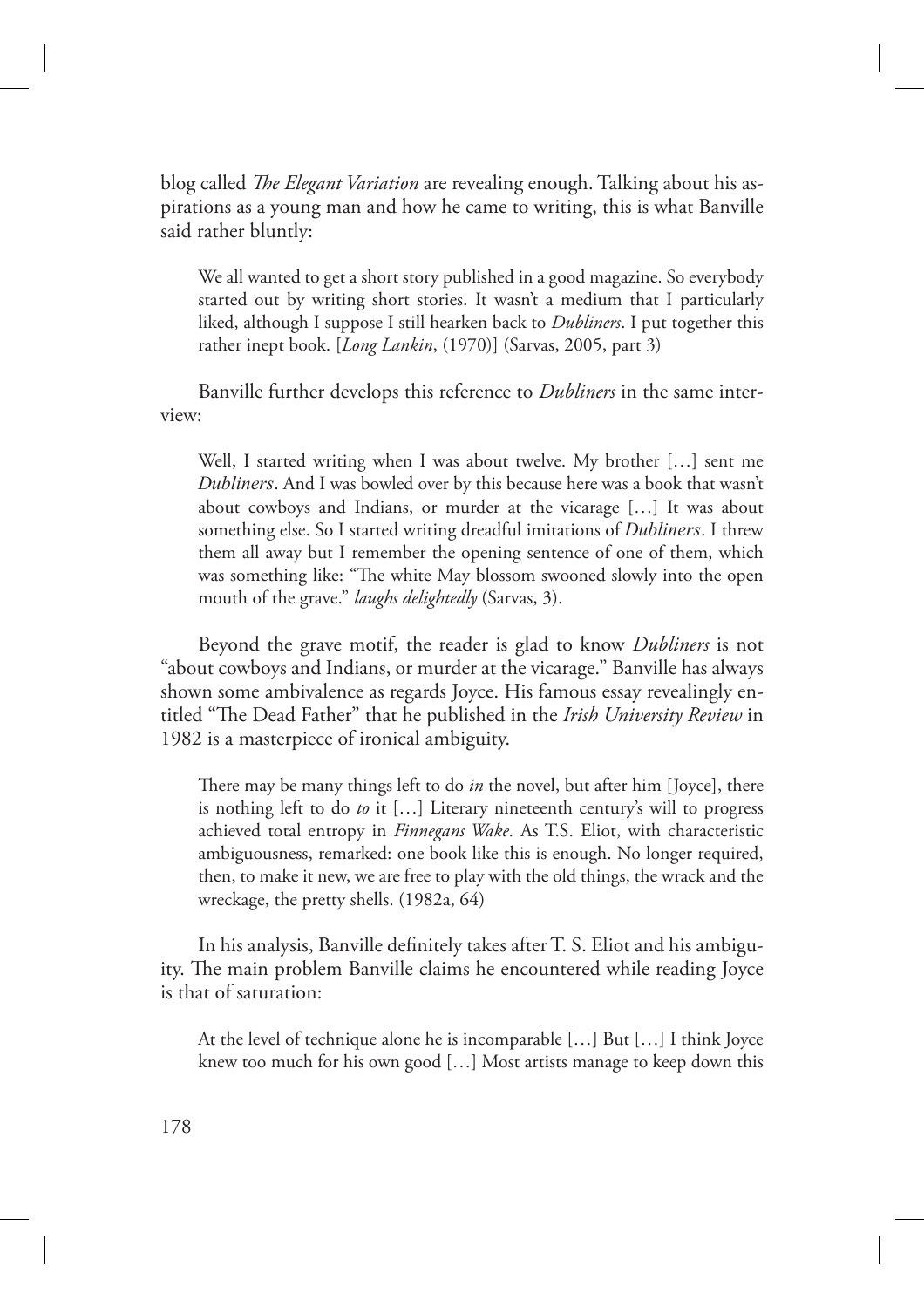rich food. Beckett, we are told, must have large and frequent doses of pure knowledge —yet the only "fact" I can recall being offered in his work is that constipation is a sign of good health in Pomeranians. Joyce, however, wants to tell us everything he knows —and he wants to know everything. (1982a, 64-65)

This strongly echoes Beckett's view that Joyce is a great modernist, accumulator and expander, whereas Banville or O'Brien would probably head in the *postmodern* more fragmentary direction. In addition to this regrettable blatant excess of knowledge displayed by Joyce according to Banville, yet another fault plagues Joyce's writings, namely their paradoxically simultaneous obscurity: as Kersti Powell asserted in her article very revealingly entitled: "'Not a son but a survivor': Beckett... Joyce... Banville":

Banville has also acknowledged rather complex filial feelings towards Joyce, declaring: "When I think of Joyce I am split in two. To one side there falls the reader, kneeling speechless in filial admiration, and love; to the other side, however, the writer stands, gnawing his knuckles, not a son, but a survivor." (13) This intricate relationship with his literary "forefather" is apparently due to the impenetrability of Joyce's work […] His texts are "mysterious at their core" and seem self-generated, as they are "created out of nothing by some secret, unknowable means." This impenetrability has encouraged critics to associate Banville with Beckett, and deem Joyce to have been a negative influence. (Powell 2005, 202)

Excess of referential knowledge and obscurity are just like the two poles between which hauntology oscillates: being and non-being, the past and the future. Joyce is both excessively present and concretely absent.

Beckett's writings though, are far from being crystal-clear either. Yet again, one recognizes the fatal trace left on the master's legacy by his last cryptic work. Contrary to Beckett, Banville has always stuck to the form favoured by Joyce and that he claims he dislikes so much, namely the novel.<sup>5</sup> It is also strange that Banville should assert so vehemently his allergy to knowledge, given he produced some masterpieces strongly informed by a reality swarming with data and facts, historical reality at that. One could quote *Doctor Copernicus* based on impressive scholarly research, *Kepler* or even *The Un-*

<sup>&</sup>lt;sup>5</sup> Rather unexpectedly though revealingly, John Banville added in the same interview: "But I did dislike—I still dislike—the novel form. It annoys me."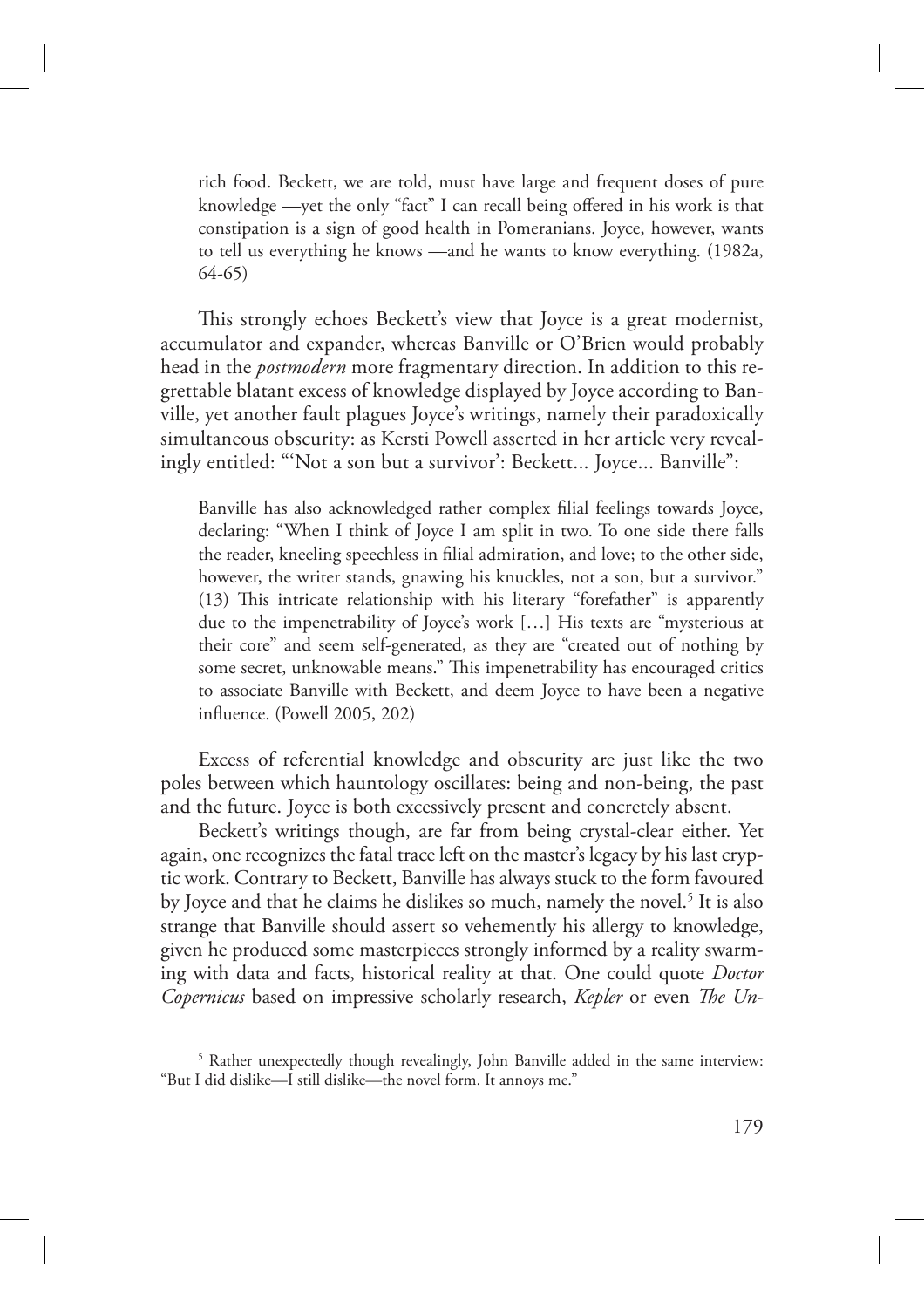*touchable*, which he wrote after gathering an impressive collection of facts on the British spy Anthony Blunt and the Irish poet Louis MacNeice. But one may retort that contradiction is dynamic and compatible with a postmodern ethos, yet one cannot help but remark, as Elke d'Hoker did, that Banville's florid and sensuous style is on the whole rather different from Beckett's sparse prose, especially Beckett's prose after March 1946.

So if knowledge and its apparent saturation is not what actually makes the difference between Joyce and Banville, surely enough apparent philosophical concerns differentiate the two. A rather cold epistemological approach to science and arts seems to lie at the heart of Banville's preoccupation with the authentic essence of things, "the thing itself, the vivid thing," (1976, 3) the process of discovery or invention which seems to be everelusive, be it in his science tetralogy [*Dr Copernicus*, (1976) *Kepler*, (1981), *The Newton letter*, (1982), *Mefisto*, 1986)] or in his art trilogy [*The Book of Evidence* (1989), *Ghosts* (1993), *Athena* (1995)]. In a word, Banville, playing the part of the bold adventurous son, explores fields very seldom trodden by Joyce, the more classically flamboyant forefather.

And other parallels with Joyce's works, *pace* John Banville, loom large. Banville's literary investigations concentrate on the narrating voice and its avatars, its flaws, its dead angles, its unreliability, be it the voice of a Greek God as in his novel *The Infinities* (2009) or that of an unreliable narrator as in *Ghosts*, in the same way that Joyce also blurred the lines between third person narration and the unfolding of the self through various techniques including streams of consciousness, thus initiating, or prolonging a long problematic investigation into the way a narrating voice appropriates, distorts, projects ideas and external perceptions. Joyce's work also elaborates on the possibilities opened by a narrating voice interacting with the voice of various characters, a whole range of variations between (free) direct speech and indirect speech co-exist in *Ulysses* for instance (1992b). Similar preoccupations dealing with narratorial reliability or linguistic referentiality, as problematic mirrors of experience and reality, can be observed in the works of both writers. To be convinced, one simply has to read the incipit of *Doctor Copernicus* and that of *The Portrait*, in which the same theme of the emergence of consciousness develops through a focus of narration provided by a baby:

# BANVILLE

At first it had no name. It was the thing itself, the vivid thing. It was his friend. On windy days it danced, demented, waving wild arms, or in the silence of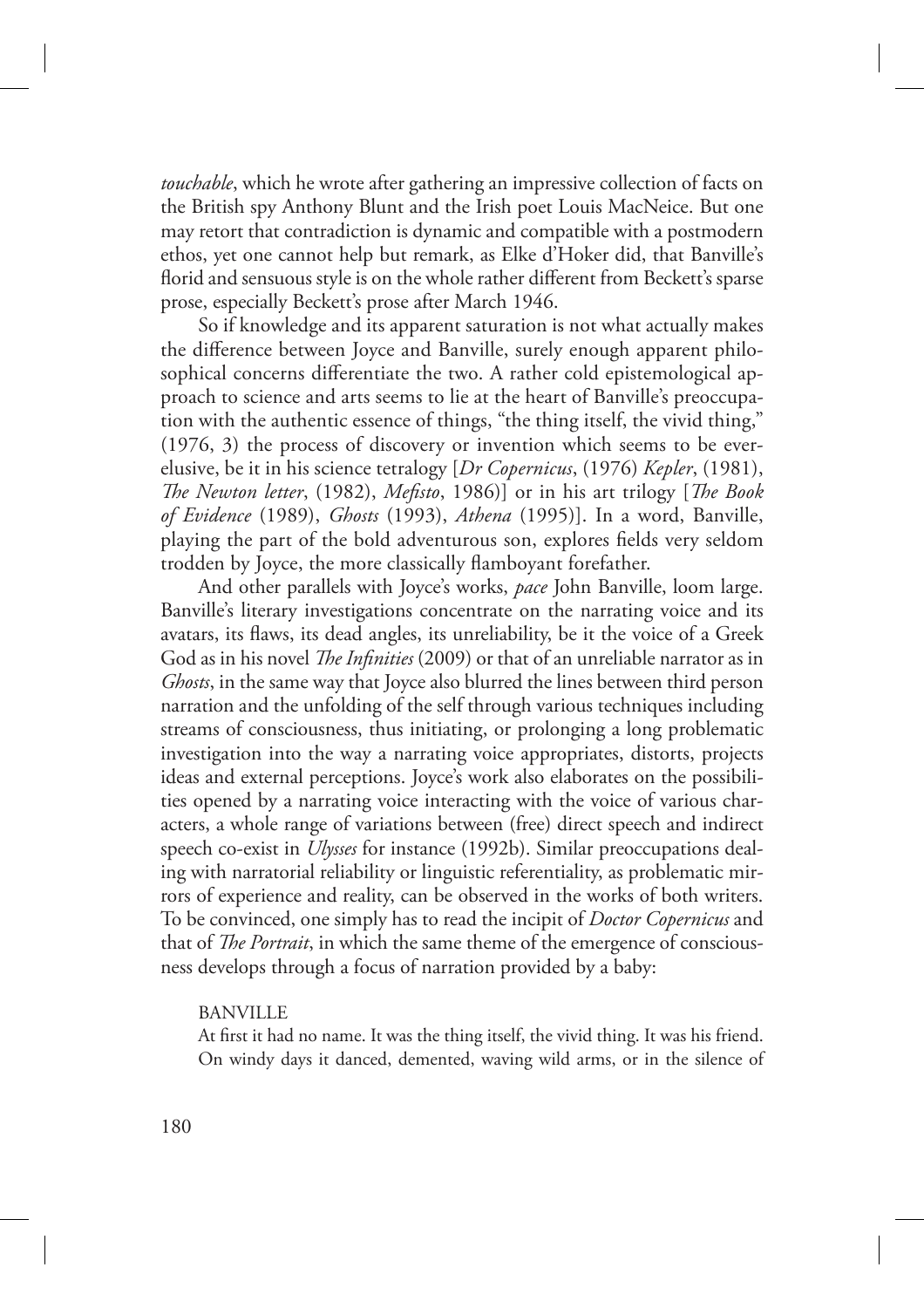evening drowsed and dreamed … Wrapped in his truckle bed, he could hear it stirring darkly outside in the dark, all the long night long. There were others, nearer to him, more vivid still than this, they came and went, talking, but they were wholly familiar, almost a part of himself … Look, Nicolas, look! See the big tree!

Tree. That was its name. And also: the linden. They were nice words. He had known them a long time before he knew what they meant ... That was strange (1976, 3)

### JOYCE

Once upon a time and a very good time it was there was a moocow coming down along the road and this moocow that was coming down along the road met a nicens little boy named baby tuckoo….

His father told him that story: his father looked at him through a glass: he had a hairy face.

He was baby tuckoo…

*O, the wilde rose blossoms*

*On the little green place*

He sang that song. That was his song.  $[...]$ 

When you wet the bed first it is warm then it gets cold. His mother put on the oilsheet. That had the queer smell (1992a, 7).

Let us note in passing the converging conclusion through the adjectives "strange" and "queer" to qualify the nascent narrator's sensorium. This concern about narrating voices examined by Hugh Kenner for instance<sup>6</sup> along with that of self-consciousness has also lain at the heart of Banville's fiction since the 1970s according to critics such as Seamus Deane, John Kenny and Rüdiger Imhof.<sup>7</sup>

The anatomizing of writing may display similarities with the study of the way genes are reshuffled and transmitted. But literature does not, and cannot produce cloned monsters. Contrary to what Flann O'Brien asserted, repetition and reproduction can only occur with a difference.<sup>8</sup> Joyce seems

<sup>6</sup> See Kenner, *Joyce's Voices*.

<sup>&</sup>lt;sup>7</sup> See Seamus Deane, "'Be Assured I Am Inventing': The Fiction of John Banville"; John Kenny, *John Banville*; Rüdiger Imhof, *John Banville: A Critical Introduction*.

 $^{\rm 8}$  As a matter of fact, O'Brien wrote with a sense of wit not devoid of sarcasm: "The essentials of life do not—indeed cannot—vary from one century to another, for life itself means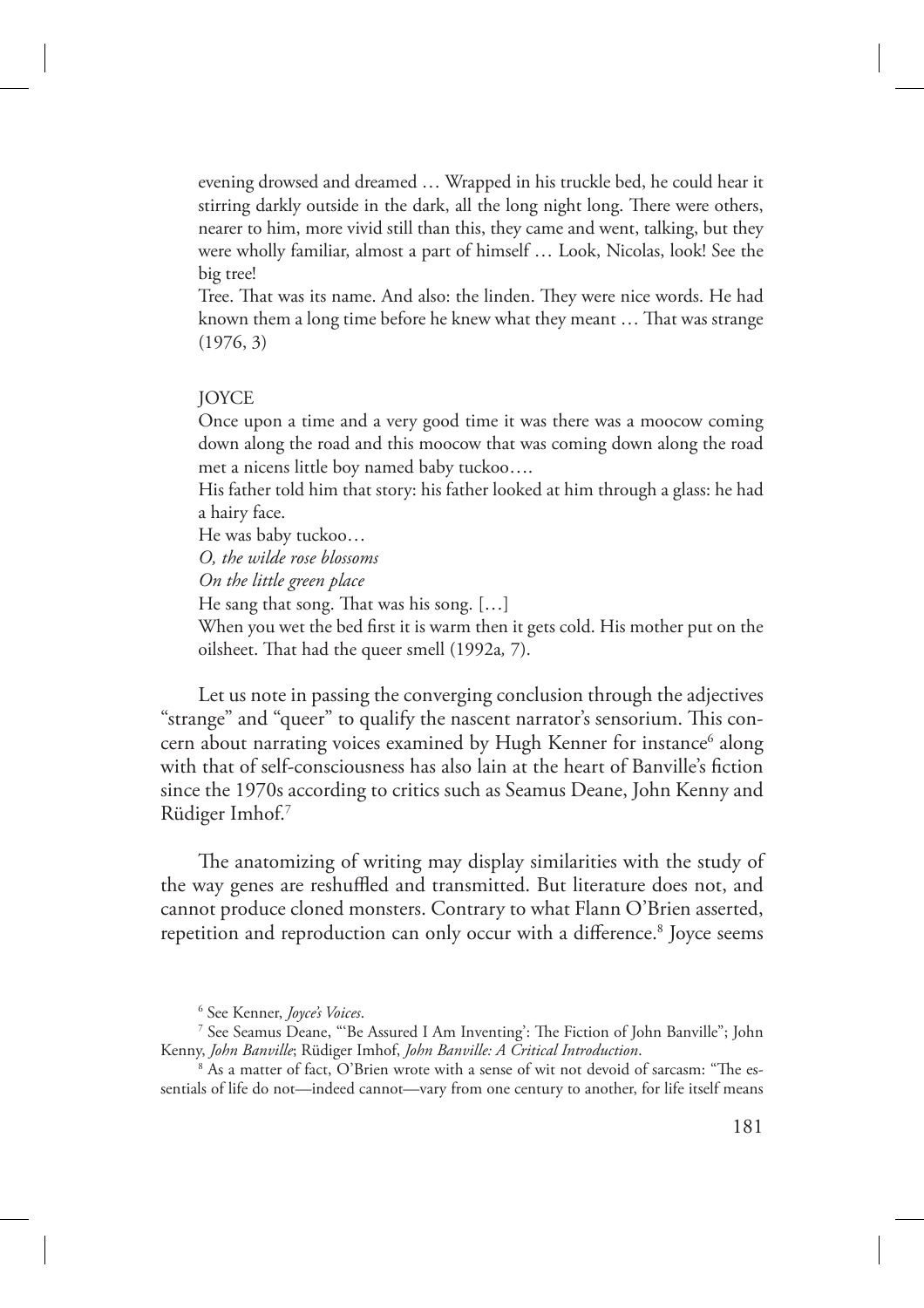to have established an enduring branch in Irish not to say world literature. His offshoots are numerous, his influence more or less conscious but undoubted. His ghost will continue to haunt Irish literature precisely because his writing is based on a tantalizing specter, that of meaning, which still remains to unveil. In that perspective, he is quite Derridean: literature hides a secret, its implicit secret is that deciphering is endless, in other words its secret is that there is no (fixed) secret.<sup>9</sup>

An important trait inherited from his work revolves around the exploration of self-consciousness, perfectly illustrated by Beckett's solipsistic texts, O'Brien's mordant reflexive irony and Banville's careful dissection of the narrator's wavering or manipulative voice. These three writers in turn have developed their own aesthetics based on parody for O'Brien, minimalism for Beckett and a wistful elegant sophistication for Banville. Their works like Joyce's are going to be endlessly altered by new generations of readers, critics and scholars, thus taking part in the neverending cycle of the creation of meaning. The same cycle which can be found in *The Third Policeman*, *How It is, The Infinities* or *Mefisto*, echoing Derrida's words: "The circle of the *return to birth can only remain open*, *but this is a chance, a sign of life*, and a wound" (Derrida 1995, 340).

# *References*

Banville, John. 1976. *Doctor Copernicus*. London: Paladin.

- *—*. 1981. *Kepler*. London: Martin Secker & Warburg.
- —. 1982a. "The Dead Father." *Irish University Review*, Vol. 12, No. 1, James Joyce Centenary Issue (Spring). 64-68.
- $-$ . 1982b. *The Newton letter*. London: Martin Secker & Warburg.
- *—*. 1986b. *Mefisto*. London: Martin Secker & Warburg.
- *—*. 1989. *e Book of Evidence.* London: Martin Secker & Warburg.
- *—*. 1993. *Ghosts*. London: Martin Secker & Warburg.

reproduction and repetition; to hold otherwise is to confuse life itself with the temporary vessels which contain it temporarily (*O'Brien At War*, 122)."

9 See *Papier machine* by Derrida, the original French quote reads thus : «La littérature garde un secret qui n'existe pas, en quelque sorte. Derrière un roman, ou un poème, derrière ce qui est en effet la richesse d'un sens à interpréter, il n'y a pas de sens secret à chercher. Le secret d'un personnage, par exemple, n'existe pas, il n'a aucune épaisseur en dehors du phénomène littéraire. Tout est secret dans la littérature et il n'y a pas de secret caché *derrière* elle, voilà le secret de cette étrange institution » (Derrida 2001, 398, emphasis in original).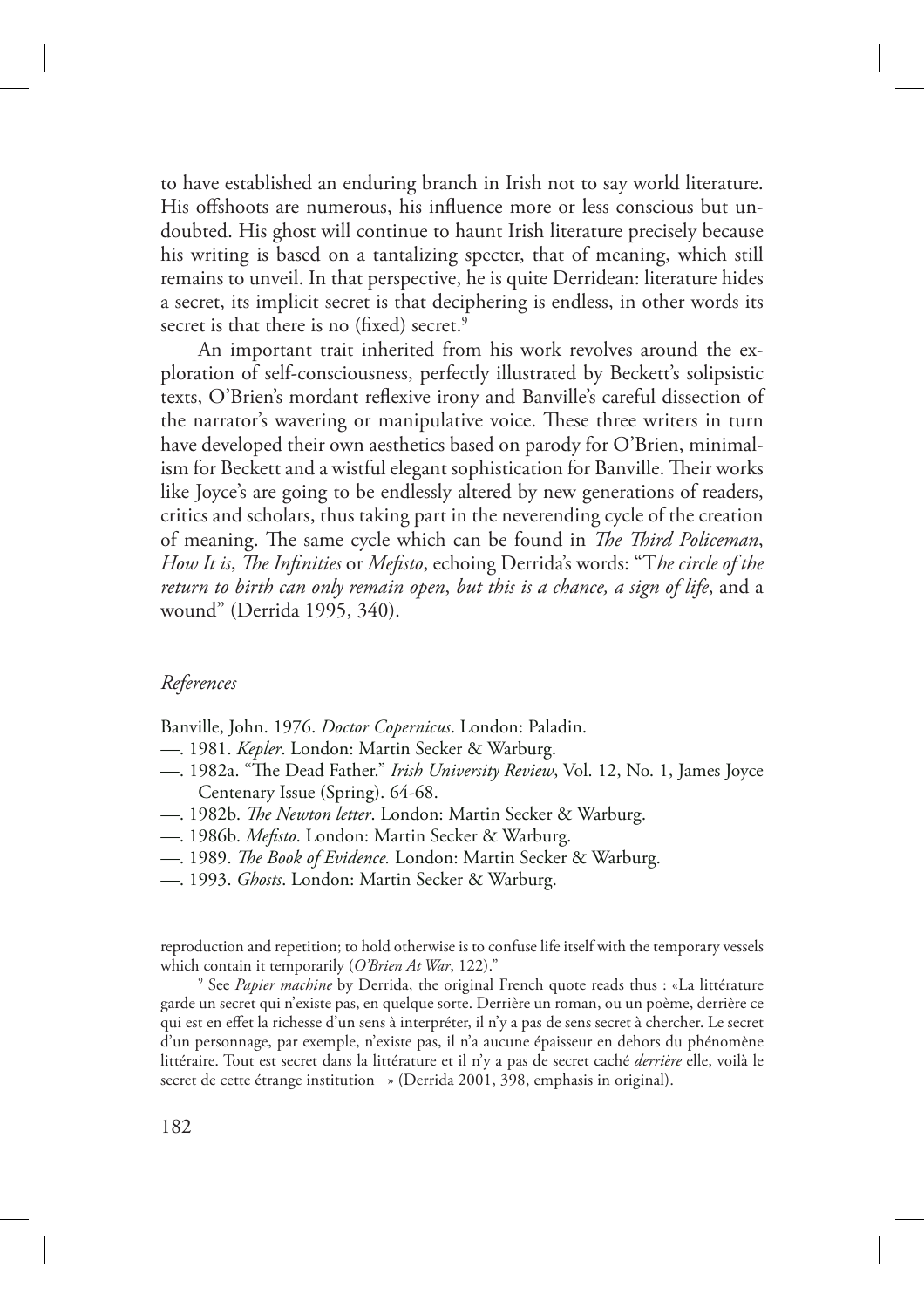- *—*. 1995. *Athena*. London: Martin Secker & Warburg.
- *—.* 2005. *The Sea*. London: Pan Macmillan.
- $-$ . 2009. *The Infinities*. London: Pan Macmillan.
- Beckett, Samuel. 1949. "Three Dialogues with Georges Duthuit." *Transition 49*, Paris.
- —. 1958. *Endgame*. London : Faber & Faber.
- —.1960 (1959). *The Unnamable* in *Molloy Malone Dies The Unnamable*. London: John Calder.
- —. 1964. How It Is. London: John Calder.
- —. 1983. *Disjecta. Miscellaneous Writings and a Dramatic Fragment*, ed. Ruby Cohen, London: John Calder.
- Cronin, Anthony. 1996. *Samuel Beckett The Last Modernist*. London: HarperCollins.
- Deane, Seamus. "Be Assured I Am Inventing: The Fiction of John Banville." *Cahiers-Irlandais*, vols. 4-5, 1976. 329-39.
- Derrida, Jacques. 1993. *Spectres de Marx*. Paris: Galilée.
- *—*. 1995. "A 'Madness' Must Watch Over Thinking." *Points… Interviews 1974- 1994*. Trans. Peggy Kamuf et al., ed. Elisabeth Weber. Stanford: Stanford University Press.
- —. 2001. *Papier machine*. Paris: Galilée, 2001.
- Imhof, Rüdiger. 1997. *John Banville: A Critical Introduction*. Dublin: Wolfhound Press.
- Joyce, James. 1914 (1991); *Dubliners*. London: Dover.
- —. 1916 (1992a). *Portrait of the Artist*. Ware: Wordsworth Editions Ltd.
- —. 1922 (1992b). *Ulysses.* London: Penguin Books.
- —. 1939. *Finnegans Wake*. http://www.trentu.ca/faculty/jjoyce/fw.htm.
- Kenner, Hugh. 1979. *Joyce's Voices*. Berkeley: University of California Press.
- Kenny, John. 2009. *John Banville*. Dublin: Irish Academic Press.
- Knowlson, James. 1996. *Damned to Fame, The life of Samuel Beckett*. London: Bloomsbury.
- O'Brien, Flann. 1967a. *At Swim-Two-Birds*. 1939; London: Penguin Books.
- —. 1967b. *The Third Policeman*. London: MacGibbon &Kee.
- 1968. *The Best of Myles*, London: MacGibbon & Kee Ltd.
- —. 1973. *Stories and Plays*, London: Hart-Davis, MacGibbon Ltd.
- —. 1976. *Further Cuttings from Cruiskeen Lawn*, London: Hart-Davis, MacGibbon Ltd.
- —. 1999. *Flann O'Brien At War Myles na gCopaleen 1940-1945*, ed. John Wyse Jackson, London: Gerald Duckworth & Co.
- Powell, Kersti Tarien. 2005. "Not a son but a survivor': Beckett... Joyce... Banville." *The Yearbook of English Studies, vol.* 35, Irish Writing since 1950.
- Sarvas, Mark. *The Elegant Variation A Literary Weblog*, "The Banville Interview," Last modified September 26, 2005. http://marksarvas.blogs.com/elegvar/ the\_john\_banville\_interview/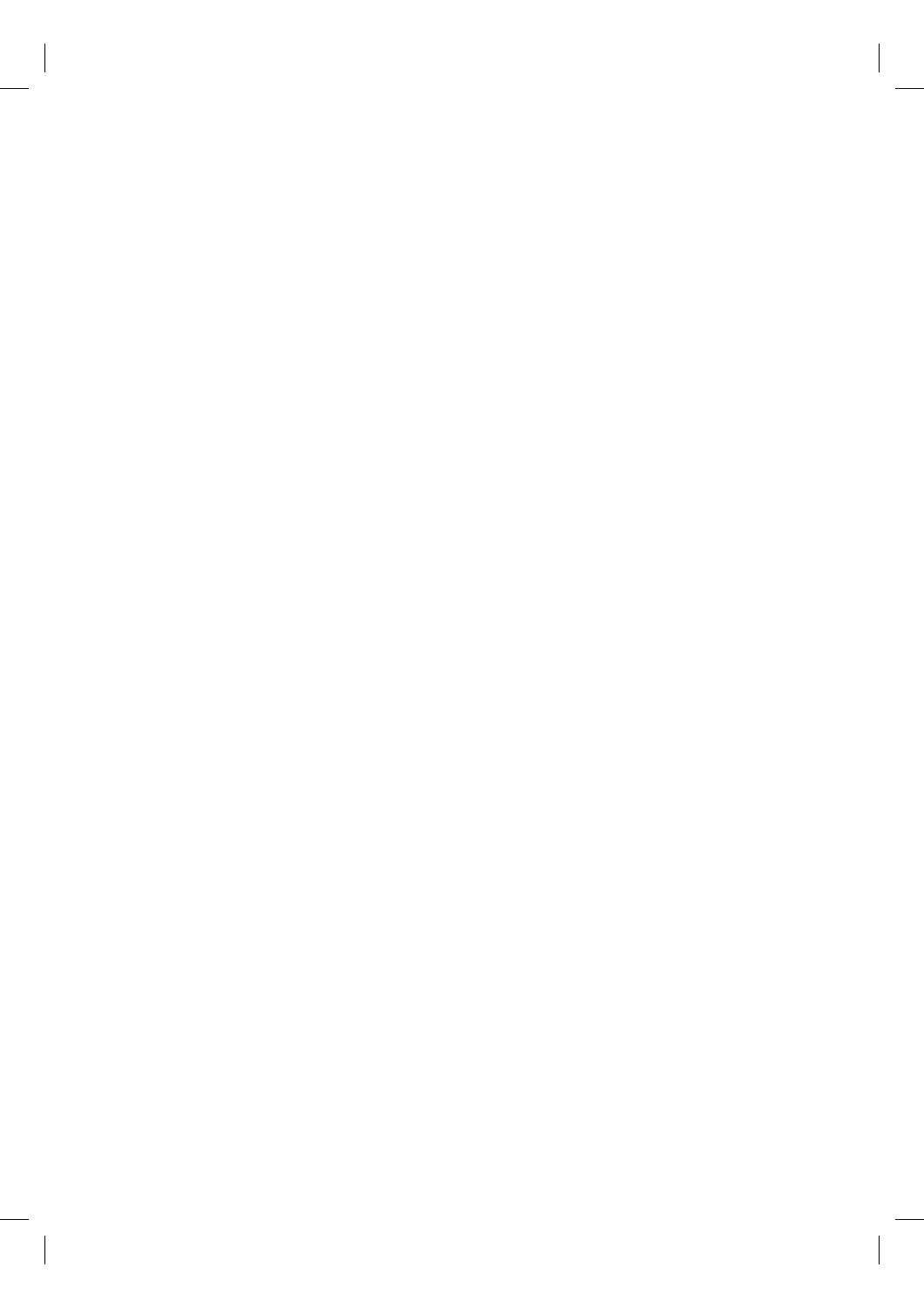# THE BODY OF FINITUDE

According to Michel Foucault the threshold between our prehistory and what is still contemporary was crossed "when finitude was conceived in an interminable cross-reference with itself" (2002, 346). One of the major consequences of that great discontinuity was the disappearance "of the old concept of man, in its correlation to the […] retreat of the divine" (Badiou 2007, 166). Trying to define the  $21^{st}$  century, Alain Badiou writes that our cultural situation is dominated by "a bad Darwin", meaning that the waning of metaphysics has reduced man to a species, to "the animal datum of a body". Accordingly, he has labeled the present age as that of "animal humanism" (175).

One sentence would be enough to lay the claim for Joyce's contemporary relevance: "*It's only Dedalus, whose mother is beastly dead*" (*U* 8). Dying *as* an animal, that is, outside any metaphysical project, was the previously unthinkable concept which became the legacy of the twentieth century. In *Ulysses*, Joyce confronts the passage of human life from what "belonged to God as creaturely life" (Agamben 1998, 75) to bare animality, from *bios*—a category capable of being refined into "human existence"—to *zoe*. And nowhere does he express that insight more clearly than in endowing Buck Mulligan with the attributes of Father Flynn, a religious minister (Melchiori 1995): in "the age of patent medicine" (*U*, 689), the "medecineman" was rapidly supplanting the priest in dictating the meaning of death and, therefore, in defining life. To Mulligan, death is only a mechanical failing of the brain, a wrong performance of the "cerebral lobes"  $(U, 8)$ . The concept of brain death was legally introduced in 1968, with the motivation that "the brain is the one organ that can't be transplanted", which actually turned death into "an epiphenomenon of transplant technology" (Agamben 1998, 93). However, the complete coincidence of personal identity with the brain, considered as a material organ, could be thought only after the traditional entities "soul", "mind"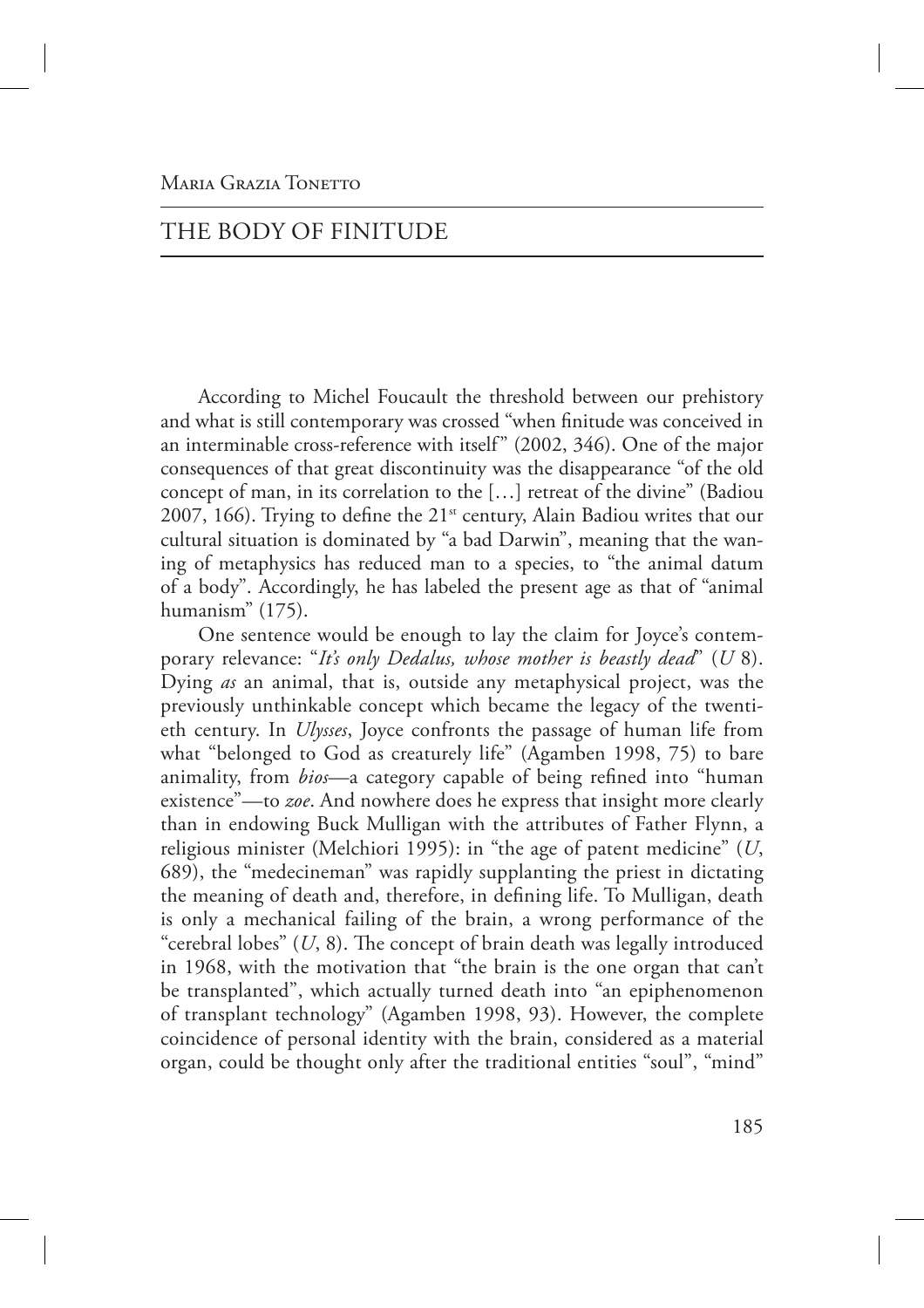or "conscience" were regarded as a direct resultant of the disposition of cerebral matter.

Undeniably, the departure from metaphysics unhinged the idea of the immortal, substantial soul as the main foundation of subjectivity. In Michael Maher's *Psychology* (Rickard 1999), Joyce could find a synthesis of contemporary monistic theories. Father Maher analyses recent theories concerning the soul, wondering whether it should be considered "the brain  $[...]$  or a pure spirit" (1895, 2). This evokes the debate between Stephen and Bloom on the issue of "body and soul" in "Eumaeus":

 - You, as a good Catholic, he observed, talking of body and soul, believe in the soul. Or do you mean the intelligence, the brainpower as such, […] I believe in that myself because it has been explained by competent men as the convolutions of the grey matter […]

- They tell me on the best authority it is a simple substance and therefore incorruptible. It would be immortal, I understand, but for the possibility of its annihilation by its First Cause, Who, from all I can hear, is quite capable of adding that to the number of His other practical jokes, *corruptio per se* and *corruptio per accidens* both being excluded by court etiquette. (*U* 732)

"Beastly" reductionism seemed to be the only alternative left in the waning of a religious frame, and is indeed the dominant position in contemporary discourse, where the body is a biological entity and a field of medical management. Although the decline of a theological frame for considering body and soul is Joyce's historical starting point, he refuses a purely biological interpretation of incarnated existence.

It is noteworthy that Stephen lays emphasis on the soul's incorruptibility. Indeed, in what Foucault terms Classical thought, the modalities of finite existence—such as the body as opposed to the immortal soul were conceived as the mere negative correlation of the infinite, manifesting man's imperfection. According to St. Thomas, the resurrection is the state in which human nature will be restored to its *perfection*, as God created it without defects (*Summa Theologiae*, III, q. 81, a. 1). On the contrary, proudly choosing as its central tenet that "nature abhors perfection" (*U*, 267), *Ulysses* emancipates man's incarnated condition from its traditional metaphysical signature.

In analyzing the traditional identification of the subject with the soul, Foucault remarks that the two symbolical axes of self-knowledge were that of *concentration within* and *elevation above* the material universe (2005, 43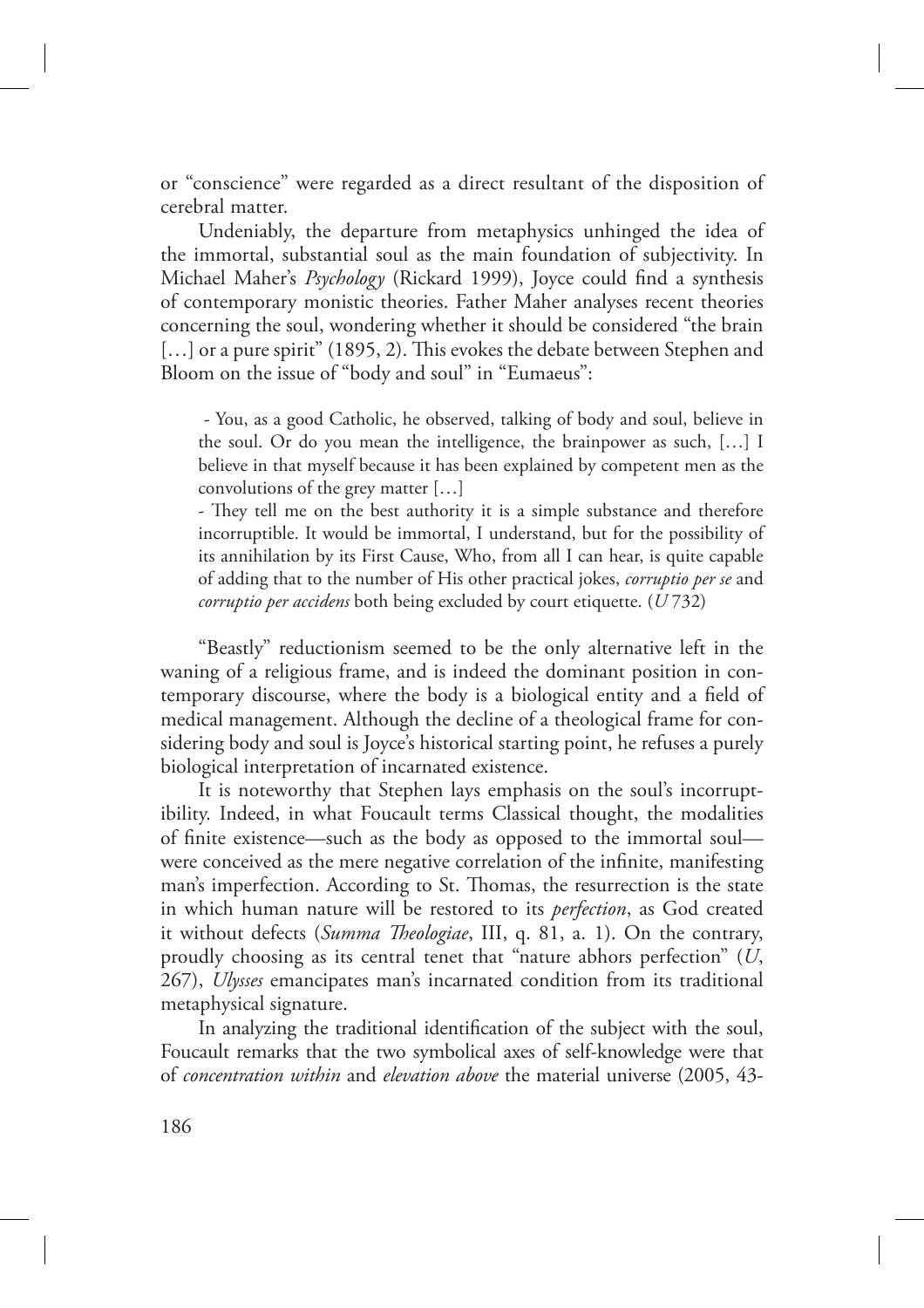79), both entailing a fundamental detachment from the external world. In *Ulysses*, Elijah repeats to his audience "you have that something *within*, the *higher* self" (*U*, 625, my emphasis). For a "self" conceived as a "shesoul" or a "hesoul", the body is no more than a "fleshcase" (*U*, 245): it's no essential part of the spiritual, eternal essence that it momentarily houses. In *Ulysses*, while retrospection and subjective appropriation are still performed by the soul, the emphasis on Aristotelian "form," existing only in matter and enfranchised from "insignificant […] musings about the afterlife" (*U*, 237), advocates the central role of the body in the actualization of a *finite* subject.

Discarding the interpretation of the material world as "the kingdom of the soul's malady" (*CW*, 94), Joyce discards the canonical representation of an absolute selfhood in a body immune from alteration and decay, which is symbolically achieved in salvation.<sup>1</sup> When Stephen contrasts the land of Phenomenon with the "land of promise […] where there is no *death and no birth neither wiving nor mothering*" (*U*, 517, my emphasis), mortality and connection are acknowledged as the main qualities of earthly existence. Therefore, *Ulysses* figures an ecstatic and relational subjective body as the incarnation of a human being emancipated from the transfiguring correlation to the infinite, to "the land of promise".

In Joyce's writings the body first appears in connection with finitude. In *Stephen Hero*, as in one of the *Epiphanies*, the question "Do you know anything about the body?" (*SH*, 168) is addressed to Stephen by his mother when Isabel is about to die. Death comes to Isabel through "the hole" in her stomach, which, like the umbilical cord in *Ulysses*, intrinsically connects the birth in the flesh to the state of the carcass. As Bloom enounces in his "law of falling bodies", bodies "all fall to the ground. The earth"  $(U, 87)$ . Later, the body's weight will be denoted as "dead weight" (*U*, 127). Joyce plays with the Church Fathers' maxim that "the flesh [...] is overthrown in death" and is "thereafter described as *cadaver*, from *cadere*" (Evans 1960, 51). The essence of the flesh is its being bound to fall.

According to Jacques Lacan, in the dualistic, Cartesian notion of human nature the soul is meant to perform the "function of synthesis", as the

<sup>&</sup>lt;sup>1</sup> Michel Foucault writes that "salvation is the vigilant, continuous, and completed form of the relationship to self closed in on itself. One saves oneself for the self, one is saved by the self, one saves oneself in order to arrive at nothing other than oneself." (*The Hermeneutics of the Subject*, New York: Palgrave, Macmillan 2005. 184-185). For instance, the novelistic concern with virginity, a bodily figure for self-preservation and purity, is viewed by Foucault as the embodiment of an immunological notion of selfhood.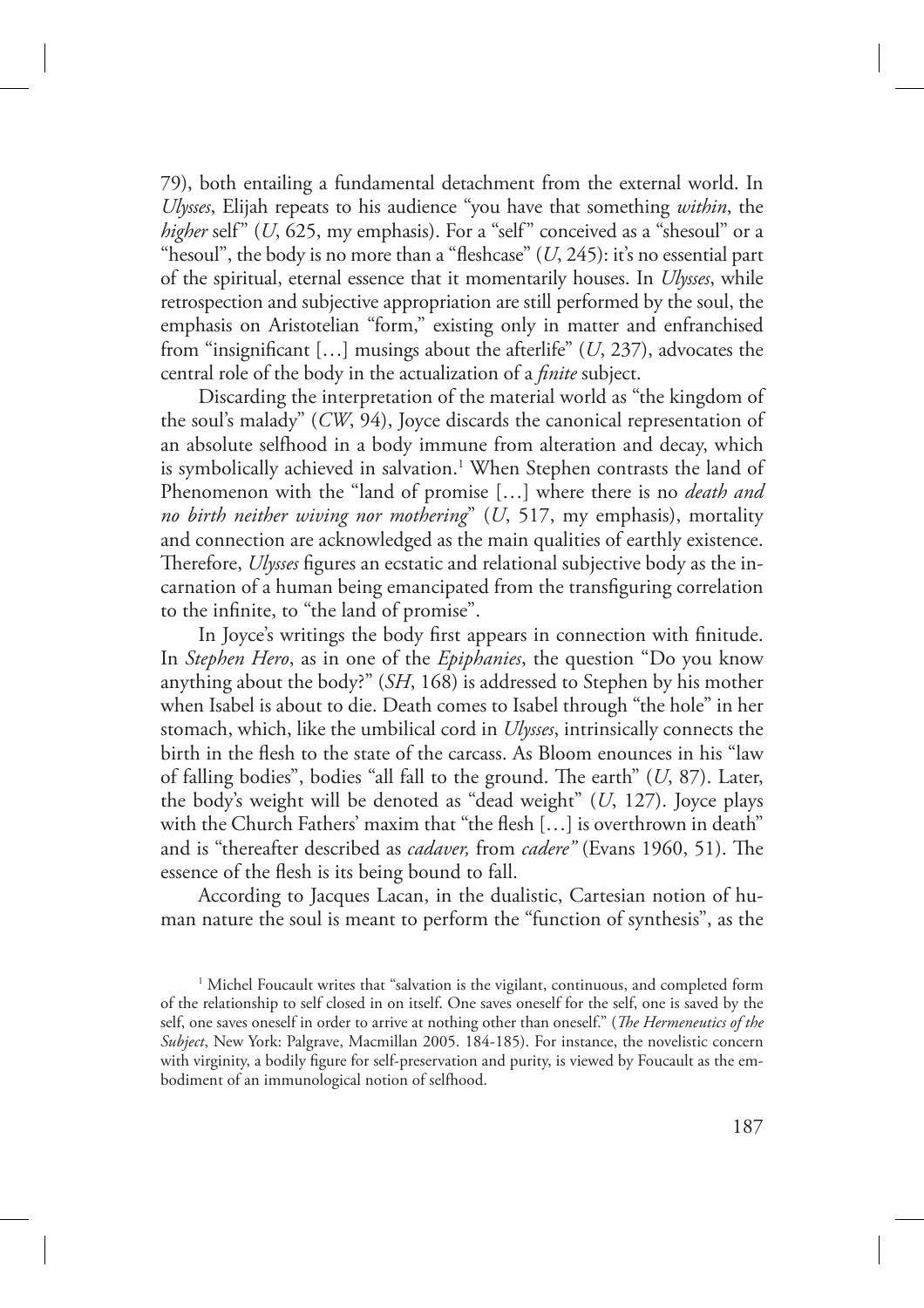unifying entity which supports the imaginary viability of a "moi ideal […] projection de notre totalité" (1981, 167). By means of Molly, Joyce mocks the idea that "in the other world" they will be "tying ourselves up" (*U*, 917): making us "entire" from a previous fragmentation and subjection to loss; moreover, the possibility that on the last day Lazarus found "his liver and his lights and the rest of his traps", that "all of himself" should be re-synthetized "that morning", becomes a joke. Instead, *Ulysses* posits as real the fact that Dignam's flesh is always materially changed into something else. The difference between the two carnalities called into play—Lazarus's, traditionally transfigurable, and Dignam's, joyously metamorphical—is marked by the twelve grams (at least according to Bloom) that stand for the weight of the immortal soul. Indeed, Bloom calls it "powder in a skull", implying the alienation of the body from the salvation scheme.

It has been argued that in the Christian tradition the human body achieves the fullness of its functions only after the Fall, so that physiological activities intrinsically connote the body as mortal (Agamben 2009). Aquinas writes that Adam would eat in a way that would produce no indecorous waste, while generation would occur by "*nulla corruptione integritatis*", with no corruption of Eve's bodily integrity (*Summa Theologiae* I, q. 98, a. 2). Obviously, the Edenic body was immune from decay and every lesion of its wholeness, such as wounds (*Summa Theologiae* I, qq. 97-98). If the state of innocence includes some animal functions, albeit with "*nulla* [*…*] *indecentia*", the resurrection will entail the suspension of every natural activity. Thus, nutrition, evacuation, and reproduction are shameful because they only belong to the fallen condition and to the state of mortality. They are indeed "obscene" and must be hidden from the public gaze: to Gerty, eating is in fact a shameful activity—"she didn't like the eating part when there were any people"  $(U, 458)$ . The passage from S. Augustine in the 1904 *Portrait*, where Joyce declares his search for a "philosophy of reconcilement" between corruptibility, beauty and goodness, with a view to reveal the "beauty of mortal conditions" (Scholes and Kain 1965, 65), re-appears in *Ulysses*. Here, the corruptibility of the body is intentionally foregrounded as a mark of its radical finitude: through defecation, micturition, "life with hard labour" (*U*, 204), and menstruation. The human gallery of *Ulysses* foregrounds the flawed and the deformed: a "blind stripling" (*U*, 230), a "onelegged sailor" (*U*, 288), men with a "ruined mouth" (*U*, 302) and "a misshapen gibbosity" (*U*, 533), bodies corrupted by illness and death. More importantly, though, *Ulysses* presents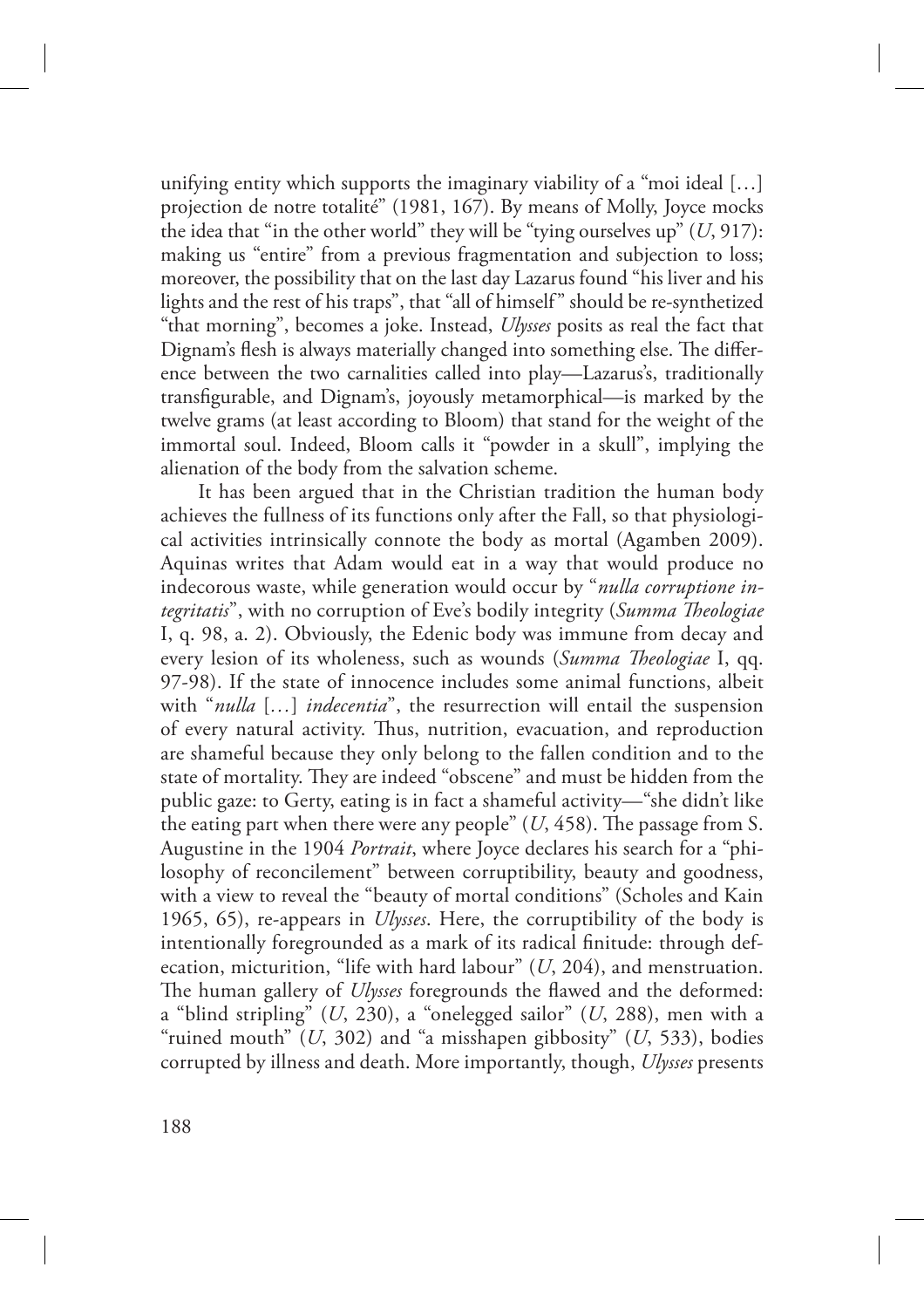humanity as the "asymmetrical" (*U*, 831), with a significant deviation from the "theoretical restriction of beauty to formal symmetry" (Bosanquet 2005, 131), symbolic of reason and divinity, which represented the aesthetic legacy of Platonism to Christendom.

On the other hand, Joyce extensively satirizes the "soultransfigured" (*U* 177) canon of bodily beauty, which banishes whatever is connected to alteration and corruption. According to the Church Fathers, *integritas*, also meaning immunity from corruption, is the fundamental feature of the "soultransfigured" or glorious body, while Thomas Aquinas posits it as the basis of beauty: "Ad pulchritudinem tria requiruntur. Primo quidam *integritas*, sive perfectio: quae enim *diminuta sunt, hoc ipso turpia sunt*" (Summa Theo*logiae*, I, q. 39, a. 8, my emphasis). What is not *integer*, or *diminutus*, is also ugly. By shifting the aesthetic focus on man's inherent "diminuteness", Joyce discards an idealizing canon that would propose the incorruptible body as the *ontological mode of beauty*. His shift towards the obscene, deformity and dis-integrity should not be viewed as the cloacal obsession of "a hater of his kind" (*U*, 49), but as a deep meditation of aesthetic canons in relation to their metaphysical implications, first of all the opposition "nature versus grace" (Aubert 1992, 109).

In *Ulysses*, indeed, only the immortal body is a whole, such as the one that cannot die because it has already died: "Quite right to close it. Looks horrid open [...] Much better to close up all the orifices. Seal up all. (*U* 123)." By sealing up the horrid uncleanness of mortality, our culture strives to exorcise the body's perturbing and ego-deflating ugliness.<sup>2</sup> With a relieving effect diametrically opposed to the hypogean incubism of "Hades", in "Nausikaa" the emphasis on bodily wholeness proceeds from a latent identification of the self with "her very soul" (*U*, 456), consistently with the vertical tension of this "chapter of culminations" (Senn 1977, 277). While the perfect wholeness of the skin manifests the original cohesion of the subject as a spiritual entity, Gerty's "glorious rose" (*U*, 469) stands for the sexual excitement which is banished by the rhetoric of spirituality. Gerty and Bloom are presented as two nimble spirits going forth to one another with the eyes

<sup>&</sup>lt;sup>2</sup> cf. "[Bodily] wastes drop so that I might live, until, from loss to loss, nothing remains in me and my entire body falls beyond the limit-cadaver. If dung signifies the other side of the border, the place where I am not and which permits me to be, the corpse, the most sickening of wastes, is a border that has encroached upon everything. It is no longer I who expel, "I" is expelled." J. Kristeva, *Powers of Horror: an Essay on Abjection*, Transl. Leon S. Roudiez, New York: Columbia University Press 1982, p. 4.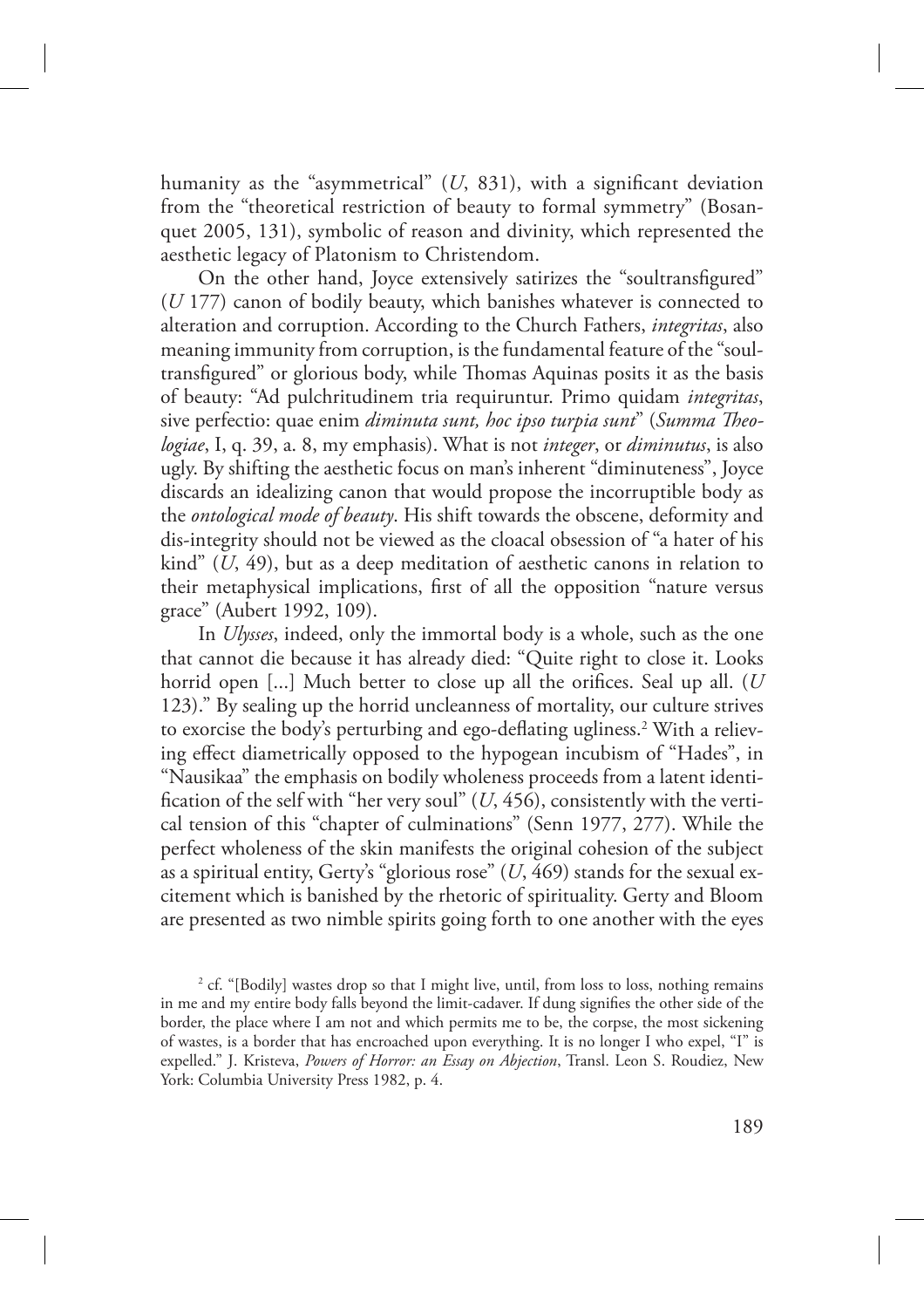only; in the episode, "their souls" (*U* 478) are often the grammatical subjects of action. Joyce chooses "glorious" as an epithet of Gerty's imaginary body, while everything connected with reproduction, feeding or evacuation becomes "the unmentionables" (*U*, 451). In Gertys' imagination, a spiritual self would not really eat, go to the toilet, have *pudenda*, like in the state of innocence and glory. On the contrary, Gerty's real body is dis-integral, both by diminution—"She's lame!" (*U*, 479)—and by excess: "those discharges she used to get" (*U*, 452).

Joyce ironically represents the body whose natural functions Gerty would like to hide as a form not made for action but for showing an ideal: "Her wellturned ankle *displayed* its *perfect proportions*" (*U*, 455, my emphasis); Gerty's body shares this ostensive and inactive quality with the "naked goddesses," whose nudity is for "All to see" (*U*, 224)<sup>3</sup> . When first defining Gerty's beauty, Joyce blended Christian and classical references:

Gerty MacDowell […] was pronounced *beautiful* […] Her figure was... *graceful*, […] the *waxen pallor* of her face was [...] *spiritual* in its *ivorylike purity* though her [...] mouth was [...] *Greekly perfect*. Her hands were of finely veined *alabaster.* (*U* 452)

She is indeed like a statue. Bloom repeats the analogy when he pairs the Virgin with the "Goddesses of Greece" (*U*, 334). Greek perfection meets the spiritual transfiguration of the body, since both "romantic" patterns present beauty as the perfection of the thing in the mind of the maker. In the Christian tradition, this identifies the body in the Edenic and *graceful* states, not in its earthly and corruptible quality. Thus, "Nausikaa" unveils the angel-like body as the foundation of the beautiful, in comparison with which Gerty's actual, performing and mortal body—the lame and crippled one—is neither beautiful nor good: it belongs to the de-formed which the aesthetics of integrity banishes as obscene.

The representation of an incorruptible body misses the vital human quality that Joyce aims at epiphanizing, the constitutive incarnation in time through action:

<sup>&</sup>lt;sup>3</sup> See G. Agamben, *Nudità*, Roma: Nottetempo, 2009, p. 139: "The glorious body is an ostensive body, which does not perform its vital functions but only displays them as potencies; from this perspective, glory goes hand in hand with inoperativeness" (my translation). See also G. Agamben, "Physiology of the Blessed," in *The Open: Man and Animal*, Stanford University Press, 2004.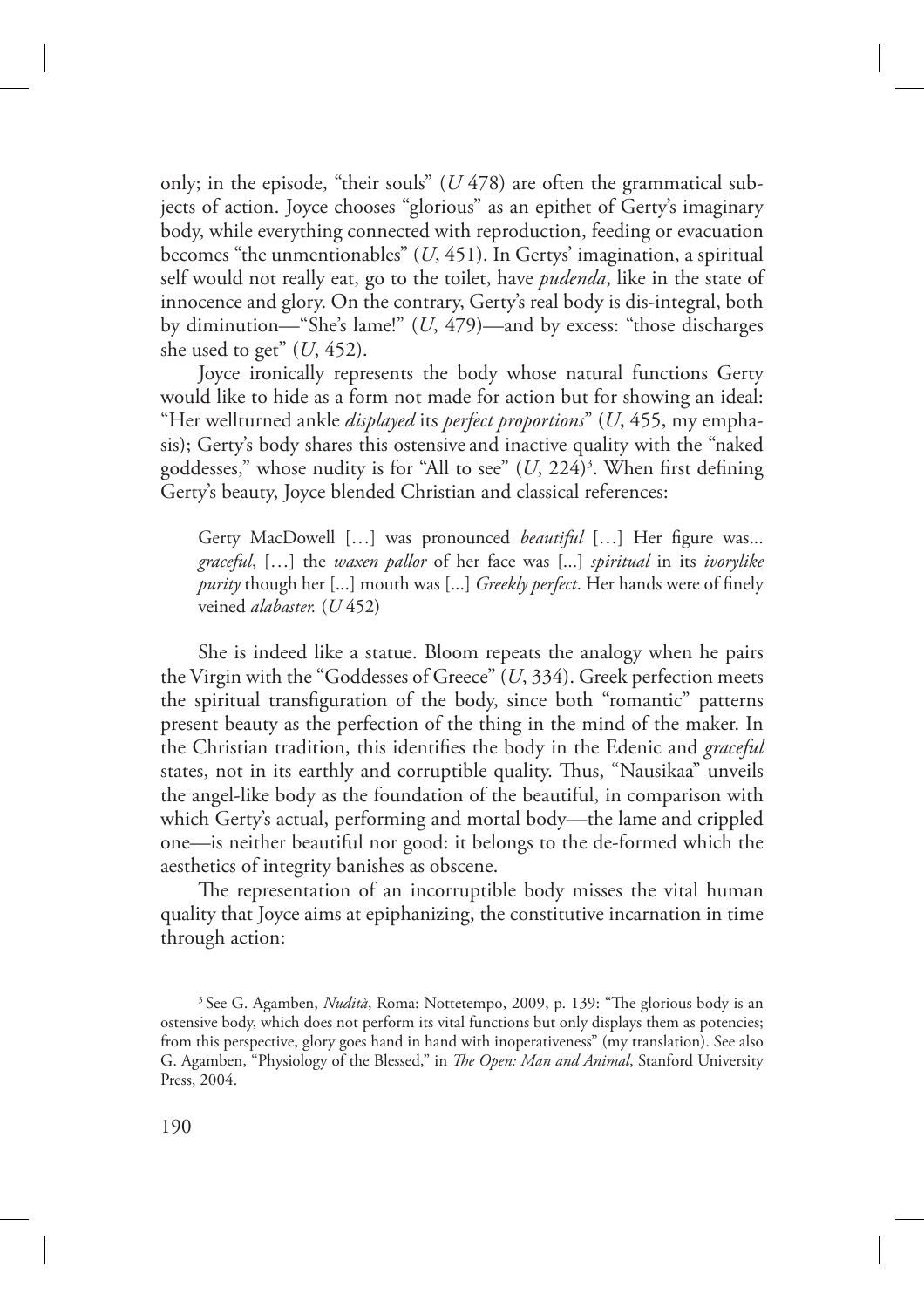Beauty, it curves, curves are beauty. Shapely goddesses, Venus, Juno: curves the world admires. [...] All to see. Never speaking… Mortal! [...] Immortal lovely. And we stuffing food in one hole and out behind (*U* 224-225)

The corporeal beauty defined only by the outline ("curves") and by a surface without orifices (goddesses have no mouth to speak nor to eat, nor anus for defecating, as Bloom wishes to verify) belongs to an "immortal" body, displaying perfection ("admires [...] All to see"). The human body, the mortal one and paradoxically the living one, is defined by the shape of an open circuit, active and deep ("we stuffing food in one hole and out behind"). Joyce's strategy in *Ulysses* is to shift the core of corporeal beauty from the *image* of a physiologically inactive body, to its *performative* quality in earthly existence, from the wholeness of an impassible body to the openness of connection and temporal unfolding. In contrast with the nymph's immortal body, Molly's flesh incarnates "the beauty of mortal conditions" in a body that eats, menstruates, urinates, and farts, whose corruptibility is exposed without shame, since it is no longer bound to the normative power of immortality. #is is the body "of a new humanity, *active* […] and *unashamed*" (*U* 199): one that proudly acknowledges that physiological activeness with which the Western tradition identified the shame of fallen nature. If in 1902 Joyce wrote that "beauty is the splendor of truth" (*CW*, 60), in *Ulysses* the obscene becomes a truth programmatically staged as a radiant manifestation of human, that is finite, *quidditas*.

Thus, to come back to the subject of Joyce's contemporary relevance, it should be clear that while the emancipation of the body from its traditional theological apparatus is common to Joyce and Mulligan's biological reductionism, the latter only *reverses* the traditional antinomy of matter and spirit, whereas Joyce *overcomes* it by stressing the vital role of the body in subjectivation. The paradigm of subjectivation in *Ulysses* is indeed the traversing: "What went forth to the ends of the world to traverse not itself. [...] Having itself traversed in reality itself, becomes that self"  $(U, 623)$ . The body allows the traversing to take place both as an ecstatic tension, a going out of oneself ("went forth"), and as a passage within oneself of otherness, the "not itself." "That self" is created by such mutual crossing. Contrary to the millennial association of spiritual growth with a process of detachment from the material universe, Joyce posits the material world as the only possible means of self-actualization. Consequently, in *Ulysses* the body can never be completely reduced to its material limits as it is always engaged in an outward projection. Therefore, in the  $21^{st}$  century, while giving a new, post-metaphysical mean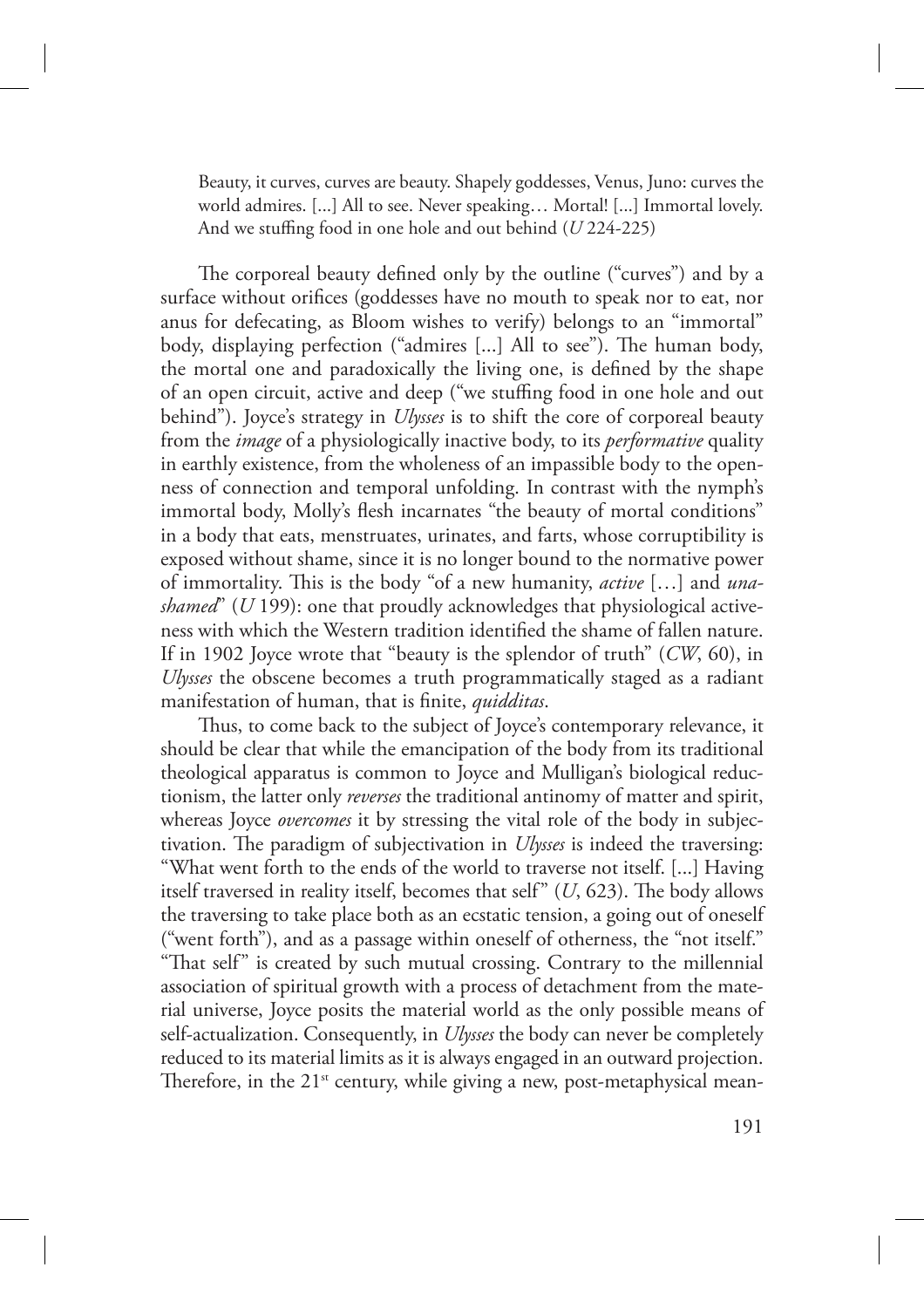ing to incarnation, *Ulysses* also provides a model of intellectual resistance against "the animal humanism that besieges us" (Badiou 2007, 178), which would reduce a living being to his/her naked biological life.

# *References*

- Agamben, Giorgio. 1998. *Homo Sacer. Sovereign Power and Bare Life*. Stanford University Press.
- —. 2009. *Nudità*. Rome: Nottetempo.
- Aquinas, Thomas. 1965. *Somma Teologica*, vol. 6. Florence: Salani.
- —. 1978. *Somma Teologica*, vol. 3. Florence: Edizioni Studio Domenicano.
- Aubert, Jacques. 1992. *The Aesthetics of James Joyce*. Baltimore & London: The Johns Hopkins University Press.
- Badiou, Alain. 2007. *The Century*. Cambridge: Polity Press.
- Bosanquet, Bernard. 2005. *A History of Aesthetics*. Whitefish: Kessinger Publishing.
- Evans Ernest, ed. 1960. *Tertullian's Treaty on the Resurrection*. London: S.P.C.K.
- Foucault, Michel. 2002. *The Order of Things: an Archaeology of the Human Sciences*. New York: Routledge.
- —. 2005. *The Hermeneutics of the Subject*. New York: Palgrave.
- Joyce, James. 1965. "A Portrait of the Artist." *The Workshop of Daedalus*, eds. Scholes, Robert and Kain, Richard. Evanston: Illinois: Nortwestern University Press.
- —. 1969. *Stephen Hero*, eds. J. Slocum and H. Cahoon, London: Jonathan Cape.
- —. 2000. *A Portrait of the Artist as a Young Man*. London: Penguin.
- —. 2000. *Occasional, Critical, and Political Writings*, ed. K. Barry, Oxford University Press.
- Joyce, James. 2000. *Ulysses*, with an introduction by D. Kiberd. London: Penguin.
- Kristeva, Julia. 1982. *Powers of Horror: an Essay on Abjection*. New York: Columbia University Press.
- Lacan, Jacques. 1981. *Les Psychoses*. Paris: Seuil.
- Maher, Michael S.J. 1895. *Psychology*. London: Longmans, Green & Co.
- Melchiori, Giorgio. "The Rev. John Flynn and Buck Mulligan." *Joyce's Feast of Languages. Seven Essays and Ten Notes*, ed. Franca Ruggieri. Rome: Bulzoni. 145- 146.
- Rickard, John S. 1999. *Joyce's Book of Memory: the Mnemotechnic of Ulysses*. Durham: Duke University Press.
- Senn, Fritz. 1977. "Nausicaa." *James Joyce's Ulysses: Critical Essays*, eds. Hart, Clive and Hayman, David. Berkeley and Los Angeles: University of California Press.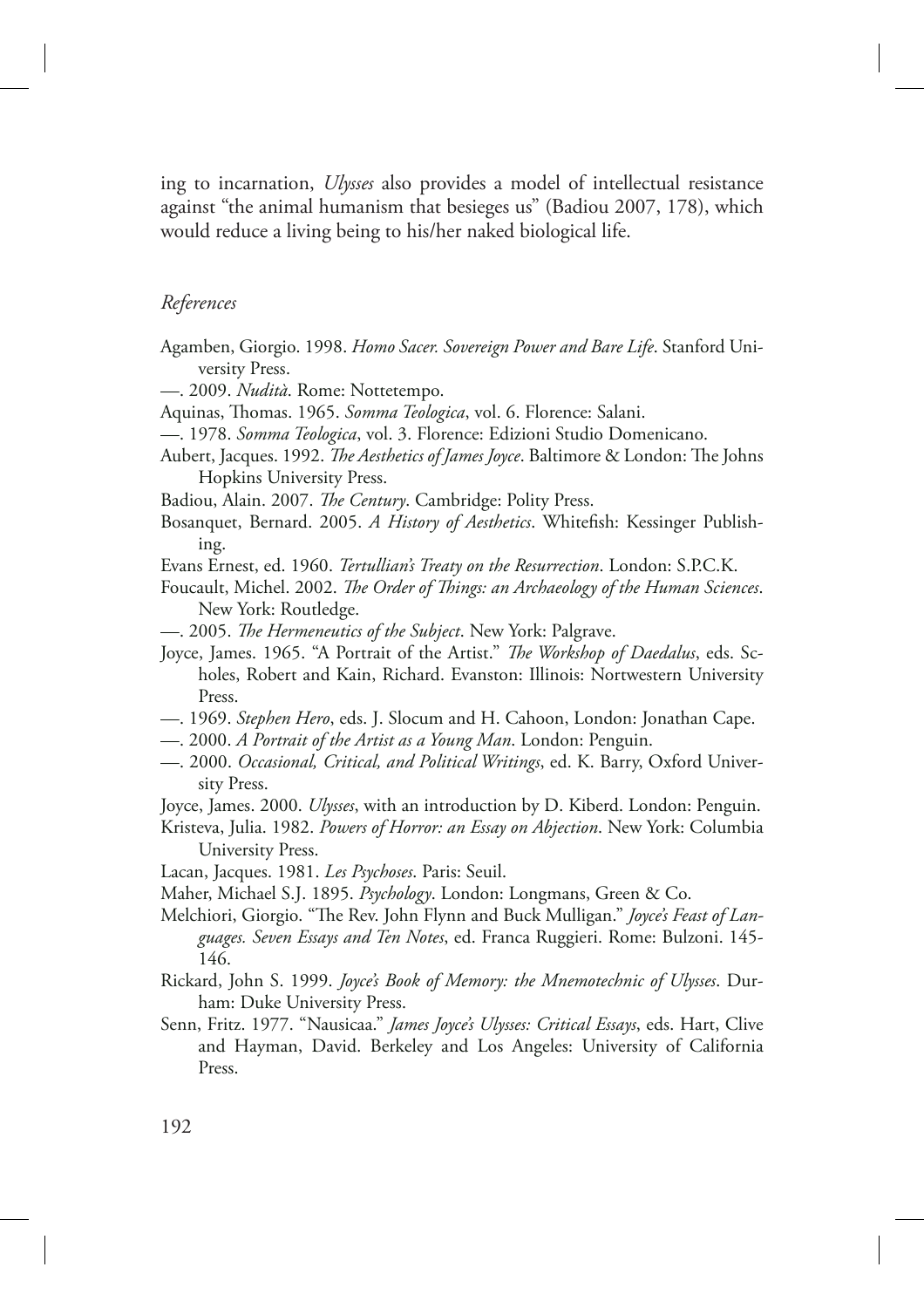# FEDERICO SABATINI

# CONTEMPORARY JOYCE: JOYCEAN THEMES AND STYLISTIC TECHNIQUES IN WILLIAM TREVOR'S WRITING

Among the numerous writers who have followed the path of Joyce, William Trevor is a particular case, since his writing is both similar to and very dissimilar to Joyce's. Although there is no sign of Joyce's late experimentalism, in Trevor's novels it is possible both to discern Joycean themes and, to an extent, Joyce's "intermedial method", namely the concoction of writing and visual arts<sup>1</sup> and the cinematic construction of scene and plot.<sup>2</sup>

Trevor himself has acknowledged his Joycean legacy and made numerous references to Joyce, both in his interviews and in his works: the story "Two More Gallants" is an ideal continuation of "Two Gallants"; in The *Ballroom of Romance* he portrays the theme of escapism by means of the (very Joycean) depiction of a dancehall;<sup>3</sup> one of his early novels is entitled

<sup>1</sup> Having worked as a sculptor, Trevor himself connects his writing to visual arts: "It's what I tell all the young writers who write to me and ask me how to, how they should do it, I do remind them that you, you need to have something as a kind of a jungle to make your way through and to find out what you want and what you don't want, and that's very, very like the journey of a, a sculptor, and indeed to some extent a painter" (William Trevor, "The John Tusa Interviews," *BBC Radio 3*;

http://www.bbc.co.uk/radio3/johntusainterview/trevor\_transcript.shtml)

<sup>2</sup> For a more extensive treatment on the subject see F. Sabatini "It can't be all in one language': Poetry and 'Verbivocovisual' Language in Joyce and Pound." *Review of Literatures of the European Union*, no. 8 (2008): 97-114; F. Sabatini, "Joyce's Visual Writing: The Symbolic Space of Embrasure." *Joyce in Progress: Proceedings of the 2008 James Joyce Graduate Conference in Rome*. Ed. Ruggieri, Franca; McCourt, John; Terrinoni, Enrico, 195-206 (Newcastle: Cambridge Scholars Publishing, 2009.

3 See Cheryl Herr, *Joyce's Anatomy of Culture*. Urbana and Chicago: University of Illinois Press, 1986; Carla Marengo Vaglio Marengo. "'All the world's fair': le mot et le monde dans 'Nausicaa,"" in *De Joyce à Stoppard: Écritures de la Modernité*. Ed. Haberer, Adolphe, 109-29 (Lyon: Presses Universitaires de Lyon, 1991).; Federico Sabatini *Im-marginable: Lo spazio di Joyce, Beckett e Genet*. Rome: Aracne, 2007 (chapter II); Adams, Susan J. "Joyce in Blackface: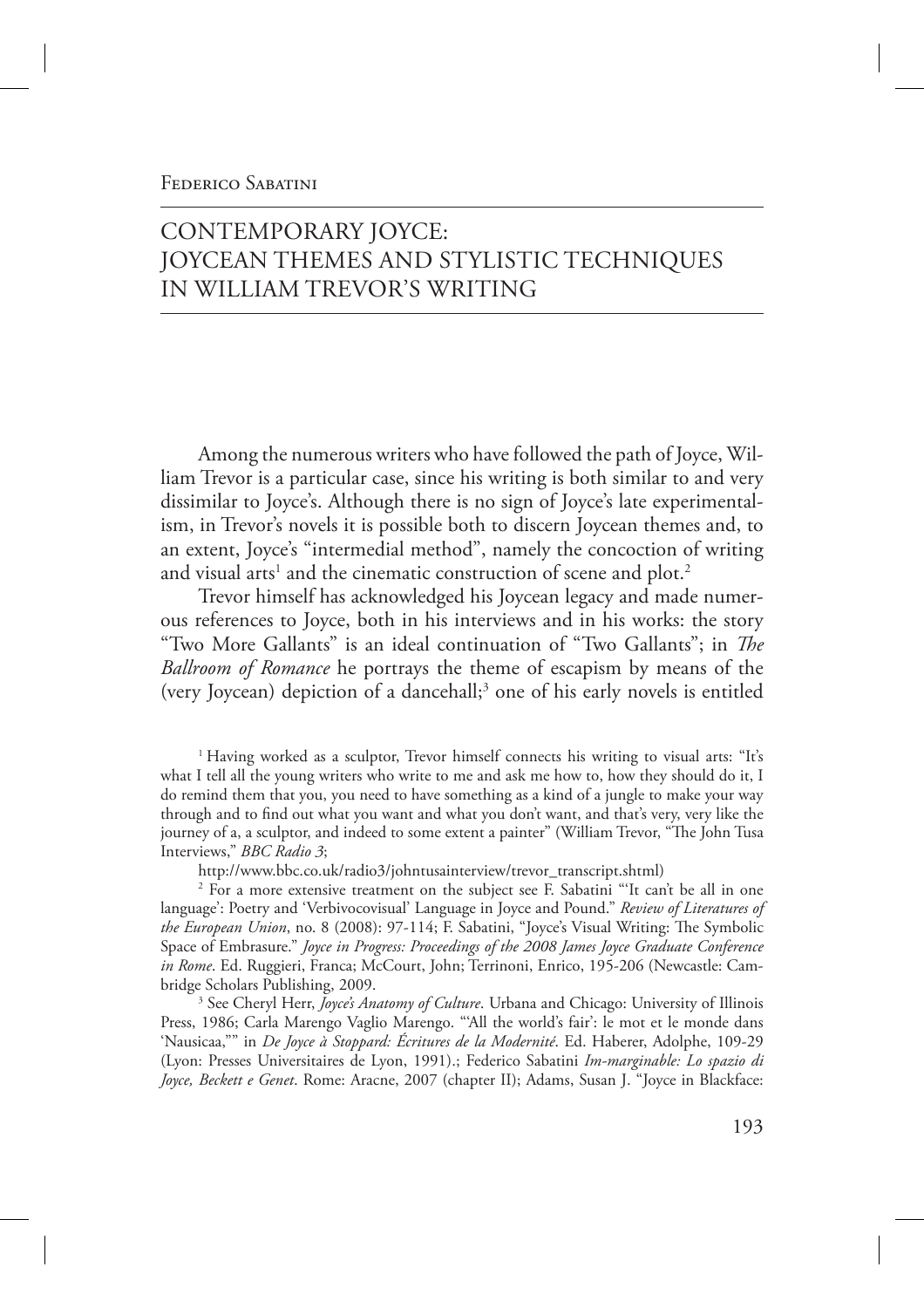*e Boarding House* and in his last book *Love and Summer*, the one I would like to focus on, the protagonist significantly quotes Gabriel Conroy. In addition, some of the recent criticism on Trevor has underlined such a connection with Joyce, especially in terms of their similar views on colonialism and on the exploitation of Ireland, stressing a similar kind of Irishness that is noticeable in their works.<sup>4</sup> As it has been argued, Trevor seems to be closer to the literature of the past than to his contemporaries, showing a fervid interest in authors such as Dickens, George Eliot, Jane Austen, Hemingway and Carson McCullers. Critic Del Rio Alvaro remarks that among Irish writers, Trevor "is fond of George Moore and James Stephens, and particularly of the early Joyce" (see also Stout 1989, 133-34) and others have compared his narratives with the work of the "Cork realists" Frank O'Connor and Sean O'Faolain (Howard 2001, 164; Sampson 2002, 287-88) and with the Russian writers Chekhov and Turgenev (Mackenna 1999, 134). Nonetheless, as his last novel discloses, Joyce seems to be the most enduring legacy he has accepted. This is evident not only because both writers are self-exiles who managed to write about Ireland "from a distance" (Trevor has been living in England for a long time) but, more poignantly, because their visions of Irishness bear striking similarities despite the century that separates them. Like *Dubliners*, Trevor's narratives deal with the theme of "paralysis," conceived in all of its nuances of meaning. His characters are all confined in repetitive and monotonous lives, they oscillate between states of apathetic isolation and sparks of epiphanic revelations that only ephemerally reveal fragments of truth about their lives. From a narrative point of view, both writers embrace the technique of "authorial unobtrusiveness" and impersonality, "skilful creation of atmospheres and psychological characterisation" (Del Rio Alvaro 2007, 3), as well as an acute attention to "naturalistic and realistic external detail as a tool to illuminate psychological and ethical scenarios and to write about human situations in which characters move towards a revelation or epiphany which is moral, spiritual or social" (Mackenna 1999, 134). In his nonfiction writing, Trevor often mentions the importance of story-telling as part of a national heritage; he asserts that "stories of one kind or another have a way of pressing themselves into Irish conversation,

Goloshes, Gollywoggs and Christy Minstrels in 'The Dead.'" *De-familiarizing Readings: Essays from the Austin Joyce Conference*. Ed. Friedman, Alan W.; Rossman, Charles. European Joyce Studies, 18, 33-42. (Amsterdam: Rodopi, 2009).

<sup>&</sup>lt;sup>4</sup> See Jim Haughey. "Joyce and Trevor's Dubliners: The Legacy of Colonialism." Studies *in Short Fiction*, 32, (Summer 1995). 355-65.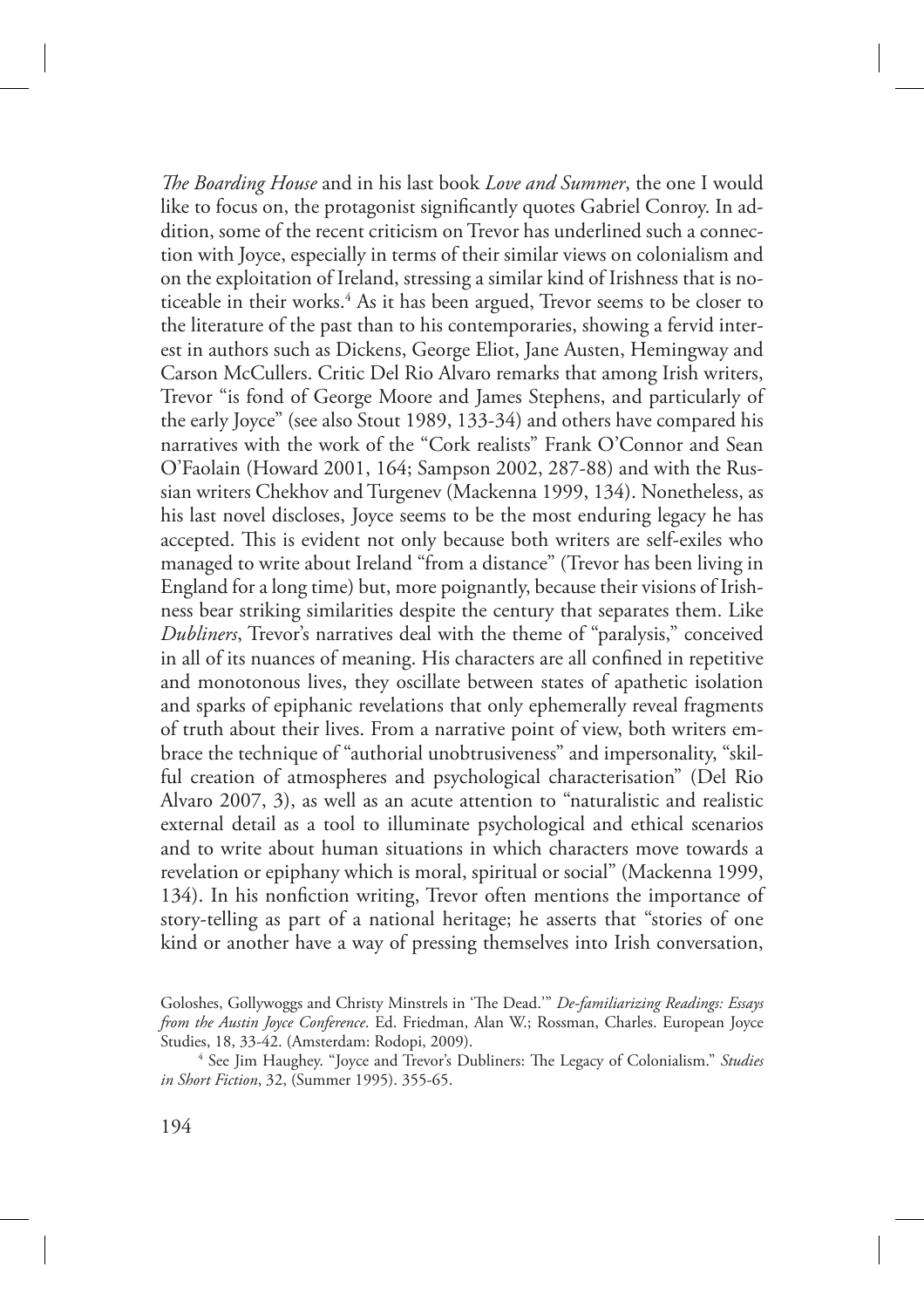both as entertainment and as a form of communication" (Trevor 1989, ix). As John Kenny has noted, Trevor considered story-telling as "a repetitious business":

Writing short stories is a repetitious business anyway, if you write as I do, in order to experiment, and I consider myself, as all fiction writers, *an experimentalist*. I find out that in a lot of my stories I'm investigating the same theme to see what happens a second or third, even a fourth of fifth, time (Kenny 2008, 485).

Besides Trevor's habit of "rewriting" that famously pertains to Joyce as well, the fact that he considers himself as an experimentalist may seem as an odd statement, given his traditional, almost old-fashioned, prose style. In another interview, in fact, Trevor revealingly describes himself as "the least experimental of writers" (Schirmer 1990, 9), so as to present a seemingly contradictory statement which, however, eventually reveals itself as coherent. As a matter of fact, Trevor does not pay attention to Joyce's later style but he rather indulges on the narratives of *Dubliners*. More interestingly, he never quotes *Finnegans Wake* and he regards *Ulysses* as Joyce's masterpiece, especially when compared to *A Portrait* which he considers "heavily autobiographical". He then connects *Ulysses* to Dickens' literary method by stating that Joyce "worked very much like Dickens, he used lots of acquaintances and turned them into characters in the book but, again like Dickens, he wrote at a distance" (*Ibid.*, 3). Such a provocative statement reveals Trevor's obsession with "authorial distance", with a distance that, according to him, must be achieved even when the writer deals with themes he's profoundly acquainted with. This also brings us back to Trevor as both an "experimentalist" and as "the least experimental of writers". As Ben Howard has noted, Trevor's example appears as strikingly "different" from the ostentatious and often flashy displays of narrative or lexical innovations in contemporary literature, and his position as a somewhat conservative and conventional "storyteller"<sup>5</sup> looks as an apparent anomaly or anachronism:

<sup>&</sup>lt;sup>5</sup> Trevor doesn't describe himself as a novelist but as "storyteller": "My fiction may, now and again, illuminate aspects of the human condition, but I do not consciously set out to do so: I am a storyteller."

http://www.contemporarywriters.com/authors/?p=auth122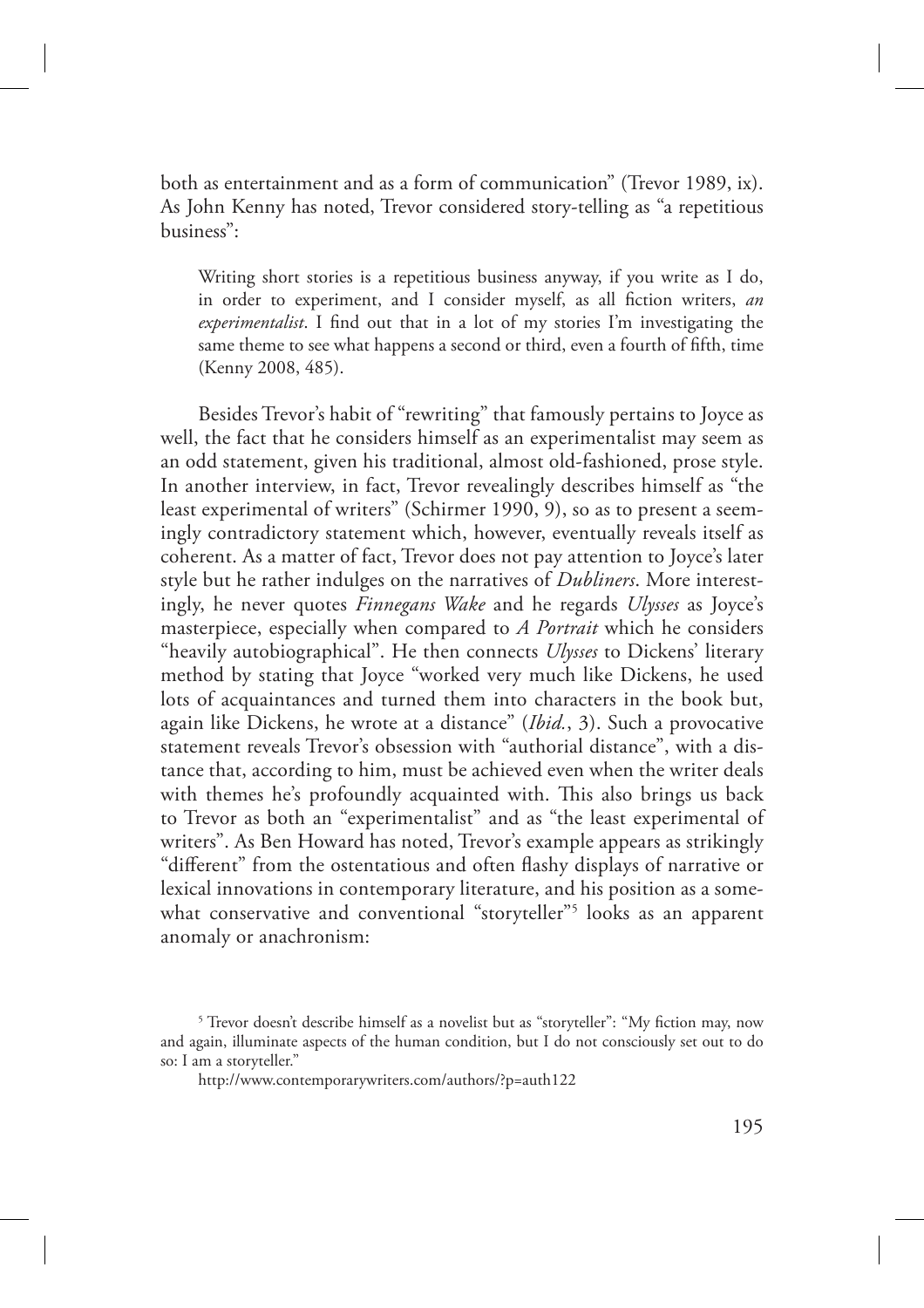In Irish letters, in particular, the century that began with a publisher objecting to James Joyce's use of 'bloody' in *Dubliners* ended with the novels of Patrick McCabe and Roddy Doyle, where immediacy, bluntness and vivacity of expression are prized more highly than subtlety or indirection. Reticence and reserve are conspicuously absent, both in content and expression, and any word is fit to print. Within this context the equable, tempered fiction of William Trevor is something of an anomaly, if not an anachronism (Howard 2001, 164, qtd in Del Rio Alvaro 2007).

It is in this light that Trevor might be considered as an experimental writer, as a writer who turns to aesthetic principles which are nowadays considered as old-fashioned and which, on the contrary, reveal authenticity and awareness of the literary discourse. As he proclaims, again by connecting his writing to visual arts, his experimentation is "hidden":

I think all writing is experimental. The very obvious sort of experimental writing is not really more experimental than that of a conventional writer like myself. I experiment all the time but the experiments are hidden. Rather like abstract art: you look at an abstract picture, and then you look at a close-up of a Renaissance painting and find the same abstractions (in Stout 1989, 125).

Trevor's writing may thus be compared to *Dubliners* thanks to its precise attention to detail and to the apparently most insignificant aspects of human character, those which, through the lens of aesthetic perception, may uncover unexpected and extra-ordinary psychological truths. By turning his attention to the Joyce of *Dubliners*, Trevor also puts forward that the state of paralysis that opens and pervades Joyce's collection may be seen as a timeless feature of the Irish community, so as to eliminate all historical borders and ultimately to reveal that such a paralysis is to be seen as inherent in the human condition (of which the Irish become only a metonymic fragment). As a consequence, Trevor's style and especially his narrative structures (slow and evocative, relying on narrative pauses more than on plot advancement) appear as a stylistic reproduction of the same paralysis that permeates his characters lives.

Like *Dubliners*, Trevor's stories "tend to be rather bleak; characters rarely discover the means to overcome their feelings of alienation or the cripping illusions they rely on to mask their inadequacies" (Schirmer 1999, 7). In recreating such a desolate condition that prevents any moral redemption for the characters, Trevor absorbs several techniques that pertain to modernist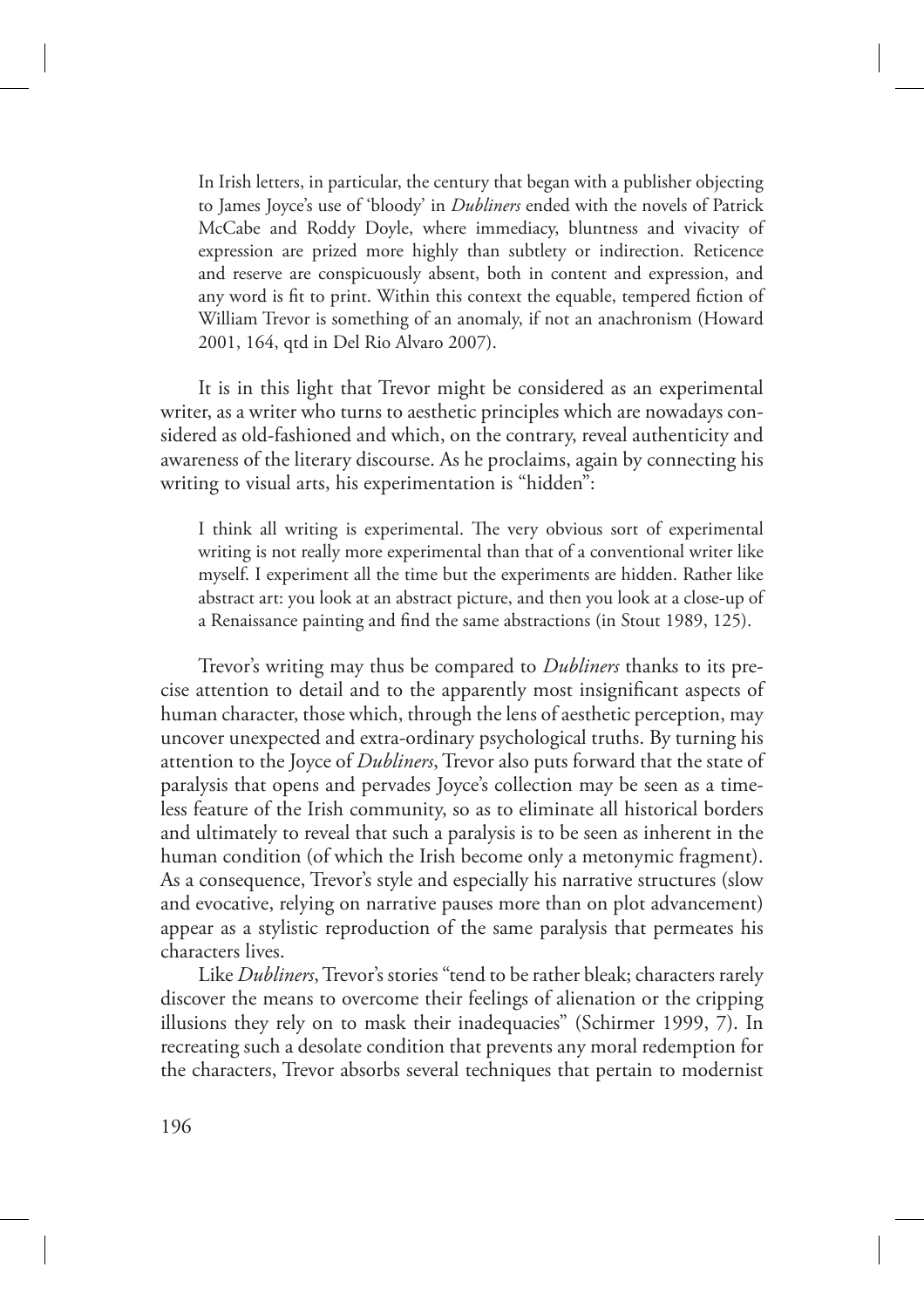experimentation, including the early ones employed in *Dubliners*. Besides the aforementioned distrust for authorial omniscience, his stories present what Schirmer calls "multiple centers of consciousness", so as to produce narratives that are constructed upon "many segments, each of which is associated by one character's perception" (*Ibid.*, 9). The result, as argued by Schirmer, is a "mosaic of different points of view, relying heavily on juxtaposition and parallelism", a technique that Trevor inherits from those modernist and pre-modernist authors who believed that "limited points of view embodied in formal terms a philosophical scepticism" (*Ibid.*). The depiction of multiple centres of consciousness through juxtaposition and parallelism in order to form a mosaic of narrative segments is discernible in Trevor's latest novel *Love and Summer*, a story set in the fifties in the rural town of Rathmoye, where all the people seem to reiterate the same actions since time immemorial. Feelings appear as communally shared, lacking of individuality and weakened by the frightful monotony and repetition that characterize their lives. The novel opens with the funeral of Mrs Connulty, a well-off and respected lady who was known and looked up to by everybody despite her intolerant and bigoted behaviour. Her daughter, Miss Connulty, is in fact the only person who doesn't mourn her mother's death. For her, as her thoughts will extensively reveal throughout the novel, her mother's passing represents an unconscious and irrepressible sense of liberation and a relieving and somewhat exciting feeling of change. Everybody attends the funeral, including the female protagonist Ellie Dillaham, a romantic and lonely woman who has married Dillaham, a widower who lives in regret for the tragic deaths of her previous wife and daughter and who has remarried in order to escape solitude. During the funeral, Ellie sees an out-of-the ordinary stranger (his looks are defined as "contradictory") while he is taking photographs. His name is Florian, the main character of the novel, a young man from a nearby village who's attempting to become an artist. He was there to take pictures of an old abandoned cinema and stopped to see the funeral. The story develops by following the two main characters' encounter, their first conversations and approaches, the thoughts and feelings of mutual loneliness and their final passionate idyll. The novel's rhythm itself, however, communicates that such a romantic feeling is far from being authentic and genuine but it is rather constructed upon a sense of alienation and a longing for escapism. When the two meet, at the beginning of the summer, Florian has lost his parents and inherited their house. He is now selling it in order to leave his village and move to another place (possibly Scandinavia)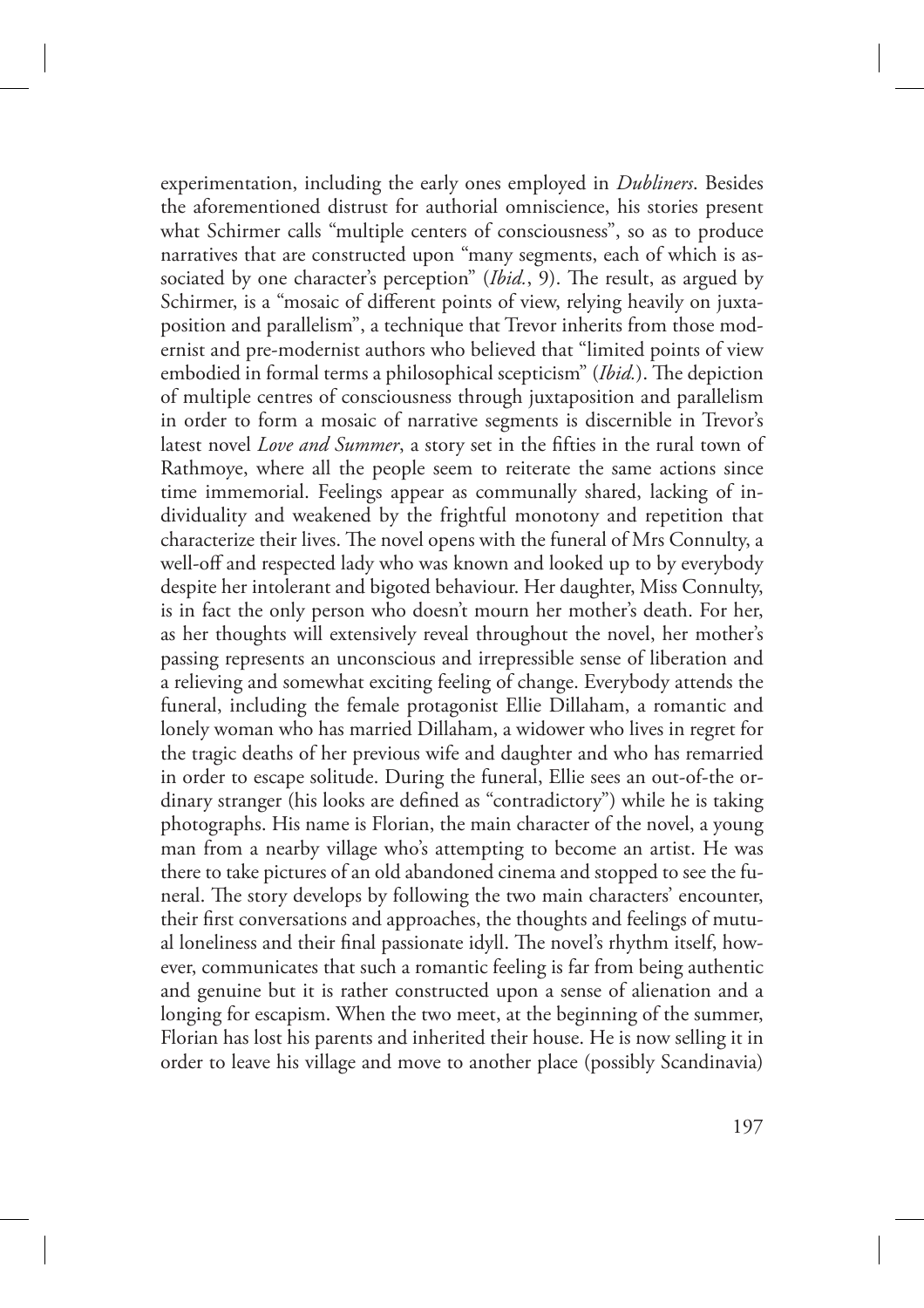and fulfill his artistic ambitions. Henceforth, the plot continues by exploiting Ellie's tormented choice between remaining faithful to her ordered and secure marital life or following Florian in what seems an adventurous life in an unknown place. Also due to a direct reference to Gabriel Conroy (quoted as one of the heroes of the stories read by Florian,)<sup>6</sup> Florian strongly calls to mind the protagonist of "The Dead", the only *Dubliners*' character who partially realizes his condition of stagnation and paralysis.<sup>7</sup> Concurrently, as I will argue, his exile implicitly reveals itself as a failure, so as to mirror Stephen Dedalus' destiny at the end of *A Portrait*. In addition, as I have argued elsewhere,<sup>8</sup> the story of Ellie convincingly reads as a rewriting of Joyce's "Eveline", being both centered on a sentimental female character who is called to leave the emptiness of a monotonous, dusty and domestic life and move adventurously abroad with her lover. Like Eveline, Trevor's heroine eventually decides not to leave her husband and she remains faithful to a destiny which seems more and more ineluctable and impossible to change.<sup>9</sup> Inasmuch as the characters' destinies appear as if "paralysed", the effect of paralysis seems to insinuate in all events and features of their lives. The town itself is firstly said to be born "for no reason that anyone knew or wondered about", it is "compact and ordinary" and all of its inhabitants are

<sup>6</sup> "He couldn't have burned the books, he couldn't have so casually destroyed the pages on which he had first encountered Miss Havisham and Mr Verloc, and Gabriel Conroy and Edward Ashburnham and Heathcliff, where first he'd glimpsed Netherfield Park and Barchester". (Trevor 2009, 60)

7 Many theories have developed about the personality of Conroy as a "Dubliner". I am here following John Paul Riquelme. "*Stephen Hero*, *Dubliners*, and *Portrait of the Artist as a Young Man*: Styles of Realism and Fantasy." *The Cambridge Companion to James Joyce*. Ed. Attridge, Derek. Cambridge: Cambridge University Press, 1990. 103-130; John Paul Riquelme. "For Whom the Snow Taps: Style and Repetition in 'The Dead."" *The Dead: Complete, Authoritative Text with Biographical and Historical Contexts, Critical History, and Essays from Five Contemporary Critical Perspectives*. Ed. Schwarz, Daniel R. Case Studies in Contemporary Criticism. Boston and New York: Bedford/St. Martin's, 1994. 219-33.

8 Federico Sabatini, Review of William Trevor, *Love and Summer* (Italian translation *L'amore. Un'estate*, Einaudi, 2009), *L'indice*, XXVII (March 2010), 3, 33.

<sup>9</sup> As Del Rio Alvaro rightly notices "although the ending of "Eveline" has traditionally been taken as symbolizing the moral paralysis that Joyce identified with Dublin, Eveline's final response, or rather lack of response, to Frank's offer, it has also been differently interpreted. For Schwarze, for example, it signifies Eveline's acknowledgment that her relationship to Frank is just a romantic fiction and that marriage will not liberate her from patriarchal oppression (Schwarz 2003, 108-10; Del Rio Alvaro 2007, 6). Schwarz's position is here debatable, and yet it takes into account a plausible interpretation of the deep sense of paralysis as being "understood" by the characters of *Dubliners* in their epiphanic moments of revelation.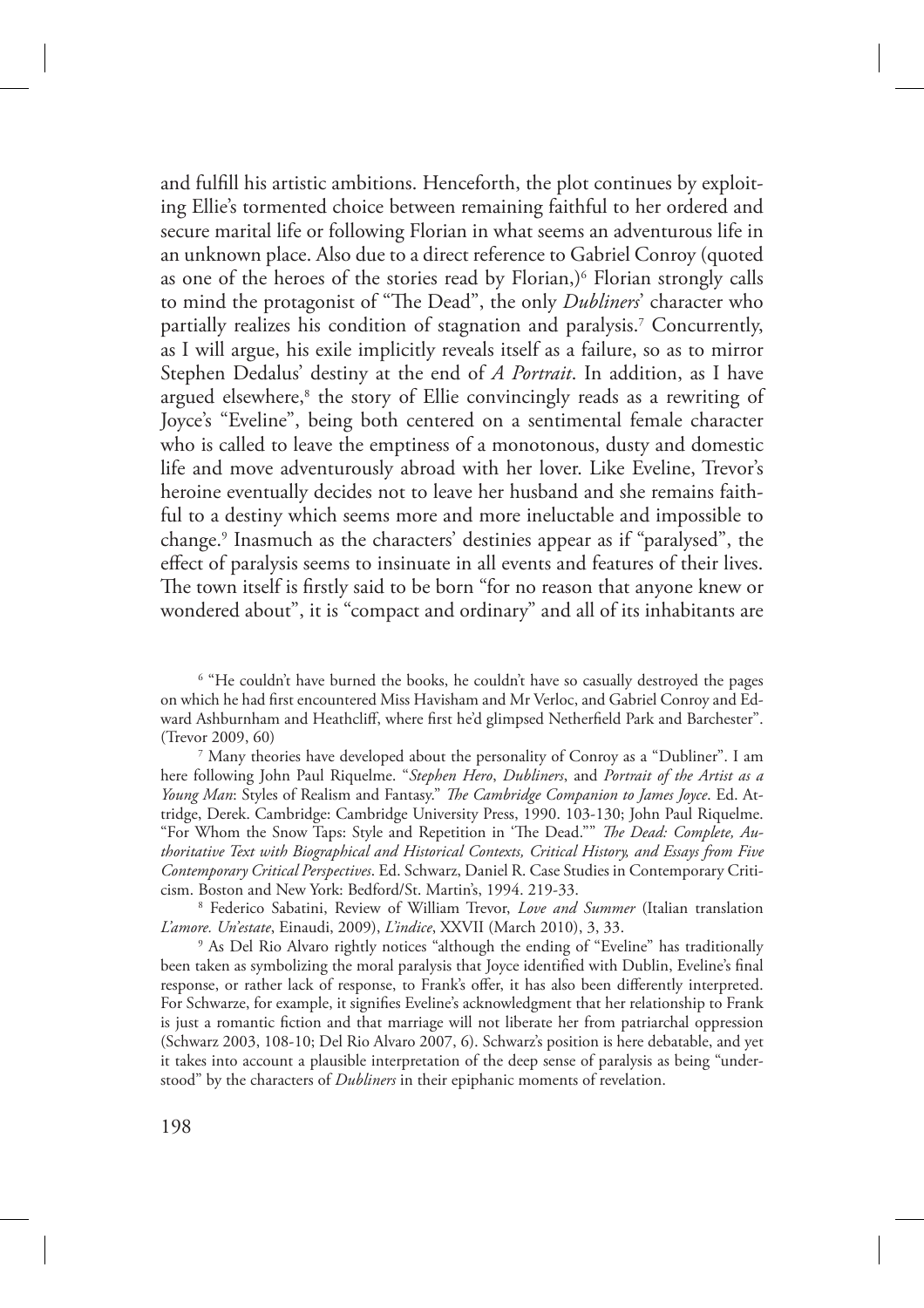described as a mass of identical individuals, doing exactly the same things, acting the same way and feeling the same (lack of) emotions:

Compact and ordinary, I was a town in a hollow that had grown up there for no reason that anyone knew or wondered about. Farmers brought in livestock on the first Monday of every month, and borrowed money from one of Rathmoye's two banks. They had their teeth drawn by the dentist who practiced in the Square, from time to time, consulted a solicitor there, inspected the agricultural machinery at Des Devlin's on the Nenagh Road, dealt with Heffernan the seed merchant, drank in one of the public houses. Their wives shopped for groceries from the warehouse shelves of Cash and Carry, or in Mc Govern's if they were economizing (Trevor, 2009, 2)

The town's life is so bleakly monotonous that people say that "nothing" happened" there:

*Nothing happened in Rathmoye*, its people said, *but most of them went on living there*. It was the young who left – for Dublin or Cork or Limerick, for England, sometimes for America. *A lot came back*". (*Ibid.*, 3)

The passages, besides summarizing those people's attitude, ominously announce Florian's destiny after his decision to leave Ireland. Although he is a sensitive artist (or, as I will argue, a "sentimental artist") the narration implicitly reveals that he's also suffering from the same paralysis that affects everybody and everything. Like its fellow citizens, paralyzed in the same repetitive deeds**,** Florian is entrapped in a static temporal dimension which prevents any modification. He is sometimes epiphanically aware of the importance of time, but ultimately unable to change the course of events:

When he [Florian] *procrastinated* it felt right to do so, yet he knew that what he *withheld* did not belong to him and *would happen anyway*, brushing him aside […] he became more *urgently* aware of that, and Ellie's lateness brought *time's dominance* to mind: there was less of it left than he'd imagined" (*Ibid.,* 134).

As in *Dubliners*, time is immobile,<sup>10</sup> it is never suspended as in real epiphanic and enlarged moments of perception; on the contrary, it only

<sup>&</sup>lt;sup>10</sup> See Carla Marengo Vaglio. "The Time Theme in *Dubliners." Genèse et métamorphoses du texte joycien*. Ed. Jacquet, Claude. Langues et langages, 11. Paris: Publications de la Sorbonne,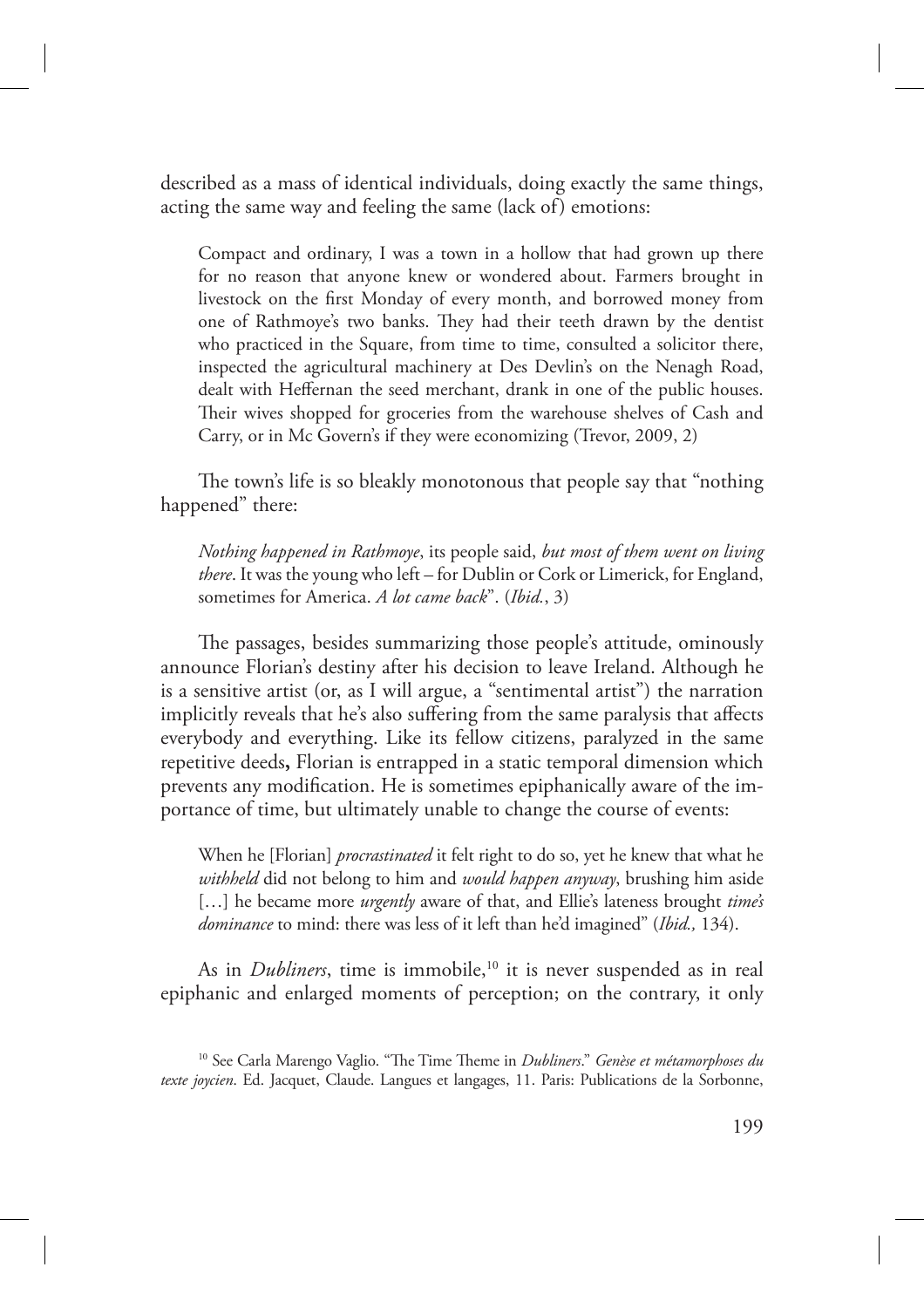moves forward on the surface of their lives, projecting them very rapidly towards old age. Many passages in the novel reproduce the same temporal stagnation in the characters' lives, a stagnation that is juxtaposed, via parallelism, to an astounding velocity towards death.<sup>11</sup> All the people share the same traditional experiences within the village, and they also share the same memories of a communal past<sup>12</sup> that seems to repeat itself endlessly into the present and to project itself towards a static and stagnant future. Everything in Rathmoye is sluggishly petrified or, as Joyce had it, "*perpetrified*" (*FW*, 23-29), i.e. "perpetrated" and "perpetuated," "perpetually petrified", i.e. habitually and constantly repeating the same petrifaction. This also applies to the highly significant theme of exile as experienced by Florian. Trevor takes the Joycean notion of exile even further, revealing, though silently, that Florian is destined to fail<sup>13</sup> as his exile is not even the product of his real will. Unlike Stephen Dedalus, Florian does not choose exile to react against his society or to put into practice his luciferian "non serviam", but he inactively accepts the exile out of lack of courage and because he doesn't have any other option:

*Had the circumstances been less difficult*, Florian would have remained for ever at Shelhanagh, but since there was *no indication that anything would change* and since he knew *he did not possess the courage* to suffer the indignities of poverty on his own, *he had decided to take the advice* he was offered, to sell the house and – *child of exiles as he was* – to become an exile himself" (*Ibid.*, 27)

Florian is passively "destined" to be an exile because his parents were exiles, in order to unconsciously repeat the same family history without

1985. 46-56.

<sup>11</sup> The temporal paralysis is evident, for example, in Ellie's preoccupation with "eternal" separation ("'Is it for ever you'll be going?," 'It is for ever'" (134) or with Miss Connulty's regret of time passing: "Less tall than her mother […] Miss Connulty retained *the shadow of a prettiness* that had enlivened her as a girl. Grey streaked her hair, darkening its fairness, but few lines aged her features. Even so, *she often felt old*, and resented this reminder that *in reaching middle age and passing through most of it she had missed too much of what she might have had*" (9)

 $12$  In a significant passage, Florian tells Ellie about Orpen, a strange-looking and mentally disturbed man who lives in Rathmoye: "It's the past that has him I grip". (69)

<sup>13</sup> Besides the aforementioned quotation about young people leaving the village and then coming back, even Florian's ideas about leaving are always expressed without firm conviction. After selling the house, he reflects, "there would be enough to live on, if not in splendor at least in comfort for a while. Enough to be a stranger somewhere else, although *Florian didn't yet know where*. *He had never been outside Ireland*" (28).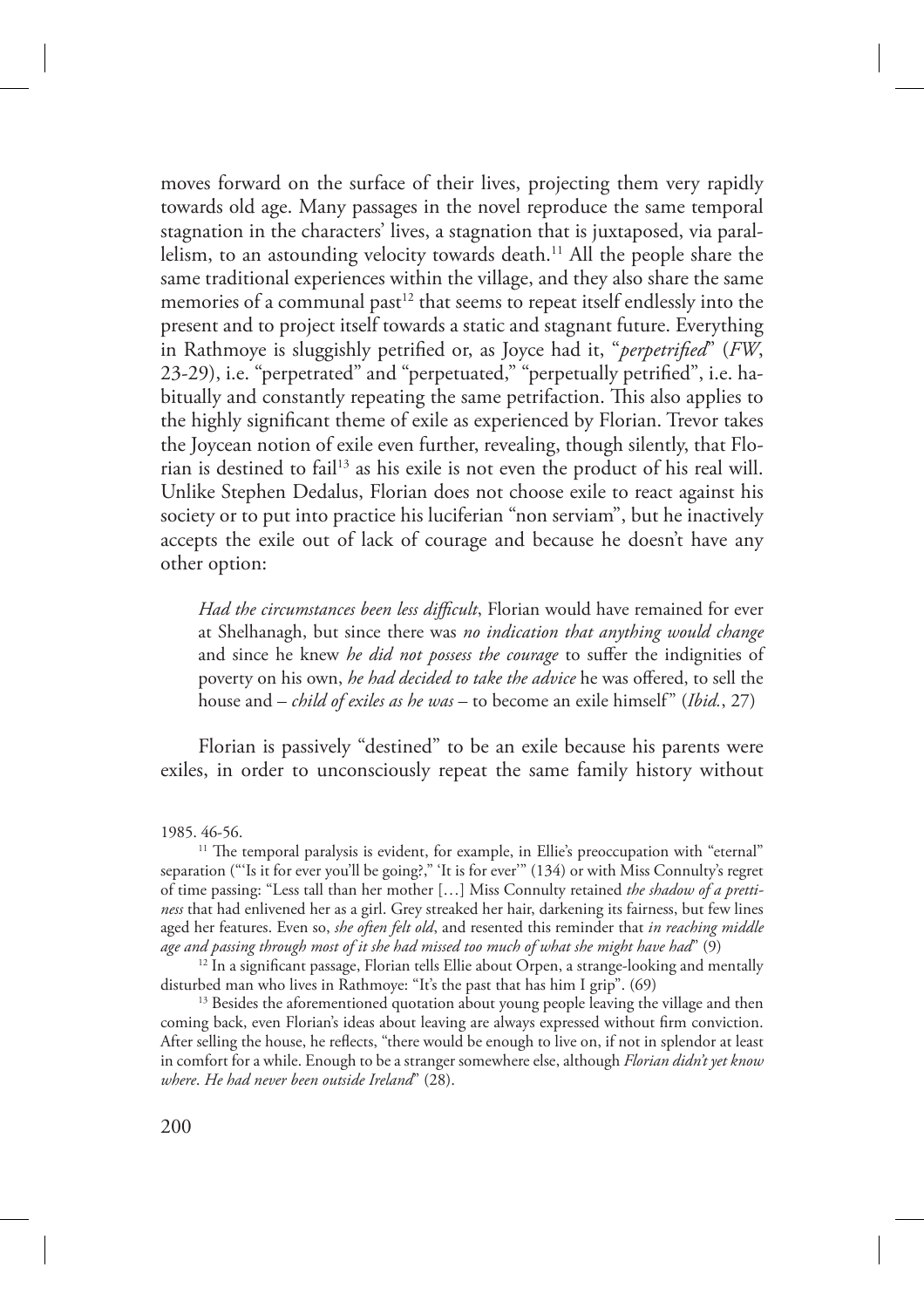committing to a really personal choice<sup>14</sup>. It is also evident that, as an artistto-be, he is driven by a sense of decadence that does not pertain to an aesthetic view but rather conforms to the same paralyzed consciousness that pushes him to become an exile. In his first attempts at art Florian

 …photographed Shelegham, its disrepair and melancholy atmosphere an attraction that afterwards in is photography he invariably sought: today he intended to return to the burnt out cinema where he'd been reprimanded for trespassing. *Decadence and melancholy are within himself*, *ineluctably* (*Ibid.*, 32)

The adverb "ineluctably" is here a paramount semantic vehicle to express inactivity and impossibility to change, and it summarizes the whole of Florian's life as an artist<sup>15</sup>.

This has happened throughout his life, even when he was younger and used to keep a diary and to write stories in it. Isabella, his girlfriend at the time, urged him "to make something out of it", but he "knew he couldn't":<sup>16</sup>

Surely, Isabella said, he could make something of that, since he had made a little already? […] He knew he couldn't (*Ibid.*, 146)

[…]

Reading and rereading the scraps he had given up on, *Florian did not readily conclude that time, in passing, had brought perception*, only that his curiosity

<sup>14</sup> Everybody in the village inherits exactly the same characteristics of their parents' personalities. Even Miss Connulty, as noted by her brother, slowly becomes identical to her mother although she despised her: "An extraordinary thing, Joseph Paul considered, his breakfast getting cold. *It might be her mother talking*, expressions used he hadn't heard since the time of the trouble. The two red spots had appeared high up on her cheeks and he remembered them from childhood. *She'*d pick up a handful of slack and throw it at you" (27). The last "she" is ambiguous as it could refer both to his mother or to his sister, Miss Connulty: the two have apparently become the same person.

<sup>15</sup> It was a place he might have come to when he *fumbled* with photography, Florian thought. But memory would more tellingly preserve it" (137). Apart from the evident negative connotation in the verb "fumbled", Florian's belief that memory is stronger than photography in capturing feelings and emotion is a paradoxical and bitterly ironical affirmation, given the nature of his memory.

<sup>16</sup> Such an artistic inability connected to an artistic ambition also links Florian to Little Chandler, the main character of "A Little Cloud."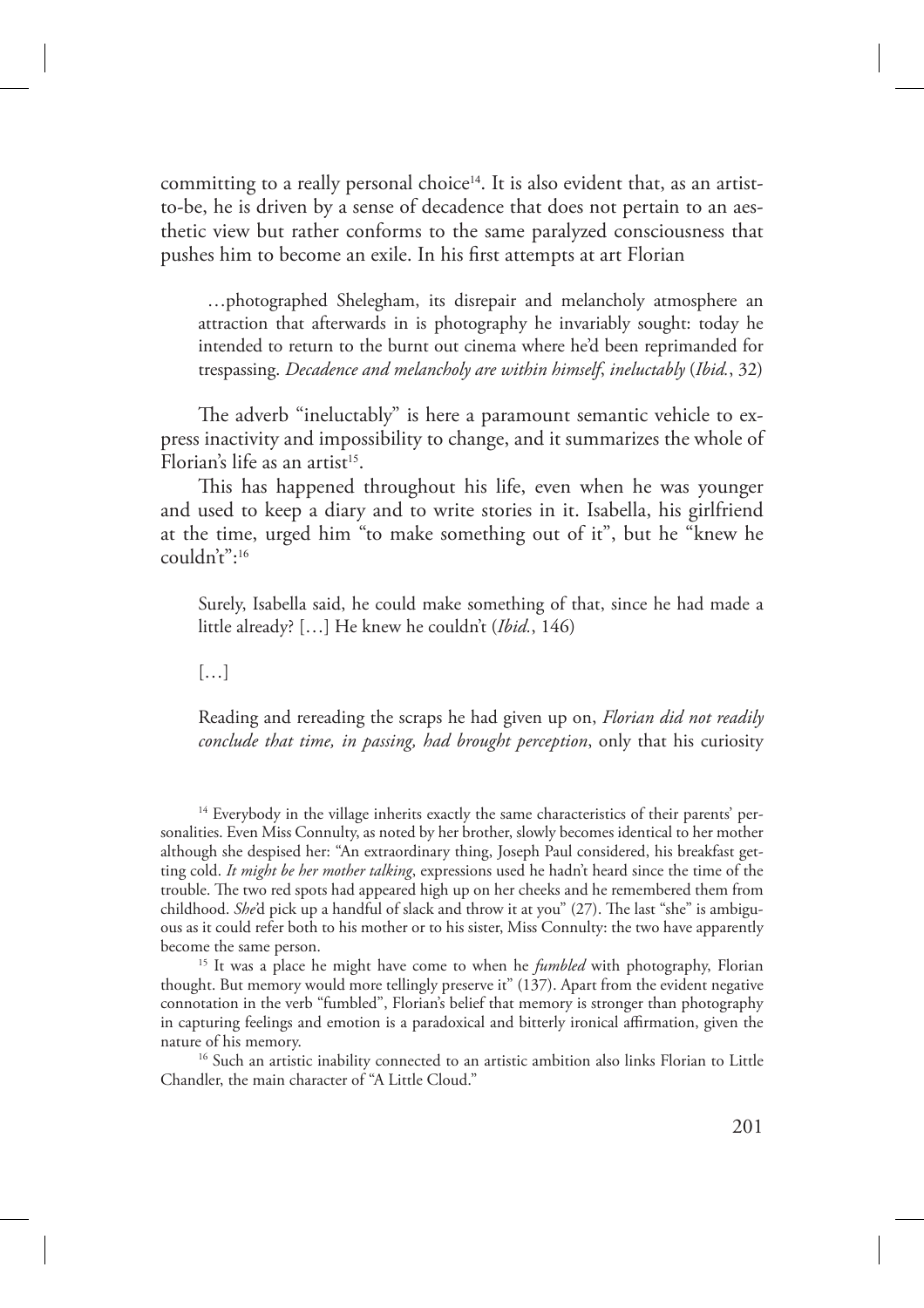was stirred by the *shadows and half-shadows imagination had once given him*, by the unspoken, and what was still unknown. He added nothing to what was written, only murmuring occasionally a line or word that might supply an emphasis or clarify a passage (*Ibid.*, 147) .

Again, time does not provide his perception with that expansion of knowledge which should be the nucleus of aesthetic creation. His epiphanic moments are only able to stir his curiosity and to present "half-shadows" produced by his defective imagination. Although he defines himself as a "sentimental reader", $17$  one can also argue, in this light, that he is a "sentimental artist", referring to the same negative connotation that Joyce conferred upon the term:

Sentimentalism is never firm, nor can it be; it is a trend of warm comfortable fog […] Passion creates and destroys, but *sentimentalism is only a backwash* into which every kind of rubbish has been cluttered, and I cannot think of a single sentimental work which has survived more than a couple of generations. Crude force is better; at least you are dealing with something primary (Power 1975, 68).

Inasmuch as Florian is a sentimental artist, Ellie is a sentimental woman: she sentimentally recreates her feelings by surrendering to the illusion of a strong passion and, by doing so, she strikingly resembles Joyce's Eveline. Ellie cannot even decipher her feelings ("She *hadn't been aware* that she didn't love her husband" (Trevor 2009, 91) and so one can argue that she wrongly interprets her passionate sentiment for Florian as real. On the contrary, she is only reconstructing a fake feeling in order to fill her existential void. The result is a blurred condition of reality and fantasy that she cannot possibly understand. The same impossibility of disentangling the two (or to make them whole) is further explained by his husband's thoughts, which are reproduced through the (Joycean) technique of free indirect discourse. Although he refers to his personal experience, his words may easily apply to Ellie or to Florian, so as to reinforce the idea of a global and collective consciousness erasing all individual differences**:**

<sup>&</sup>lt;sup>17</sup> "He couldn't have burned the books, he couldn't have so casually destroyed the pages on which he had first encountered Miss Havisham and Mr Verloc, and Gabriel Conroy and Edward Ashburnham and Heathcliff, where first he'd glimpsed Netherfield Park and Barchester. '*I'm a sentimental reader,"* he admitted to the visitor (60).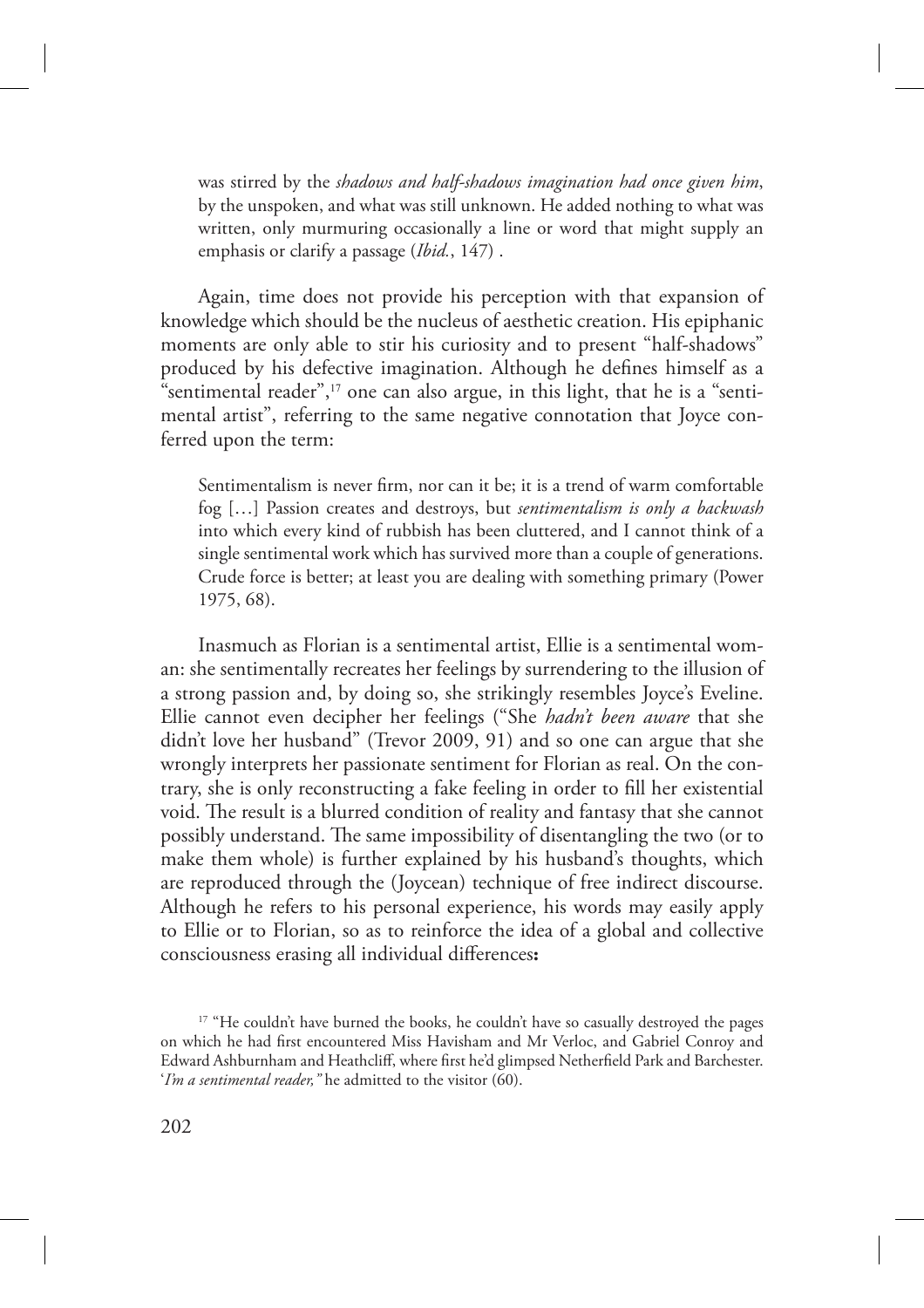Dillaham *tried to make sense of it* […] He went through it all again, every word that had been spoken, *even by himself*, his interruptions, his *effort to lead a conversation* into areas that might be fertile enough *to nurture reality in the morass of confusion*. He went back, in his thoughts, to other times, *searching*  them in turn *for a connection* with what had been said, *threading fact and fantasy* and finding in their conjunction *the blemished truth*. For *everything was blemished* in the talk there'd been, and *at its best the truth itself might also be* (*Ibid.,* 190).

Truth is "blemished" for Dillahan but also for the other characters. They can't really find a "connection" and only endeavor to connect "fact and fantasy" in the most plausible way, without ever achieving a real recreation or a real knowledge.

In order to depict such a precise nature of a collective consciousness divided into multiple centers of consciousness, Trevor employs the cinematic technique of reproducing the same scene seen or perceived by different characters simultaneously. The most striking example presents Florian as he suddenly sees Ellie (almost as a vision, again mixing reality and fantasy), approaches her and starts a conversation:

Florian saw the girl then. She was cycling slowly across the Square in the distance. He blue dress drew his attention, the same dress she'd been wearing before and *when he dreamed of her*. She passed Bodell's bar and turned into a street a few yards on. (*Ibid.*, 79-80)

A very laconic conversation between the two follows: Florian invites Ellie for a coffee, she hesitates, blushes, and finally refuses. The dialogue continues about irrelevant trivialities and abruptly stops, at the very end of the chapter, when he admits that he has dreamt of her. The following chapter begins with Miss Connnulty looking at the same scene from her window above the square, so as to offer another vantage point of observation, one from which nothing can be heard:

Resting after her morning's work, idling at the window from which so often she viewed the Square, Miss Connulty had noticed the two when they appeared there from Magennis Street. She had seen them hesitating before walking on, seen them stop again, seen Ellie Dillaham eventually scuttling off. Miss Connulty used that word to herself, for scuttling was what Ellie Dillahan's abrupt breaking away had looked like, a sudden, awkward movement forced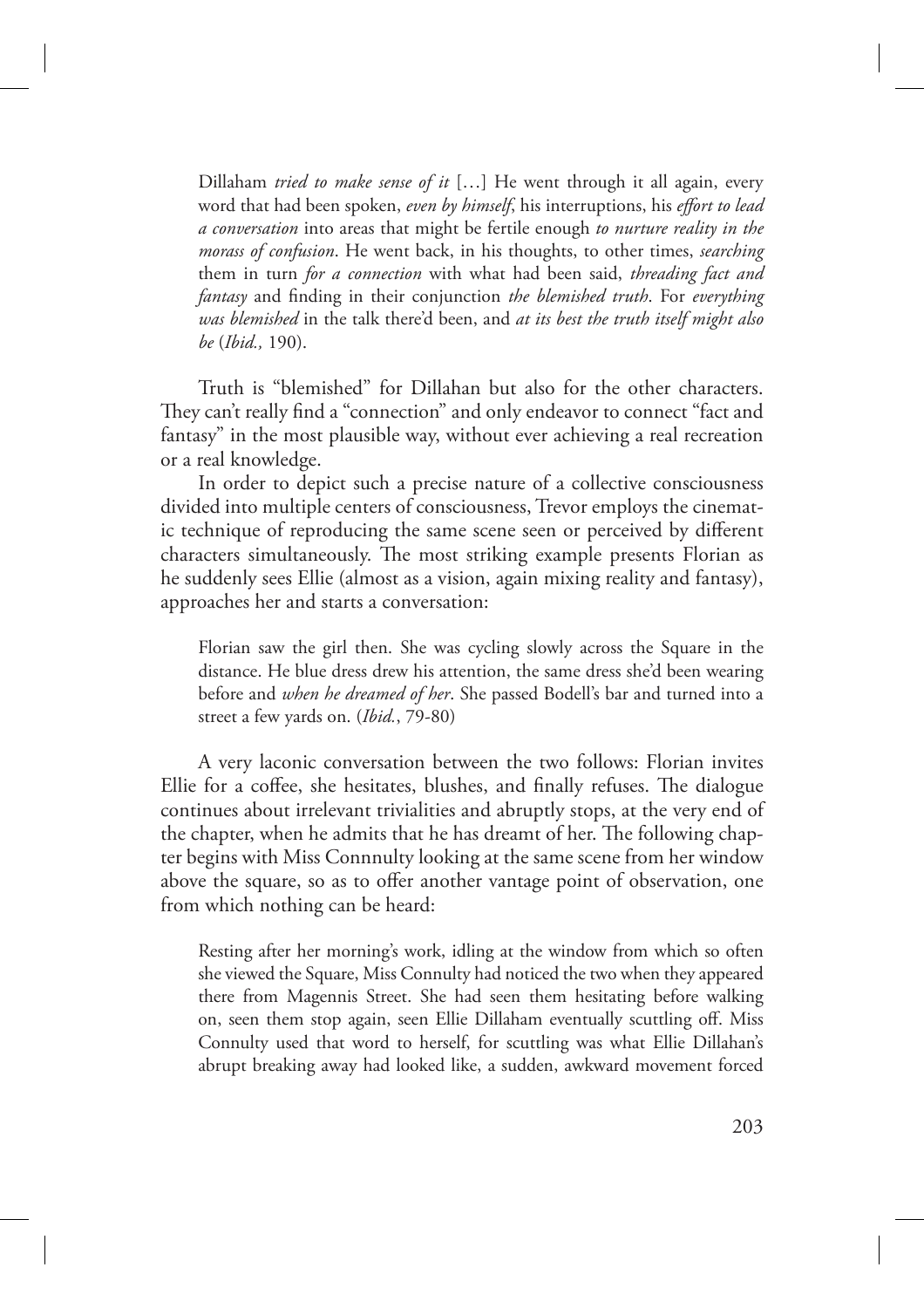upon herself, reluctant yet urgent. She hadn't mounted he bicycle but had dragged it with her, and the man who'd taken the photographs at the funeral stood where she had left him, taken aback by her nasty departure. Then he rode across the Square and disappeared on to Castledrummond Road. (*Ibid.*, 87)

Besides offering another vantage point, the passage also offers another perspective, though biased by Miss Connulty's feelings of jealousy. The scene also cinematically provides (as it follows her visual perceptions) a continuation to the previous depiction, i.e. it makes the reader "see" the moment when the two lovers part and disappear from the square. Miss Connulty then goes on to speculate about their relationship and about their dialogue. Trevor superimposes the same scene but he eliminates all sounds in the one perceived by Miss Connulty. While the reader has been previously allowed to listen to the two lovers' dialogue, Miss Connulty must fill the silence with her speculative imagination. The technique is definitely meta-narrative and points towards the overlapping of "fact and fantasy". More poignantly, it strongly connects to the above-quoted passage where Dillaham was desperately trying to interpret his own thoughts, his words and even his "interruptions," i.e. his silences.

As I have argued, the scene is cinematically recreated by following the characters perceptions and also by fuelling skepticism about the same "blemished truth" which can/must be seen from several different perspectives at once. However, as Florian says about his own memory, images are "like a film carelessly projected"18 (*Ibid.*, 199). In Rathmoye, images and feelings have to remain as simple and straightforward as possible and whenever they acquire an existential depth and complexity they result in a (fictitious) film badly assembled:

But what *he had failed to anticipate* was the depth of disappointment its inevitable end would bring. *He had allowed the simple thing to be complicated*" (*Ibid.*, 139).

Such an attitude results in Florian's sense of a guilty conscience: to make simple things complicated and to accept the subtle ambivalences that life offers is blameworthy, something to feel ashamed and remorseful about.

<sup>&</sup>lt;sup>18</sup> "Walking the next day, Florian was first of all aware that his dog was dead, and then the day before came jerkily back, *like a film carelessly projected*" (199).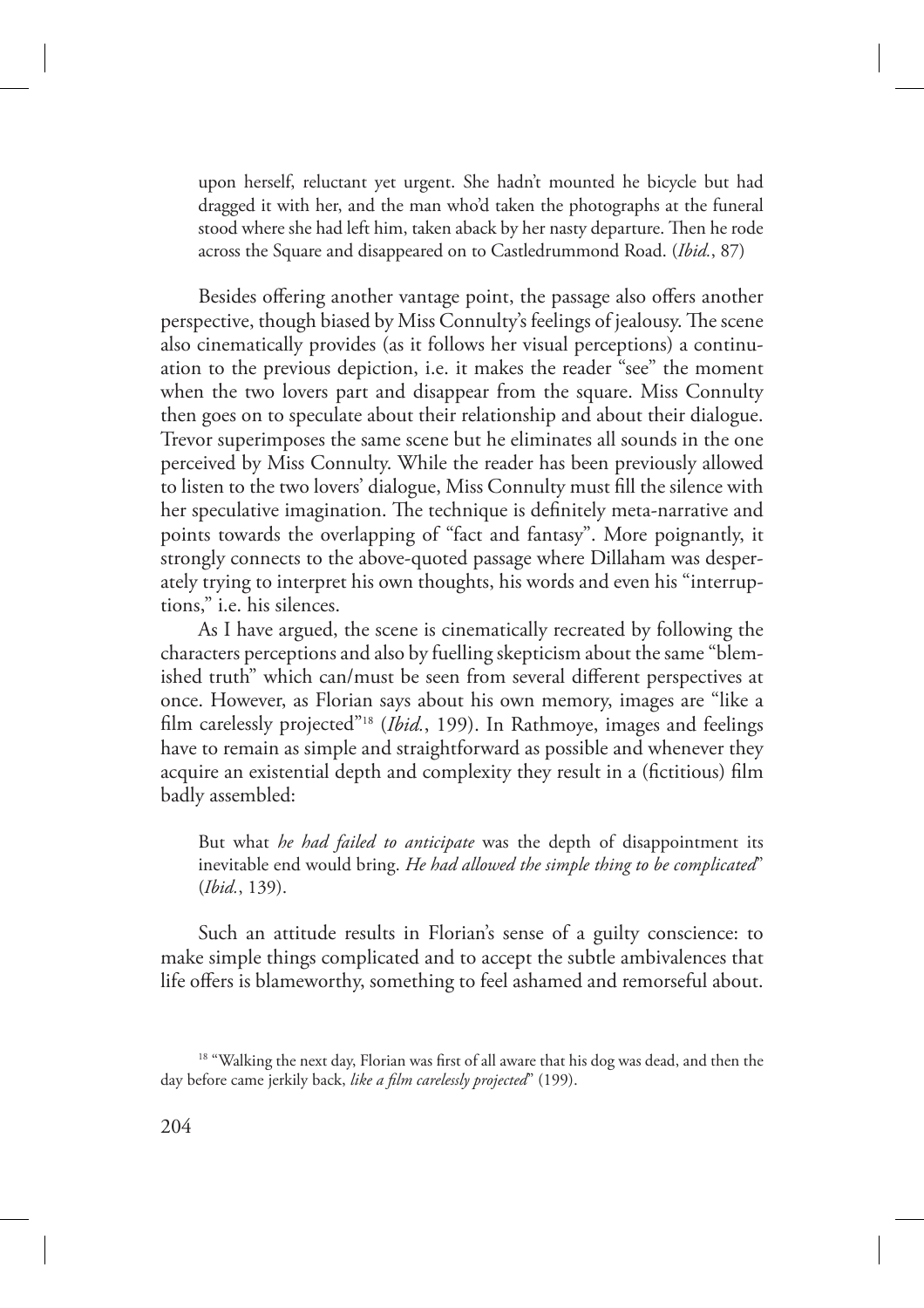Trevor evocatively draws on the modernist assumption that life is "complex" and that its artistic recreation, as Joyce proclaims, is a "concreation", "a complex matter of pure form" (*FW*, 581.30) that must take into account such a complexity in order not to become only a "poor trait of the artless"—"just *a poor trait of the artless*, its importance in *establishing the identities in the writer complex"* (*FW*, 114.33). Feelings and emotions are thus intricate and multifaceted but they mustn't be so in Rathmoye. The result, otherwise, becomes a punishment, a Dedalus-like self-exile which is destined to fail. Such a failure, which was ominously announced at the beginning of the novel ("It was the young who left—for Dublin or Cork or Limerick, for England, sometimes for America. *A lot came back*") is again tacitly suggested by the very last image of the novel, as Florian finally leaves Ireland. His epiphanic vision is full of gloomy omens that anticipate his failure:

"On the streets of darkened town, on roads that are often his alone, *bright sudden moments pierce the dark*: *reality at second hand spreads in an emptiness* [...] you know what you'll remember, he reflects, you know what fragile memory'll hold [...] *The last of Ireland is taken from him*, its rocks, its gorse, its little harbours, the distant lighthouse. *He watches until there is no land left*, only the sunlight dancing over the sea" (*Ibid.*, 211-212).

By thinking that he already knows what he will remember from his past, Florian reveals that his is not a "journey to" but a journey back";19 his past is already with him influencing and overwhelming his present, and he can't possibly move forward nor can things really change. The final scene subtly presents him as a passive character since he leaves Ireland with a sense of melancholy which does not apply to a courageous choice. More significantly, he is not renouncing Ireland according to his own will but "Ireland is taken from him". The scene is also very cinematic for the reader but it is not for the character. While we see him standing and watching as the ship moves away from the Irish shore, his own vision is more similar to "a film carelessly projected" rather than to a vibrantly visual scene of an unknown but stimulating future. The end of the novel thus presents Trevor's bleak vision of the paralysis that saturates all of his characters, including Florian, the most sensitive and ambitious. From his thoughts, we understand that Florian's previous moments of revelation were so ephemeral as to reveal only

<sup>&</sup>lt;sup>19</sup> The expression is by Samuel Beckett (In *The Letters of Samuel Beckett*, 2010)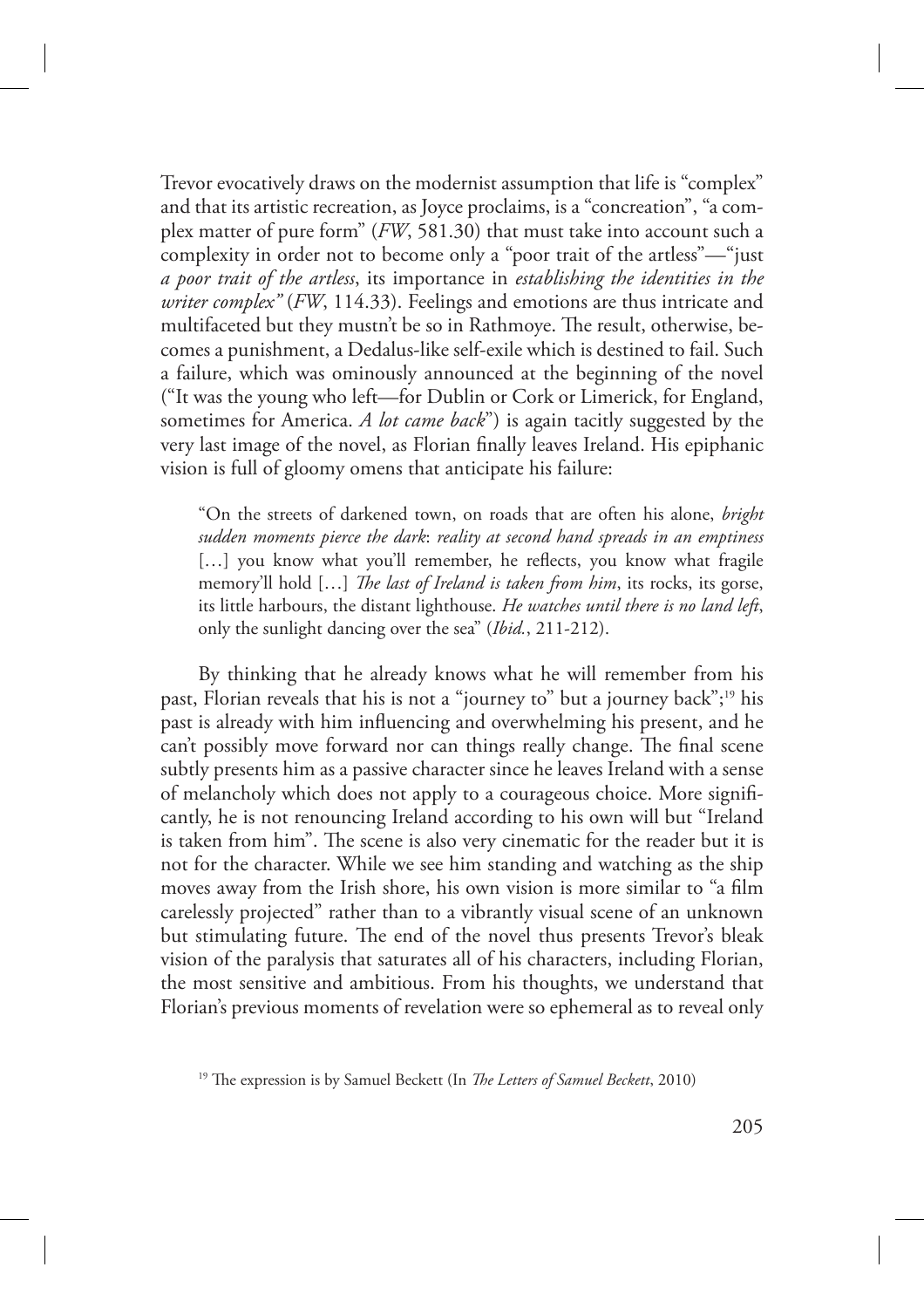a "reality at second hand". Paradoxically, he is also very similar to Joyce's Eveline (and so to Ellie, so as to reinforce again the idea of a single collective consciousness): like him, Eveline, at the end of the short story, is described with her "hands clutching the iron", a "helpless animal" inescapably caught in her past.

### *References*

- Adams, Susan J. 2009 "Joyce in Blackface: Goloshes, Gollywoggs and Christy Minstrels in 'The Dead.'" *De-familiarizing Readings: Essays from the Austin Joyce Conference*, eds. Alan W Friedman and Charles Rossman, Amsterdam: Rodopi. 33-42.
- Beckett, Samuel. 2009. *The letters of Samuel Beckett*. Cambridge: Cambridge University Press.
- Del Rio Alvaro, Constanza. 2007. "William Trevor's Felicia's Journey: Inherited Dissent or Fresh Departure from Tradition?" *Asociación Española de Estudios Irlandeses* (AEDEI, 2007) [http://www.estudiosirlandeses.org/Issue2/ Issue%202/Articles/Trevor%E2%80%99sFelicia%E2%80%99sJourneybyC DelRio.htm]
- Haughey, Jim. 1995. "Joyce and Trevor's Dubliners: The Legacy of Colonialism." *Studies in Short Fiction*, 32, (Summer 1995). 355-65.
- Herr, Cheryl. 1986. *Joyce's Anatomy of Culture*. Urbana and Chicago: University of Illinois Press.
- Joyce, James. 1996. *Dubliners*. London: Penguin.
- —. 1945. *Finnegans Wake*. London: Faber & Faber.
- Marengo Vaglio, Carla. 1985. «The Time Theme in *Dubliners*. » *Genèse et métamorphoses du texte joycien*, ed. Jacquet, Claude. Paris: Publications de la Sorbonne. 46-56
- —.1991. " 'All the world's fair': le mot et le monde dans 'Nausicaa.'" *De Joyce à Stoppard: Écritures de la Modernité*, ed. Adolphe Haberer. Lyon: Presses Universitaires de Lyon. 109-29.
- Power, Arthur. 1975. *Conversations with James Joyce*. New York: Barnes & Noble Books.
- Riquelme, John Paul. 1990. "*Stephen Hero*, *Dubliners*, and *Portrait of the Artist as*  a Young Man: Styles of Realism and Fantasy." *The Cambridge Companion to James Joyce*, ed. D. Attridge. Cambridge: Cambridge University Press. 103- 130
- —. 1994. "For Whom the Snow Taps: Style and Repetition in 'The Dead.'" *The Dead: Complete, Authoritative Text with Biographical and Historical Contexts,*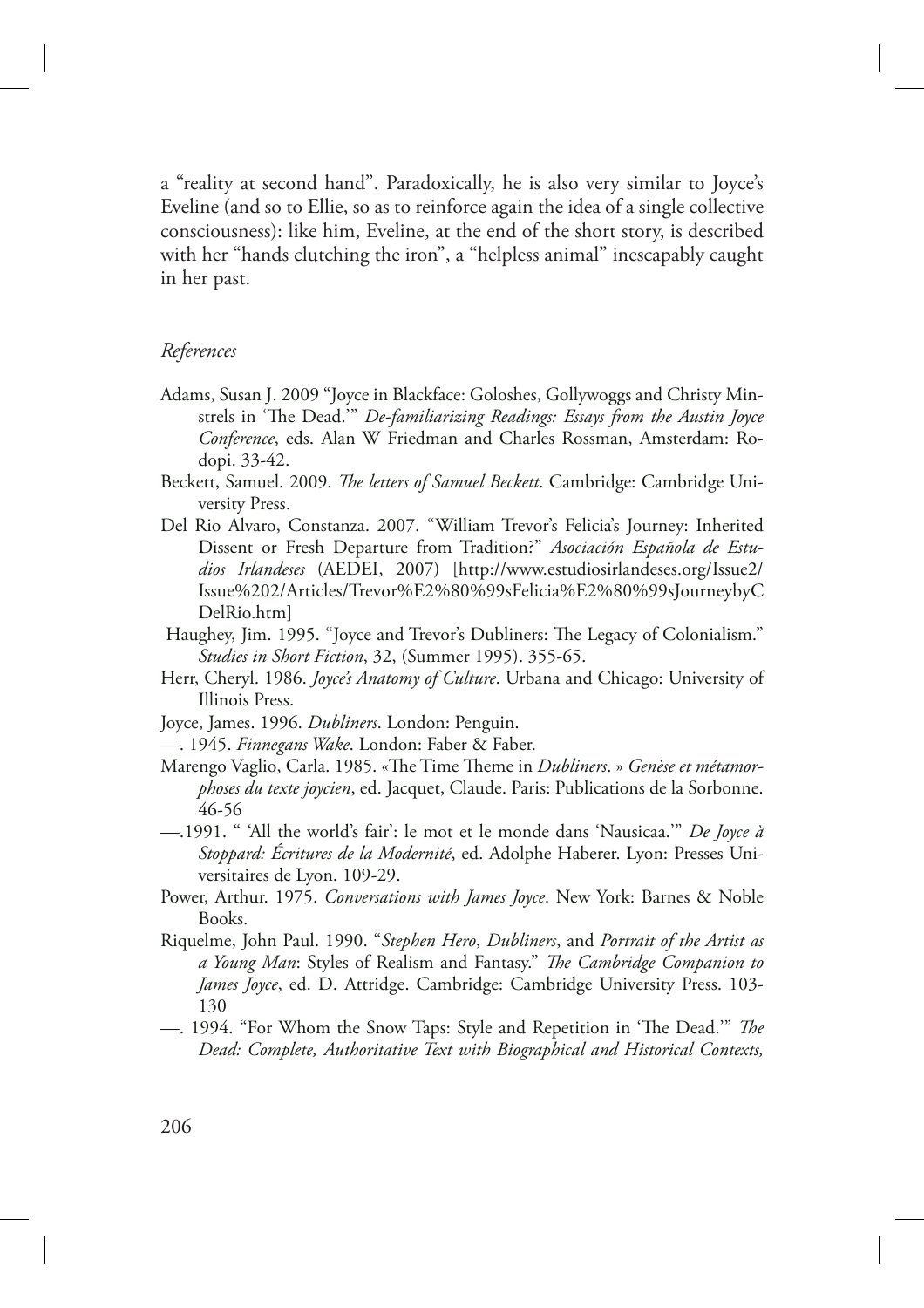*Critical History, and Essays from Five Contemporary Critical Perspectives*, ed. D. Schwarz. Boston and New York: Bedford/St. Martin's. 219-33

- Sabatini, Federico. 2007. *Im-marginable: Lo spazio di Joyce, Beckett e Genet*. Rome: Aracne.
- —. 2008. "'It can't be all in one language': Poetry and 'Verbivocovisual' Language in Joyce and Pound." *Review of Literatures of the European Union*, (8). 97-114.
- —. 2009. "Joyce's Visual Writing: The Symbolic Space of Embrasure." *Joyce in Progress: Proceedings of the 2008 James Joyce Graduate Conference in Rome*, eds. Ruggieri, Franca Ruggieri, John McCourt, Enrico Terrinoni. Newcastle: Cambridge Scholars Publishing. 195-206.
- —. 2010. Review of William Trevor, *Love and Summer* (Italian translation *L'amore. Un'estate*, Einaudi, 2009). *L'indice*, XXVII (March 2010). 3. 33.
- Schwarze, Tracy T. 2003. "Female Complaints: 'Mad' women, Malady, and Resistance in Joyce's Dublin." *Cultural Studies of James Joyce*, ed. R. Brandon Kershner. Amsterdam: Rodopi. 91-115
- Trevor, William. 2009. *Love and Summer*. London: Viking.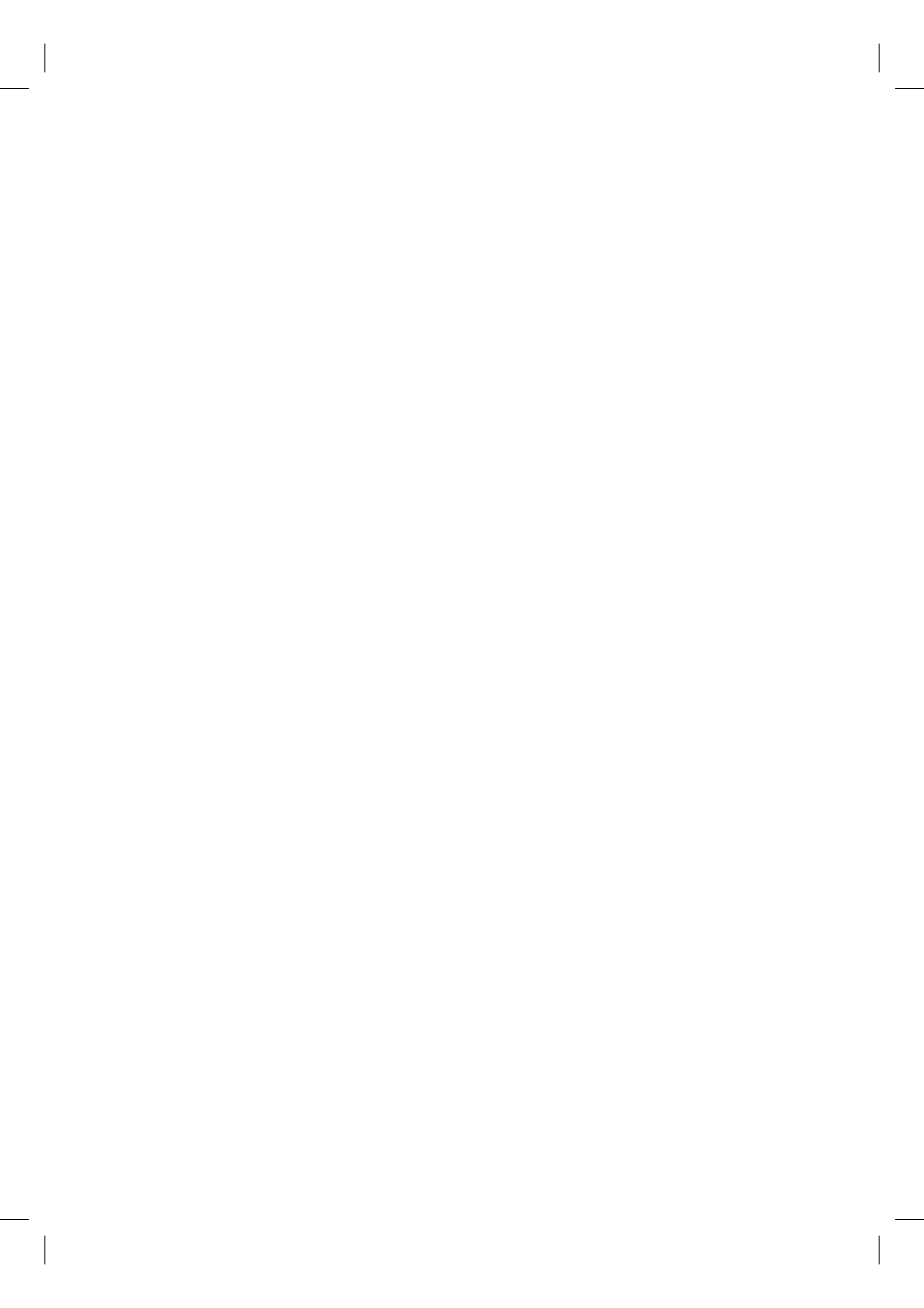# JOYCE AND WHAT IS TO BECOME OF ENGLISH

The fact that the title of this book is a question arguably exempts the contributors from explaining the reasons why one should read Joyce in the  $21<sup>st</sup>$  century, as it would have actually been the case if there had been no question mark in the same title. In the latter case, contributors should have not avoided providing an answer to the question under scrutiny. In fact, a book, an essay, any research revolving around an interrogative can legitimately tackle it by exploring data and ideas, facts and hypotheses that better illustrate the rationale, context, and circumstances of such interrogation, without daring to answer it in the first place. It is presumably in this understanding that not few articles within this collection and much writing in the field of Humanities and Social Sciences are not so likely to answer queries and to solve issues as to posit further questions. And to be sure, a note of pride can easily be distinguished whenever a novel, thought-provoking question is intriguingly formulated. Accordingly, the number of hopefully constructive doubts and unanswered questions increases as a scholarly tradition of genuine and healthy skepticism is confirmed in its essential respects.

Nobody should deny that such a critical approach has historically ushered in innovative perspectives and sensibilities, ground-breaking debates and methodological developments, thus shaping a theoretical awareness to which the progress of human thought and knowledge owes much. And to acknowledge this obviously does not mean to argue that answers are never welcome. As a matter of fact, when I first thought about how I could contribute to this collection, I was initially taking into consideration matters and viewpoints that would have done pretty much the same job described above: I was starting from a question to end with another. To simplify and possibly cheapen it, I was going to recapitulate and examine several scholars' ideas about how and why a literary author like Joyce is and will be appreciated on account of linguistic and semiotic factors we are still at pains to define. And yet, at some stage I realized what I was doing and I reckoned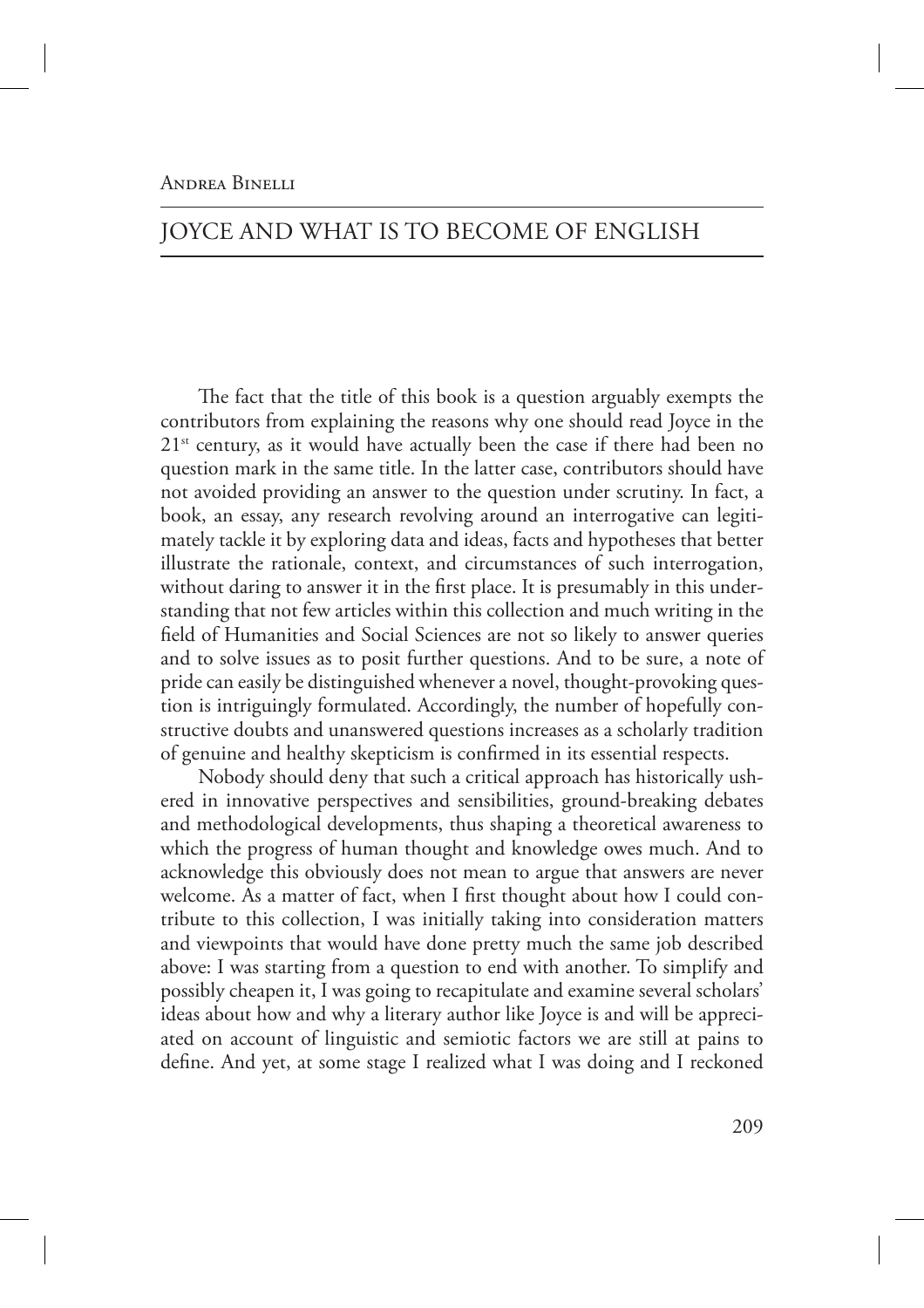that, for a change, I could have taken that sentence, "Why should one read Joyce in the 21<sup>st</sup> century?" for what it really was: a question.

Much of what I had already written and several notes were thus thrown, as I eventually grasped that, as far as my experience as a reader of Joyce was concerned, the title of this book was actually not so difficult a question. And this was not so because it enabled several possible answers. Actually, even though one answer only had been allowed, i.e., if I had had to point out the main reason why I keep on taking *Dubliners*, *Ulysses*, and *Finnegans Wake* down from the shelf, the question would have not turned into a troublesome one. Then, why? Because of the expressive means in which the characters' perception and experience of place, time, events and people around them are couched in those books. In other terms, it is my contention that Joyce's literary works, and his mature production in particular, could and should be read before going to bed and during the weekends of the years to come on account of their language. Again, the reasons for this answer are diverse and all worth considering in their own right. Moreover, they are answers, not questions. So, the present essay is no more than a quick-and-dirty attempt at listing these reasons.

A good reason to read Joyce today and to take pleasure and benefit from his language is that during the last three decades a wealth of studies has been published which investigated Irish English and brought our knowledge of it to unprecedented levels. The advancement was made possible by the rejection of ideological biases and hazy methods of linguistic analysis which had quite often jeopardized the objectivity of the previous research. As Gearóid Ó Tuathaigh argued in "Language, Ideology and National Identity", "[l]anguage has operated as a vehicle for debates concerned with cultural identity and political legitimacy in Ireland", thus proving a key factor of "cultural discrimination" and identity formation (Ó Tuathaigh 2005, 42). Likewise, Tony Crowley began his *Wars of Words. Politics of Language in Ireland 1537- 2004* by warning that the history of language in Ireland is concerned with "proprietorship, sovereignty, cultural struggle, progress, purity, racial identity, authenticity", and, as a consequence, it has too often turned into a story of these 'causes': "the history" he asserted, "has suffered greatly in the past from simplification" (Crowley 2005, 1).

As regards linguistics, ideological problems were therefore likely to arise, for instance, when it came to interpreting the sources of the features of the Irish variety of English. Scholars tended to split up when they had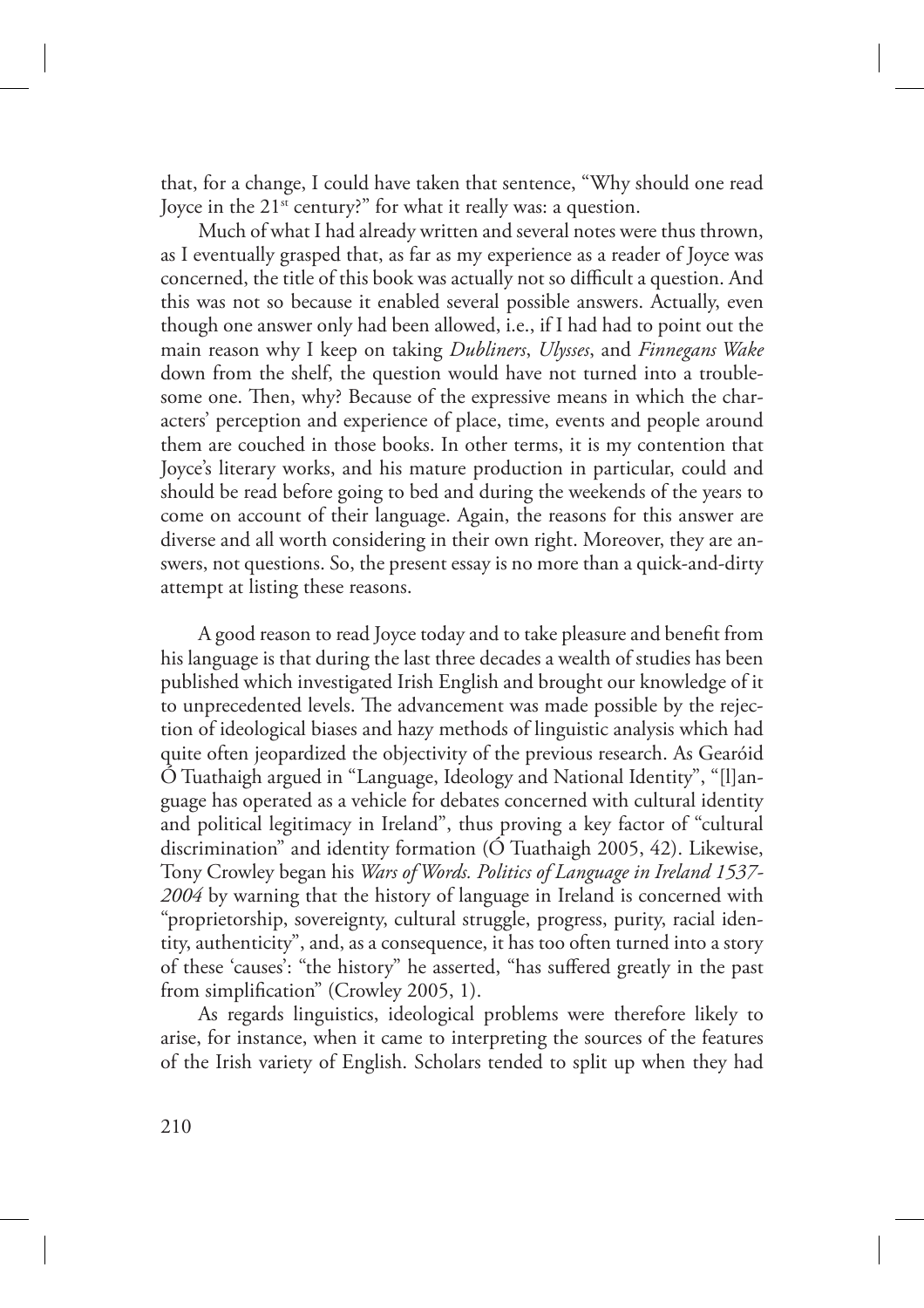to decide whether these features derived from language contact, primarily between local vernaculars and Lowland Scottish, West/North Midland and South/west regional varieties of English (superstratum hypothesis), or from the retention of inherited Irish vernacular input, which was recorded to prevail in substratumist interpretations (Hickey 2005, 19-23). In this respect, one should not forget that for decades, not even the name of the language spoken in Ireland was a peaceful matter. Anglo-Irish (derived from literary studies), Hiberno-English (erudite and obscure), Brogue (a derogatory term for the accent to be heard in certain rural areas of the Republic of Ireland), and Irish English (more neutral) are just some of the many labels alternatively used according to the speaker/writer's beliefs regarding certain political and social issues (Kallen 1997, vii). Moreover, this area of research has been gaining much from the potentialities of machine-readable corpora and electronic resources in general. The works by Raymond Hickey, Marku Filppula, John M. Kirk and Jeffrey L. Kallen and are good cases in point.

What is of interest here is that drawing from these fruitful works it is increasingly possible to investigate and weigh the contribution of Irish English to Joyce's language. The awareness as to the peculiarities of Irish English can help us gain a better understanding of which stylemes may be regarded as distinguishing traits of an individual *écriture* and which of them are rather the outcome of "the most neglected major element of James Joyce's style: his use of the Anglo-Irish dialect of English", as Richard Wall had to observe only twenty-six years ago (Wall 1986, 9). In fact, Irish English has often been pointed out as a potential source of estrangement in Joyce's writing. Initially it is employed as a narrative device of characterization. For instance, in "The Dead" Greta's western speech is particularly marked when she tells her husband about Michael Fury and this is presumably meant to differentiate her from the Dublin context with which her husband can be identified and to deepen the distance between them. Subsequently, the influence of the Gaelic lexicon, syntactical patterns and dominant rhetorical figures actually grew into a powerful semiotic means, especially in his last masterworks. More specifically, according to Katie Wales, the influence of Irish on Joyce's style becomes evident in his inclination to alliterations, figures of sound repetition, distinctive rhythms, hyperbolic statements and ironical understatements, the frequency of topicalisations and noun-centred constructions, idiomatic expressions and lexical items (Wales 1992, 7-25), some of which can hardly be understood by British and American readers with no background in Irish English.

211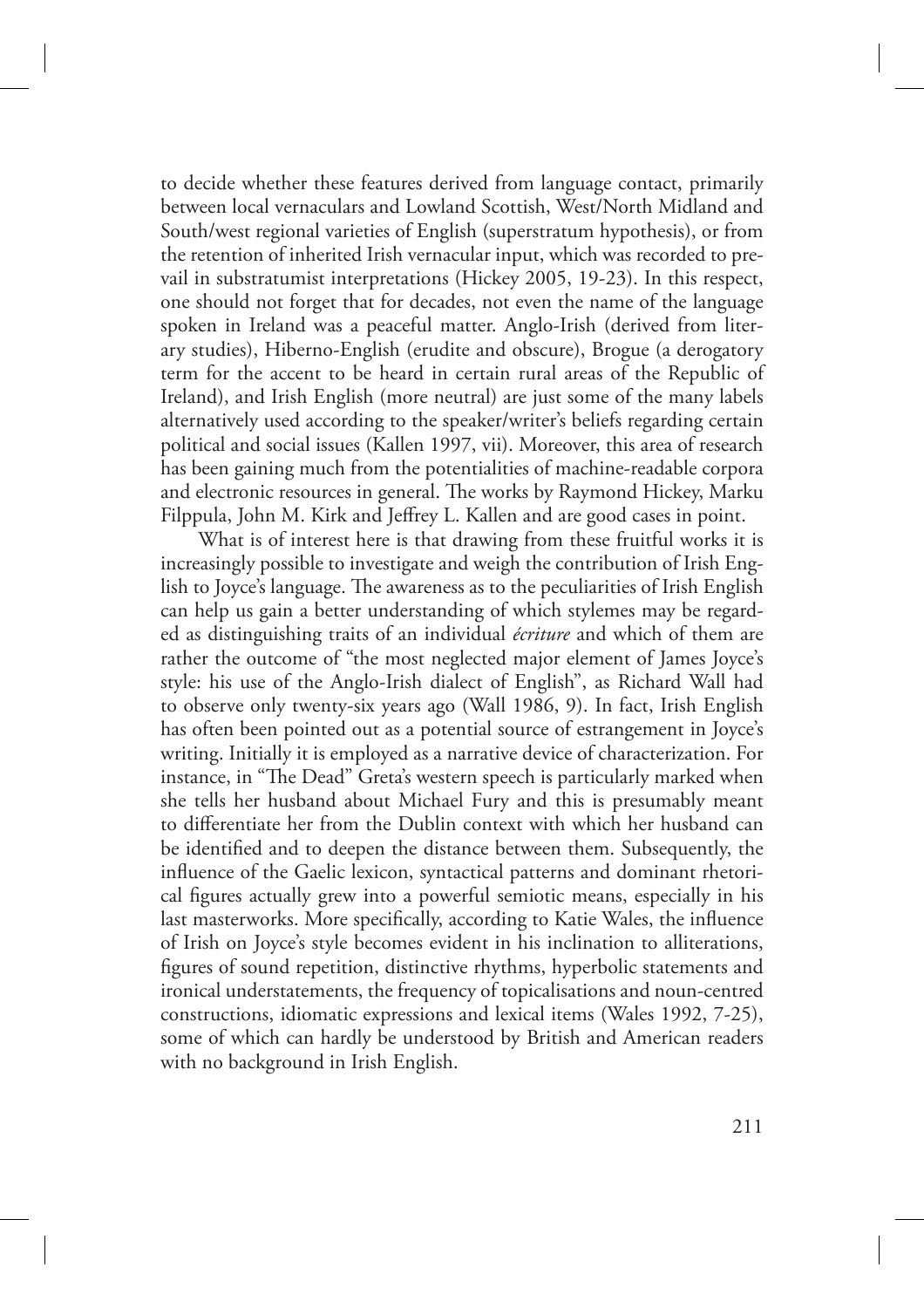Those who are familiar with Joyce's biography and 'character' may well argue that the likelihood of misunderstandings of this kind was probably not a side effect of his choice, nor something he was not expecting. Among many others, C. George Watson concentrated on the thematisation of such a problematic relationship with English—so foreign and so familiar—in the P*ortrait* and on the many references to it in Joyce's letters, and concluded that he was "obsessed with the sense of a gapped and fractured culture, arising from the dispossession of a language" (Watson 1979, 152). According to Seamus Deane, in response to the lack of a native language that could articulate his attachment to his own culture, Joyce eventually opted for a style which seems to bring a rhetoric of familiarity and a rhetoric of estrangement together and "eloquently represents aphasia" (Deane 1999, 96). Like Stephen Dedalus, who tried to shape an identity of his own by refusing most of the material forces he experienced in life (England, Ireland, church and mother), Joyce escaped a national character by consistently mediating his narration "through a recourse to the phantasmal", because, in Deane's words again, "the real subject and the real country are, in Irish conditions, representable only as the unreal" (*Ibid.*, 97).

Phantasms and mental images are crucial to Joyce's style. In this respect, literary critics and scholars from several areas including Sociology and Geography, Semiotics and Sociolinguistics, Cultural Studies and Media eory, have focused on the importance of *Ulysses* and *Finnegans Wake* for what can be broadly defined the verbal representation of the cognitive processes which are part of the human experience of the Real. Their interest seems to be stirred by Joyce's ability to update a medium which had grown distant from the modern and urbanized world of perception and, as Stephen Kern pointed out, to tune it to a revolutionized phenomenological landscape. This revolution arguably accounted for Joyce's elaboration of a "new mode of textuality" (Rabaté 2001, 196). Reformulated within the framework of literary studies, this means to say that Joyce's achievements were made possible by and sometimes coincided with an aggressively modernist experimentation of narrative techniques and modes of representation.

This process of formal renewal was in fact to exert a crucial influence over our understanding of literature as well as over the writing of generations of authors. Small wonder that, as soon as *Ulysses* was published, it was its very literariness that was immediately questioned: "It was not at all clear what kind of book it was," Hugh Kenner had to recall, "*Ulysses* seemed […]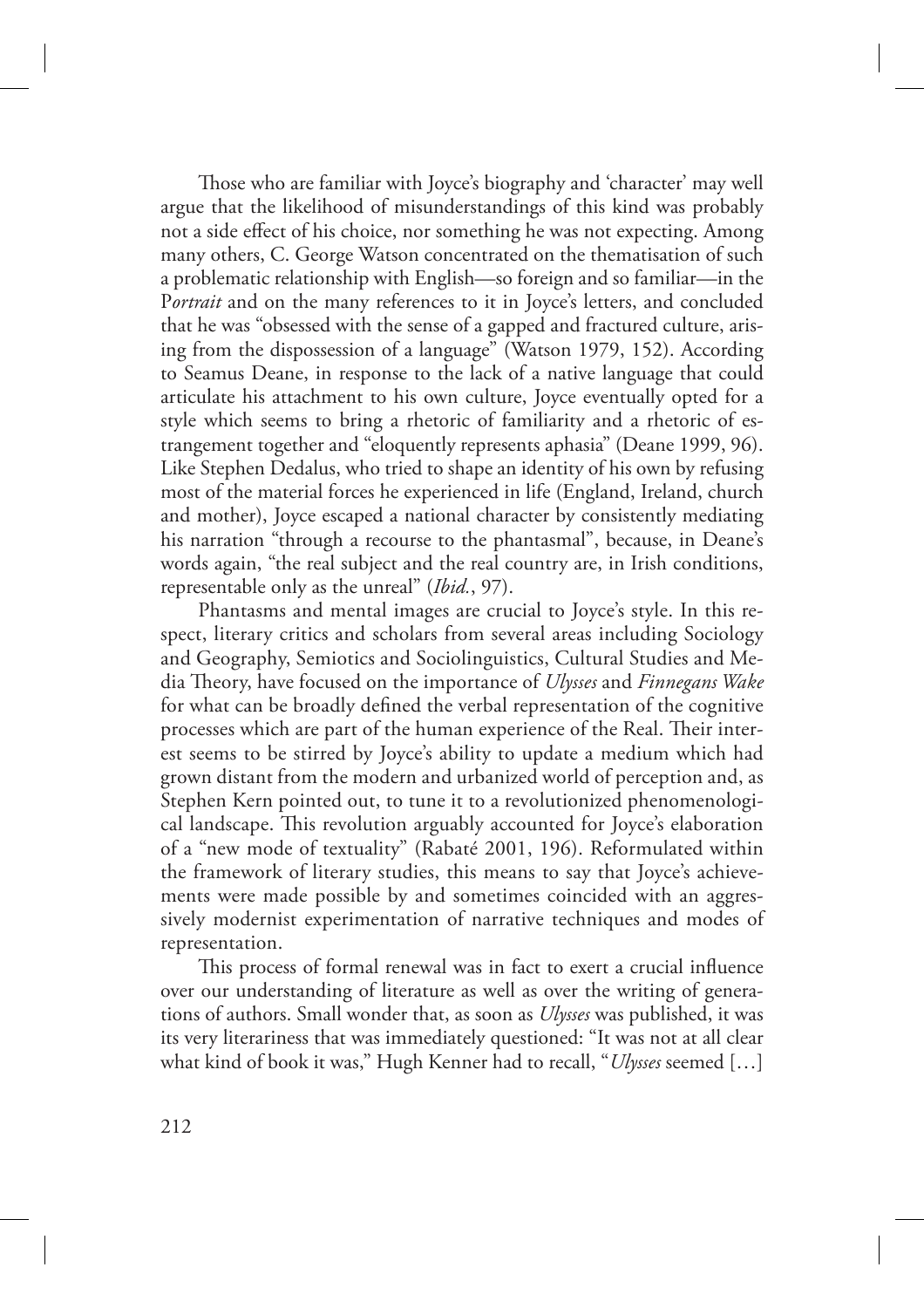as featureless as a telephone directory" (Kenner 1987, 2). Any time the literary canon is stimulated, and maybe defied, by the appearance of a captivating, socially relevant, and yet apparently amorphous work, a new idea of literature becomes necessary to make sense of the more or less radical formal changes that the new work entails. Declan Kiberd may have acknowledge this very state of affairs when he went so far as to argue that "Joyce may have exploded the novel, much as Cervantes did the epic and romance […] and it is very likely that *Ulysses* is cast in a form for which, even yet, there is no name" (Kiberd 1992, LXXX).

A most appealing perspective on the history of literature can in fact be enjoyed if we look at it as the history of literary forms, of genres and styles. In a similar vein, Franco Moretti's geographical approach to literature holds that literary forms, conceived as abstracts of social relationships and tensions, are subject to evolutionary dynamics whereby only those forms that transform so as to suit the always changing epistemologies can survive. The others are deemed to perish. Heteroglossia and the stream of consciousness—of which Joyce was a master—have not only survived, they have increasingly become effective communicative tools and expressive means in the twentieth century novel.

Joyce mastered them to give a voice to torn identities and fragmented spirits, to express the rupture of space and time, and to find correspondences between a character's mind and the rain of stimuli assailing him/her in a European metropolis. According to Philip Fisher, Joyce inaugurated a post-Romantic poetics suitable to represent the shift from narration to tabulation, from memory to information, from the psychological experience of 'looking at' to that of 'looking around'. The need to account for "a multiple, distracted, interrupted spatial experience" (Fisher 2006, 668), one which "encourages a scanning and leveling of reality" (*Ibid.,* 669) brought him to inaugurate a defamiliarized language of distraction. So familiar and so foreign, one is tempted to say again. It is not by chance that *Ulysses* and *Finnegans Wake* feature many more occurrences of Irish English expressions than Joyce's earlier works. Arguably, the necessity to locate the chaotic fragmentation in the characters' mental life accounted for superficial, transitory and disconnected communicative forms that seem to anticipate Twitter messages. The following quotation reproduces Stephen's train of thoughts and it could easily be disguised as a collection of short, sprawling, and incisive tweets he may be posting, one after the other, while walking on Sandymount strand:

213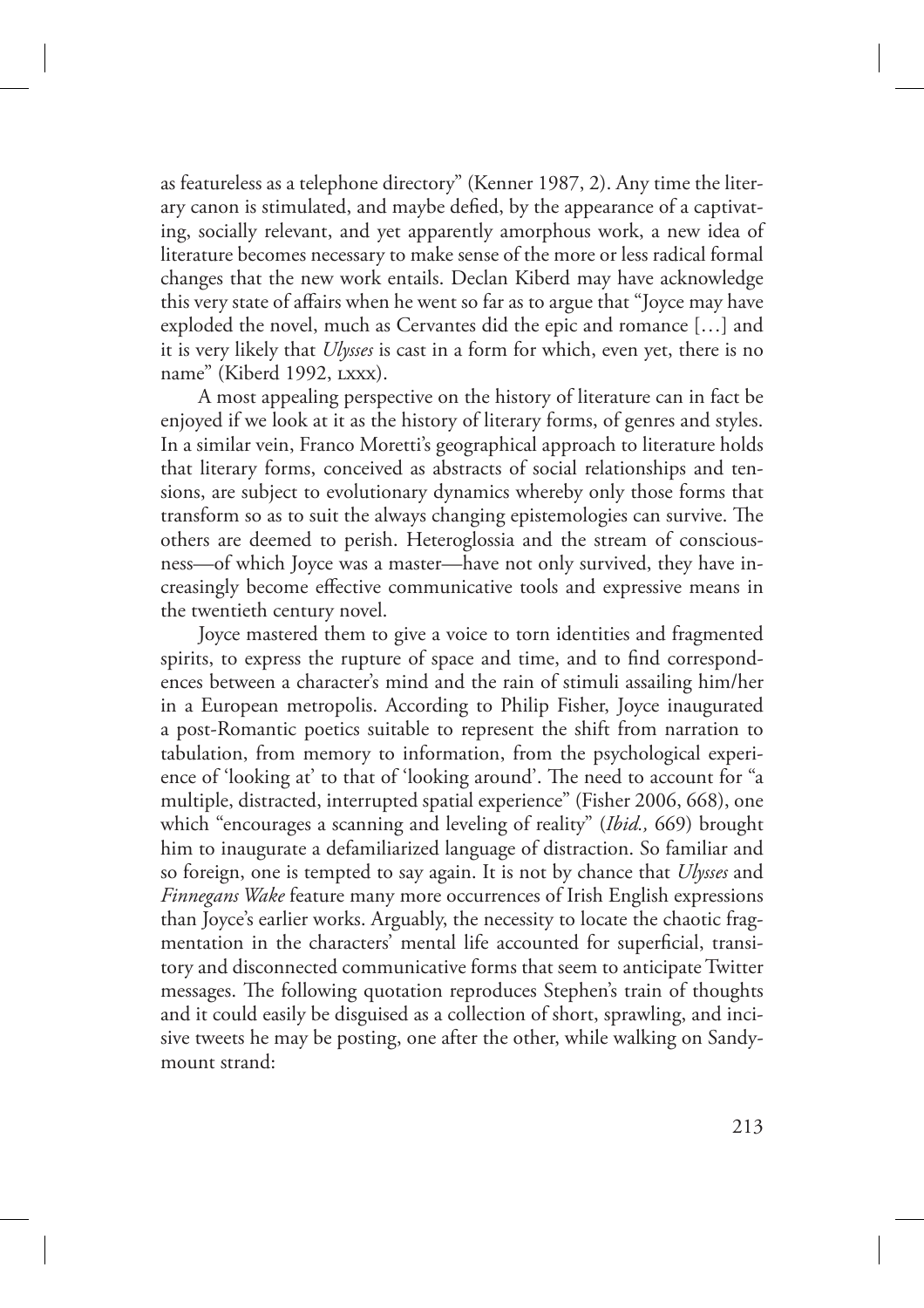Reading two pages apiece of seven books every night, eh? I was young. You bowed to yourself in the mirror, stepping forward to applause earnestly, striking face. Hurray for the Goddamned idiot! Hray! No-one saw: tell no-one. Books you were going to write with letters for titles. Have you read his F? O yes, but I prefer Q. Yes, but W is wonderful. O yes, W. Remember your epiphanies on green oval leaves, deeply deep, copies to be sent if you died to all the great libraries of the world, including Alexandria? Someone was to read them there after a few thousand years, a mahamanvantara. Pico della Mirandola like. Ay, very like a whale. (2000, 123)

And the same applies to Bloom while he is eating at Davy Byrne's:

Touched his sense moistened remembered. Hidden under wild ferns on Howth. Below us bay sleeping sky. No sound. The sky. The bay purple by the Lion's head. Green by Drumleck. Yellowgreen towards Sutton. […] Joy: I ate it: joy. Young life, her lips that gave me pouting. Soft, warm, sticky gumjelly lips. Flowers her eyes were, take me, willing eyes. Pebbles fell. She lay still. A goat. No-one. High on Ben Howth rhododendrons a nannygoat walking surefooted, dropping currants. Screened under ferns she laughed warmfolded. (2000, 283)

Wittgenstein believed that the limits of language match those of our world. In *Ulysses*, and even more in *Finnegans Wake*, a similar fascination with language turns into a challenge to expand the dimensions of our world. Rather than complaining about the impossibility of communication, Joyce won that very challenge by developing new communicative possibilities and creating beforehand expressive means that were to characterize Twenty-First century media services. My final contention—and my answer to the question of the title—is therefore that Joyce's books should be read because in them there is still much to be found about what is to happen to English in future.

## *References*

Crowley, Tony. 2005. *Wars of Words. Politics of Language in Ireland 1537-2004*. Oxford: Oxford University Press.

Deane, Seamus. 1999. *Strange Country. Modernity and Nationhood in Irish Writing since 1790*. Oxford: Oxford University Press.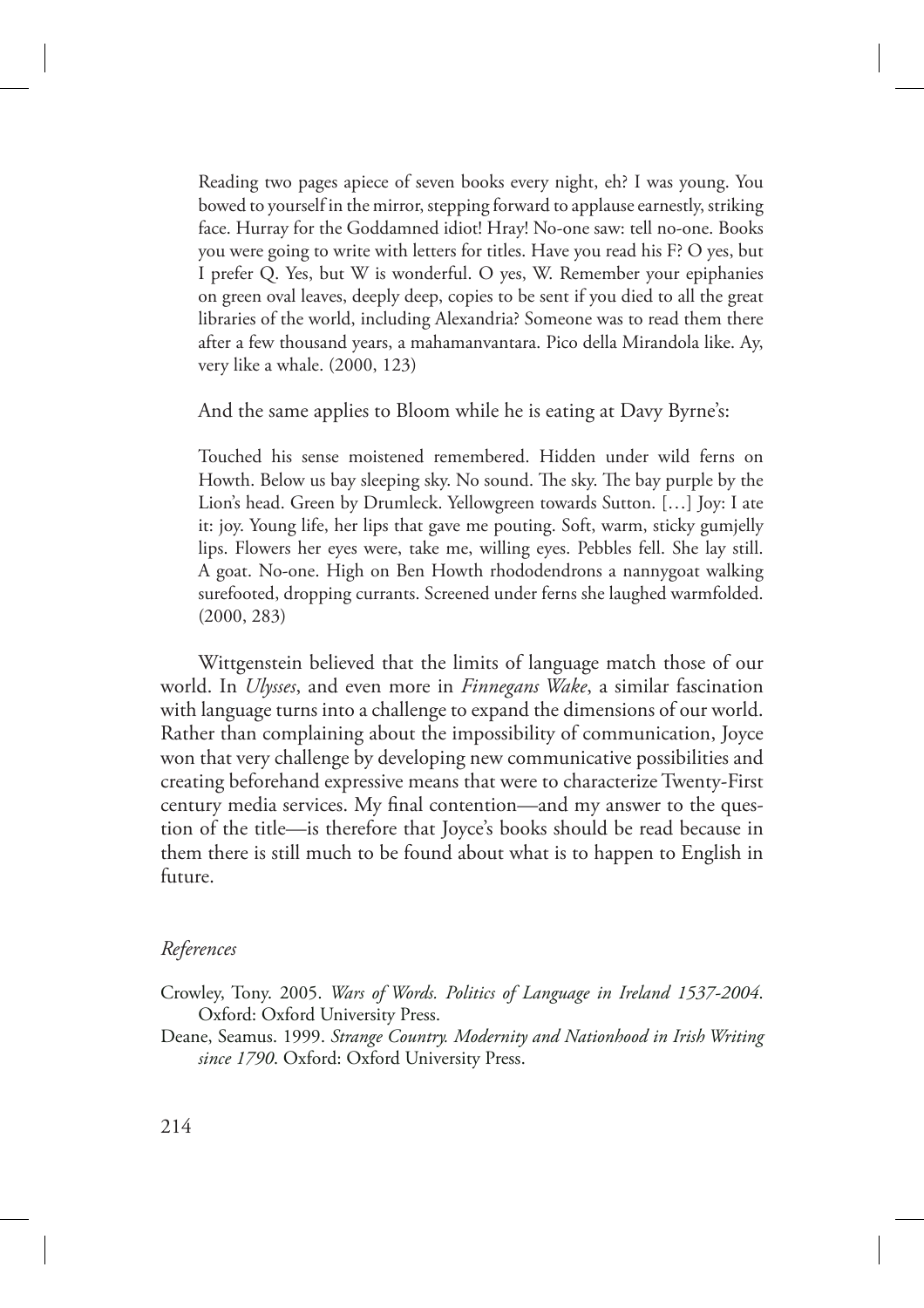- Filppula, Markku. 1999. *The Grammar of Irish English: Language in Hibernian Style*. London: Routledge.
- Fisher, Philip. 2006. "Torn Space: James Joyce's *Ulysses*" in *The Novel. Forms and emes*, ed. Franco Moretti, Princeton: Princeton University Press. 667-683
- Hickey, Raymond. 2005. "Irish English in the Context of Previous Research" in *The Pragmatics of Irish English*, eds. Anne Barron and Klaus P. Schneider, Berlin: Walter de Gruyter. 17-44.

Joyce, James. 2000. *Ulysses*. Harmondsworth: Penguin.

- Kallen, Jeffrey. 1997. *Focus on Ireland*. Amsterdam/Philadelphia: John Benjamins.
- Kenner, Hugh. 1987. *Ulysses*. Baltimore/London: Johns Hopkins University Press.
- Kern, Stephen. 2003. *The Culture of Time and Space, 1880-1918*. Cambridge, Mass: Harvard University Press.
- Kiberd, Declan. 1992. "Introduction" in *Ulysses* by James Joyce. Harmondsworth: Penguin. IX-LXXXIX.
- Moretti, Franco. 1999. *Atlas of the European Novel, 1800-1900*. London: Verso.
- Ó Tuathaigh, Gearóid. 2005. "Language, Ideology and National Identity" in *The Cambridge Companion to Modern Irish Culture*, eds. Joe Cleary and Claire Connolly, Cambridge: Cambridge University Press. 42-58.
- Rabaté, Jean-Michel. 2001. *James Joyce and The Poetics of Egoism*. Cambridge: Cambridge University Press.
- Wall, Richard. 1986. *An Anglo-Irish Dialect Glossary for Joyce's Works*. Gerrards Cross: Colin Smythe.
- Wales, Katie. 1993. *James Joyce and the Forging of Irish English*. London: The British Library.
- Wall, Richard. 1986. *An Anglo-Irish Dialect Glossary for Joyce's Works*. Gerrards Cross: Colin Smythe.
- Watson, C. George. 1979. *Irish Identity and the Literary Revival*. London: Croom Helm.